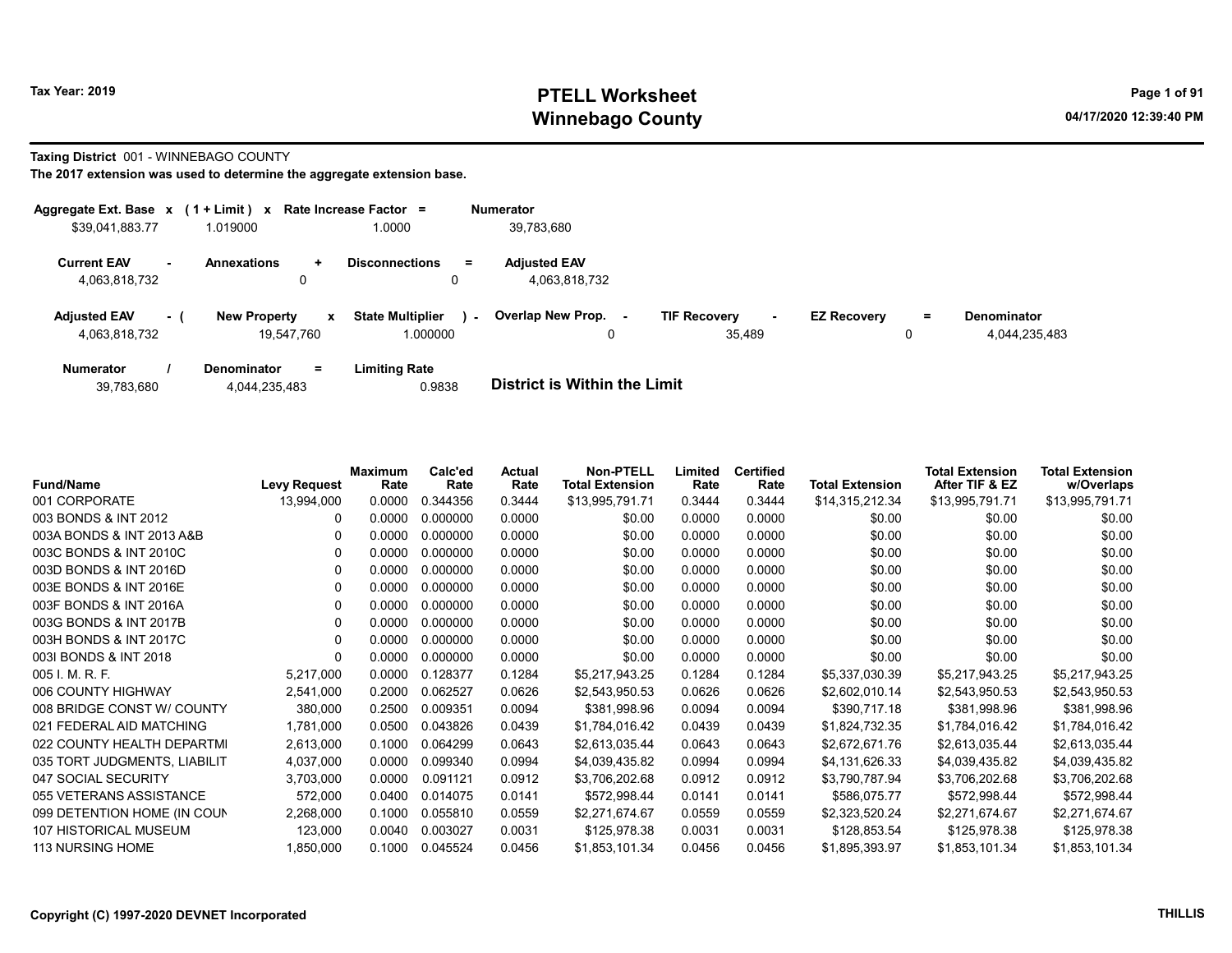#### Tax Year: 2019 **PTELL Worksheet** Page 2 of 91 Winnebago County and the County of the County of the County of the County of the County of the County of the County of the County of the County of the County of the County of the County of the County of the County of the C

| <b>Fund/Name</b>           | <b>Levy Request</b> | <b>Maximum</b><br>Rate | Calc'ed<br>Rate | Actual<br>Rate | <b>Non-PTELL</b><br><b>Total Extension</b> | ∟imited<br>Rate | <b>Certified</b><br>Rate | <b>Total Extension</b> | <b>Total Extension</b><br>After TIF & EZ | <b>Total Extension</b><br>w/Overlaps |
|----------------------------|---------------------|------------------------|-----------------|----------------|--------------------------------------------|-----------------|--------------------------|------------------------|------------------------------------------|--------------------------------------|
| 157 CHILDRENS ADVOCACY CEN | 154.000             | 0.0040                 | 0.003790        | 0.0038         | \$154.425.11                               | 0.0038          | 0.0038                   | \$157,949.50           | \$154.425.11                             | \$154,425.11                         |
| Totals (Capped)            | 39,233,000          |                        | 0.965423        | 0.9661         | \$39.260.552.75                            | 0.9661          | 0.9661                   | \$40.156.581.43        | \$39.260.552.75                          | \$39,260,552.75                      |
|                            |                     |                        |                 |                |                                            |                 |                          |                        |                                          |                                      |
| <b>Totals (Not Capped)</b> |                     |                        | 0.000000        | 0.0000         | \$0.00                                     | 0.0000          | 0.0000                   | \$0.00                 | \$0.00                                   | \$0.00                               |
| Totals (All)               | 39,233,000          |                        | 0.965423        | 0.9661         | \$39.260.552.75                            | 0.9661          | 0.9661                   | \$40.156.581.43        | \$39,260,552.75                          | \$39,260,552.75                      |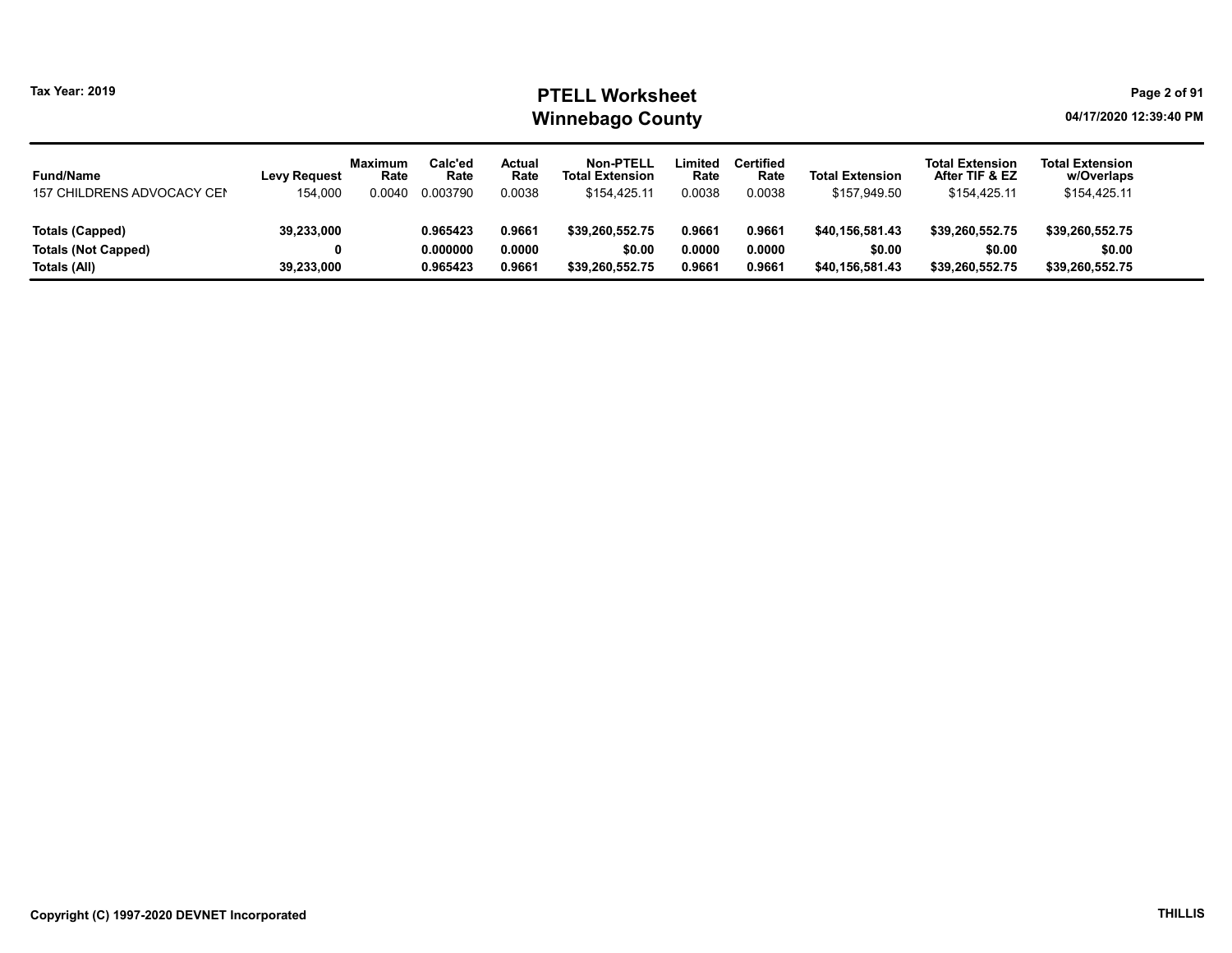# Tax Year: 2019 **PTELL Worksheet** Page 3 of 91 Winnebago County and the County of the County of the County of the County of the County of the County of the County of the County of the County of the County of the County of the County of the County of the County of the C

#### Taxing District 002 - FOREST PRESERVE

| Aggregate Ext. Base $x$ (1 + Limit) $x$<br>\$4,005,074.24 | 1.019000                                        | Rate Increase Factor =<br>1.0000 |                           | <b>Numerator</b><br>4,081,171 |                                            |                     |                          |                         |                                            |                                      |
|-----------------------------------------------------------|-------------------------------------------------|----------------------------------|---------------------------|-------------------------------|--------------------------------------------|---------------------|--------------------------|-------------------------|--------------------------------------------|--------------------------------------|
| <b>Current EAV</b><br>$\blacksquare$<br>4,063,818,732     | <b>Annexations</b><br>٠<br>0                    | <b>Disconnections</b>            | $=$<br>0                  | <b>Adjusted EAV</b>           | 4,063,818,732                              |                     |                          |                         |                                            |                                      |
| <b>Adjusted EAV</b><br>- (<br>4,063,818,732               | <b>New Property</b><br>X<br>19,547,760          | <b>State Multiplier</b>          | $\rightarrow$<br>1.000000 |                               | Overlap New Prop. -<br>0                   | <b>TIF Recovery</b> | 35,489                   | <b>EZ Recovery</b><br>0 | <b>Denominator</b><br>$=$<br>4,044,235,483 |                                      |
| <b>Numerator</b><br>4,081,171                             | <b>Denominator</b><br>$\equiv$<br>4,044,235,483 | <b>Limiting Rate</b>             | 0.1010                    |                               | <b>District is Over the Limit</b>          |                     |                          |                         |                                            |                                      |
| <b>Limiting Rate</b><br>0.1010                            | <b>Computed Rate</b><br>$=$<br>0.103500         | <b>Reduction Factor</b>          | 0.9758                    |                               |                                            |                     |                          |                         |                                            |                                      |
| <b>Fund/Name</b>                                          | <b>Levy Request</b>                             | <b>Maximum</b><br>Rate           | Calc'ed<br>Rate           | <b>Actual</b><br>Rate         | <b>Non-PTELL</b><br><b>Total Extension</b> | Limited<br>Rate     | <b>Certified</b><br>Rate | <b>Total Extension</b>  | <b>Total Extension</b><br>After TIF & EZ   | <b>Total Extension</b><br>w/Overlaps |
| 001 CORPORATE                                             | 2,378,653                                       | 0.0600                           | 0.058533                  | 0.0586                        | \$2,381,397.78                             | 0.0570              | 0.0570                   | \$2,369,242.46          | \$2,316,376.68                             | \$2,316,376.68                       |
| 003 BONDS & INT 2002A                                     | 345,000                                         | 0.0000                           | 0.008490                  | 0.0085                        | \$345,424.59                               | 0.0085              | 0.0085                   | \$353,308.09            | \$345,424.59                               | \$345,424.59                         |
| 003A BONDS & INT 2006                                     | 0                                               | 0.0000                           | 0.000000                  | 0.0000                        | \$0.00                                     | 0.0000              | 0.0000                   | \$0.00                  | \$0.00                                     | \$0.00                               |
| 003B BONDS & INT 2016                                     | 46,050                                          | 0.0000                           | 0.001133                  | 0.0012                        | \$48,765.82                                | 0.0012              | 0.0012                   | \$49,878.79             | \$48,765.82                                | \$48,765.82                          |
| 005 I. M. R. F.                                           | 233,000                                         | 0.0000                           | 0.005734                  | 0.0058                        | \$235,701.49                               | 0.0057              | 0.0057                   | \$236,924.25            | \$231,637.67                               | \$231,637.67                         |
| 035 TORT JUDGMENTS, LIABILIT                              | 242,000                                         | 0.0000                           | 0.005955                  | 0.0060                        | \$243,829.12                               | 0.0059              | 0.0059                   | \$245,237.38            | \$239,765.31                               | \$239,765.31                         |
| 047 SOCIAL SECURITY                                       | 134,000                                         | 0.0000                           | 0.003297                  | 0.0033                        | \$134,106.02                               | 0.0033              | 0.0033                   | \$137,166.67            | \$134,106.02                               | \$134,106.02                         |
| <b>121 BOTANICAL GARDENS</b>                              | 194,730                                         | 0.0048                           | 0.004792                  | 0.0048                        | \$195,063.30                               | 0.0047              | 0.0047                   | \$195,358.59            | \$190,999.48                               | \$190,999.48                         |
| 137 DEV OF FORESTS & CONST                                | 1,014,221                                       | 0.0250                           | 0.024957                  | 0.0250                        | \$1,015,954.68                             | 0.0244              | 0.0244                   | \$1,014,202.04          | \$991,571.77                               | \$991,571.77                         |
| <b>Totals (Capped)</b>                                    | 4,196,604                                       |                                  | 0.103268                  | 0.1035                        | \$4,206,052.39                             | 0.1010              | 0.1010                   | \$4,198,131.38          | \$4,104,456.93                             | \$4,104,456.93                       |
| <b>Totals (Not Capped)</b>                                | 391,050                                         |                                  | 0.009623                  | 0.0097                        | \$394,190.41                               | 0.0097              | 0.0097                   | \$403,186.87            | \$394,190.41                               | \$394,190.41                         |
| Totals (All)                                              | 4,587,654                                       |                                  | 0.112891                  | 0.1132                        | \$4,600,242.80                             | 0.1107              | 0.1107                   | \$4,601,318.25          | \$4,498,647.34                             | \$4,498,647.34                       |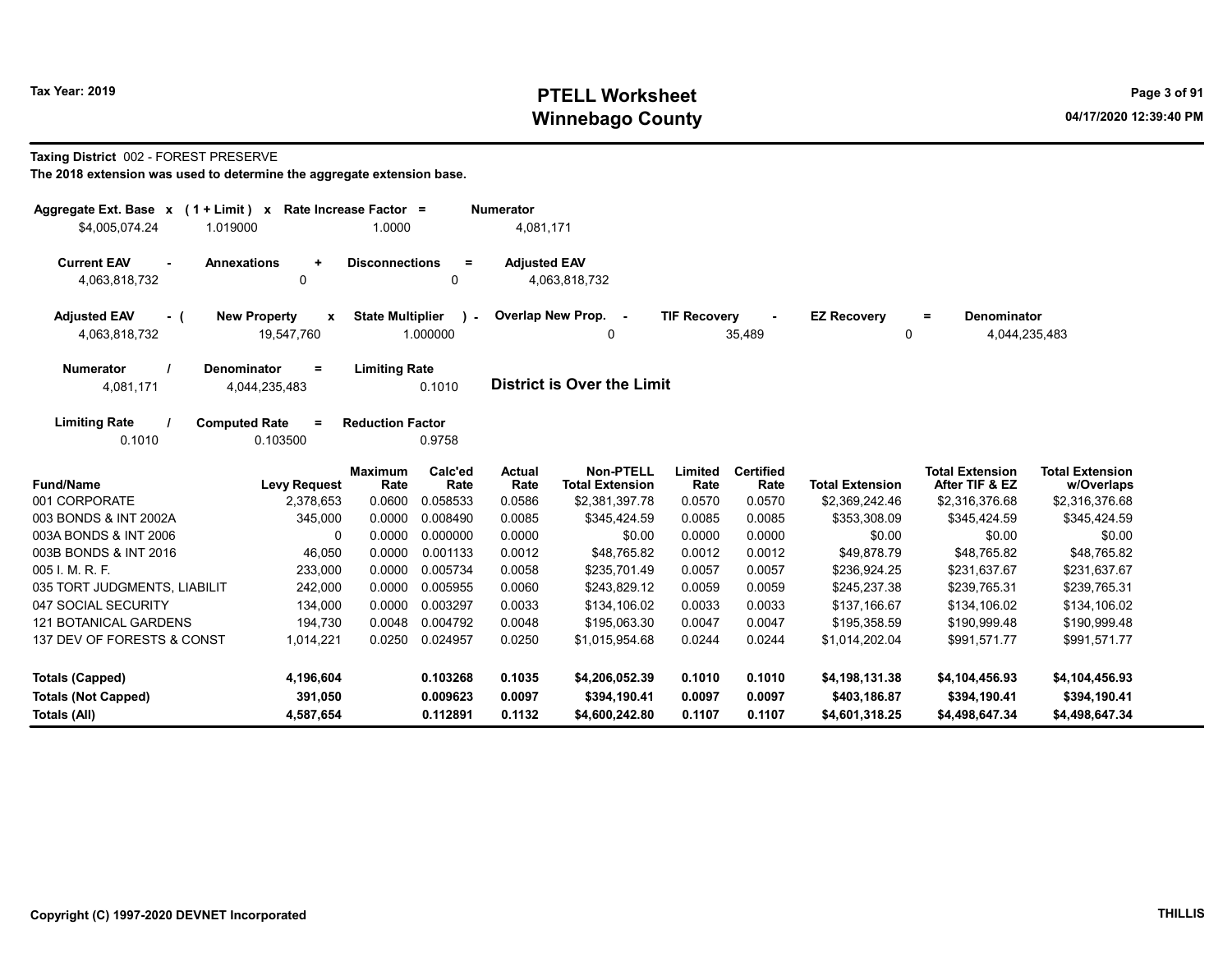# Tax Year: 2019 **PTELL Worksheet** Page 4 of 91 Winnebago County and the County of the County of the County of the County of the County of the County of the County of the County of the County of the County of the County of the County of the County of the County of the C

#### Taxing District 003 - BURRITT TOWNSHIP

| Aggregate Ext. Base $x$ (1 + Limit) $x$ Rate Increase Factor =<br>\$46,118.15 | 1.019000                                       | 1.0000                                                   | <b>Numerator</b><br>46,994        |                                                           |                            |                                    |                                       |                                                         |                                                     |
|-------------------------------------------------------------------------------|------------------------------------------------|----------------------------------------------------------|-----------------------------------|-----------------------------------------------------------|----------------------------|------------------------------------|---------------------------------------|---------------------------------------------------------|-----------------------------------------------------|
| <b>Current EAV</b><br>27,440,433                                              | <b>Annexations</b><br>$\ddot{}$<br>0           | <b>Disconnections</b><br>$=$<br>0                        | <b>Adjusted EAV</b><br>27,440,433 |                                                           |                            |                                    |                                       |                                                         |                                                     |
| <b>Adjusted EAV</b><br>- (<br>27,440,433                                      | <b>New Property</b><br>$\mathbf{x}$<br>285,104 | <b>State Multiplier</b><br>$\mathcal{L}$<br>1.000000     | Overlap New Prop. -               | 0                                                         | <b>TIF Recovery</b>        | 0                                  | <b>EZ Recovery</b><br>0               | Denominator<br>$\equiv$                                 | 27, 155, 329                                        |
| <b>Numerator</b><br>46,994                                                    | <b>Denominator</b><br>$=$<br>27, 155, 329      | <b>Limiting Rate</b><br>0.1731                           | <b>District is Over the Limit</b> |                                                           |                            |                                    |                                       |                                                         |                                                     |
| <b>Limiting Rate</b><br>0.1731                                                | <b>Computed Rate</b><br>$\equiv$<br>0.176400   | <b>Reduction Factor</b><br>0.9813                        |                                   |                                                           |                            |                                    |                                       |                                                         |                                                     |
| <b>Fund/Name</b><br>001 CORPORATE                                             | <b>Levy Request</b><br>48,400                  | Calc'ed<br>Maximum<br>Rate<br>Rate<br>0.3200<br>0.176382 | <b>Actual</b><br>Rate<br>0.1764   | <b>Non-PTELL</b><br><b>Total Extension</b><br>\$48,404.92 | Limited<br>Rate<br>0.1731  | <b>Certified</b><br>Rate<br>0.1731 | <b>Total Extension</b><br>\$47,499.39 | <b>Total Extension</b><br>After TIF & EZ<br>\$47,499.39 | <b>Total Extension</b><br>w/Overlaps<br>\$47,499.39 |
| <b>Totals (Capped)</b><br><b>Totals (Not Capped)</b><br>Totals (All)          | 48,400<br>0<br>48,400                          | 0.176382<br>0.000000<br>0.176382                         | 0.1764<br>0.0000<br>0.1764        | \$48,404.92<br>\$0.00<br>\$48,404.92                      | 0.1731<br>0.0000<br>0.1731 | 0.1731<br>0.0000<br>0.1731         | \$47,499.39<br>\$0.00<br>\$47,499.39  | \$47,499.39<br>\$0.00<br>\$47,499.39                    | \$47,499.39<br>\$0.00<br>\$47,499.39                |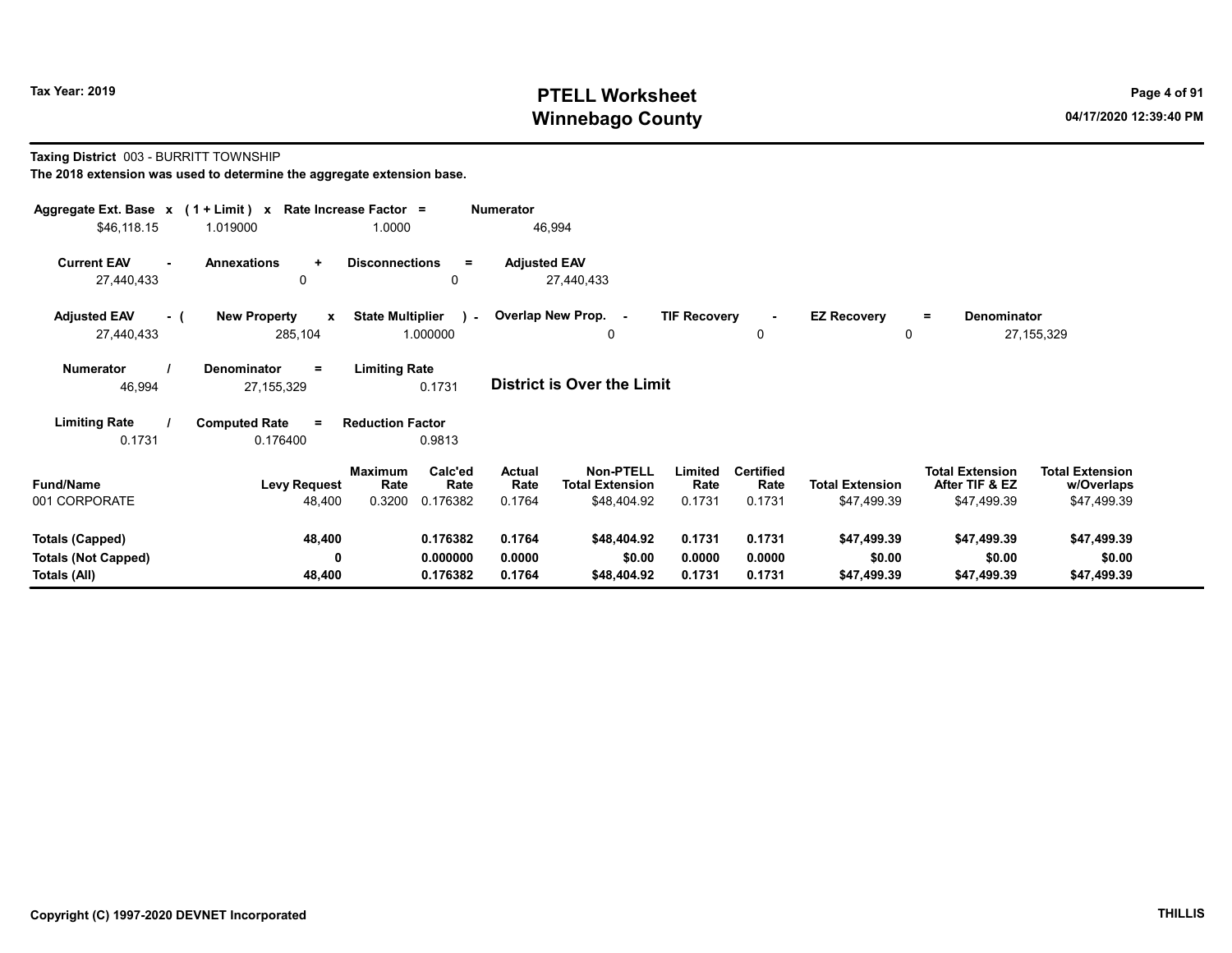# Tax Year: 2019 **PTELL Worksheet** Page 5 of 91 Winnebago County and the County of the County of the County of the County of the County of the County of the County of the County of the County of the County of the County of the County of the County of the County of the C

#### Taxing District 004 - CHERRY VALLEY TOWNSHIP The 2018 extension was used to determine the aggregate extension base.

| Aggregate Ext. Base $x$ (1 + Limit) $x$<br>\$378.407.33 |      | 1.019000                                       | Rate Increase Factor =<br>1.0000              | <b>Numerator</b><br>385.597        |                                    |                    |    |                            |
|---------------------------------------------------------|------|------------------------------------------------|-----------------------------------------------|------------------------------------|------------------------------------|--------------------|----|----------------------------|
| <b>Current EAV</b><br>288,109,333                       |      | <b>Annexations</b><br>÷.<br>0                  | <b>Disconnections</b><br>$=$                  | <b>Adjusted EAV</b><br>288,109,333 |                                    |                    |    |                            |
| <b>Adiusted EAV</b><br>288,109,333                      | $-1$ | <b>New Property</b><br>$\mathbf{x}$<br>194,464 | <b>State Multiplier</b><br>$\sim$<br>1.000000 | Overlap New Prop.<br>$\sim$<br>0   | <b>TIF Recovery</b><br>$\sim$<br>0 | <b>EZ Recovery</b> | Ξ. | Denominator<br>287,914,869 |
| <b>Numerator</b>                                        |      | <b>Denominator</b><br>$=$                      | <b>Limiting Rate</b>                          |                                    |                                    |                    |    |                            |

| 287,914,869<br>385.597 | 0.1340 | <b>District is Within the Limit</b> |
|------------------------|--------|-------------------------------------|

| <b>Fund/Name</b>           | <b>Levy Request</b> | <b>Maximum</b><br>Rate | Calc'ed<br>Rate | Actual<br>Rate | Non-PTELL<br><b>Total Extension</b> | Limited<br>Rate | <b>Certified</b><br>Rate | <b>Total Extension</b> | <b>Total Extension</b><br>After TIF & EZ | <b>Total Extension</b><br>w/Overlaps |  |
|----------------------------|---------------------|------------------------|-----------------|----------------|-------------------------------------|-----------------|--------------------------|------------------------|------------------------------------------|--------------------------------------|--|
| 001 CORPORATE              | 374.000             | .2500                  | 0.129812        | 0.1299         | \$374.254.02                        | 0.1299          | 0.1299                   | \$385.744.62           | \$374.254.02                             | \$374,254.02                         |  |
| 054 GENERAL ASSISTANCE     | 10.000              | .0000                  | 0.003471        | 0.0035         | \$10.083.83                         | 0.0035          | 0.0035                   | \$10.393.43            | \$10.083.83                              | \$10,083.83                          |  |
| Totals (Capped)            | 384,000             |                        | 0.133283        | 0.1334         | \$384.337.85                        | 0.1334          | 0.1334                   | \$396,138.05           | \$384.337.85                             | \$384,337.85                         |  |
| <b>Totals (Not Capped)</b> | 0                   |                        | 0.000000        | 0.0000         | \$0.00                              | 0.0000          | 0.0000                   | \$0.00                 | \$0.00                                   | \$0.00                               |  |
| Totals (All)               | 384,000             |                        | 0.133283        | 0.1334         | \$384,337.85                        | 0.1334          | 0.1334                   | \$396,138.05           | \$384.337.85                             | \$384,337.85                         |  |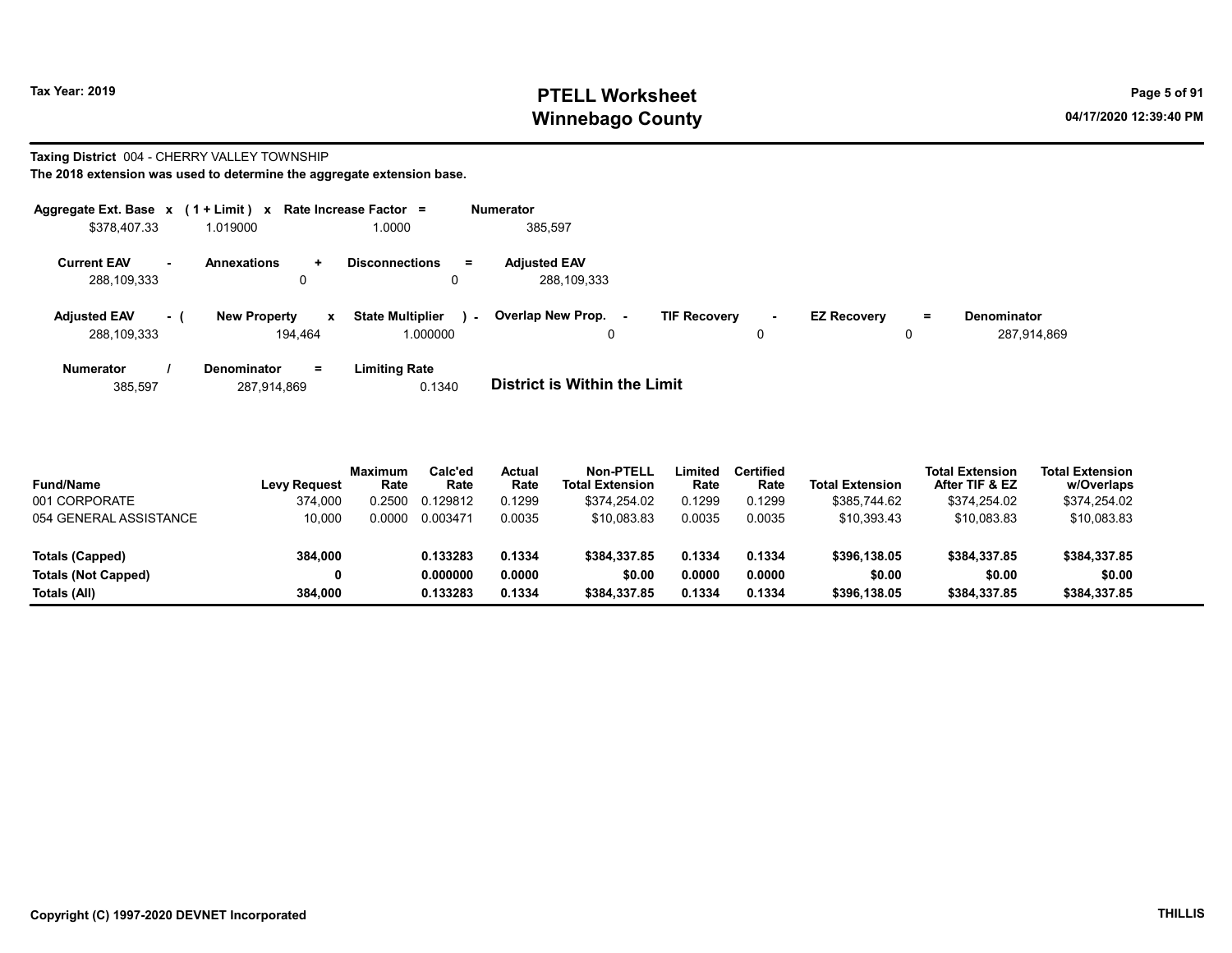# Tax Year: 2019 **PTELL Worksheet** Page 6 of 91 Winnebago County and the County of the County of the County of the County of the County of the County of the County of the County of the County of the County of the County of the County of the County of the County of the C

#### Taxing District 005 - DURAND TOWNSHIP

| Aggregate Ext. Base $x$ (1 + Limit) $x$<br>\$68,003.77                                                                                     | 1.019000                                       | Rate Increase Factor =<br>1.0000 |                      | <b>Numerator</b>    | 69,296                                     |                     |                          |                                    |                                          |                                      |  |  |
|--------------------------------------------------------------------------------------------------------------------------------------------|------------------------------------------------|----------------------------------|----------------------|---------------------|--------------------------------------------|---------------------|--------------------------|------------------------------------|------------------------------------------|--------------------------------------|--|--|
| <b>Current EAV</b><br>39,922,738                                                                                                           | <b>Annexations</b><br>$\ddot{}$<br>0           | <b>Disconnections</b>            | Ξ<br>0               | <b>Adjusted EAV</b> | 39,922,738                                 |                     |                          |                                    |                                          |                                      |  |  |
| <b>Adjusted EAV</b><br>- (<br>39,922,738                                                                                                   | <b>New Property</b><br>$\mathbf{x}$<br>321,308 | <b>State Multiplier</b>          | 1.000000             |                     | ) - Overlap New Prop. -<br>$\Omega$        | <b>TIF Recovery</b> | $\blacksquare$<br>0      | <b>EZ Recovery</b><br>$\mathbf{0}$ | Denominator<br>$\equiv$                  | 39,601,430                           |  |  |
| <b>Denominator</b><br><b>Limiting Rate</b><br><b>Numerator</b><br>$\equiv$<br>District is Over the Limit<br>69,296<br>0.1750<br>39,601,430 |                                                |                                  |                      |                     |                                            |                     |                          |                                    |                                          |                                      |  |  |
| <b>Limiting Rate</b><br>0.1750                                                                                                             | <b>Computed Rate</b><br>$\equiv$<br>0.180200   | <b>Reduction Factor</b>          | 0.9711               |                     |                                            |                     |                          |                                    |                                          |                                      |  |  |
| <b>Fund/Name</b>                                                                                                                           | <b>Levy Request</b>                            | <b>Maximum</b><br>Rate           | Calc'ed<br>Rate      | Actual<br>Rate      | <b>Non-PTELL</b><br><b>Total Extension</b> | Limited<br>Rate     | <b>Certified</b><br>Rate | <b>Total Extension</b>             | <b>Total Extension</b><br>After TIF & EZ | <b>Total Extension</b><br>w/Overlaps |  |  |
| 001 CORPORATE<br>054 GENERAL ASSISTANCE                                                                                                    | 70,490<br>1,410                                | 0.2500<br>0.0000                 | 0.176566<br>0.003532 | 0.1766<br>0.0036    | \$70,503.56<br>\$1,437.22                  | 0.1715<br>0.0035    | 0.1715<br>0.0035         | \$69,030.72<br>\$1,408.79          | \$68,467.50<br>\$1,397.30                | \$68,467.50<br>\$1,397.30            |  |  |
| Totals (Capped)                                                                                                                            | 71,900                                         |                                  | 0.180098             | 0.1802              | \$71,940.78                                | 0.1750              | 0.1750                   | \$70,439.51                        | \$69,864.80                              | \$69,864.80                          |  |  |
| <b>Totals (Not Capped)</b><br>Totals (All)                                                                                                 | 0<br>71,900                                    |                                  | 0.000000<br>0.180098 | 0.0000<br>0.1802    | \$0.00<br>\$71,940.78                      | 0.0000<br>0.1750    | 0.0000<br>0.1750         | \$0.00<br>\$70,439.51              | \$0.00<br>\$69,864.80                    | \$0.00<br>\$69,864.80                |  |  |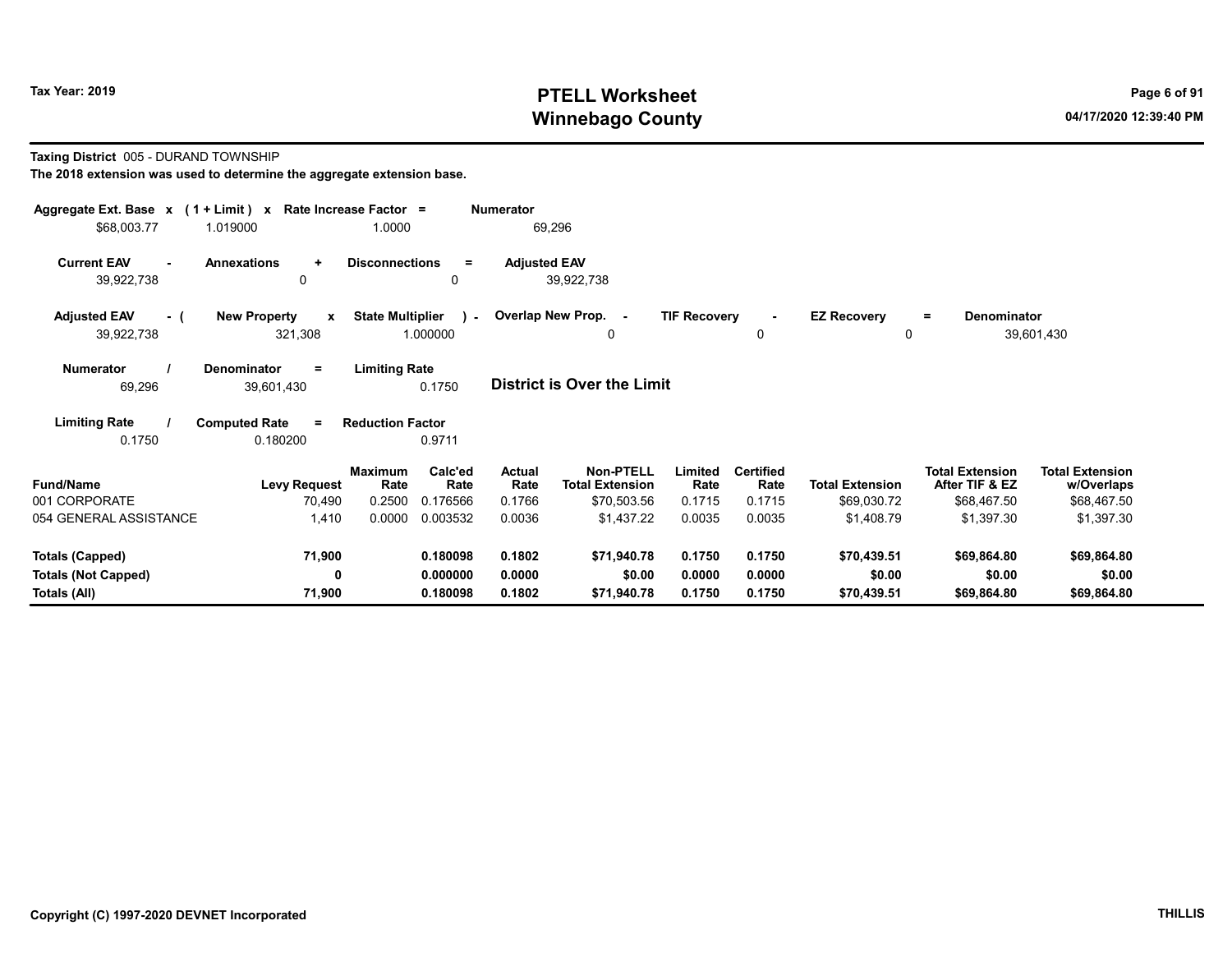# Tax Year: 2019 **PTELL Worksheet** Page 7 of 91 Winnebago County and the County of the County of the County of the County of the County of the County of the County of the County of the County of the County of the County of the County of the County of the County of the C

#### Taxing District 006 - HARLEM TOWNSHIP

| Aggregate Ext. Base $x$ (1 + Limit) $x$<br>\$647,615.90<br>1.019000 | Rate Increase Factor =                | 1.0000                           |                             | <b>Numerator</b><br>659,921     |                                                            |                           |                                    |                                        |                                                          |                                                      |
|---------------------------------------------------------------------|---------------------------------------|----------------------------------|-----------------------------|---------------------------------|------------------------------------------------------------|---------------------------|------------------------------------|----------------------------------------|----------------------------------------------------------|------------------------------------------------------|
| <b>Current EAV</b><br><b>Annexations</b><br>$\sim$<br>614,815,886   | $\ddot{}$<br>$\mathbf{0}$             | <b>Disconnections</b>            | Ξ<br>0                      | <b>Adjusted EAV</b>             | 614,815,886                                                |                           |                                    |                                        |                                                          |                                                      |
| <b>Adjusted EAV</b><br>- (<br>614,815,886                           | <b>New Property</b><br>X<br>3,002,384 | <b>State Multiplier</b>          | $\mathbf{1}$<br>1.000000    |                                 | Overlap New Prop. -<br>0                                   | <b>TIF Recovery</b>       | 0                                  | <b>EZ Recovery</b><br>0                | Denominator<br>Ξ.                                        | 611,813,502                                          |
| <b>Numerator</b><br><b>Denominator</b><br>659,921                   | $\equiv$<br>611,813,502               | <b>Limiting Rate</b>             | 0.1079                      |                                 | <b>District is Over the Limit</b>                          |                           |                                    |                                        |                                                          |                                                      |
| <b>Limiting Rate</b><br><b>Computed Rate</b><br>0.1079              | $\equiv$<br>0.110600                  | <b>Reduction Factor</b>          | 0.9756                      |                                 |                                                            |                           |                                    |                                        |                                                          |                                                      |
| <b>Fund/Name</b><br>001 CORPORATE                                   | <b>Levy Request</b><br>534,458        | <b>Maximum</b><br>Rate<br>0.2500 | Calc'ed<br>Rate<br>0.086930 | <b>Actual</b><br>Rate<br>0.0870 | <b>Non-PTELL</b><br><b>Total Extension</b><br>\$534,889.82 | Limited<br>Rate<br>0.0847 | <b>Certified</b><br>Rate<br>0.0847 | <b>Total Extension</b><br>\$555,733.73 | <b>Total Extension</b><br>After TIF & EZ<br>\$520,749.06 | <b>Total Extension</b><br>w/Overlaps<br>\$520,749.06 |
| 042 PARK/PARK MAINTENANCE<br>054 GENERAL ASSISTANCE                 | 72,346<br>72,346                      | 0.0200<br>0.0000                 | 0.011767<br>0.011767        | 0.0118<br>0.0118                | \$72.548.27<br>\$72,548.27                                 | 0.0116<br>0.0116          | 0.0116<br>0.0116                   | \$76.109.93<br>\$76,109.93             | \$71.318.64<br>\$71,318.64                               | \$71,318.64<br>\$71,318.64                           |
| <b>Totals (Capped)</b>                                              | 679,150                               |                                  | 0.110464                    | 0.1106<br>0.0000                | \$679.986.36                                               | 0.1079                    | 0.1079                             | \$707.953.60                           | \$663,386.34                                             | \$663,386.34                                         |
| <b>Totals (Not Capped)</b><br>Totals (All)                          | 0<br>679,150                          |                                  | 0.000000<br>0.110464        | 0.1106                          | \$0.00<br>\$679.986.36                                     | 0.0000<br>0.1079          | 0.0000<br>0.1079                   | \$0.00<br>\$707.953.60                 | \$0.00<br>\$663,386.34                                   | \$0.00<br>\$663,386.34                               |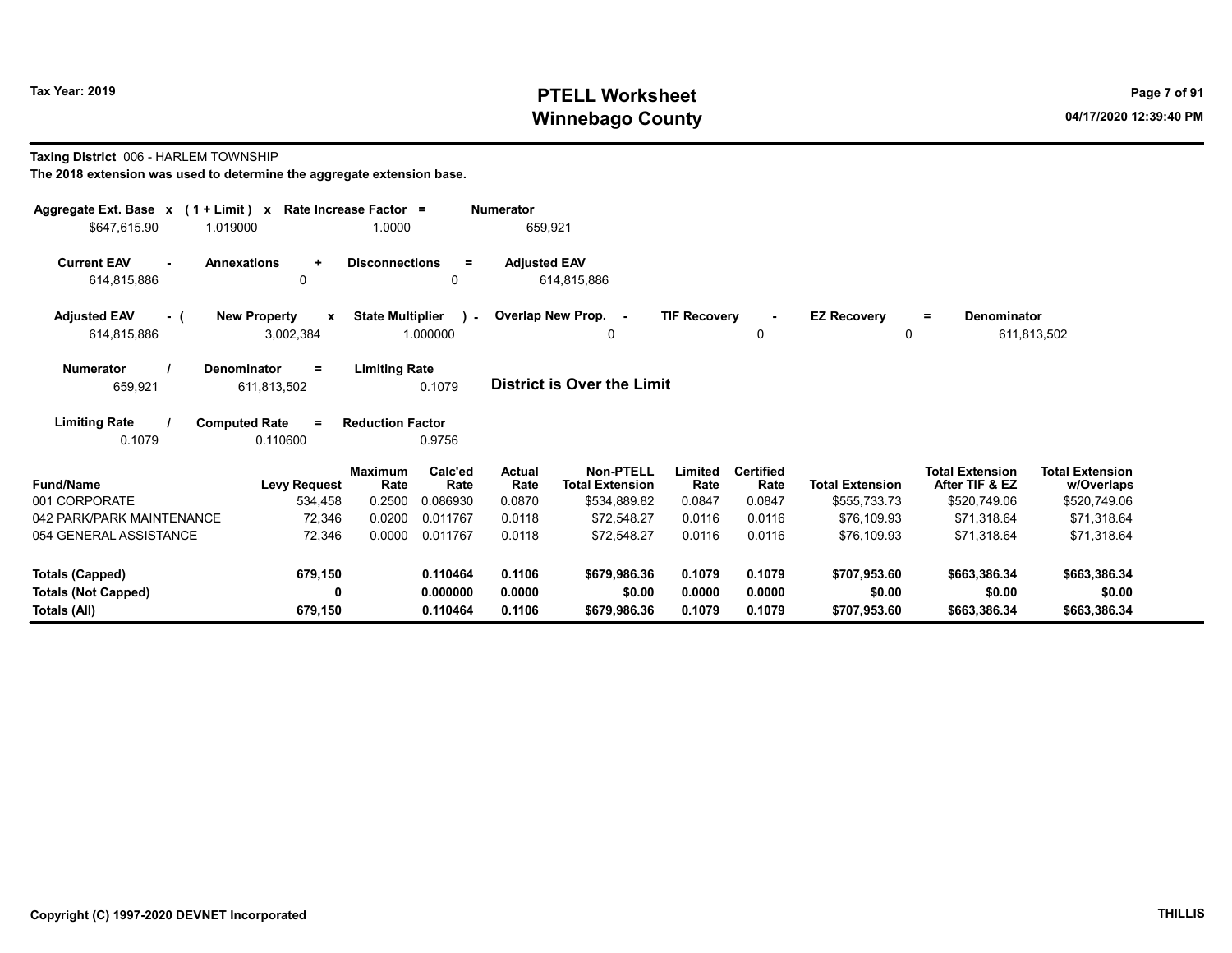# Tax Year: 2019 **PTELL Worksheet** Page 8 of 91 Winnebago County and the County of the County of the County of the County of the County of the County of the County of the County of the County of the County of the County of the County of the County of the County of the C

Taxing District 007 - HARRISON TOWNSHIP

| Aggregate Ext. Base x (1 + Limit) x Rate Increase Factor = |                                     |                         | <b>Numerator</b>           |                            |                     |                  |                        |                         |                        |  |
|------------------------------------------------------------|-------------------------------------|-------------------------|----------------------------|----------------------------|---------------------|------------------|------------------------|-------------------------|------------------------|--|
| \$18,177.37                                                | 1.019000                            | 1.0000                  |                            | 18,523                     |                     |                  |                        |                         |                        |  |
| <b>Current EAV</b>                                         | <b>Annexations</b><br>$\ddotmark$   | <b>Disconnections</b>   | <b>Adjusted EAV</b><br>$=$ |                            |                     |                  |                        |                         |                        |  |
| 15,419,121                                                 | 0                                   |                         | 0                          | 15,419,121                 |                     |                  |                        |                         |                        |  |
| <b>Adjusted EAV</b><br>- (                                 | <b>New Property</b><br>$\mathbf{x}$ | <b>State Multiplier</b> | ) - Overlap New Prop. -    |                            | <b>TIF Recovery</b> | $\sim$           | <b>EZ Recovery</b>     | Denominator<br>$\equiv$ |                        |  |
| 15,419,121                                                 | 239,398                             | 1.000000                |                            | 0                          |                     | 0                | 0                      |                         | 15,179,723             |  |
| <b>Numerator</b>                                           | Denominator<br>$=$                  | <b>Limiting Rate</b>    |                            |                            |                     |                  |                        |                         |                        |  |
| 18,523                                                     | 15, 179, 723                        | 0.1221                  |                            | District is Over the Limit |                     |                  |                        |                         |                        |  |
| <b>Limiting Rate</b>                                       | <b>Computed Rate</b><br>$\equiv$    | <b>Reduction Factor</b> |                            |                            |                     |                  |                        |                         |                        |  |
| 0.1221                                                     | 0.123700                            | 0.9871                  |                            |                            |                     |                  |                        |                         |                        |  |
|                                                            |                                     | <b>Maximum</b>          | Calc'ed<br>Actual          | <b>Non-PTELL</b>           | Limited             | <b>Certified</b> |                        | <b>Total Extension</b>  | <b>Total Extension</b> |  |
| <b>Fund/Name</b>                                           | <b>Levy Request</b>                 | Rate                    | Rate<br>Rate               | <b>Total Extension</b>     | Rate                | Rate             | <b>Total Extension</b> | After TIF & EZ          | w/Overlaps             |  |
| 001 CORPORATE                                              | 19,070                              | 0.4400<br>0.123678      | 0.1237                     | \$19,073.45                | 0.1221              | 0.1221           | \$18,826.75            | \$18,826.75             | \$18,826.75            |  |
| <b>Totals (Capped)</b>                                     | 19,070                              | 0.123678                | 0.1237                     | \$19,073.45                | 0.1221              | 0.1221           | \$18,826.75            | \$18,826.75             | \$18,826.75            |  |
| <b>Totals (Not Capped)</b>                                 | 0                                   | 0.000000                | 0.0000                     | \$0.00                     | 0.0000              | 0.0000           | \$0.00                 | \$0.00                  | \$0.00                 |  |
| Totals (All)                                               | 19,070                              | 0.123678                | 0.1237                     | \$19,073.45                | 0.1221              | 0.1221           | \$18,826.75            | \$18,826.75             | \$18,826.75            |  |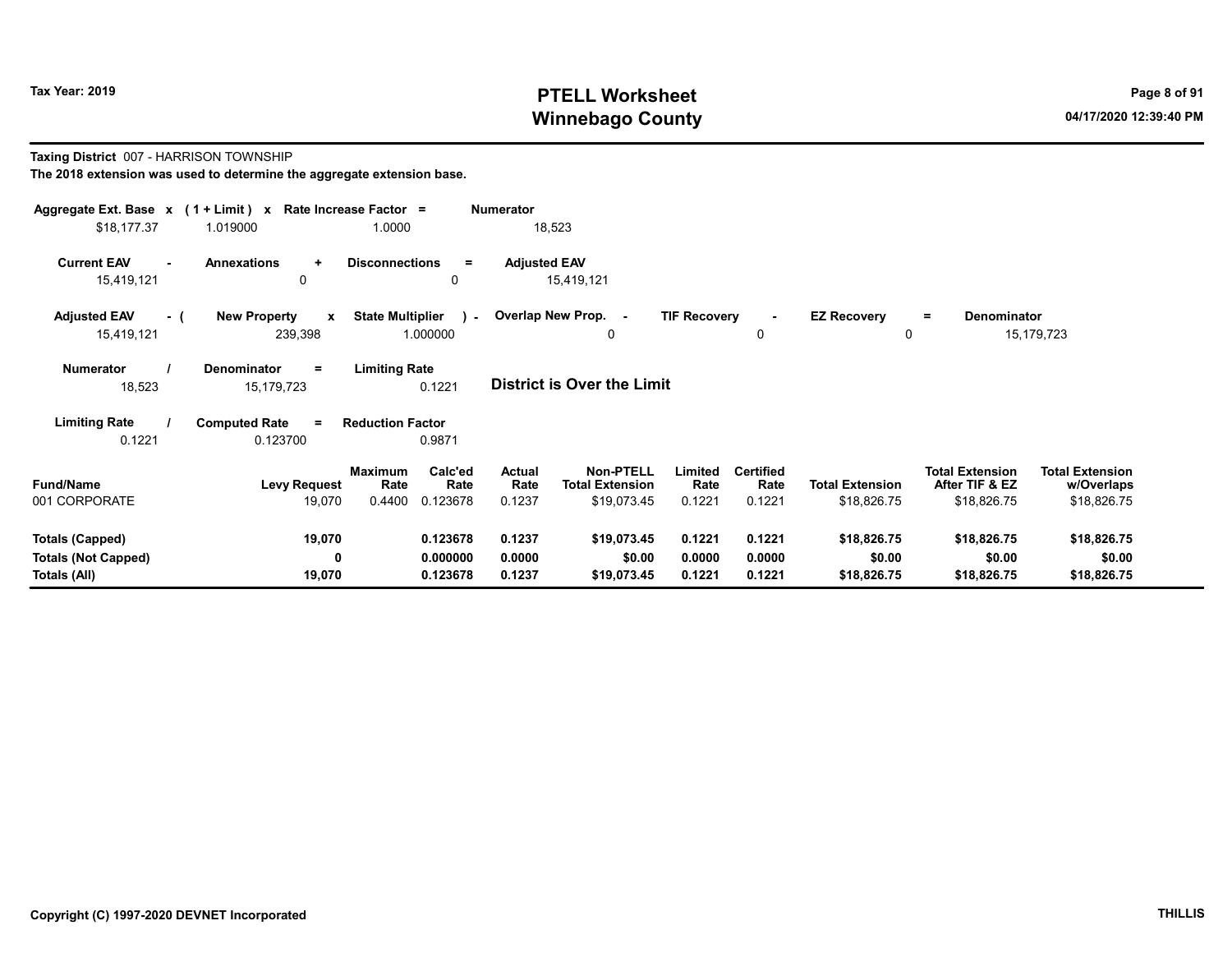# Tax Year: 2019 **PTELL Worksheet** Page 9 of 91 Winnebago County and the County of the County of the County of the County of the County of the County of the County of the County of the County of the County of the County of the County of the County of the County of the C

Taxing District 008 - LAONA TOWNSHIP

| Aggregate Ext. Base $x$ (1 + Limit) x Rate Increase Factor = |                                                |                         |                         | <b>Numerator</b>      |                                            |                     |                          |                                |                                          |                                      |
|--------------------------------------------------------------|------------------------------------------------|-------------------------|-------------------------|-----------------------|--------------------------------------------|---------------------|--------------------------|--------------------------------|------------------------------------------|--------------------------------------|
| \$41,482.88                                                  | 1.019000                                       | 1.0000                  |                         | 42,271                |                                            |                     |                          |                                |                                          |                                      |
| <b>Current EAV</b><br>35,438,962                             | <b>Annexations</b><br>$\ddot{}$<br>0           | <b>Disconnections</b>   | $=$<br>0                | <b>Adjusted EAV</b>   | 35,438,962                                 |                     |                          |                                |                                          |                                      |
| <b>Adjusted EAV</b><br>$-$ (<br>35,438,962                   | <b>New Property</b><br>$\mathbf{x}$<br>162,630 | <b>State Multiplier</b> | $\lambda$ -<br>1.000000 |                       | Overlap New Prop. -<br>0                   | <b>TIF Recovery</b> | $\sim$<br>0              | <b>EZ Recovery</b><br>$\Omega$ | <b>Denominator</b><br>$=$                | 35,276,332                           |
| <b>Numerator</b><br>42,271                                   | Denominator<br>$=$<br>35,276,332               | <b>Limiting Rate</b>    | 0.1199                  |                       | District is Over the Limit                 |                     |                          |                                |                                          |                                      |
| <b>Limiting Rate</b><br>0.1199                               | <b>Computed Rate</b><br>$\equiv$<br>0.121800   | <b>Reduction Factor</b> | 0.9844                  |                       |                                            |                     |                          |                                |                                          |                                      |
| <b>Fund/Name</b>                                             | <b>Levy Request</b>                            | <b>Maximum</b><br>Rate  | Calc'ed<br>Rate         | <b>Actual</b><br>Rate | <b>Non-PTELL</b><br><b>Total Extension</b> | Limited<br>Rate     | <b>Certified</b><br>Rate | <b>Total Extension</b>         | <b>Total Extension</b><br>After TIF & EZ | <b>Total Extension</b><br>w/Overlaps |
| 001 CORPORATE                                                | 43,142                                         | 0.2500                  | 0.121736                | 0.1218                | \$43,164.66                                | 0.1199              | 0.1199                   | \$42,491.32                    | \$42,491.32                              | \$42,491.32                          |
| 027 AUDIT                                                    | $\Omega$                                       | 0.0050                  | 0.000000                | 0.0000                | \$0.00                                     | 0.0000              | 0.0000                   | \$0.00                         | \$0.00                                   | \$0.00                               |
| 035 TORT JUDGMENTS, LIABILIT                                 | 0                                              | 0.0000                  | 0.000000                | 0.0000                | \$0.00                                     | 0.0000              | 0.0000                   | \$0.00                         | \$0.00                                   | \$0.00                               |
| 047 SOCIAL SECURITY                                          | $\Omega$                                       | 0.0000                  | 0.000000                | 0.0000                | \$0.00                                     | 0.0000              | 0.0000                   | \$0.00                         | \$0.00                                   | \$0.00                               |
| <b>Totals (Capped)</b>                                       | 43,142                                         |                         | 0.121736                | 0.1218                | \$43,164.66                                | 0.1199              | 0.1199                   | \$42,491.32                    | \$42,491.32                              | \$42,491.32                          |
| <b>Totals (Not Capped)</b>                                   | 0                                              |                         | 0.000000                | 0.0000                | \$0.00                                     | 0.0000              | 0.0000                   | \$0.00                         | \$0.00                                   | \$0.00                               |
| Totals (All)                                                 | 43,142                                         |                         | 0.121736                | 0.1218                | \$43,164.66                                | 0.1199              | 0.1199                   | \$42,491.32                    | \$42,491.32                              | \$42,491.32                          |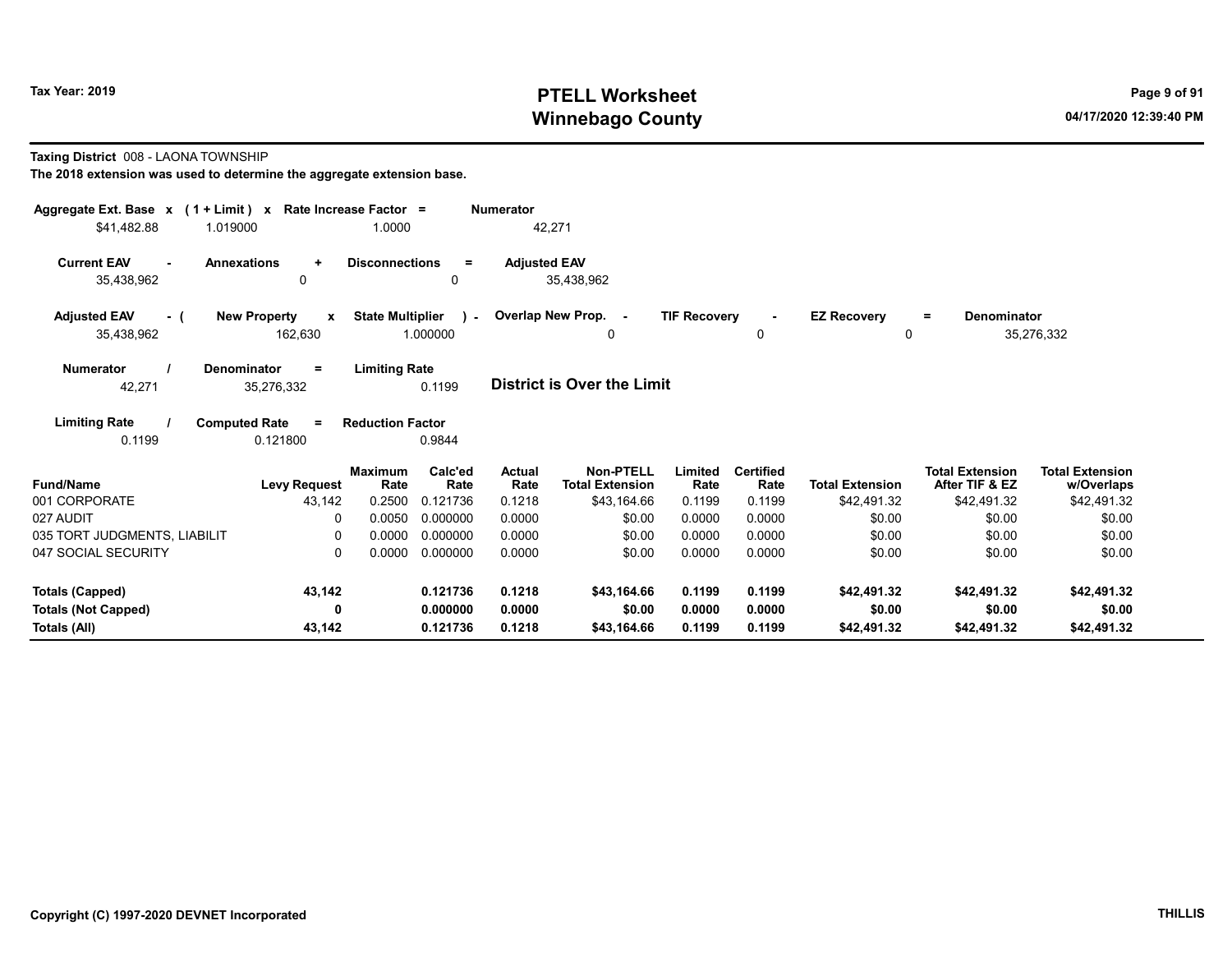# Tax Year: 2019 **PTELL Worksheet** Page 10 of 91 Winnebago County and the County of the County of the County of the County of the County of the County of the County of the County of the County of the County of the County of the County of the County of the County of the C

#### Taxing District 009 - OWEN TOWNSHIP

| Aggregate Ext. Base $x$ (1 + Limit) $x$<br>\$121,752.67 | 1.019000                                       | Rate Increase Factor =<br>1.0000 |                           | <b>Numerator</b><br>124,066 |                                            |                     |                          |                            |                                          |                                      |
|---------------------------------------------------------|------------------------------------------------|----------------------------------|---------------------------|-----------------------------|--------------------------------------------|---------------------|--------------------------|----------------------------|------------------------------------------|--------------------------------------|
| <b>Current EAV</b><br>$\sim$<br>88,556,365              | <b>Annexations</b><br>$\ddot{}$<br>0           | <b>Disconnections</b>            | $=$<br>$\Omega$           | <b>Adjusted EAV</b>         | 88,556,365                                 |                     |                          |                            |                                          |                                      |
| <b>Adjusted EAV</b><br>- (<br>88,556,365                | <b>New Property</b><br>$\mathbf{x}$<br>251,352 | <b>State Multiplier</b>          | $\mathcal{L}$<br>1.000000 |                             | Overlap New Prop. -<br>0                   | <b>TIF Recovery</b> | 0                        | <b>EZ Recovery</b><br>0    | <b>Denominator</b><br>$=$                | 88,305,013                           |
| <b>Numerator</b><br>124,066                             | Denominator<br>$=$<br>88,305,013               | <b>Limiting Rate</b>             | 0.1405                    |                             | <b>District is Over the Limit</b>          |                     |                          |                            |                                          |                                      |
| <b>Limiting Rate</b><br>0.1405                          | <b>Computed Rate</b><br>$\equiv$<br>0.144200   | <b>Reduction Factor</b>          | 0.9743                    |                             |                                            |                     |                          |                            |                                          |                                      |
| <b>Fund/Name</b>                                        | <b>Levy Request</b>                            | <b>Maximum</b><br>Rate           | Calc'ed<br>Rate           | <b>Actual</b><br>Rate       | <b>Non-PTELL</b><br><b>Total Extension</b> | Limited<br>Rate     | <b>Certified</b><br>Rate | <b>Total Extension</b>     | <b>Total Extension</b><br>After TIF & EZ | <b>Total Extension</b><br>w/Overlaps |
| 001 CORPORATE<br>047 SOCIAL SECURITY                    | 116,500                                        | 0.2500<br>0.0000                 | 0.131555<br>0.007905      | 0.1316<br>0.0080            | \$116,540.18<br>\$7,084.51                 | 0.1282<br>0.0078    | 0.1282<br>0.0078         | \$113,529.26<br>\$6,907.40 | \$113,529.26<br>\$6,907.40               | \$113,529.26                         |
| 054 GENERAL ASSISTANCE                                  | 7,000<br>4,000                                 | 0.0000                           | 0.004517                  | 0.0046                      | \$4,073.59                                 | 0.0045              | 0.0045                   | \$3,985.04                 | \$3,985.04                               | \$6,907.40<br>\$3,985.04             |
| <b>Totals (Capped)</b>                                  | 127,500                                        |                                  | 0.143977                  | 0.1442                      | \$127,698.28                               | 0.1405              | 0.1405                   | \$124,421.69               | \$124,421.70                             | \$124,421.70                         |
| <b>Totals (Not Capped)</b>                              | 0                                              |                                  | 0.000000                  | 0.0000                      | \$0.00                                     | 0.0000              | 0.0000                   | \$0.00                     | \$0.00                                   | \$0.00                               |
| Totals (All)                                            | 127,500                                        |                                  | 0.143977                  | 0.1442                      | \$127,698.28                               | 0.1405              | 0.1405                   | \$124,421.69               | \$124,421.70                             | \$124,421.70                         |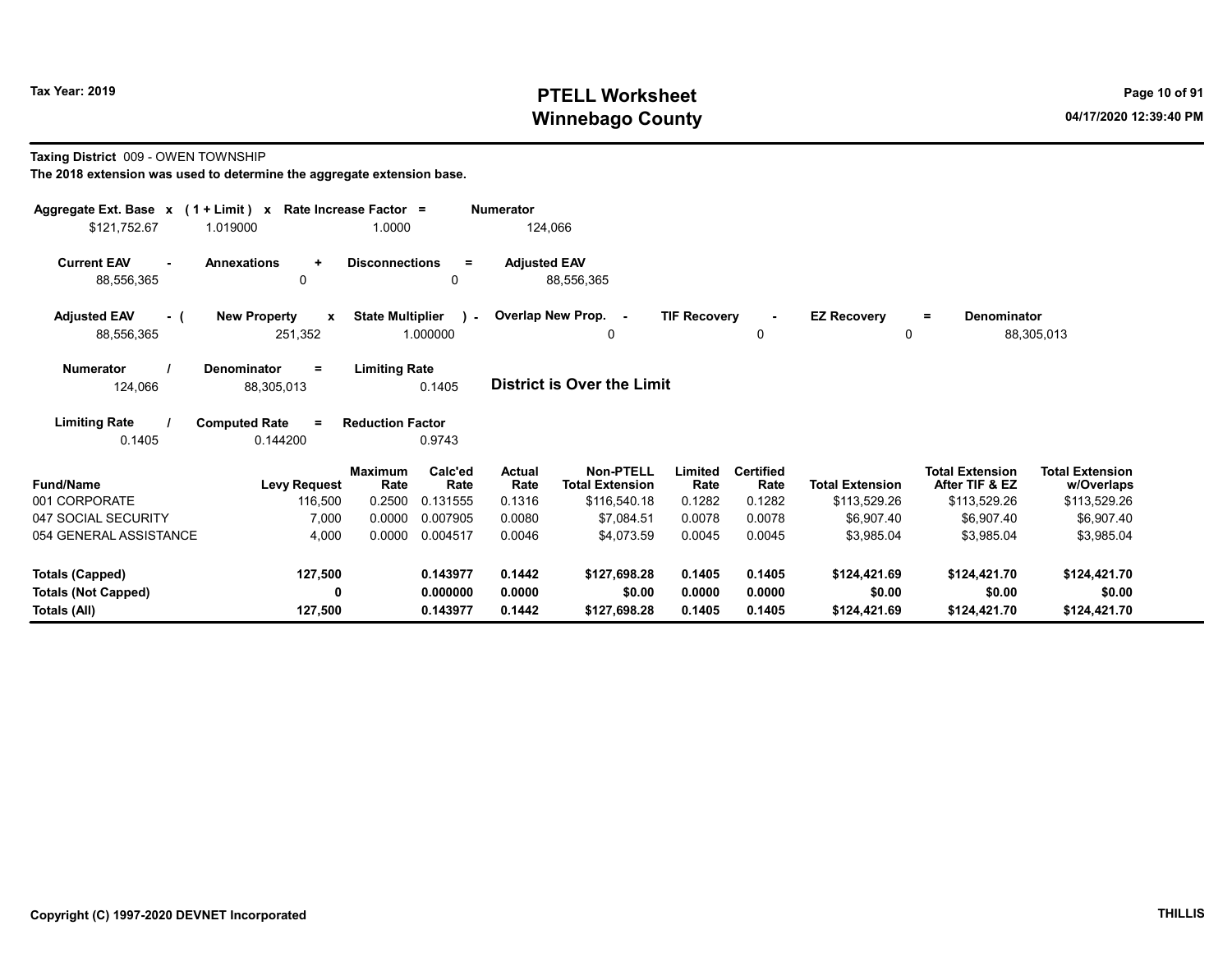# Tax Year: 2019 **PTELL Worksheet** Page 11 of 91 Winnebago County and the County of the County of the County of the County of the County of the County of the County of the County of the County of the County of the County of the County of the County of the County of the C

#### Taxing District 010 - PECATONICA TOWNSHIP

| Aggregate Ext. Base $x$ (1 + Limit) $x$    |                                              | Rate Increase Factor =           |                             | <b>Numerator</b>         |                                                            |                           |                                    |                                        |                                                          |                                                      |
|--------------------------------------------|----------------------------------------------|----------------------------------|-----------------------------|--------------------------|------------------------------------------------------------|---------------------------|------------------------------------|----------------------------------------|----------------------------------------------------------|------------------------------------------------------|
| \$128,128.16<br>1.019000                   |                                              | 1.0000                           |                             | 130,563                  |                                                            |                           |                                    |                                        |                                                          |                                                      |
| <b>Current EAV</b><br>$\sim$<br>72,228,400 | <b>Annexations</b><br>$\ddot{}$<br>$\Omega$  | <b>Disconnections</b>            | $\equiv$<br>0               | <b>Adjusted EAV</b>      | 72,228,400                                                 |                           |                                    |                                        |                                                          |                                                      |
| <b>Adjusted EAV</b><br>- (<br>72,228,400   | <b>New Property</b><br>x<br>379,750          | <b>State Multiplier</b>          | $\sim$<br>1.000000          |                          | Overlap New Prop. -<br>0                                   | <b>TIF Recovery</b>       | $\blacksquare$<br>0                | <b>EZ Recovery</b><br>0                | Denominator<br>Ξ.                                        | 71,848,650                                           |
| <b>Numerator</b><br>130,563                | <b>Denominator</b><br>$\equiv$<br>71,848,650 | <b>Limiting Rate</b>             | 0.1818                      |                          | <b>District is Over the Limit</b>                          |                           |                                    |                                        |                                                          |                                                      |
| <b>Limiting Rate</b><br>0.1818             | <b>Computed Rate</b><br>$\equiv$<br>0.186500 | <b>Reduction Factor</b>          | 0.9748                      |                          |                                                            |                           |                                    |                                        |                                                          |                                                      |
| <b>Fund/Name</b><br>001 CORPORATE          | <b>Levy Request</b><br>126,434               | <b>Maximum</b><br>Rate<br>0.2500 | Calc'ed<br>Rate<br>0.175048 | Actual<br>Rate<br>0.1751 | <b>Non-PTELL</b><br><b>Total Extension</b><br>\$126,471.93 | Limited<br>Rate<br>0.1706 | <b>Certified</b><br>Rate<br>0.1706 | <b>Total Extension</b><br>\$123,221.65 | <b>Total Extension</b><br>After TIF & EZ<br>\$123,221.65 | <b>Total Extension</b><br>w/Overlaps<br>\$123,221.65 |
| 005 I. M. R. F.                            | $\Omega$                                     | 0.0000                           | 0.000000                    | 0.0000                   | \$0.00                                                     | 0.0000                    | 0.0000                             | \$0.00                                 | \$0.00                                                   | \$0.00                                               |
| 027 AUDIT                                  | 100                                          | 0.0050                           | 0.000138                    | 0.0002                   | \$144.46                                                   | 0.0002                    | 0.0002                             | \$144.46                               | \$144.46                                                 | \$144.46                                             |
| 035 TORT JUDGMENTS, LIABILIT               | 6,000                                        | 0.0000                           | 0.008307                    | 0.0084                   | \$6,067.19                                                 | 0.0082                    | 0.0082                             | \$5,922.73                             | \$5,922.73                                               | \$5,922.73                                           |
| 054 GENERAL ASSISTANCE                     | 2.000                                        | 0.0000                           | 0.002769                    | 0.0028                   | \$2.022.40                                                 | 0.0028                    | 0.0028                             | \$2.022.40                             | \$2.022.40                                               | \$2,022.40                                           |
| <b>Totals (Capped)</b>                     | 134,534                                      |                                  | 0.186262                    | 0.1865                   | \$134,705.98                                               | 0.1818                    | 0.1818                             | \$131,311.23                           | \$131,311.24                                             | \$131,311.24                                         |
| <b>Totals (Not Capped)</b>                 | $\mathbf{0}$                                 |                                  | 0.000000                    | 0.0000                   | \$0.00                                                     | 0.0000                    | 0.0000                             | \$0.00                                 | \$0.00                                                   | \$0.00                                               |
| Totals (All)                               | 134,534                                      |                                  | 0.186262                    | 0.1865                   | \$134,705.98                                               | 0.1818                    | 0.1818                             | \$131,311.23                           | \$131,311.24                                             | \$131,311.24                                         |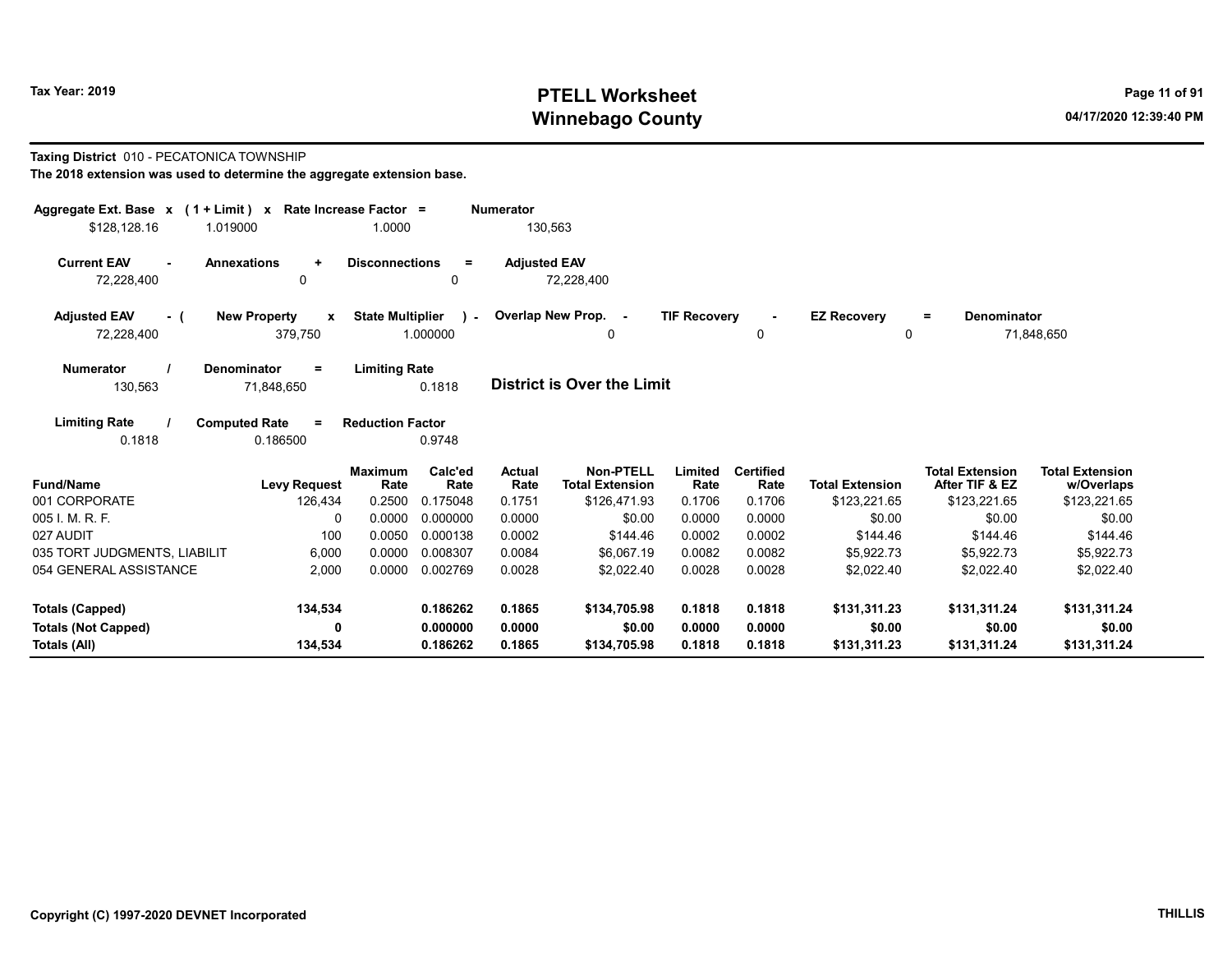# Tax Year: 2019 **PTELL Worksheet** Page 12 of 91 Winnebago County and the County of the County of the County of the County of the County of the County of the County of the County of the County of the County of the County of the County of the County of the County of the C

#### Taxing District 011 - ROCKFORD TOWNSHIP

|                                                | Aggregate Ext. Base $x$ (1 + Limit) $x$ Rate Increase Factor = |                                                   | <b>Numerator</b>                    |                               |                          |                    |
|------------------------------------------------|----------------------------------------------------------------|---------------------------------------------------|-------------------------------------|-------------------------------|--------------------------|--------------------|
| \$2,570,735.41                                 | 1.019000                                                       | 1.0000                                            | 2,619,579                           |                               |                          |                    |
| <b>Current EAV</b><br>$\overline{\phantom{a}}$ | <b>Annexations</b><br>$\ddot{\phantom{1}}$                     | $\equiv$<br><b>Disconnections</b>                 | <b>Adjusted EAV</b>                 |                               |                          |                    |
| 1,980,687,237                                  | 0                                                              | U                                                 | 1.980.687.237                       |                               |                          |                    |
| <b>Adjusted EAV</b><br>- (                     | <b>New Property</b>                                            | <b>State Multiplier</b><br>$\mathbf{x}$<br>$\sim$ | Overlap New Prop.<br>$\sim$         | <b>TIF Recovery</b><br>$\sim$ | <b>EZ Recovery</b><br>Ξ. | <b>Denominator</b> |
| 1,980,687,237                                  | 7.480.633                                                      | 1.000000                                          | 0                                   | 35.489                        | 0                        | 1,973,171,115      |
| <b>Numerator</b>                               | <b>Denominator</b><br>Ξ.                                       | <b>Limiting Rate</b>                              |                                     |                               |                          |                    |
| 2.619.579                                      | 1.973.171.115                                                  | 0.1328                                            | <b>District is Within the Limit</b> |                               |                          |                    |

| <b>Fund/Name</b>           | Levy Reguest | Maximum<br>Rate | Calc'ed<br>Rate | Actual<br>Rate | <b>Non-PTELL</b><br>Total Extension | .imited<br>Rate | <b>Certified</b><br>Rate | <b>Total Extension</b> | <b>Total Extension</b><br>After TIF & EZ | <b>Total Extension</b><br>w/Overlaps |
|----------------------------|--------------|-----------------|-----------------|----------------|-------------------------------------|-----------------|--------------------------|------------------------|------------------------------------------|--------------------------------------|
| 001 CORPORATE              | 2.440.873    | 0.2500          | 0.123234        | 0.1233         | \$2.442.187.36                      | 0.1233          | 0.1233                   | \$2.486.840.65         | \$2,442,187.36                           | \$2,442,187.36                       |
| 054 GENERAL ASSISTANCE     | 128.467      | 0.0000          | 0.006486        | 0.0065         | \$128,744.67                        | 0.0065          | 0.0065                   | \$131.098.66           | \$128,744.67                             | \$128,744.67                         |
| Totals (Capped)            | 2,569,340    |                 | 0.129720        | 0.1298         | \$2,570,932.03                      | 0.1298          | 0.1298                   | \$2.617.939.30         | \$2,570,932.03                           | \$2,570,932.03                       |
| <b>Totals (Not Capped)</b> | 0            |                 | 0.000000        | 0.0000         | \$0.00                              | 0.0000          | 0.0000                   | \$0.00                 | \$0.00                                   | \$0.00                               |
| Totals (All)               | 2.569.340    |                 | 0.129720        | 0.1298         | \$2,570,932.03                      | 0.1298          | 0.1298                   | \$2.617.939.30         | \$2,570,932.03                           | \$2,570,932.03                       |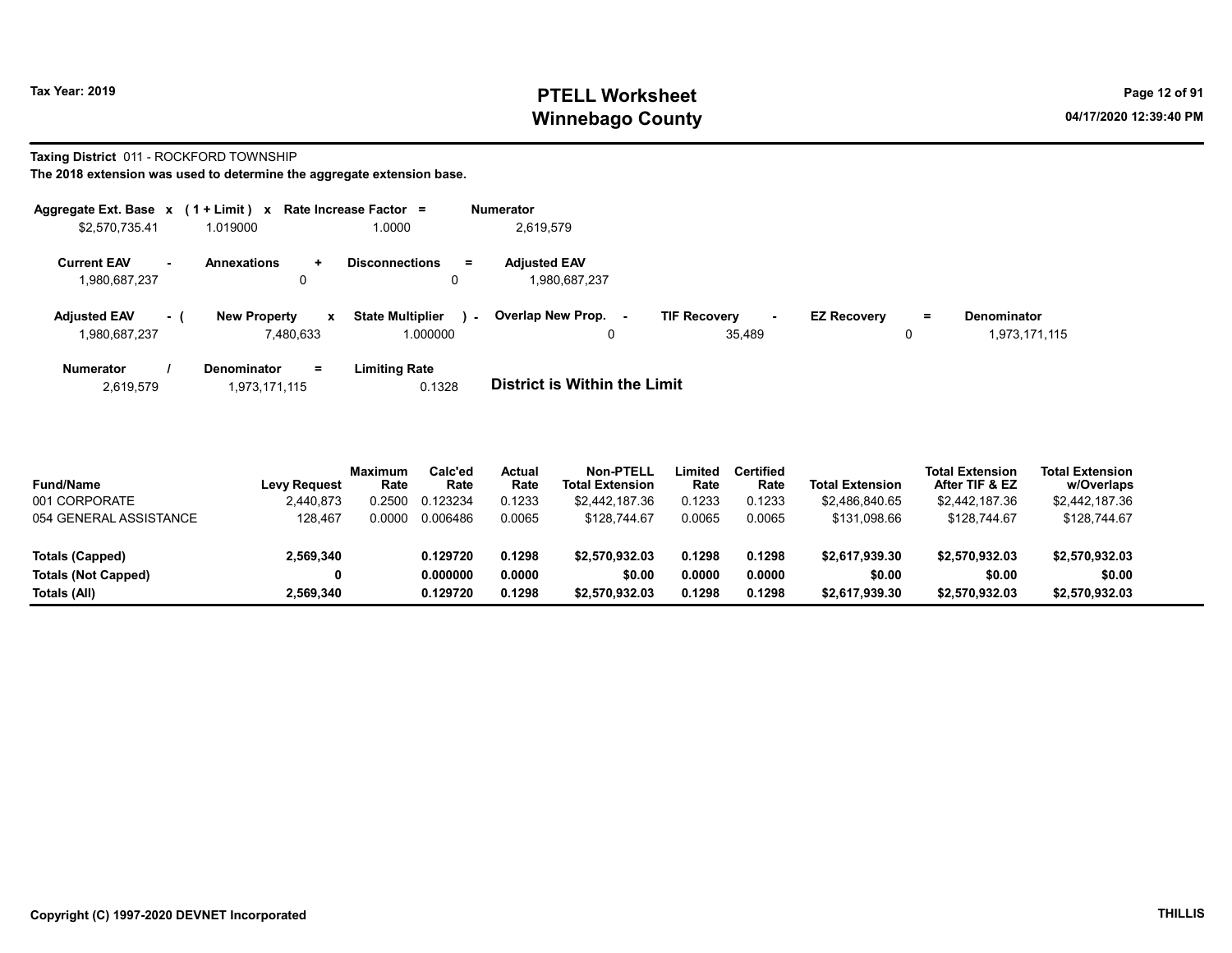# Tax Year: 2019 **PTELL Worksheet** Page 13 of 91 Winnebago County and the County of the County of the County of the County of the County of the County of the County of the County of the County of the County of the County of the County of the County of the County of the C

#### Taxing District 012 - ROCKTON TOWNSHIP

| Aggregate Ext. Base $x$ (1 + Limit) x Rate Increase Factor =      |                                                               |                                                     | <b>Numerator</b>      |                                            |                     |                               |                         |                                          |                                      |
|-------------------------------------------------------------------|---------------------------------------------------------------|-----------------------------------------------------|-----------------------|--------------------------------------------|---------------------|-------------------------------|-------------------------|------------------------------------------|--------------------------------------|
| \$506,503.49<br>1.019000                                          |                                                               | 1.0000                                              | 516,127               |                                            |                     |                               |                         |                                          |                                      |
| <b>Current EAV</b><br><b>Annexations</b><br>$\sim$<br>272,908,906 | $\ddot{}$<br>0                                                | <b>Disconnections</b><br>$\equiv$<br>0              | <b>Adjusted EAV</b>   | 272,908,906                                |                     |                               |                         |                                          |                                      |
| <b>Adjusted EAV</b><br>- (<br>272,908,906                         | <b>New Property</b><br>$\boldsymbol{\mathsf{x}}$<br>1,409,687 | <b>State Multiplier</b><br>$\mathbf{r}$<br>1.000000 | Overlap New Prop. -   | $\Omega$                                   | <b>TIF Recovery</b> | $\overline{\phantom{a}}$<br>0 | <b>EZ Recovery</b><br>0 | Denominator<br>$\equiv$                  | 271,499,219                          |
| Denominator<br><b>Numerator</b><br>516,127                        | $\equiv$<br>271,499,219                                       | <b>Limiting Rate</b><br>0.1901                      |                       | <b>District is Over the Limit</b>          |                     |                               |                         |                                          |                                      |
| <b>Limiting Rate</b><br><b>Computed Rate</b><br>0.1901            | $\equiv$<br>0.199400                                          | <b>Reduction Factor</b><br>0.9534                   |                       |                                            |                     |                               |                         |                                          |                                      |
| <b>Fund/Name</b>                                                  | <b>Levy Request</b>                                           | Calc'ed<br><b>Maximum</b><br>Rate<br>Rate           | <b>Actual</b><br>Rate | <b>Non-PTELL</b><br><b>Total Extension</b> | Limited<br>Rate     | <b>Certified</b><br>Rate      | <b>Total Extension</b>  | <b>Total Extension</b><br>After TIF & EZ | <b>Total Extension</b><br>w/Overlaps |
| 001 CORPORATE                                                     | 323,189                                                       | 0.2500<br>0.118424                                  | 0.1185                | \$323,397.05                               | 0.1092              | 0.1092                        | \$304,106.60            | \$298,016.53                             | \$298,016.53                         |
| 005 I. M. R. F.                                                   | 50,000                                                        | 0.0000<br>0.018321                                  | 0.0184                | \$50.215.24                                | 0.0184              | 0.0184                        | \$51,241.41             | \$50,215.24                              | \$50,215.24                          |
| 017 CEMETERY                                                      | 55,000                                                        | 0.2000<br>0.020153                                  | 0.0202                | \$55,127.60                                | 0.0202              | 0.0202                        | \$56,254.15             | \$55,127.60                              | \$55,127.60                          |
| 035 TORT JUDGMENTS, LIABILIT                                      | 15,000                                                        | 0.0000<br>0.005496                                  | 0.0055                | \$15,009.99                                | 0.0055              | 0.0055                        | \$15,316.72             | \$15,009.99                              | \$15,009.99                          |
| 042 PARK/PARK MAINTENANCE                                         | 10,000                                                        | 0.0200<br>0.003664                                  | 0.0037                | \$10,097.63                                | 0.0037              | 0.0037                        | \$10,303.98             | \$10,097.63                              | \$10,097.63                          |
| 047 SOCIAL SECURITY                                               | 35,000                                                        | 0.0000<br>0.012825                                  | 0.0129                | \$35,205.25                                | 0.0129              | 0.0129                        | \$35,924.68             | \$35,205.25                              | \$35,205.25                          |
| 054 GENERAL ASSISTANCE                                            | 55,000                                                        | 0.0000<br>0.020153                                  | 0.0202                | \$55,127.60                                | 0.0202              | 0.0202                        | \$56,254.15             | \$55,127.60                              | \$55,127.60                          |
| <b>Totals (Capped)</b>                                            | 543,189                                                       | 0.199036                                            | 0.1994                | \$544,180.36                               | 0.1901              | 0.1901                        | \$529,401.70            | \$518,799.84                             | \$518,799.84                         |
| <b>Totals (Not Capped)</b>                                        | $\mathbf{0}$                                                  | 0.000000                                            | 0.0000                | \$0.00                                     | 0.0000              | 0.0000                        | \$0.00                  | \$0.00                                   | \$0.00                               |
| Totals (All)                                                      | 543,189                                                       | 0.199036                                            | 0.1994                | \$544,180.36                               | 0.1901              | 0.1901                        | \$529,401.70            | \$518,799.84                             | \$518,799.84                         |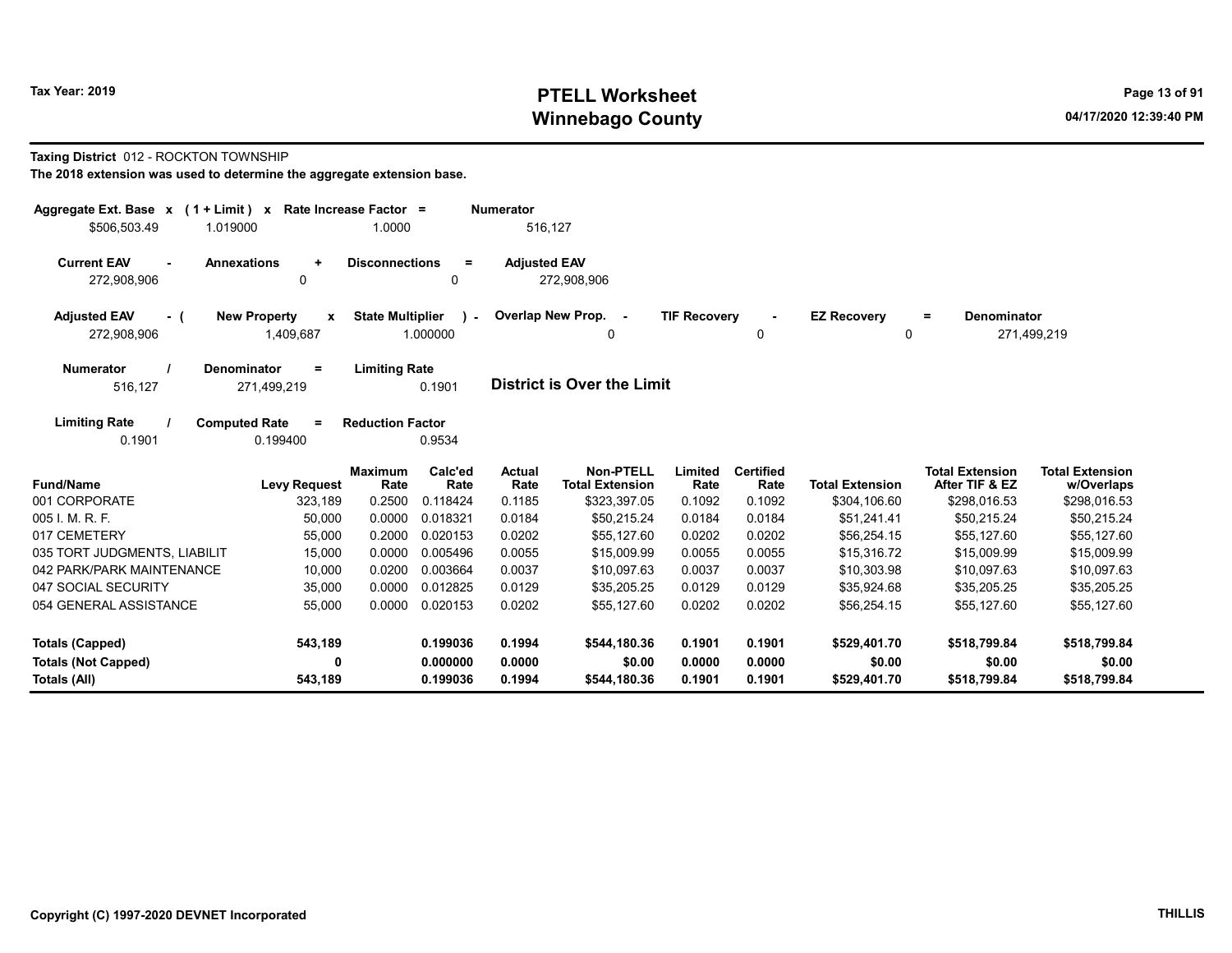# Tax Year: 2019 **PTELL Worksheet** Page 14 of 91 Winnebago County and the County of the County of the County of the County of the County of the County of the County of the County of the County of the County of the County of the County of the County of the County of the C

#### Taxing District 013 - ROSCOE TOWNSHIP

| Aggregate Ext. Base x (1 + Limit) x |                                                 | Rate Increase Factor =  |                 | <b>Numerator</b>    |                                            |                     |                          |                        |                                          |                                      |
|-------------------------------------|-------------------------------------------------|-------------------------|-----------------|---------------------|--------------------------------------------|---------------------|--------------------------|------------------------|------------------------------------------|--------------------------------------|
| \$662,678.16                        | 1.019000                                        | 1.0000                  |                 | 675,269             |                                            |                     |                          |                        |                                          |                                      |
| <b>Current EAV</b><br>477,529,756   | <b>Annexations</b><br>$\ddot{}$<br>$\mathbf{0}$ | <b>Disconnections</b>   | $\equiv$<br>0   | <b>Adjusted EAV</b> | 477,529,756                                |                     |                          |                        |                                          |                                      |
|                                     |                                                 |                         |                 |                     |                                            |                     |                          |                        |                                          |                                      |
| <b>Adjusted EAV</b><br>- (          | <b>New Property</b><br>$\mathbf{x}$             | <b>State Multiplier</b> | $\mathcal{L}$   |                     | Overlap New Prop. -                        | <b>TIF Recovery</b> |                          | <b>EZ Recovery</b>     | Denominator<br>$=$                       |                                      |
| 477,529,756                         | 5,583,851                                       |                         | 1.000000        |                     | 0                                          |                     | $\mathbf 0$              |                        | 0                                        | 471,945,905                          |
| <b>Numerator</b>                    | <b>Denominator</b><br>Ξ                         | <b>Limiting Rate</b>    |                 |                     |                                            |                     |                          |                        |                                          |                                      |
| 675,269                             | 471,945,905                                     |                         | 0.1431          |                     | <b>District is Over the Limit</b>          |                     |                          |                        |                                          |                                      |
| <b>Limiting Rate</b>                | <b>Computed Rate</b><br>$=$                     | <b>Reduction Factor</b> |                 |                     |                                            |                     |                          |                        |                                          |                                      |
| 0.1431                              | 0.145600                                        |                         | 0.9828          |                     |                                            |                     |                          |                        |                                          |                                      |
| <b>Fund/Name</b>                    | <b>Levy Request</b>                             | <b>Maximum</b><br>Rate  | Calc'ed<br>Rate | Actual<br>Rate      | <b>Non-PTELL</b><br><b>Total Extension</b> | Limited<br>Rate     | <b>Certified</b><br>Rate | <b>Total Extension</b> | <b>Total Extension</b><br>After TIF & EZ | <b>Total Extension</b><br>w/Overlaps |
| 001 CORPORATE                       | 650,712                                         | 0.2500                  | 0.136266        | 0.1363              | \$650,873.06                               | 0.1339              | 0.1339                   | \$640,050.35           | \$639,412.34                             | \$639,412.34                         |
| 017 CEMETERY                        | 37,000                                          | 0.2000                  | 0.007748        | 0.0078              | \$37.247.32                                | 0.0077              | 0.0077                   | \$36.806.48            | \$36,769.79                              | \$36,769.79                          |
| 054 GENERAL ASSISTANCE              | 7,000                                           | 0.0000                  | 0.001466        | 0.0015              | \$7,162.95                                 | 0.0015              | 0.0015                   | \$7,170.09             | \$7,162.95                               | \$7,162.95                           |
| <b>Totals (Capped)</b>              | 694,712                                         |                         | 0.145480        | 0.1456              | \$695,283.33                               | 0.1431              | 0.1431                   | \$684,026.92           | \$683,345.08                             | \$683,345.08                         |
| <b>Totals (Not Capped)</b>          | 0                                               |                         | 0.000000        | 0.0000              | \$0.00                                     | 0.0000              | 0.0000                   | \$0.00                 | \$0.00                                   | \$0.00                               |
| Totals (All)                        | 694,712                                         |                         | 0.145480        | 0.1456              | \$695,283.33                               | 0.1431              | 0.1431                   | \$684,026.92           | \$683,345.08                             | \$683,345.08                         |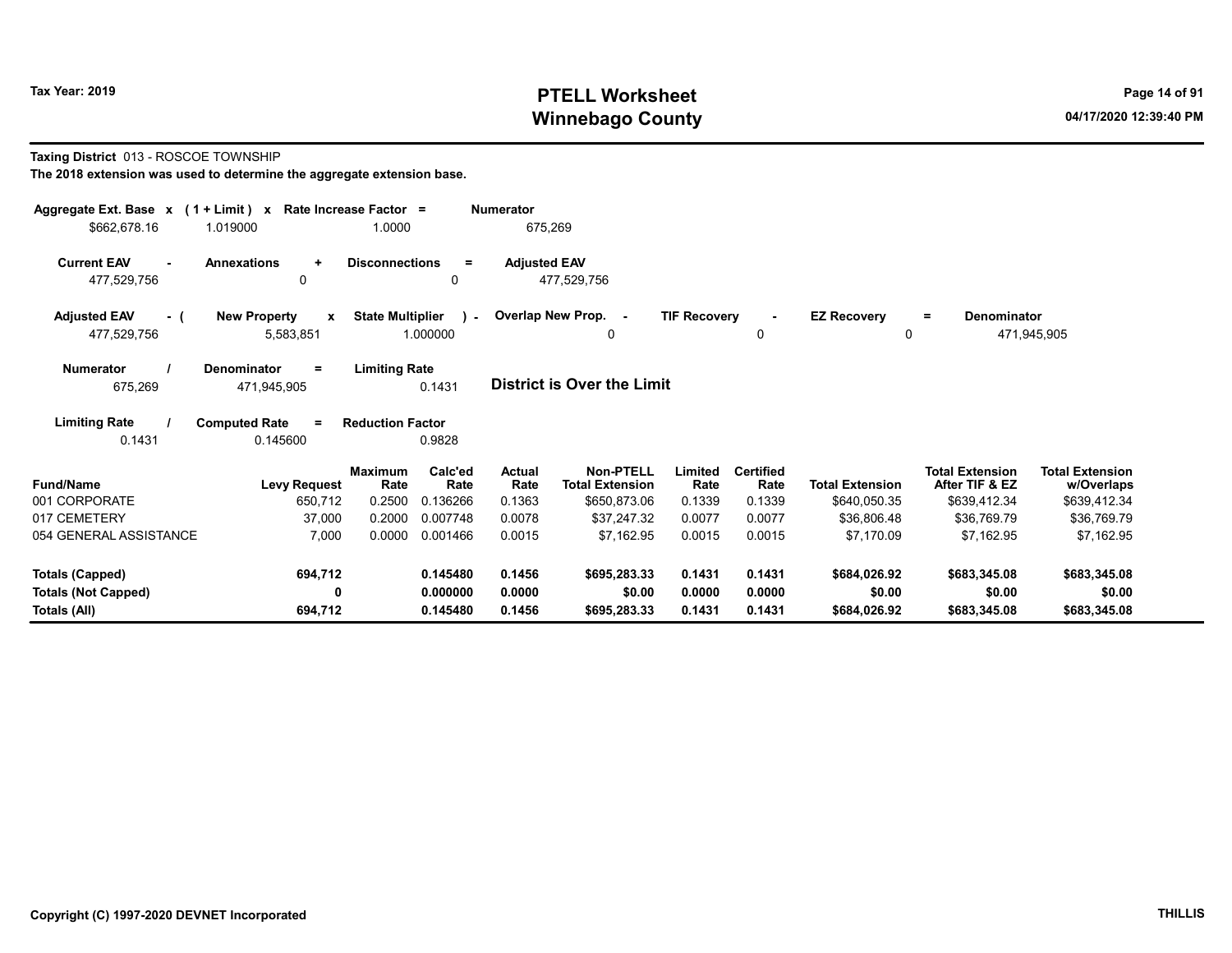# Tax Year: 2019 **PTELL Worksheet** Page 15 of 91 Winnebago County and the County of the County of the County of the County of the County of the County of the County of the County of the County of the County of the County of the County of the County of the County of the C

Taxing District 014 - SEWARD TOWNSHIP

The 2018 extension was used to determine the aggregate extension base.

| Aggregate Ext. Base x (1 + Limit) x Rate Increase Factor = |      |                               |                  |                                     |        | <b>Numerator</b>                    |                     |             |                    |    |                                  |
|------------------------------------------------------------|------|-------------------------------|------------------|-------------------------------------|--------|-------------------------------------|---------------------|-------------|--------------------|----|----------------------------------|
| \$109.779.41                                               |      | 1.019000                      |                  | 1.0000                              |        | 111,865                             |                     |             |                    |    |                                  |
| <b>Current EAV</b><br>26,401,551                           | . —  | <b>Annexations</b>            | $\ddotmark$<br>0 | <b>Disconnections</b><br>0          | $=$    | <b>Adjusted EAV</b><br>26,401,551   |                     |             |                    |    |                                  |
| <b>Adjusted EAV</b><br>26.401.551                          | $-1$ | <b>New Property</b><br>64.749 | $\mathbf{x}$     | <b>State Multiplier</b><br>1.000000 | $\sim$ | <b>Overlap New Prop.</b><br>۰.<br>0 | <b>TIF Recovery</b> | $\sim$<br>0 | <b>EZ Recovery</b> | Ξ. | <b>Denominator</b><br>26,336,802 |
| <b>Numerator</b>                                           |      | <b>Denominator</b>            | $=$              | <b>Limiting Rate</b>                |        | _ _ _ _ _ _ _ _ _ _ _ _ _ _ _ _     |                     |             |                    |    |                                  |

111,865 26,336,802 0.4248 District is Within the Limit

| <b>Fund/Name</b>             | <b>Levy Request</b> | <b>Maximum</b><br>Rate | Calc'ed<br>Rate | Actual<br>Rate | <b>Non-PTELL</b><br><b>Total Extension</b> | Limited<br>Rate | <b>Certified</b><br>Rate | Total Extension | <b>Total Extension</b><br>After TIF & EZ | <b>Total Extension</b><br>w/Overlaps |
|------------------------------|---------------------|------------------------|-----------------|----------------|--------------------------------------------|-----------------|--------------------------|-----------------|------------------------------------------|--------------------------------------|
| 001 CORPORATE                | 89,350              | 0.3300                 | 0.338427        | 0.3300         | \$87,125.12                                | 0.3300          | 0.3300                   | \$87,125.12     | \$87,125.12                              | \$87,125.12                          |
| 027 AUDIT                    | 1.605               | 0.0050                 | 0.006079        | 0.0050         | \$1.320.08                                 | 0.0050          | 0.0050                   | \$1.320.08      | \$1,320.08                               | \$1.320.08                           |
| 035 TORT JUDGMENTS, LIABILIT | 11.785              | 0.0000                 | 0.044638        | 0.0447         | \$11.801.49                                | 0.0447          | 0.0447                   | \$11.801.49     | \$11.801.49                              | \$11,801.49                          |
| 047 SOCIAL SECURITY          | 2.660               | 0.0000                 | 0.010075        | 0.0101         | \$2.666.56                                 | 0.0101          | 0.0101                   | \$2,666.56      | \$2,666.56                               | \$2,666.56                           |
| 054 GENERAL ASSISTANCE       | 8,065               | 0.0000                 | 0.030547        | 0.0306         | \$8,078.87                                 | 0.0306          | 0.0306                   | \$8,078.87      | \$8.078.87                               | \$8,078.87                           |
| Totals (Capped)              | 113,465             |                        | 0.429766        | 0.4204         | \$110.992.12                               | 0.4204          | 0.4204                   | \$110.992.12    | \$110,992.12                             | \$110.992.12                         |
| Totals (Not Capped)          | 0                   |                        | 0.000000        | 0.0000         | \$0.00                                     | 0.0000          | 0.0000                   | \$0.00          | \$0.00                                   | \$0.00                               |
| Totals (All)                 | 113,465             |                        | 0.429766        | 0.4204         | \$110.992.12                               | 0.4204          | 0.4204                   | \$110.992.12    | \$110,992.12                             | \$110,992.12                         |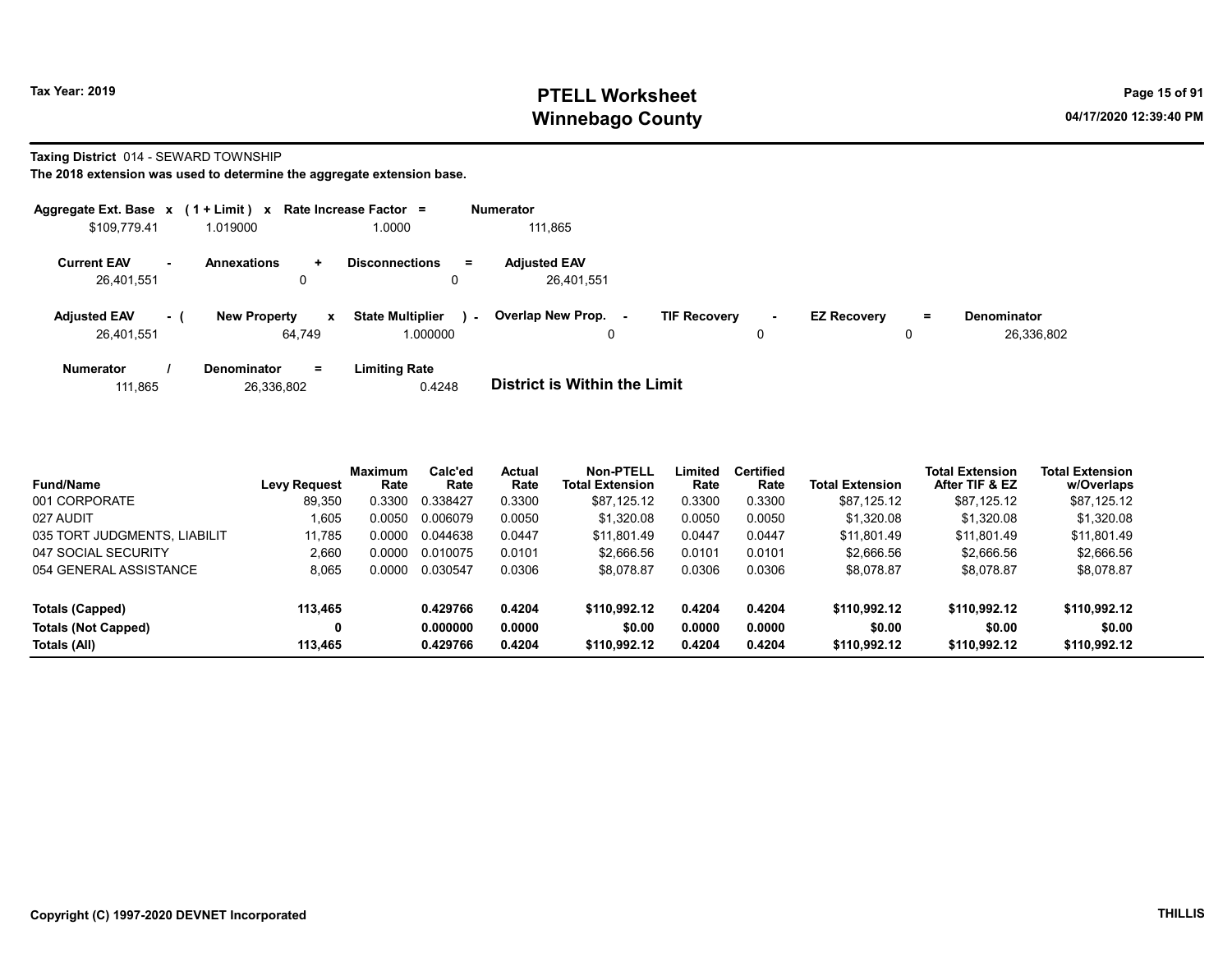# Tax Year: 2019 **PTELL Worksheet** Page 16 of 91 Winnebago County and the County of the County of the County of the County of the County of the County of the County of the County of the County of the County of the County of the County of the County of the County of the C

Taxing District 015 - SHIRLAND TOWNSHIP

| Aggregate Ext. Base $x$ (1 + Limit) $x$<br>Rate Increase Factor $=$ |      |                                        |   | Numerator                           |         |                                   |                     |         |                    |          |                                  |
|---------------------------------------------------------------------|------|----------------------------------------|---|-------------------------------------|---------|-----------------------------------|---------------------|---------|--------------------|----------|----------------------------------|
| \$48,567.90                                                         |      | 1.019000                               |   | 1.0000                              |         | 49,491                            |                     |         |                    |          |                                  |
| <b>Current EAV</b><br>24,079,321                                    | . .  | <b>Annexations</b><br>$\ddotmark$<br>u |   | <b>Disconnections</b>               | Ξ.<br>0 | <b>Adiusted EAV</b><br>24.079.321 |                     |         |                    |          |                                  |
| <b>Adjusted EAV</b><br>24.079.321                                   | $-1$ | <b>New Property</b><br>39.555          | x | <b>State Multiplier</b><br>1.000000 | $\sim$  | <b>Overlap New Prop. -</b>        | <b>TIF Recovery</b> | ۰.<br>0 | <b>EZ Recovery</b> | $=$<br>C | <b>Denominator</b><br>24,039,766 |
| <b>Numerator</b>                                                    |      | <b>Denominator</b><br>$=$              |   | <b>Limiting Rate</b>                |         |                                   |                     |         |                    |          |                                  |

| 24,039,766<br>49.491 | 0.2059 | <b>District is Within the Limit</b> |
|----------------------|--------|-------------------------------------|

| <b>Fund/Name</b><br>001 CORPORATE | <b>Levy Request</b><br>44,626 | Maximum<br>Rate<br>0.3500 | Calc'ed<br>Rate<br>0.185329 | Actual<br>Rate<br>0.1854 | <b>Non-PTELL</b><br><b>Total Extension</b><br>\$44.643.06 | Limited<br>Rate<br>0.1854 | <b>Certified</b><br>Rate<br>0.1854 | <b>Total Extension</b><br>\$44,643.06 | <b>Total Extension</b><br>After TIF & EZ<br>\$44,643.06 | <b>Total Extension</b><br>w/Overlaps<br>\$44,643.06 |  |
|-----------------------------------|-------------------------------|---------------------------|-----------------------------|--------------------------|-----------------------------------------------------------|---------------------------|------------------------------------|---------------------------------------|---------------------------------------------------------|-----------------------------------------------------|--|
| 034 GENERAL ASSISTANCE            |                               | ი იიიი                    | 0.000000                    | 0.0000                   | \$0.00                                                    | 0.0000                    | 0.0000                             | \$0.00                                | \$0.00                                                  | \$0.00                                              |  |
|                                   |                               |                           |                             |                          |                                                           |                           |                                    |                                       |                                                         |                                                     |  |
| Totals (Capped)                   | 44,626                        |                           | 0.185329                    | 0.1854                   | \$44,643.06                                               | 0.1854                    | 0.1854                             | \$44,643.06                           | \$44,643.06                                             | \$44,643.06                                         |  |
| <b>Totals (Not Capped)</b>        |                               |                           | 0.000000                    | 0.0000                   | \$0.00                                                    | 0.0000                    | 0.0000                             | \$0.00                                | \$0.00                                                  | \$0.00                                              |  |
| Totals (All)                      | 44.626                        |                           | 0.185329                    | 0.1854                   | \$44,643.06                                               | 0.1854                    | 0.1854                             | \$44,643.06                           | \$44,643.06                                             | \$44,643.06                                         |  |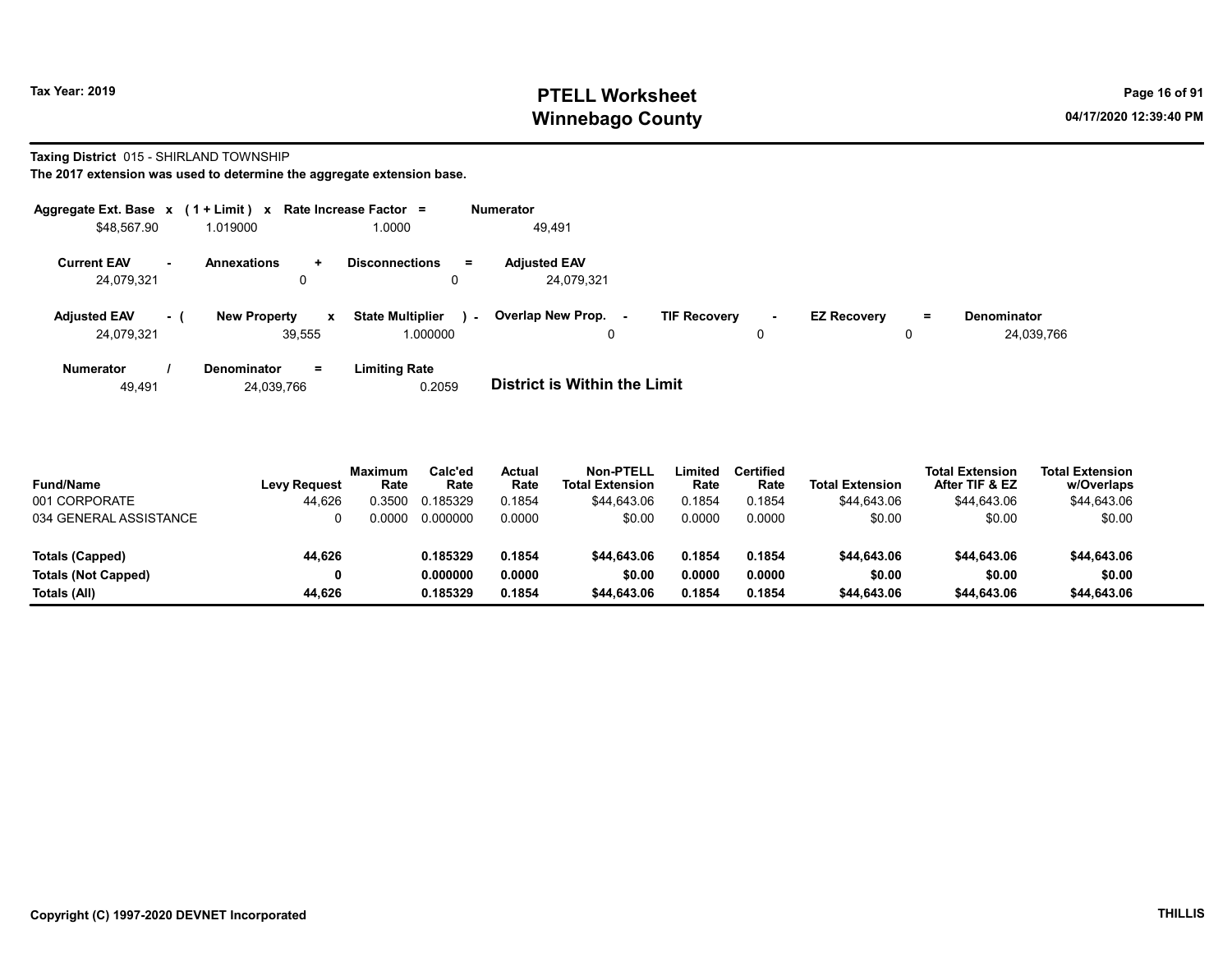# Tax Year: 2019 **PTELL Worksheet** Page 17 of 91 Winnebago County and the County of the County of the County of the County of the County of the County of the County of the County of the County of the County of the County of the County of the County of the County of the C

#### Taxing District 016 - WINNEBAGO TOWNSHIP The 2018 extension was used to determine the aggregate extension base.

| Aggregate Ext. Base $x$ (1 + Limit) $x$<br>\$161,215.78              | 1.019000                                        | Rate Increase Factor =<br>1.0000                                | <b>Numerator</b><br>164,279        |                                                            |                            |                                    |                                        |                                                          |                                                      |
|----------------------------------------------------------------------|-------------------------------------------------|-----------------------------------------------------------------|------------------------------------|------------------------------------------------------------|----------------------------|------------------------------------|----------------------------------------|----------------------------------------------------------|------------------------------------------------------|
| <b>Current EAV</b><br>100,280,723                                    | <b>Annexations</b><br>$\ddot{}$<br>$\mathbf{0}$ | <b>Disconnections</b><br>$\equiv$<br>$\Omega$                   | <b>Adjusted EAV</b><br>100,280,723 |                                                            |                            |                                    |                                        |                                                          |                                                      |
| <b>Adjusted EAV</b><br>- (<br>100,280,723                            | <b>New Property</b><br>$\mathbf{x}$<br>132,895  | <b>State Multiplier</b><br>$\lambda$ -<br>1.000000              | Overlap New Prop.                  | $\sim$<br>0                                                | <b>TIF Recovery</b>        | 0                                  | <b>EZ Recovery</b><br>0                | <b>Denominator</b><br>$=$                                | 100,147,828                                          |
| <b>Numerator</b><br>164,279                                          | Denominator<br>$\equiv$<br>100,147,828          | <b>Limiting Rate</b><br>0.1641                                  | District is Over the Limit         |                                                            |                            |                                    |                                        |                                                          |                                                      |
| <b>Limiting Rate</b><br>0.1641                                       | <b>Computed Rate</b><br>$=$<br>0.168800         | <b>Reduction Factor</b><br>0.9722                               |                                    |                                                            |                            |                                    |                                        |                                                          |                                                      |
| <b>Fund/Name</b><br>001 CORPORATE                                    | <b>Levy Request</b><br>169,200                  | Calc'ed<br><b>Maximum</b><br>Rate<br>Rate<br>0.2500<br>0.168726 | <b>Actual</b><br>Rate<br>0.1688    | <b>Non-PTELL</b><br><b>Total Extension</b><br>\$169,273.86 | Limited<br>Rate<br>0.1641  | <b>Certified</b><br>Rate<br>0.1641 | <b>Total Extension</b><br>\$164,560.67 | <b>Total Extension</b><br>After TIF & EZ<br>\$164,560.67 | <b>Total Extension</b><br>w/Overlaps<br>\$164,560.67 |
| <b>Totals (Capped)</b><br><b>Totals (Not Capped)</b><br>Totals (All) | 169,200<br>$\mathbf{0}$<br>169,200              | 0.168726<br>0.000000<br>0.168726                                | 0.1688<br>0.0000<br>0.1688         | \$169,273.86<br>\$0.00<br>\$169,273.86                     | 0.1641<br>0.0000<br>0.1641 | 0.1641<br>0.0000<br>0.1641         | \$164,560.67<br>\$0.00<br>\$164,560.67 | \$164,560.67<br>\$0.00<br>\$164,560.67                   | \$164,560.67<br>\$0.00<br>\$164,560.67               |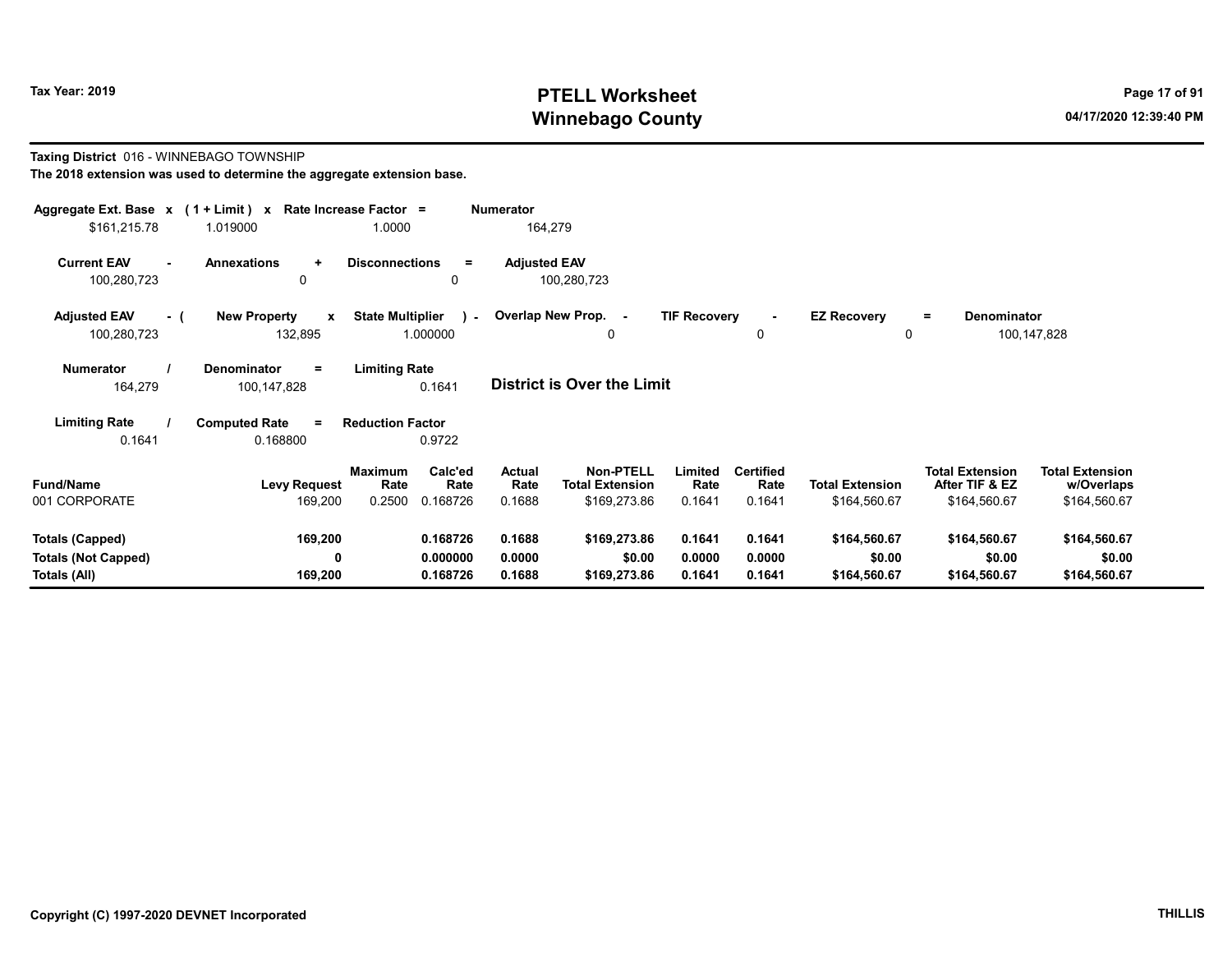# Tax Year: 2019 **PTELL Worksheet** Page 18 of 91 Winnebago County and the County of the County of the County of the County of the County of the County of the County of the County of the County of the County of the County of the County of the County of the County of the C

Taxing District 017 - CHERRY VALLEY VILLAGE

| Aggregate Ext. Base $x$ (1 + Limit) $x$ Rate Increase Factor = |     |                     |              |                             |        | <b>Numerator</b>                    |                     |        |                    |    |                    |
|----------------------------------------------------------------|-----|---------------------|--------------|-----------------------------|--------|-------------------------------------|---------------------|--------|--------------------|----|--------------------|
| \$0.00                                                         |     | 1.019000            |              | 1.0000                      |        | 0                                   |                     |        |                    |    |                    |
| <b>Current EAV</b><br>н.                                       |     | <b>Annexations</b>  | ÷            | <b>Disconnections</b><br>Ξ. |        | <b>Adjusted EAV</b>                 |                     |        |                    |    |                    |
| 87,673,902                                                     |     |                     | 0            | 0                           |        | 87.673.902                          |                     |        |                    |    |                    |
| <b>Adjusted EAV</b>                                            | - ( | <b>New Property</b> | $\mathbf{x}$ | <b>State Multiplier</b>     | $\sim$ | <b>Overlap New Prop.</b>            | <b>TIF Recovery</b> | $\sim$ | <b>EZ Recovery</b> | Ξ. | <b>Denominator</b> |
| 87,673,902                                                     |     |                     | 160.121      | 1.000000                    |        | 96.670                              |                     | 0      |                    | 0  | 87,417,111         |
| <b>Numerator</b>                                               |     | <b>Denominator</b>  | $=$          | <b>Limiting Rate</b>        |        |                                     |                     |        |                    |    |                    |
| 0                                                              |     | 87,417,111          |              | 0.0000                      |        | <b>District is Within the Limit</b> |                     |        |                    |    |                    |

| <b>Fund/Name</b>           | <b>Levy Request</b> | <b>Maximum</b><br>Rate | Calc'ed<br>Rate | Actual<br>Rate | Non-PTELL<br><b>Total Extension</b> | Limited<br>Rate | <b>Certified</b><br>Rate | <b>Total Extension</b> | <b>Total Extension</b><br>After TIF & EZ | <b>Total Extension</b><br>w/Overlaps |
|----------------------------|---------------------|------------------------|-----------------|----------------|-------------------------------------|-----------------|--------------------------|------------------------|------------------------------------------|--------------------------------------|
| 001 CORPORATE              |                     | 0.2500                 | 0.000000        | 0.0000         | \$0.00                              | 0.0000          | 0.0000                   | \$0.00                 | \$0.00                                   | \$0.00                               |
| 003 BONDS & INTEREST       |                     | 0.0000                 | 0.000000        | 0.0000         | \$0.00                              | 0.0000          | 0.0000                   | \$0.00                 | \$0.00                                   | \$0.00                               |
| 207 ROAD & BRIDGE TRANSFER |                     | 0.0000                 | 0.000000        | 0.0000         | \$0.00                              | 0.0000          | 0.0000                   | \$0.00                 | \$0.00                                   | \$0.00                               |
| <b>Totals (Capped)</b>     |                     |                        | 0.000000        | 0.0000         | \$0.00                              | 0.0000          | 0.0000                   | \$0.00                 | \$0.00                                   | \$0.00                               |
| <b>Totals (Not Capped)</b> |                     |                        | 0.000000        | 0.0000         | \$0.00                              | 0.0000          | 0.0000                   | \$0.00                 | \$0.00                                   | \$0.00                               |
| Totals (All)               |                     |                        | 0.000000        | 0.0000         | \$0.00                              | 0.0000          | 0.0000                   | \$0.00                 | \$0.00                                   | \$0.00                               |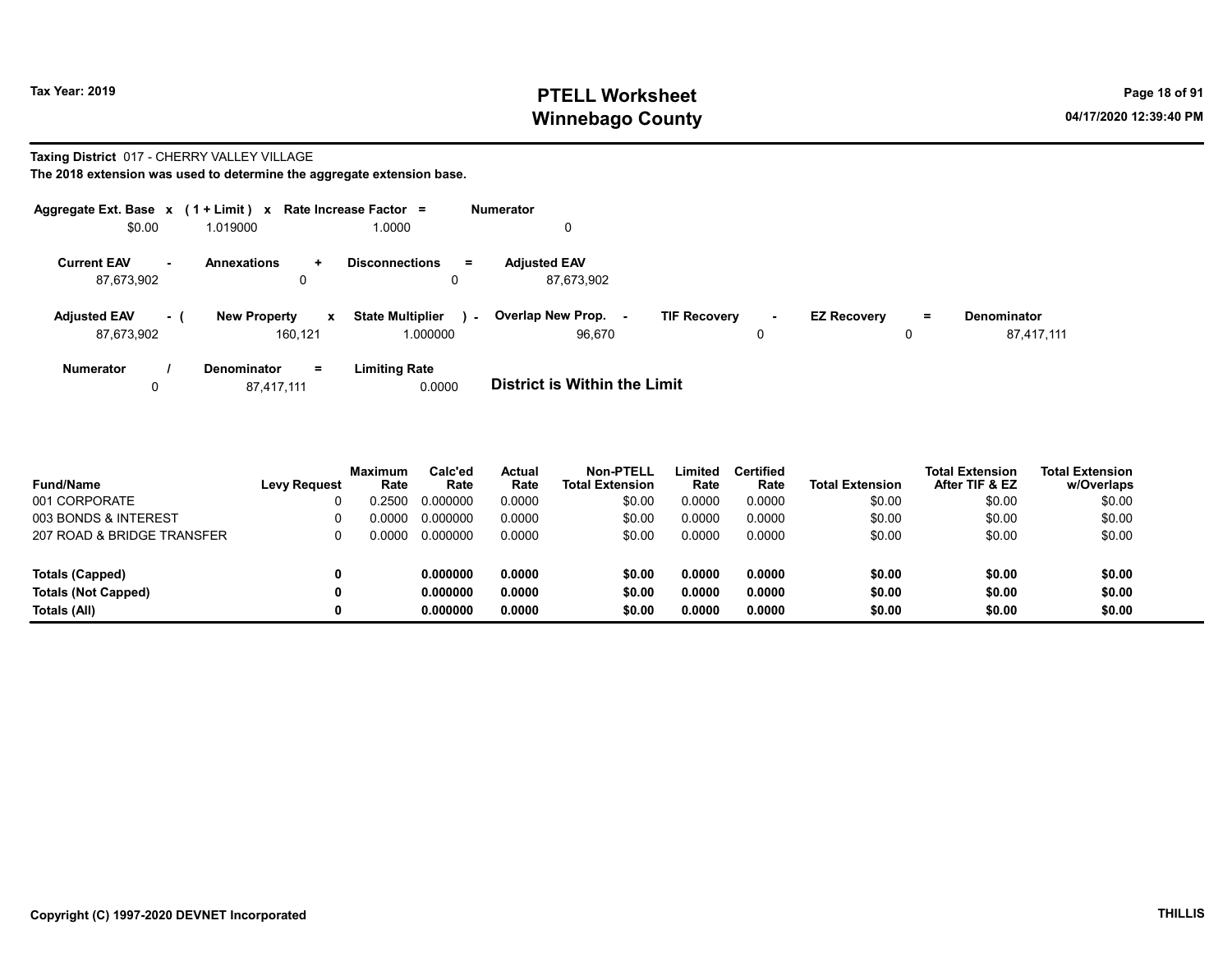# Tax Year: 2019 **PTELL Worksheet** Page 19 of 91 Winnebago County and the County of the County of the County of the County of the County of the County of the County of the County of the County of the County of the County of the County of the County of the County of the C

Taxing District 018 - DURAND VILLAGE

The 2017 extension was used to determine the aggregate extension base.

| Aggregate Ext. Base $x$ (1 + Limit) x Rate Increase Factor = |                                     |                                   | <b>Numerator</b>                                                                                               |
|--------------------------------------------------------------|-------------------------------------|-----------------------------------|----------------------------------------------------------------------------------------------------------------|
| \$53,708.06                                                  | 1.019000                            | 0000.1                            | 54.729                                                                                                         |
| <b>Current EAV</b>                                           | <b>Annexations</b><br>÷.            | <b>Disconnections</b><br>$=$      | <b>Adiusted EAV</b>                                                                                            |
| 17,379,110                                                   | 0                                   | 0                                 | 17.379.110                                                                                                     |
| <b>Adjusted EAV</b><br>- 1                                   | <b>New Property</b><br>$\mathbf{x}$ | <b>State Multiplier</b><br>$\sim$ | Overlap New Prop.<br><b>TIF Recovery</b><br><b>EZ Recovery</b><br><b>Denominator</b><br>Ξ.<br>$\sim$<br>$\sim$ |
| 17,379,110                                                   | 233,472                             | 1.000000                          | 17.145.638<br>0                                                                                                |
| <b>Numerator</b>                                             | $=$<br><b>Denominator</b>           | <b>Limiting Rate</b>              |                                                                                                                |
| 54.729                                                       | 17.145.638                          | 0.3192                            | <b>District is Within the Limit</b>                                                                            |

| <b>Fund/Name</b>           | <b>Levy Request</b> | <b>Maximum</b><br>Rate | Calc'ed<br>Rate | Actual<br>Rate | Non-PTELL<br><b>Total Extension</b> | Limited<br>Rate | <b>Certified</b><br>Rate | <b>Total Extension</b> | <b>Total Extension</b><br>After TIF & EZ | <b>Total Extension</b><br>w/Overlaps |
|----------------------------|---------------------|------------------------|-----------------|----------------|-------------------------------------|-----------------|--------------------------|------------------------|------------------------------------------|--------------------------------------|
| 001 CORPORATE              | 44.000              | 0.4375                 | 0.253178        | 0.2532         | \$44,003.91                         | 0.2532          | 0.2532                   | \$44.835.44            | \$44,003.91                              | \$44,003.91                          |
| 003 BONDS & INT 2014       |                     | 0.0000                 | 0.000000        | 0.0000         | \$0.00                              | 0.0000          | 0.0000                   | \$0.00                 | \$0.00                                   | \$0.00                               |
| 014 POLICE PROTECTION      | 9.300               | 0.6000                 | 0.053513        | 0.0536         | \$9.315.20                          | 0.0536          | 0.0536                   | \$9.491.23             | \$9.315.20                               | \$9,315.20                           |
| 207 ROAD AND BRIDGE TRANSF |                     | 0.0000                 | 0.000000        | 0.0000         | \$0.00                              | 0.0000          | 0.0000                   | \$0.00                 | \$0.00                                   | \$0.00                               |
| Totals (Capped)            | 53.300              |                        | 0.306691        | 0.3068         | \$53,319.11                         | 0.3068          | 0.3068                   | \$54,326.67            | \$53,319.11                              | \$53,319.11                          |

Totals (Not Capped) 0 0.000000 0.0000 \$0.00 0.0000 0.0000 \$0.00 \$0.00 \$0.00 Totals (All) 53,300 0.306691 0.3068 \$53,319.11 0.3068 0.3068 \$54,326.67 \$53,319.11 \$53,319.11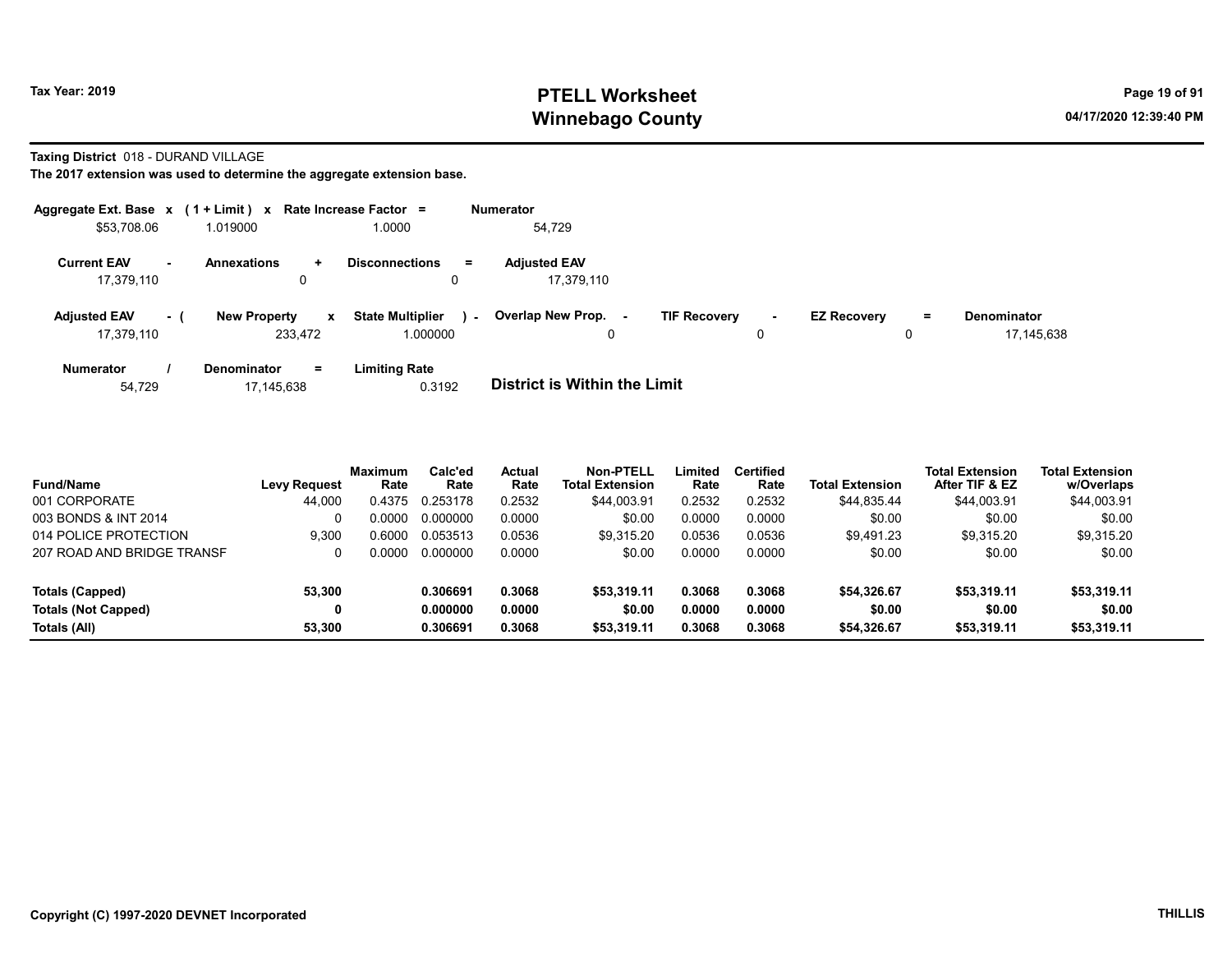# Tax Year: 2019 **PTELL Worksheet** Page 20 of 91 Winnebago County and the County of the County of the County of the County of the County of the County of the County of the County of the County of the County of the County of the County of the County of the County of the C

Taxing District 019 - LOVES PARK CITY

| Aggregate Ext. Base $x$ (1 + Limit) x Rate Increase Factor = |     |                     |              |                                   | <b>Numerator</b>                    |                     |        |                    |          |                    |
|--------------------------------------------------------------|-----|---------------------|--------------|-----------------------------------|-------------------------------------|---------------------|--------|--------------------|----------|--------------------|
| \$0.00                                                       |     | 1.019000            |              | 0000.1                            |                                     |                     |        |                    |          |                    |
| <b>Current EAV</b>                                           | ۰.  | <b>Annexations</b>  | $\ddot{}$    | <b>Disconnections</b><br>$=$      | <b>Adiusted EAV</b>                 |                     |        |                    |          |                    |
| 400.613.843                                                  |     | 0                   |              |                                   | 400.613.843                         |                     |        |                    |          |                    |
| <b>Adjusted EAV</b>                                          | - ( | <b>New Property</b> | $\mathbf{x}$ | <b>State Multiplier</b><br>$\sim$ | Overlap New Prop.                   | <b>TIF Recovery</b> | $\sim$ | <b>EZ Recovery</b> | $\equiv$ | <b>Denominator</b> |
| 400.613.843                                                  |     | 2.784.072           |              | 1.000000                          | 663.835                             |                     | 0      |                    | 0        | 397,165,936        |
| <b>Numerator</b>                                             |     | Denominator         | $=$          | <b>Limiting Rate</b>              |                                     |                     |        |                    |          |                    |
| 0                                                            |     | 397.165.936         |              | 0.0000                            | <b>District is Within the Limit</b> |                     |        |                    |          |                    |

| <b>Fund/Name</b>           | <b>Levy Request</b> | <b>Maximum</b><br>Rate | Calc'ed<br>Rate | <b>Actual</b><br>Rate | Non-PTELL<br><b>Total Extension</b> | ∟imited<br>Rate | <b>Certified</b><br>Rate | <b>Total Extension</b> | <b>Total Extension</b><br>After TIF & EZ | <b>Total Extension</b><br>w/Overlaps |
|----------------------------|---------------------|------------------------|-----------------|-----------------------|-------------------------------------|-----------------|--------------------------|------------------------|------------------------------------------|--------------------------------------|
| 001 CORPORATE              |                     | 0.2500                 | 0.000000        | 0.0000                | \$0.00                              | 0.0000          | 0.0000                   | \$0.00                 | \$0.00                                   | \$0.00                               |
| 003 BONDS & INT 2012       | 0                   | ი იიიი                 | 0.000000        | 0.0000                | \$0.00                              | 0.0000          | 0.0000                   | \$0.00                 | \$0.00                                   | \$0.00                               |
| 003A BONDS & INT 2017      | 0                   | ი იიიი                 | 0.000000        | 0.0000                | \$0.00                              | 0.0000          | 0.0000                   | \$0.00                 | \$0.00                                   | \$0.00                               |
| 207 ROAD AND BRIDGE TRANSF |                     | 0.0000                 | 0.000000        | 0.0000                | \$0.00                              | 0.0000          | 0.0000                   | \$0.00                 | \$0.00                                   | \$0.00                               |
| Totals (Capped)            | 0                   |                        | 0.000000        | 0.0000                | \$0.00                              | 0.0000          | 0.0000                   | \$0.00                 | \$0.00                                   | \$0.00                               |
| <b>Totals (Not Capped)</b> | 0                   |                        | 0.000000        | 0.0000                | \$0.00                              | 0.0000          | 0.0000                   | \$0.00                 | \$0.00                                   | \$0.00                               |
| Totals (All)               | 0                   |                        | 0.000000        | 0.0000                | \$0.00                              | 0.0000          | 0.0000                   | \$0.00                 | \$0.00                                   | \$0.00                               |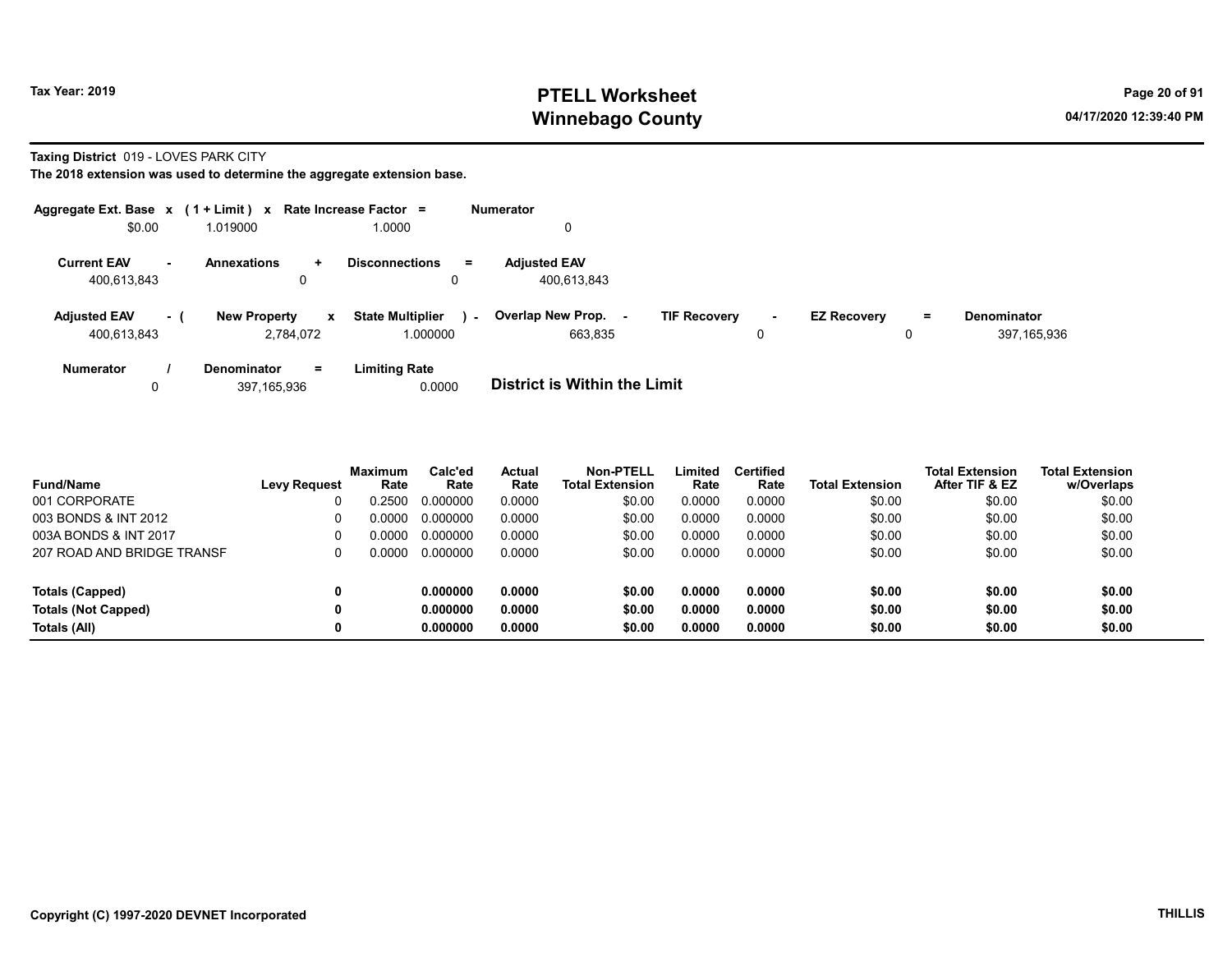# Tax Year: 2019 **PTELL Worksheet** Page 21 of 91 Winnebago County and the County of the County of the County of the County of the County of the County of the County of the County of the County of the County of the County of the County of the County of the County of the C

#### Taxing District 020 - MACHESNEY PARK VILLAGE

| Aggregate Ext. Base $x$ (1 + Limit) x Rate Increase Factor = |        |                                                  |                                               | <b>Numerator</b>                                                                                                      |             |
|--------------------------------------------------------------|--------|--------------------------------------------------|-----------------------------------------------|-----------------------------------------------------------------------------------------------------------------------|-------------|
| \$0.00                                                       |        | 1.019000                                         | 1.0000                                        | 0                                                                                                                     |             |
| <b>Current EAV</b><br>342,898,430                            | $\sim$ | <b>Annexations</b><br>÷.<br>8.225                | <b>Disconnections</b><br>$\equiv$             | <b>Adjusted EAV</b><br>342.890.205                                                                                    |             |
| <b>Adjusted EAV</b><br>342,890,205                           | - 1    | <b>New Property</b><br>$\mathbf{x}$<br>1.663.860 | <b>State Multiplier</b><br>$\sim$<br>1.000000 | Overlap New Prop. -<br><b>TIF Recovery</b><br><b>EZ Recovery</b><br><b>Denominator</b><br>Ξ.<br>$\sim$<br>0<br>0<br>0 | 341,226,345 |
| <b>Numerator</b><br>0                                        |        | Denominator<br>$=$<br>341.226.345                | <b>Limiting Rate</b><br>0.0000                | <b>District is Within the Limit</b>                                                                                   |             |

| <b>Fund/Name</b>           | <b>Levy Request</b> | <b>Maximum</b><br>Rate | Calc'ed<br>Rate | Actual<br>Rate | Non-PTELL<br><b>Total Extension</b> | ∟imited<br>Rate | Certified<br>Rate | <b>Total Extension</b> | <b>Total Extension</b><br>After TIF & EZ | <b>Total Extension</b><br>w/Overlaps |
|----------------------------|---------------------|------------------------|-----------------|----------------|-------------------------------------|-----------------|-------------------|------------------------|------------------------------------------|--------------------------------------|
| 001 CORPORATE              |                     | .2500                  | 0.000000        | 0.0000         | \$0.00                              | 0.0000          | 0.0000            | \$0.00                 | \$0.00                                   | \$0.00                               |
| 207 ROAD AND BRIDGE TRANSF |                     | ገ 0000                 | 0.000000        | 0.0000         | \$0.00                              | 0.0000          | 0.0000            | \$0.00                 | \$0.00                                   | \$0.00                               |
| Totals (Capped)            |                     |                        | 0.000000        | 0.0000         | \$0.00                              | 0.0000          | 0.0000            | \$0.00                 | \$0.00                                   | \$0.00                               |
| <b>Totals (Not Capped)</b> |                     |                        | 0.000000        | 0.0000         | \$0.00                              | 0.0000          | 0.0000            | \$0.00                 | \$0.00                                   | \$0.00                               |
| Totals (All)               |                     |                        | 0.000000        | 0.0000         | \$0.00                              | 0.0000          | 0.0000            | \$0.00                 | \$0.00                                   | \$0.00                               |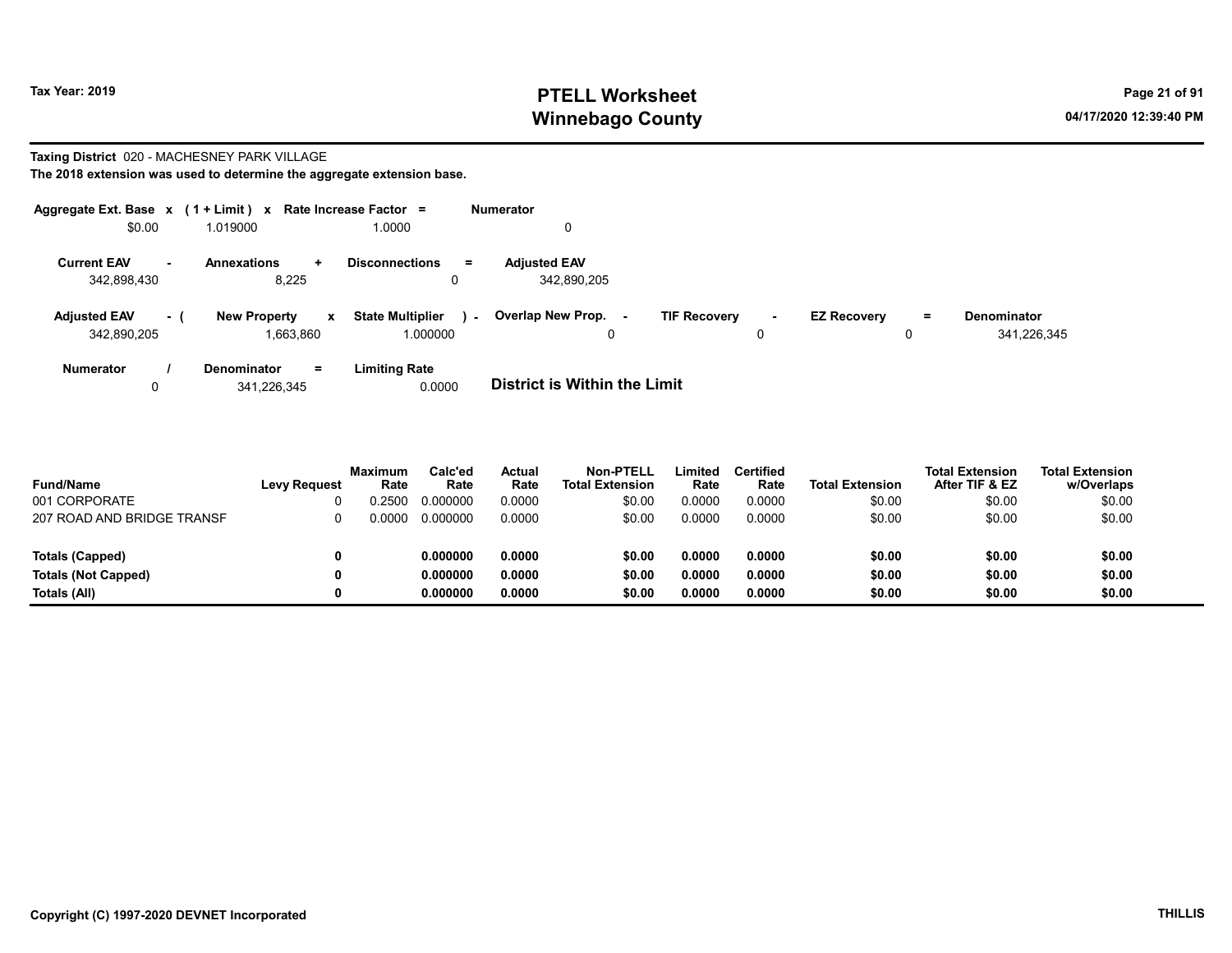# Tax Year: 2019 **PTELL Worksheet** Page 22 of 91 Winnebago County and the County of the County of the County of the County of the County of the County of the County of the County of the County of the County of the County of the County of the County of the County of the C

#### Taxing District 021 - NEW MILFORD VILLAGE

|                                                   | Aggregate Ext. Base $x$ (1 + Limit) $x$ Rate Increase Factor = |                                               | <b>Numerator</b>                                   |             |                         |   |                                 |
|---------------------------------------------------|----------------------------------------------------------------|-----------------------------------------------|----------------------------------------------------|-------------|-------------------------|---|---------------------------------|
| \$0.00                                            | 1.019000                                                       | 1.0000                                        | 0                                                  |             |                         |   |                                 |
| <b>Current EAV</b><br>$\blacksquare$<br>9,273,362 | <b>Annexations</b><br>÷.<br>0                                  | <b>Disconnections</b><br>$\equiv$             | <b>Adjusted EAV</b><br>9,273,362                   |             |                         |   |                                 |
| <b>Adjusted EAV</b><br>- (<br>9,273,362           | <b>New Property</b><br>$\mathbf{x}$<br>57.947                  | <b>State Multiplier</b><br>$\sim$<br>1.000000 | Overlap New Prop.<br><b>TIF Recovery</b><br>$\sim$ | $\sim$<br>0 | <b>EZ Recovery</b><br>0 | = | <b>Denominator</b><br>9,215,415 |
| <b>Numerator</b><br>0                             | <b>Denominator</b><br>$=$<br>9.215.415                         | <b>Limiting Rate</b><br>0.0000                | <b>District is Within the Limit</b>                |             |                         |   |                                 |

| <b>Fund/Name</b>           | <b>Levy Request</b> | <b>Maximum</b><br>Rate | Calc'ed<br>Rate | Actual<br>Rate | <b>Non-PTELL</b><br><b>Total Extension</b> | Limited<br>Rate | <b>Certified</b><br>Rate | <b>Total Extension</b> | <b>Total Extension</b><br>After TIF & EZ | <b>Total Extension</b><br>w/Overlaps |
|----------------------------|---------------------|------------------------|-----------------|----------------|--------------------------------------------|-----------------|--------------------------|------------------------|------------------------------------------|--------------------------------------|
| 001 CORPORATE              |                     | 0.2500                 | 0.000000        | 0.0000         | \$0.00                                     | 0.0000          | 0.0000                   | \$0.00                 | \$0.00                                   | \$0.00                               |
| 207 ROAD AND BRIDGE TRANSF |                     | ი იიიი                 | 0.000000        | 0.0000         | \$0.00                                     | 0.0000          | 0.0000                   | \$0.00                 | \$0.00                                   | \$0.00                               |
| Totals (Capped)            |                     |                        | 0.000000        | 0.0000         | \$0.00                                     | 0.0000          | 0.0000                   | \$0.00                 | \$0.00                                   | \$0.00                               |
| <b>Totals (Not Capped)</b> |                     |                        | 0.000000        | 0.0000         | \$0.00                                     | 0.0000          | 0.0000                   | \$0.00                 | \$0.00                                   | \$0.00                               |
| Totals (All)               |                     |                        | 0.000000        | 0.0000         | \$0.00                                     | 0.0000          | 0.0000                   | \$0.00                 | \$0.00                                   | \$0.00                               |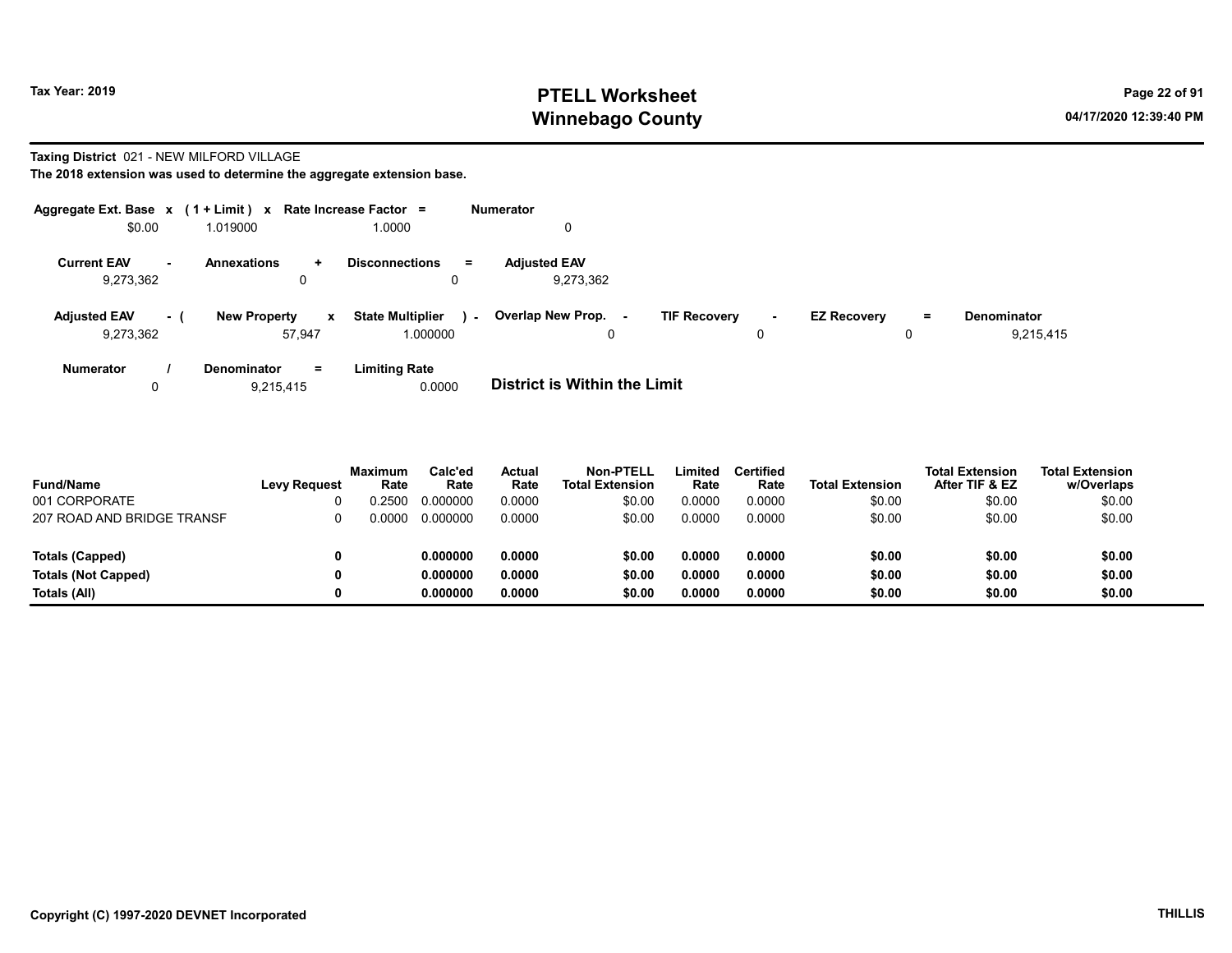# Tax Year: 2019 **PTELL Worksheet** Page 23 of 91 Winnebago County and the County of the County of the County of the County of the County of the County of the County of the County of the County of the County of the County of the County of the County of the County of the C

#### Taxing District 022 - PECATONICA VILLAGE

| Aggregate Ext. Base $x$ (1 + Limit) $x$ Rate Increase Factor = |      |                                    |                                     | <b>Numerator</b> |                                   |                     |        |                    |         |                                  |
|----------------------------------------------------------------|------|------------------------------------|-------------------------------------|------------------|-----------------------------------|---------------------|--------|--------------------|---------|----------------------------------|
| \$193,889.73                                                   |      | 1.019000                           | 1.0000                              |                  | 197,574                           |                     |        |                    |         |                                  |
| <b>Current EAV</b><br>27,531,193                               | н.   | <b>Annexations</b><br>÷.<br>38,770 | <b>Disconnections</b>               | Ξ.               | <b>Adjusted EAV</b><br>27.492.423 |                     |        |                    |         |                                  |
| <b>Adjusted EAV</b><br>27,492,423                              | $-1$ | <b>New Property</b><br>x<br>83.357 | <b>State Multiplier</b><br>1.000000 | $\sim$           | Overlap New Prop.<br>۰.<br>0      | <b>TIF Recovery</b> | $\sim$ | <b>EZ Recovery</b> | Ξ.<br>0 | <b>Denominator</b><br>27.409.066 |
| <b>Numerator</b>                                               |      | <b>Denominator</b><br>$=$          | <b>Limiting Rate</b>                |                  |                                   |                     |        |                    |         |                                  |

| 27,409,066<br>197.574 | 0.7750 | District is Within the Limit |
|-----------------------|--------|------------------------------|
|-----------------------|--------|------------------------------|

| <b>Fund/Name</b>           | <b>Levy Request</b> | Maximum<br>Rate | Calc'ed<br>Rate | Actual<br>Rate | <b>Non-PTELL</b><br><b>Total Extension</b> | Limited<br>Rate | <b>Certified</b><br>Rate | <b>Total Extension</b> | Total Extension<br>After TIF & EZ | <b>Total Extension</b><br>w/Overlaps |  |
|----------------------------|---------------------|-----------------|-----------------|----------------|--------------------------------------------|-----------------|--------------------------|------------------------|-----------------------------------|--------------------------------------|--|
| 001 CORPORATE              | 119.935             | 0.4375          | 0.435633        | 0.4357         | \$119.953.41                               | 0.4357          | 0.4357                   | \$119,953.41           | \$119,953.41                      | \$119,953.41                         |  |
| 003A BONDS & INT 2016      | 0                   | 0.0000          | 0.000000        | 0.0000         | \$0.00                                     | 0.0000          | 0.0000                   | \$0.00                 | \$0.00                            | \$0.00                               |  |
| 005 I. M. R. F.            | 16,448              | 0.0000          | 0.059743        | 0.0598         | \$16.463.65                                | 0.0598          | 0.0598                   | \$16,463.65            | \$16,463.65                       | \$16,463.65                          |  |
| 014 POLICE PROTECTION      | 29,086              | 0.6000          | 0.105647        | 0.1057         | \$29,100.47                                | 0.1057          | 0.1057                   | \$29,100.47            | \$29,100.47                       | \$29,100.47                          |  |
| 026 SEWAGE/TREATMENT & DIS | 0                   | 0.0750          | 0.000000        | 0.0000         | \$0.00                                     | 0.0000          | 0.0000                   | \$0.00                 | \$0.00                            | \$0.00                               |  |
| 027 AUDIT                  | 5,757               | 0.0000          | 0.020911        | 0.0210         | \$5,781.55                                 | 0.0210          | 0.0210                   | \$5,781.55             | \$5.781.55                        | \$5,781.55                           |  |
| 040 STREET & BRIDGE        | 27,414              | 0.1000          | 0.099574        | 0.0452         | \$12,444.10                                | 0.0452          | 0.0452                   | \$12,444.10            | \$12,444.10                       | \$12,444.10                          |  |
| 047 SOCIAL SECURITY        | 19.190              | 0.0000          | 0.069703        | 0.0698         | \$19.216.77                                | 0.0698          | 0.0698                   | \$19.216.77            | \$19.216.77                       | \$19,216.77                          |  |
| 060 UNEMPLOYMENT INSURANC  | 685                 | 0.0000          | 0.002488        | 0.0025         | \$688.28                                   | 0.0025          | 0.0025                   | \$688.28               | \$688.28                          | \$688.28                             |  |
| 062 WORKERS COMPENSATION   | 8,060               | 0.0000          | 0.029276        | 0.0293         | \$8.066.64                                 | 0.0293          | 0.0293                   | \$8.066.64             | \$8.066.64                        | \$8,066.64                           |  |
| 207 ROAD AND BRIDGE TRANSF | 0                   | 0.0000          | 0.000000        | 0.0000         | \$0.00                                     | 0.0000          | 0.0000                   | \$0.00                 | \$0.00                            | \$0.00                               |  |
| Totals (Capped)            | 226,575             |                 | 0.822975        | 0.7690         | \$211,714.87                               | 0.7690          | 0.7690                   | \$211,714.87           | \$211,714.87                      | \$211,714.87                         |  |
| <b>Totals (Not Capped)</b> | 0                   |                 | 0.000000        | 0.0000         | \$0.00                                     | 0.0000          | 0.0000                   | \$0.00                 | \$0.00                            | \$0.00                               |  |
| Totals (All)               | 226,575             |                 | 0.822975        | 0.7690         | \$211,714.87                               | 0.7690          | 0.7690                   | \$211,714.87           | \$211,714.87                      | \$211,714.87                         |  |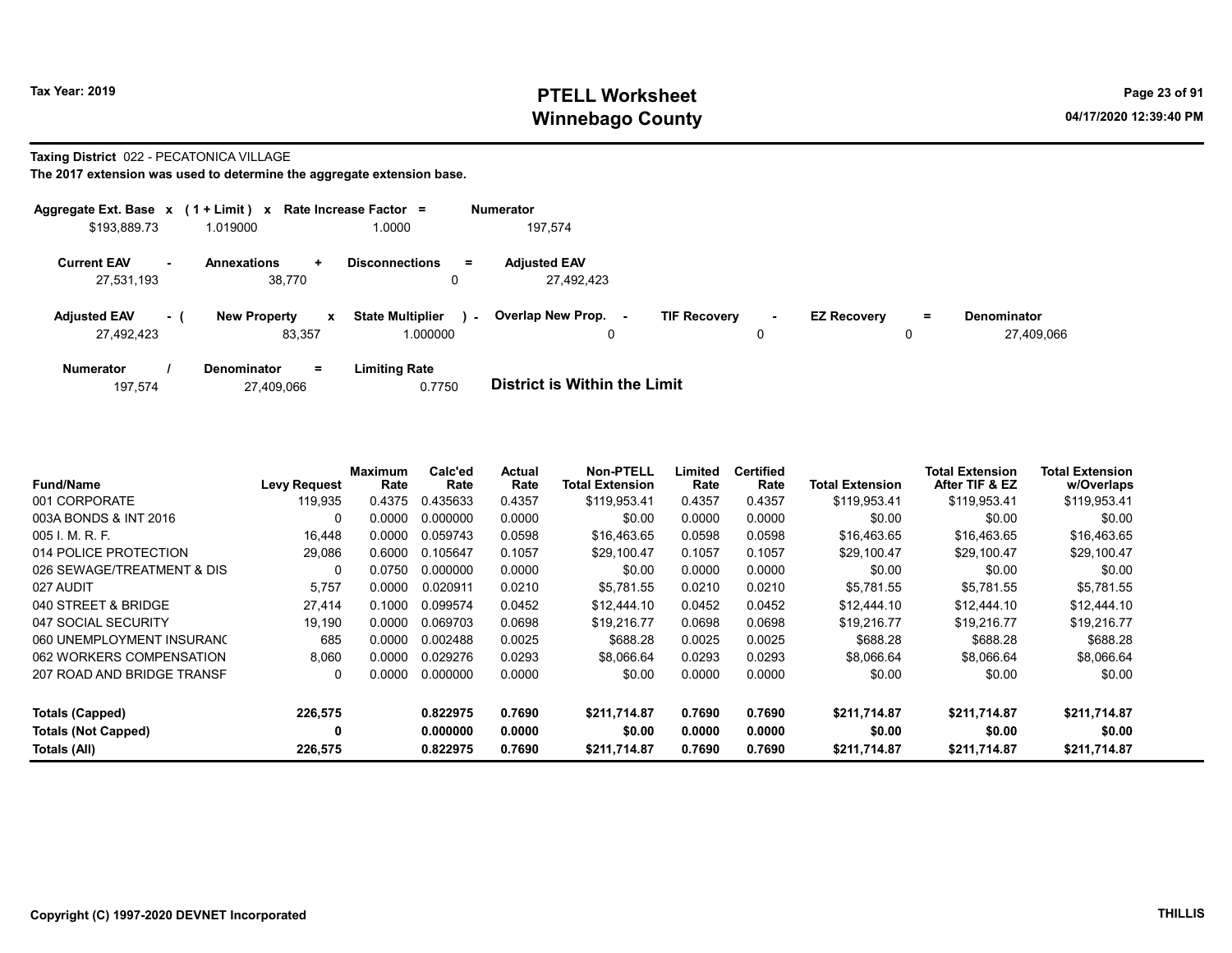# Tax Year: 2019 **PTELL Worksheet** Page 24 of 91 Winnebago County and the County of the County of the County of the County of the County of the County of the County of the County of the County of the County of the County of the County of the County of the County of the C

Taxing District 023 - ROCKFORD CITY

| Aggregate Ext. Base $x$ (1 + Limit) $x$ |     |                                                  | Rate Increase Factor =                        | <b>Numerator</b>                     |                                         |                    |    |                                     |
|-----------------------------------------|-----|--------------------------------------------------|-----------------------------------------------|--------------------------------------|-----------------------------------------|--------------------|----|-------------------------------------|
| \$45,916,675.89                         |     | 1.019000                                         | 1.0000                                        | 46,789,093                           |                                         |                    |    |                                     |
| <b>Current EAV</b><br>1,616,587,168     |     | <b>Annexations</b><br>÷<br>7.776.827             | <b>Disconnections</b><br>$\equiv$             | <b>Adjusted EAV</b><br>1,608,810,341 |                                         |                    |    |                                     |
| <b>Adjusted EAV</b><br>1,608,810,341    | - 1 | <b>New Property</b><br>$\mathbf{x}$<br>5,225,809 | <b>State Multiplier</b><br>$\sim$<br>1.000000 | <b>Overlap New Prop.</b>             | <b>TIF Recovery</b><br>$\sim$<br>35.489 | <b>EZ Recovery</b> | Ξ. | <b>Denominator</b><br>1,603,549,043 |
| <b>Numerator</b>                        |     | <b>Denominator</b><br>Ξ.                         | <b>Limiting Rate</b>                          |                                      |                                         |                    |    |                                     |

| 1,603,549,043<br>46,789,093 | 2.9179 | <b>District is Within the Limit</b> |
|-----------------------------|--------|-------------------------------------|

| <b>Fund/Name</b>             | <b>Levy Request</b> | <b>Maximum</b><br>Rate | Calc'ed<br>Rate | Actual<br>Rate | <b>Non-PTELL</b><br><b>Total Extension</b> | Limited<br>Rate | <b>Certified</b><br>Rate | <b>Total Extension</b> | <b>Total Extension</b><br>After TIF & EZ | <b>Total Extension</b><br>w/Overlaps |
|------------------------------|---------------------|------------------------|-----------------|----------------|--------------------------------------------|-----------------|--------------------------|------------------------|------------------------------------------|--------------------------------------|
| 001 CORPORATE                | 2,129,955           | 0.4375                 | 0.131756        | 0.1318         | \$2,130,510.57                             | 0.1318          | 0.1318                   | \$2,174,122.93         | \$2,130,510.57                           | \$2,130,661.89                       |
| 003 BONDS & INT 2015A        | 0                   | 0.0000                 | 0.000000        | 0.0000         | \$0.00                                     | 0.0000          | 0.0000                   | \$0.00                 | \$0.00                                   | \$0.00                               |
| 003A BONDS & INT 2009 B&D    | $\Omega$            | 0.0000                 | 0.000000        | 0.0000         | \$0.00                                     | 0.0000          | 0.0000                   | \$0.00                 | \$0.00                                   | \$0.00                               |
| 003B BONDS & INT 2014 A&C    | 0                   | 0.0000                 | 0.000000        | 0.0000         | \$0.00                                     | 0.0000          | 0.0000                   | \$0.00                 | \$0.00                                   | \$0.00                               |
| 003C BONDS & INT 2015        | 0                   | 0.0000                 | 0.000000        | 0.0000         | \$0.00                                     | 0.0000          | 0.0000                   | \$0.00                 | \$0.00                                   | \$0.00                               |
| 003D BONDS & INT 2018 A-B-C  | 0                   | 0.0000                 | 0.000000        | 0.0000         | \$0.00                                     | 0.0000          | 0.0000                   | \$0.00                 | \$0.00                                   | \$0.00                               |
| 003E BONDS & INT 2016 A&B    | 0                   | 0.0000                 | 0.000000        | 0.0000         | \$0.00                                     | 0.0000          | 0.0000                   | \$0.00                 | \$0.00                                   | \$0.00                               |
| 003F BONDS & INT 2019 A&B    | 0                   | 0.0000                 | 0.000000        | 0.0000         | \$0.00                                     | 0.0000          | 0.0000                   | \$0.00                 | \$0.00                                   | \$0.00                               |
| 003H BONDS & INT 2007A       | 0                   | 0.0000                 | 0.000000        | 0.0000         | \$0.00                                     | 0.0000          | 0.0000                   | \$0.00                 | \$0.00                                   | \$0.00                               |
| 003M BONDS & INT 2010        | 0                   | 0.0000                 | 0.000000        | 0.0000         | \$0.00                                     | 0.0000          | 0.0000                   | \$0.00                 | \$0.00                                   | \$0.00                               |
| 003N BONDS & INT 2012C       | 0                   | 0.0000                 | 0.000000        | 0.0000         | \$0.00                                     | 0.0000          | 0.0000                   | \$0.00                 | \$0.00                                   | \$0.00                               |
| 005 I. M. R. F.              | 2,984,136           | 0.0000                 | 0.184595        | 0.1846         | \$2,984,007.97                             | 0.1846          | 0.1846                   | \$3,045,091.76         | \$2,984,007.97                           | \$2,984,219.91                       |
| 012 FIRE PROTECTION          | 9,670,000           | 0.6000                 | 0.598174        | 0.5982         | \$9,669,737.63                             | 0.5982          | 0.5982                   | \$9,867,680.88         | \$9,669,737.63                           | \$9,670,424.44                       |
| 013 FIREFIGHTERS PENSION     | 8,359,889           | 0.0000                 | 0.517132        | 0.5172         | \$8,360,395.03                             | 0.5172          | 0.5172                   | \$8,531,535.52         | \$8,360,395.03                           | \$8,360,988.83                       |
| 013A FIRE PENSION 93-689     | 1,285,852           | 0.0000                 | 0.079541        | 0.0796         | \$1,286,712.00                             | 0.0796          | 0.0796                   | \$1,313,051.48         | \$1,286,712.00                           | \$1,286,803.39                       |
| 014 POLICE PROTECTION        | 9,670,000           | 0.6000                 | 0.598174        | 0.5982         | \$9,669,737.63                             | 0.5982          | 0.5982                   | \$9,867,680.88         | \$9,669,737.63                           | \$9,670,424.44                       |
| 015 POLICE PENSION           | 8,237,955           | 0.0000                 | 0.509589        | 0.5096         | \$8,237,543.13                             | 0.5096          | 0.5096                   | \$8,406,168.80         | \$8,237,543.13                           | \$8,238,128.21                       |
| 020 TB SANITARIUM            | 165,000             | 0.0750                 | 0.010207        | 0.0103         | \$166,496.65                               | 0.0103          | 0.0103                   | \$169,904.90           | \$166,496.65                             | \$166,508.48                         |
| 025 GARBAGE DISPOSAL         | 0                   | 0.2000                 | 0.000000        | 0.0000         | \$0.00                                     | 0.0000          | 0.0000                   | \$0.00                 | \$0.00                                   | \$0.00                               |
| 027 AUDIT                    | 81,890              | 0.0000                 | 0.005066        | 0.0051         | \$82,440.09                                | 0.0051          | 0.0051                   | \$84,127.67            | \$82,440.09                              | \$82,445.95                          |
| 035 TORT JUDGMENTS, LIABILIT | 1,092,773           | 0.0000                 | 0.067598        | 0.0676         | \$1,092,735.31                             | 0.0676          | 0.0676                   | \$1,115,104.02         | \$1,092,735.31                           | \$1,092,812.93                       |
| 040 STREET & BRIDGE          | 1,615,000           | 0.1000                 | 0.099902        | 0.0371         | \$599,711.24                               | 0.0371          | 0.0371                   | \$611,987.56           | \$599,711.24                             | \$599,753.84                         |
| 048 SCHOOL CROSSING GUARD    | 63,000              | 0.0200                 | 0.003897        | 0.0039         | \$63,042.42                                | 0.0039          | 0.0039                   | \$64,332.92            | \$63,042.42                              | \$63,046.90                          |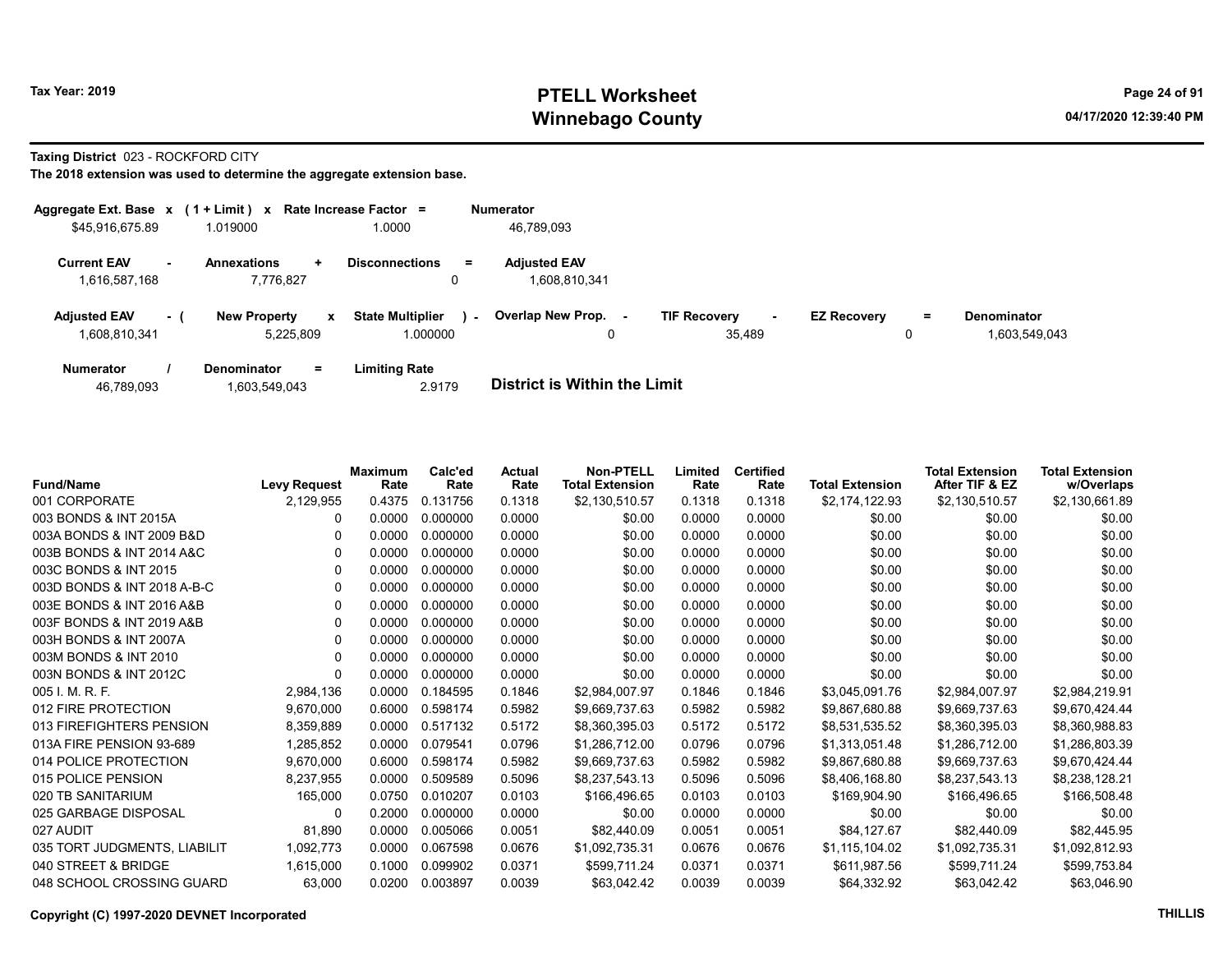# Tax Year: 2019 **PTELL Worksheet** Page 25 of 91 Winnebago County and the County of the County of the County of the County of the County of the County of the County of the County of the County of the County of the County of the County of the County of the County of the C

| <b>Fund/Name</b>           | <b>Levy Request</b> | <b>Maximum</b><br>Rate | Calc'ed<br>Rate | Actual<br>Rate | <b>Non-PTELL</b><br><b>Total Extension</b> | Limited<br>Rate | Certified<br>Rate | <b>Total Extension</b> | <b>Total Extension</b><br>After TIF & EZ | <b>Total Extension</b><br>w/Overlaps |
|----------------------------|---------------------|------------------------|-----------------|----------------|--------------------------------------------|-----------------|-------------------|------------------------|------------------------------------------|--------------------------------------|
| 060 UNEMPLOYMENT INSURANO  | 39,803              | 0.0000                 | 0.002462        | 0.0025         | \$40,411.81                                | 0.0025          | 0.0025            | \$41,239.05            | \$40,411.81                              | \$40,414.68                          |
| 062 WORKERS COMPENSATION   | 2,792,353           | 0.0000                 | 0.172731        | 0.1728         | \$2,793,264.23                             | 0.1728          | 0.1728            | \$2,850,443.42         | \$2,793,264.23                           | \$2,793,462.63                       |
| 207 ROAD AND BRIDGE TRANSF | 0                   | 0.0000 O               | 0.000000        | 0.0000         | \$0.00                                     | 0.0000          | 0.0000            | \$0.00                 | \$0.00                                   | \$0.00                               |
| Totals (Capped)            | 46,901,754          |                        | 2.901283        | 2.8389         | \$45,890,033.71                            | 2.8389          | 2.8389            | \$46,829,420.33        | \$45,890,033.71                          | \$45,893,293.13                      |
| <b>Totals (Not Capped)</b> | 1,285,852           |                        | 0.079541        | 0.0796         | \$1,286,712.00                             | 0.0796          | 0.0796            | \$1,313,051.48         | \$1,286,712.00                           | \$1,286,803.39                       |
| Totals (All)               | 48,187,606          |                        | 2.980824        | 2.9185         | \$47.176.745.71                            | 2.9185          | 2.9185            | \$48.142.471.81        | \$47,176,745.71                          | \$47,180,096.52                      |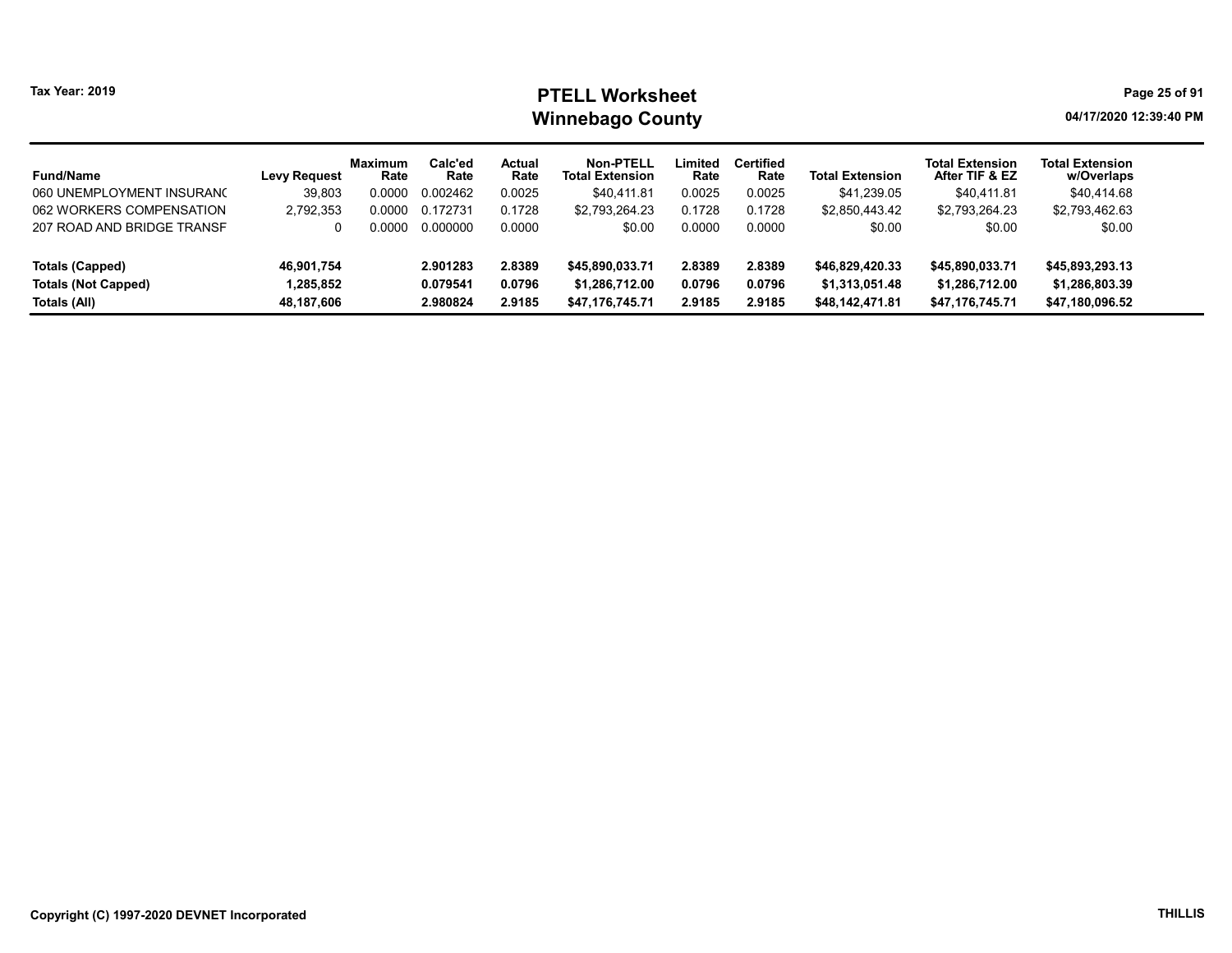# Tax Year: 2019 **PTELL Worksheet** Page 26 of 91 Winnebago County and the County of the County of the County of the County of the County of the County of the County of the County of the County of the County of the County of the County of the County of the County of the C

#### Taxing District 024 - ROCKTON VILLAGE

| Aggregate Ext. Base x (1 + Limit) x Rate Increase Factor =<br>\$1,013,449.82 | 1.019000                         | 1.0000                  |                 | <b>Numerator</b><br>1,032,705 |                                     |                     |                          |                        |                                          |                                      |
|------------------------------------------------------------------------------|----------------------------------|-------------------------|-----------------|-------------------------------|-------------------------------------|---------------------|--------------------------|------------------------|------------------------------------------|--------------------------------------|
|                                                                              |                                  |                         |                 |                               |                                     |                     |                          |                        |                                          |                                      |
| <b>Current EAV</b><br>$\sim$                                                 | <b>Annexations</b><br>$\ddot{}$  | <b>Disconnections</b>   | $\equiv$        | <b>Adjusted EAV</b>           |                                     |                     |                          |                        |                                          |                                      |
| 161,868,113                                                                  | 0                                |                         | 0               |                               | 161,868,113                         |                     |                          |                        |                                          |                                      |
| <b>Adjusted EAV</b><br>- (                                                   | <b>New Property</b><br>x         | <b>State Multiplier</b> | $\mathcal{L}$   |                               | Overlap New Prop. -                 | <b>TIF Recovery</b> |                          | <b>EZ Recovery</b>     | <b>Denominator</b><br>Ξ                  |                                      |
| 161,868,113                                                                  | 1,167,249                        |                         | 1.000000        |                               | 0                                   |                     | 0                        | $\Omega$               |                                          | 160,700,864                          |
| <b>Numerator</b>                                                             | <b>Denominator</b><br>$\equiv$   | <b>Limiting Rate</b>    |                 |                               |                                     |                     |                          |                        |                                          |                                      |
| 1,032,705                                                                    | 160,700,864                      |                         | 0.6427          |                               | <b>District is Over the Limit</b>   |                     |                          |                        |                                          |                                      |
| <b>Limiting Rate</b>                                                         | <b>Computed Rate</b><br>$\equiv$ | <b>Reduction Factor</b> |                 |                               |                                     |                     |                          |                        |                                          |                                      |
| 0.6427                                                                       | 0.658400                         |                         | 0.9762          |                               |                                     |                     |                          |                        |                                          |                                      |
| <b>Fund/Name</b>                                                             | <b>Levy Request</b>              | Maximum<br>Rate         | Calc'ed<br>Rate | <b>Actual</b><br>Rate         | Non-PTELL<br><b>Total Extension</b> | Limited<br>Rate     | <b>Certified</b><br>Rate | <b>Total Extension</b> | <b>Total Extension</b><br>After TIF & EZ | <b>Total Extension</b><br>w/Overlaps |
| 001 CORPORATE                                                                | 242,124                          | 0.4375                  | 0.149581        | 0.1496                        | \$242,154.70                        | 0.1456              | 0.1456                   | \$242,137.29           | \$235,679.97                             | \$235,679.97                         |
| 003 BONDS & INT 2012 ABC                                                     | $\Omega$                         | 0.0000                  | 0.000000        | 0.0000                        | \$0.00                              | 0.0000              | 0.0000                   | \$0.00                 | \$0.00                                   | \$0.00                               |
| 005 I. M. R. F.                                                              | 45,500                           | 0.0000                  | 0.028109        | 0.0282                        | \$45,646.81                         | 0.0276              | 0.0276                   | \$45,899.65            | \$44,675.60                              | \$44,675.60                          |
| 014 POLICE PROTECTION                                                        | 132,500                          | 0.6000                  | 0.081857        | 0.0819                        | \$132,569.98                        | 0.0800              | 0.0800                   | \$133,042.47           | \$129,494.49                             | \$129,494.49                         |
| 015 POLICE PENSION                                                           | 425,700                          | 0.0000                  | 0.262992        | 0.2630                        | \$425,713.14                        | 0.2568              | 0.2568                   | \$427,066.32           | \$415,677.31                             | \$415,677.31                         |
| 025 GARBAGE DISPOSAL                                                         | 11,000                           | 0.2000                  | 0.006796        | 0.0068                        | \$11,007.03                         | 0.0067              | 0.0067                   | \$11,142.31            | \$10,845.16                              | \$10,845.16                          |
| 027 AUDIT                                                                    | 13,500                           | 0.0000                  | 0.008340        | 0.0084                        | \$13,596.92                         | 0.0082              | 0.0082                   | \$13,636.85            | \$13,273.19                              | \$13,273.19                          |
| 035 TORT JUDGMENTS, LIABILIT                                                 | 48.300                           | 0.0000                  | 0.029839        | 0.0299                        | \$48,398.57                         | 0.0292              | 0.0292                   | \$48,560.50            | \$47.265.49                              | \$47,265.49                          |
| 040 STREET & BRIDGE                                                          | $\Omega$                         | 0.1000                  | 0.000000        | 0.0000                        | \$0.00                              | 0.0000              | 0.0000                   | \$0.00                 | \$0.00                                   | \$0.00                               |
| 047 SOCIAL SECURITY                                                          | 141,500                          | 0.0000                  | 0.087417        | 0.0875                        | \$141,634.60                        | 0.0855              | 0.0855                   | \$142,189.14           | \$138,397.24                             | \$138,397.24                         |
| 048 SCHOOL CROSSING GUARD                                                    | 3,000                            | 0.0200                  | 0.001853        | 0.0019                        | \$3,075.49                          | 0.0019              | 0.0019                   | \$3,159.76             | \$3,075.49                               | \$3,075.49                           |
| 057 LEASE/PURCHASE/RENTAL                                                    | 0                                | 0.0000                  | 0.000000        | 0.0000                        | \$0.00                              | 0.0000              | 0.0000                   | \$0.00                 | \$0.00                                   | \$0.00                               |
| 060 UNEMPLOYMENT INSURAN(                                                    | 1,800                            | 0.0000                  | 0.001112        | 0.0012                        | \$1,942.42                          | 0.0012              | 0.0012                   | \$1,995.64             | \$1,942.42                               | \$1,942.42                           |
| 207 ROAD AND BRIDGE TRANSF                                                   | $\mathbf{0}$                     | 0.0000                  | 0.000000        | 0.0000                        | \$0.00                              | 0.0000              | 0.0000                   | \$0.00                 | \$0.00                                   | \$0.00                               |
| <b>Totals (Capped)</b>                                                       | 1,064,924                        |                         | 0.657896        | 0.6584                        | \$1,065,739.66                      | 0.6427              | 0.6427                   | \$1,068,829.93         | \$1,040,326.36                           | \$1,040,326.36                       |
| <b>Totals (Not Capped)</b>                                                   | 0                                |                         | 0.000000        | 0.0000                        | \$0.00                              | 0.0000              | 0.0000                   | \$0.00                 | \$0.00                                   | \$0.00                               |
| Totals (All)                                                                 | 1,064,924                        |                         | 0.657896        | 0.6584                        | \$1,065,739.66                      | 0.6427              | 0.6427                   | \$1,068,829.93         | \$1,040,326.36                           | \$1,040,326.36                       |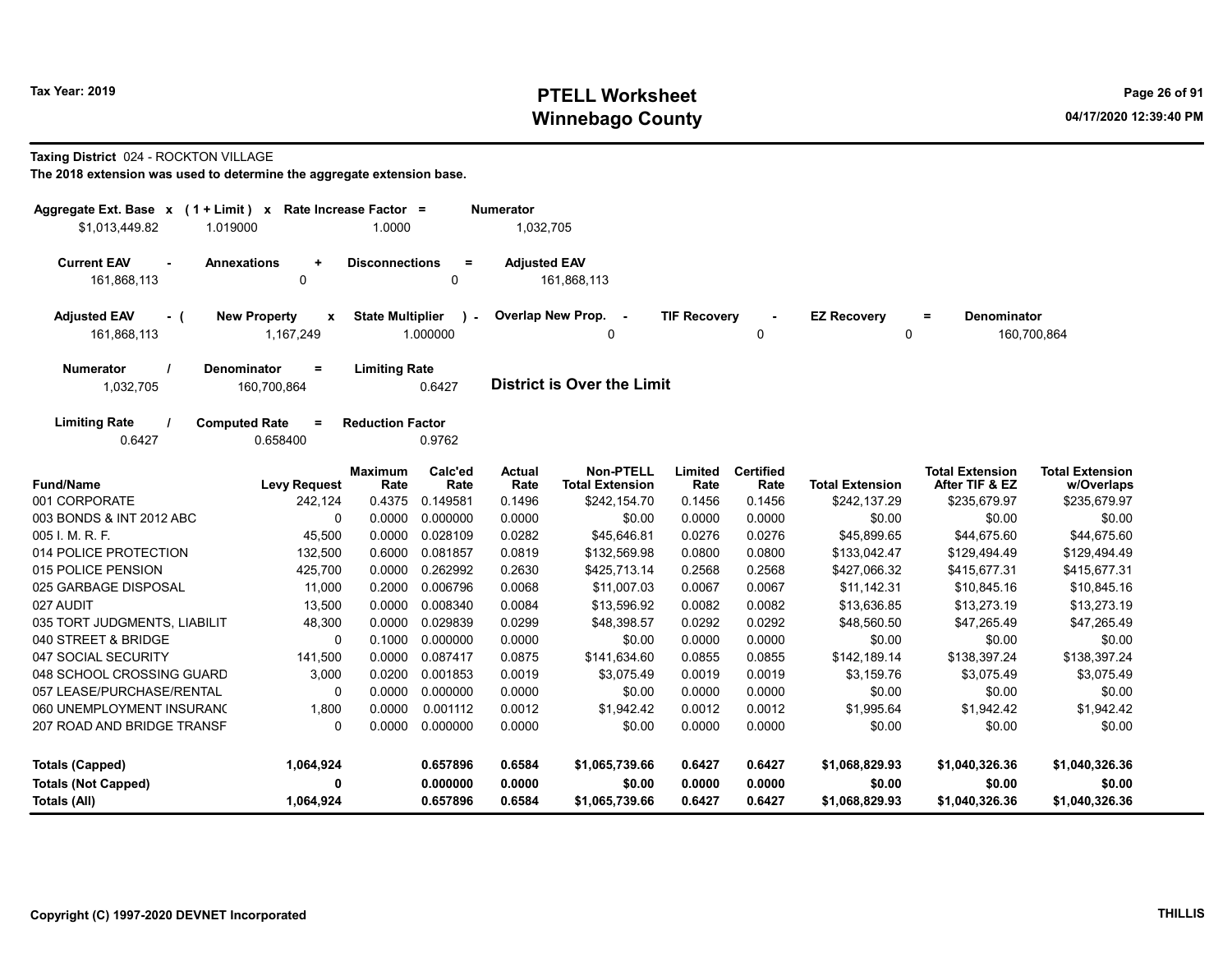# Tax Year: 2019 **PTELL Worksheet** Page 27 of 91 Winnebago County and the County of the County of the County of the County of the County of the County of the County of the County of the County of the County of the County of the County of the County of the County of the C

Taxing District 025 - ROSCOE VILLAGE

| Aggregate Ext. Base $x$ (1 + Limit) $x$ Rate Increase Factor = |     |                                  |              |                                     |        | <b>Numerator</b>                   |                     |                     |                    |    |                                   |
|----------------------------------------------------------------|-----|----------------------------------|--------------|-------------------------------------|--------|------------------------------------|---------------------|---------------------|--------------------|----|-----------------------------------|
| \$1,405,679.74                                                 |     | 1.019000                         |              | 1.0000                              |        | 1,432,388                          |                     |                     |                    |    |                                   |
| <b>Current EAV</b><br>226.409.586                              | . — | <b>Annexations</b><br>÷<br>0     |              | <b>Disconnections</b><br>$=$        |        | <b>Adjusted EAV</b><br>226.409.586 |                     |                     |                    |    |                                   |
| <b>Adjusted EAV</b><br>226.409.586                             | - 1 | <b>New Property</b><br>3.614.477 | $\mathbf{x}$ | <b>State Multiplier</b><br>1.000000 | $\sim$ | Overlap New Prop.<br>0             | <b>TIF Recovery</b> | $\blacksquare$<br>0 | <b>EZ Recovery</b> | Ξ. | <b>Denominator</b><br>222.795.109 |
| <b>Numerator</b>                                               |     | <b>Denominator</b>               | $=$          | <b>Limiting Rate</b>                |        |                                    |                     |                     |                    |    |                                   |

| 1,432,388 | 222,795,109 | 0.6430 | <b>District is Within the Limit</b> |
|-----------|-------------|--------|-------------------------------------|

| <b>Fund/Name</b>             | <b>Levy Request</b> | <b>Maximum</b><br>Rate | Calc'ed<br>Rate | <b>Actual</b><br>Rate | <b>Non-PTELL</b><br><b>Total Extension</b> | Limited<br>Rate | <b>Certified</b><br>Rate | <b>Total Extension</b> | <b>Total Extension</b><br>After TIF & EZ | <b>Total Extension</b><br>w/Overlaps |
|------------------------------|---------------------|------------------------|-----------------|-----------------------|--------------------------------------------|-----------------|--------------------------|------------------------|------------------------------------------|--------------------------------------|
| 001 CORPORATE                | 575.976             | 0.4375                 | 0.254396        | 0.2544                | \$575.985.99                               | 0.2544          | 0.2544                   | \$576.277.59           | \$575.985.99                             | \$575,985.99                         |
| 003A BONDS & INT 2017        | 0                   | 0.0000                 | 0.000000        | 0.0000                | \$0.00                                     | 0.0000          | 0.0000                   | \$0.00                 | \$0.00                                   | \$0.00                               |
| 003B BONDS & INT 2018        | 0                   | 0.0000                 | 0.000000        | 0.0000                | \$0.00                                     | 0.0000          | 0.0000                   | \$0.00                 | \$0.00                                   | \$0.00                               |
| 014 POLICE PROTECTION        | 405.000             | 0.6000                 | 0.178879        | 0.1789                | \$405.046.75                               | 0.1789          | 0.1789                   | \$405.251.81           | \$405.046.75                             | \$405.046.75                         |
| 015 POLICE PENSION           | 412,688             | 0.0000                 | 0.182275        | 0.1823                | \$412,744.68                               | 0.1823          | 0.1823                   | \$412.953.63           | \$412,744.68                             | \$412,744.68                         |
| 035 TORT JUDGMENTS, LIABILIT | 50,000              | 0.0000                 | 0.022084        | 0.0221                | \$50.036.52                                | 0.0221          | 0.0221                   | \$50.061.85            | \$50.036.52                              | \$50,036.52                          |
| 047 SOCIAL SECURITY          | 10.000              | 0.0000                 | 0.004417        | 0.0045                | \$10.188.43                                | 0.0045          | 0.0045                   | \$10.193.59            | \$10.188.43                              | \$10,188.43                          |
| 207 ROAD AND BRIDGE TRANSF   | 0                   | 0.0000                 | 0.000000        | 0.0000                | \$0.00                                     | 0.0000          | 0.0000                   | \$0.00                 | \$0.00                                   | \$0.00                               |
| Totals (Capped)              | 1,453,664           |                        | 0.642051        | 0.6422                | \$1,454,002.37                             | 0.6422          | 0.6422                   | \$1,454,738.47         | \$1,454,002.37                           | \$1,454,002.37                       |
| <b>Totals (Not Capped)</b>   | 0                   |                        | 0.000000        | 0.0000                | \$0.00                                     | 0.0000          | 0.0000                   | \$0.00                 | \$0.00                                   | \$0.00                               |
| Totals (All)                 | 1,453,664           |                        | 0.642051        | 0.6422                | \$1,454,002.37                             | 0.6422          | 0.6422                   | \$1,454,738.47         | \$1,454,002.37                           | \$1,454,002.37                       |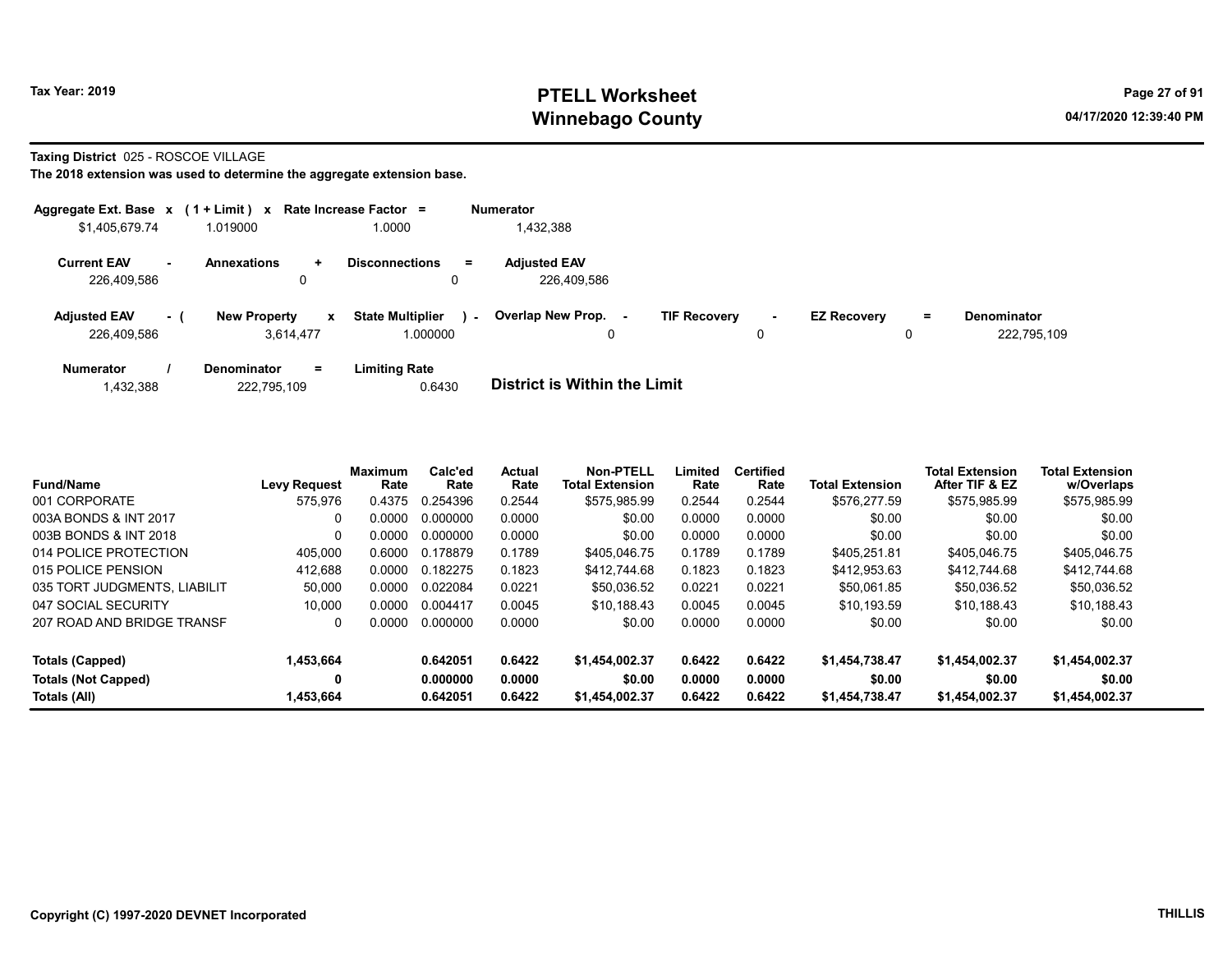# Tax Year: 2019 **PTELL Worksheet** Page 28 of 91 Winnebago County and the County of the County of the County of the County of the County of the County of the County of the County of the County of the County of the County of the County of the County of the County of the C

#### Taxing District 026 - SOUTH BELOIT CITY

| Aggregate Ext. Base x (1 + Limit) x Rate Increase Factor =<br>\$1,277,569.81<br>1.019000 |                                                  | 1.0000                  |                       | <b>Numerator</b><br>1,301,844 |                                            |                     |                          |                         |                                          |                                      |
|------------------------------------------------------------------------------------------|--------------------------------------------------|-------------------------|-----------------------|-------------------------------|--------------------------------------------|---------------------|--------------------------|-------------------------|------------------------------------------|--------------------------------------|
| <b>Current EAV</b><br>$\blacksquare$<br>122,030,225                                      | <b>Annexations</b><br>٠<br>2,912                 | <b>Disconnections</b>   | $\equiv$<br>0         | <b>Adjusted EAV</b>           | 122,027,313                                |                     |                          |                         |                                          |                                      |
| <b>Adjusted EAV</b><br>- (<br>122,027,313                                                | <b>New Property</b><br>$\pmb{\chi}$<br>1,629,710 | <b>State Multiplier</b> | $\lambda$<br>1.000000 |                               | Overlap New Prop.<br>$\sim$<br>0           | <b>TIF Recovery</b> | 0                        | <b>EZ Recovery</b><br>0 | <b>Denominator</b><br>$=$                | 120,397,603                          |
| <b>Numerator</b><br>1,301,844                                                            | <b>Denominator</b><br>$\equiv$<br>120,397,603    | <b>Limiting Rate</b>    | 1.0813                |                               | <b>District is Over the Limit</b>          |                     |                          |                         |                                          |                                      |
| <b>Limiting Rate</b><br>1.0813                                                           | <b>Computed Rate</b><br>$=$<br>1.082000          | <b>Reduction Factor</b> | 0.9994                |                               |                                            |                     |                          |                         |                                          |                                      |
| <b>Fund/Name</b>                                                                         | <b>Levy Request</b>                              | Maximum<br>Rate         | Calc'ed<br>Rate       | Actual<br>Rate                | <b>Non-PTELL</b><br><b>Total Extension</b> | Limited<br>Rate     | <b>Certified</b><br>Rate | <b>Total Extension</b>  | <b>Total Extension</b><br>After TIF & EZ | <b>Total Extension</b><br>w/Overlaps |
| 001 CORPORATE                                                                            | 502,000                                          | 0.4375                  | 0.411374              | 0.4114                        | \$502,032.35                               | 0.4107              | 0.4107                   | \$507,354.56            | \$501,178.13                             | \$501,178.13                         |
| 005 I. M. R. F.                                                                          | 0                                                | 0.0000                  | 0.000000              | 0.0000                        | \$0.00                                     | 0.0000              | 0.0000                   | \$0.00                  | \$0.00                                   | \$0.00                               |
| 012 FIRE PROTECTION                                                                      | 77,000                                           | 0.6000                  | 0.063099              | 0.0631                        | \$77,001.07                                | 0.0631              | 0.0631                   | \$77,950.02             | \$77,001.07                              | \$77,001.07                          |
| 013 FIREFIGHTERS PENSION                                                                 | 157,000                                          | 0.0000                  | 0.128657              | 0.1287                        | \$157,052.90                               | 0.1287              | 0.1287                   | \$158,988.39            | \$157,052.90                             | \$157,052.90                         |
| 014 POLICE PROTECTION                                                                    | 12,000                                           | 0.6000                  | 0.009834              | 0.0099                        | \$12,080.99                                | 0.0099              | 0.0099                   | \$12,229.88             | \$12,080.99                              | \$12,080.99                          |
| 015 POLICE PENSION                                                                       | 352,000                                          | 0.0000                  | 0.288453              | 0.2885                        | \$352,057.20                               | 0.2885              | 0.2885                   | \$356,395.89            | \$352,057.20                             | \$352,057.20                         |
| 025 GARBAGE DISPOSAL                                                                     | 0                                                | 0.2000                  | 0.000000              | 0.0000                        | \$0.00                                     | 0.0000              | 0.0000                   | \$0.00                  | \$0.00                                   | \$0.00                               |
| 027 AUDIT                                                                                | 0                                                | 0.0000                  | 0.000000              | 0.0000                        | \$0.00                                     | 0.0000              | 0.0000                   | \$0.00                  | \$0.00                                   | \$0.00                               |
| 035 TORT JUDGMENTS, LIABILIT                                                             | 170,000                                          | 0.0000                  | 0.139310              | 0.1394                        | \$170,110.13                               | 0.1394              | 0.1394                   | \$172,206.54            | \$170,110.13                             | \$170,110.13                         |
| 040 STREET & BRIDGE                                                                      | 0                                                | 0.1000                  | 0.000000              | 0.0000                        | \$0.00                                     | 0.0000              | 0.0000                   | \$0.00                  | \$0.00                                   | \$0.00                               |
| 041 STREET LIGHTING                                                                      | $\mathbf 0$                                      | 0.0500                  | 0.000000              | 0.0000                        | \$0.00                                     | 0.0000              | 0.0000                   | \$0.00                  | \$0.00                                   | \$0.00                               |
| 042 PARK/PARK MAINTENANCE                                                                | $\Omega$                                         | 0.1000                  | 0.000000              | 0.0000                        | \$0.00                                     | 0.0000              | 0.0000                   | \$0.00                  | \$0.00                                   | \$0.00                               |
| 047 SOCIAL SECURITY                                                                      | 50,000                                           | 0.0000                  | 0.040974              | 0.0410                        | \$50,032.39                                | 0.0410              | 0.0410                   | \$50,648.98             | \$50,032.39                              | \$50,032.39                          |
| 060 UNEMPLOYMENT INSURANC                                                                | 0                                                | 0.0000                  | 0.000000              | 0.0000                        | \$0.00                                     | 0.0000              | 0.0000                   | \$0.00                  | \$0.00                                   | \$0.00                               |
| 207 ROAD AND BRIDGE TRANSF                                                               | $\Omega$                                         | 0.0000                  | 0.000000              | 0.0000                        | \$0.00                                     | 0.0000              | 0.0000                   | \$0.00                  | \$0.00                                   | \$0.00                               |
| <b>Totals (Capped)</b>                                                                   | 1,320,000                                        |                         | 1.081701              | 1.0820                        | \$1,320,367.03                             | 1.0813              | 1.0813                   | \$1,335,774.26          | \$1,319,512.81                           | \$1,319,512.81                       |
| <b>Totals (Not Capped)</b>                                                               | 0                                                |                         | 0.000000              | 0.0000                        | \$0.00                                     | 0.0000              | 0.0000                   | \$0.00                  | \$0.00                                   | \$0.00                               |
| <b>Totals (All)</b>                                                                      | 1,320,000                                        |                         | 1.081701              | 1.0820                        | \$1,320,367.03                             | 1.0813              | 1.0813                   | \$1,335,774.26          | \$1,319,512.81                           | \$1,319,512.81                       |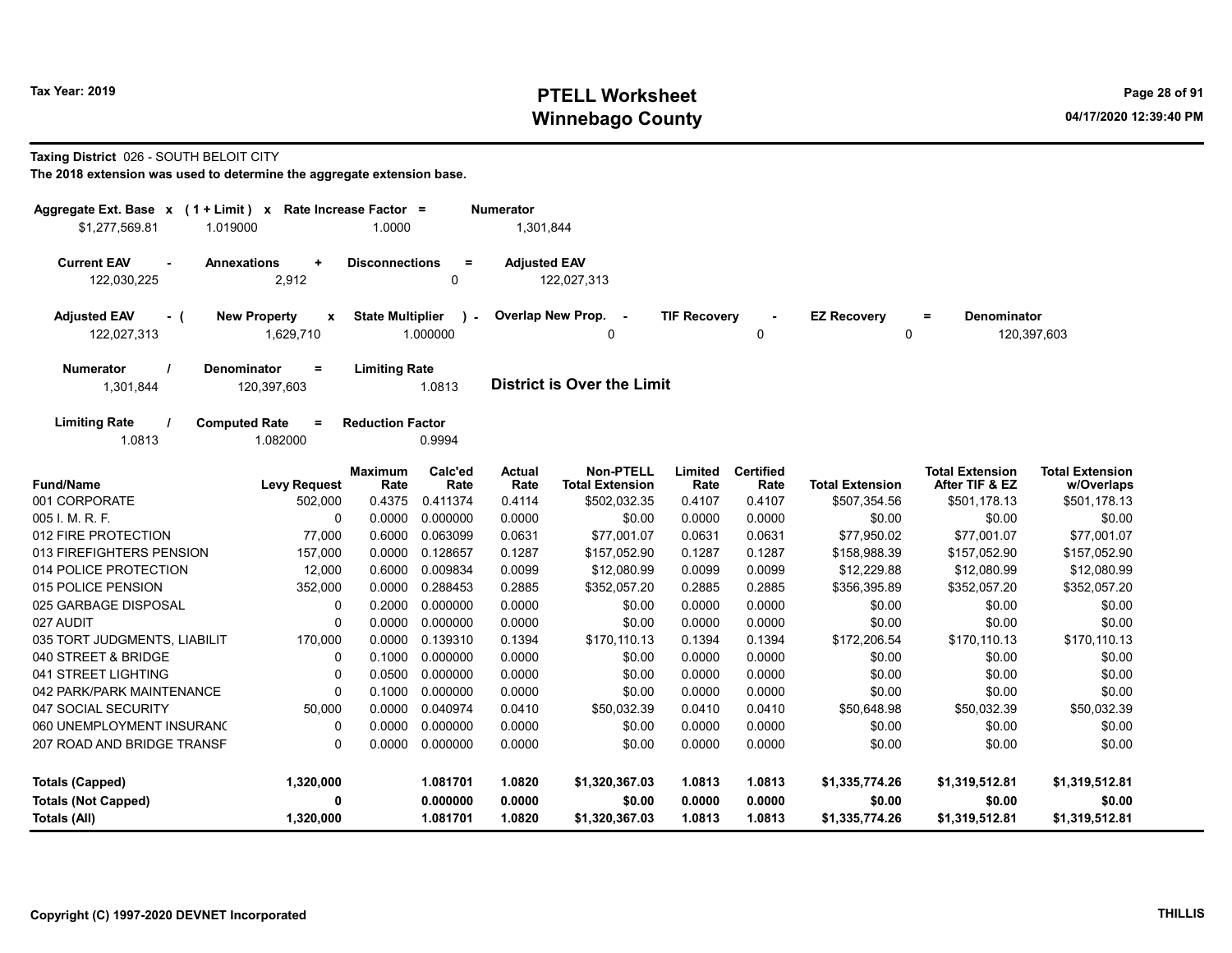# Tax Year: 2019 **PTELL Worksheet** Page 29 of 91 Winnebago County and the County of the County of the County of the County of the County of the County of the County of the County of the County of the County of the County of the County of the County of the County of the C

#### Taxing District 027 - WINNEBAGO VILLAGE

| Aggregate Ext. Base $x$ (1 + Limit) x Rate Increase Factor = |                                               |                         |                    | Numerator           |                                            |                     |                          |                         |                                          |                                      |
|--------------------------------------------------------------|-----------------------------------------------|-------------------------|--------------------|---------------------|--------------------------------------------|---------------------|--------------------------|-------------------------|------------------------------------------|--------------------------------------|
| \$432,171.74                                                 | 1.019000                                      | 1.0000                  |                    | 440,383             |                                            |                     |                          |                         |                                          |                                      |
| <b>Current EAV</b><br>49,329,699                             | <b>Annexations</b><br>$\ddot{}$<br>0          | <b>Disconnections</b>   | $=$<br>0           | <b>Adjusted EAV</b> | 49,329,699                                 |                     |                          |                         |                                          |                                      |
| <b>Adjusted EAV</b><br>- (<br>49,329,699                     | <b>New Property</b><br>$\mathbf{x}$<br>93,604 | <b>State Multiplier</b> | $\sim$<br>1.000000 |                     | Overlap New Prop. -<br>0                   | <b>TIF Recovery</b> | 0                        | <b>EZ Recovery</b><br>0 | <b>Denominator</b><br>$=$                | 49,236,095                           |
| <b>Numerator</b><br>440,383                                  | <b>Denominator</b><br>$=$<br>49,236,095       | <b>Limiting Rate</b>    | 0.8945             |                     | <b>District is Over the Limit</b>          |                     |                          |                         |                                          |                                      |
| <b>Limiting Rate</b><br>0.8945                               | <b>Computed Rate</b><br>$\equiv$<br>0.918500  | <b>Reduction Factor</b> | 0.9739             |                     |                                            |                     |                          |                         |                                          |                                      |
| <b>Fund/Name</b>                                             | <b>Levy Request</b>                           | <b>Maximum</b><br>Rate  | Calc'ed<br>Rate    | Actual<br>Rate      | <b>Non-PTELL</b><br><b>Total Extension</b> | Limited<br>Rate     | <b>Certified</b><br>Rate | <b>Total Extension</b>  | <b>Total Extension</b><br>After TIF & EZ | <b>Total Extension</b><br>w/Overlaps |
| 001 CORPORATE                                                | 207,000                                       | 0.4375                  | 0.419626           | 0.4197              | \$207,036.75                               | 0.4086              | 0.4086                   | \$201,561.15            | \$201,561.15                             | \$201,561.15                         |
| 003 BONDS & INTEREST                                         | 0                                             | 0.0000                  | 0.000000           | 0.0000              | \$0.00                                     | 0.0000              | 0.0000                   | \$0.00                  | \$0.00                                   | \$0.00                               |
| 005 I. M. R. F.                                              | 300                                           | 0.0000                  | 0.000608           | 0.0007              | \$345.31                                   | 0.0007              | 0.0007                   | \$345.31                | \$345.31                                 | \$345.31                             |
| 014 POLICE PROTECTION                                        | 245,000                                       | 0.6000                  | 0.496658           | 0.4967              | \$245.020.61                               | 0.4838              | 0.4838                   | \$238,657.08            | \$238,657.08                             | \$238,657.08                         |
| 027 AUDIT                                                    | 300                                           | 0.0000                  | 0.000608           | 0.0007              | \$345.31                                   | 0.0007              | 0.0007                   | \$345.31                | \$345.31                                 | \$345.31                             |
| 035 TORT JUDGMENTS, LIABILIT                                 | 300                                           | 0.0000                  | 0.000608           | 0.0007              | \$345.31                                   | 0.0007              | 0.0007                   | \$345.31                | \$345.31                                 | \$345.31                             |
| 073 CHLORINATION OF SEWAGE                                   | 0                                             | 0.0200                  | 0.000000           | 0.0000              | \$0.00                                     | 0.0000              | 0.0000                   | \$0.00                  | \$0.00                                   | \$0.00                               |
| 207 ROAD AND BRIDGE TRANSF                                   | $\Omega$                                      | 0.0000                  | 0.000000           | 0.0000              | \$0.00                                     | 0.0000              | 0.0000                   | \$0.00                  | \$0.00                                   | \$0.00                               |
| <b>Totals (Capped)</b>                                       | 452,900                                       |                         | 0.918108           | 0.9185              | \$453,093.29                               | 0.8945              | 0.8945                   | \$441,254.16            | \$441,254.16                             | \$441,254.16                         |
| <b>Totals (Not Capped)</b>                                   | 0                                             |                         | 0.000000           | 0.0000              | \$0.00                                     | 0.0000              | 0.0000                   | \$0.00                  | \$0.00                                   | \$0.00                               |
| Totals (All)                                                 | 452,900                                       |                         | 0.918108           | 0.9185              | \$453,093.29                               | 0.8945              | 0.8945                   | \$441,254.16            | \$441,254.16                             | \$441,254.16                         |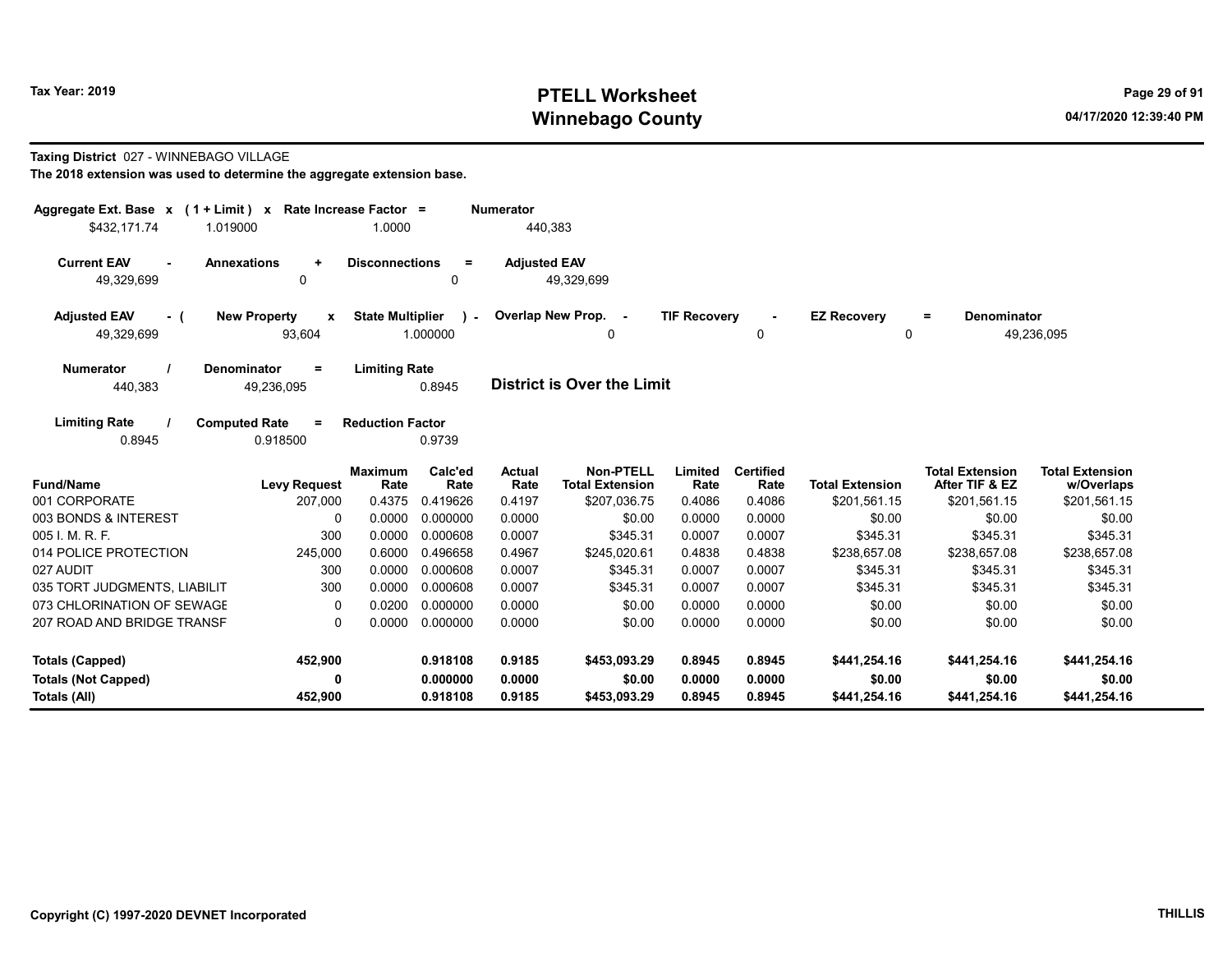# Tax Year: 2019 **PTELL Worksheet** Page 30 of 91 Winnebago County and the County of the County of the County of the County of the County of the County of the County of the County of the County of the County of the County of the County of the County of the County of the C

#### Taxing District 030 - BLACKHAWK FIRE

| Aggregate Ext. Base $x$ (1 + Limit) $x$<br>\$205.496.01<br>1.019000 |                                              | Rate Increase Factor =<br>1.0000 |                             | <b>Numerator</b><br>209,400 |                                                            |                           |                                    |                                        |                                                          |                                                      |
|---------------------------------------------------------------------|----------------------------------------------|----------------------------------|-----------------------------|-----------------------------|------------------------------------------------------------|---------------------------|------------------------------------|----------------------------------------|----------------------------------------------------------|------------------------------------------------------|
| <b>Current EAV</b><br>$\sim$<br>43,960,063                          | <b>Annexations</b><br>$\ddot{}$<br>0         | <b>Disconnections</b>            | $\equiv$<br>$\mathbf{0}$    | <b>Adjusted EAV</b>         | 43,960,063                                                 |                           |                                    |                                        |                                                          |                                                      |
| <b>Adjusted EAV</b><br>- (<br>43,960,063                            | <b>New Property</b><br>X<br>275,683          | <b>State Multiplier</b>          | in a<br>1.000000            |                             | Overlap New Prop. -<br>0                                   | <b>TIF Recovery</b>       | $\blacksquare$<br>0                | <b>EZ Recovery</b><br>$\Omega$         | Denominator<br>$\equiv$                                  | 43,684,380                                           |
| <b>Numerator</b><br>209.400                                         | Denominator<br>Ξ<br>43.684.380               | <b>Limiting Rate</b>             | 0.4794                      |                             | <b>District is Over the Limit</b>                          |                           |                                    |                                        |                                                          |                                                      |
| <b>Limiting Rate</b><br>0.4794                                      | <b>Computed Rate</b><br>$\equiv$<br>0.497900 | <b>Reduction Factor</b>          | 0.9628                      |                             |                                                            |                           |                                    |                                        |                                                          |                                                      |
| <b>Fund/Name</b><br>001 CORPORATE                                   | <b>Levy Request</b><br>326,000               | <b>Maximum</b><br>Rate<br>0.4000 | Calc'ed<br>Rate<br>0.741582 | Actual<br>Rate<br>0.4000    | <b>Non-PTELL</b><br><b>Total Extension</b><br>\$175,840.25 | Limited<br>Rate<br>0.3849 | <b>Certified</b><br>Rate<br>0.3849 | <b>Total Extension</b><br>\$169,202.28 | <b>Total Extension</b><br>After TIF & EZ<br>\$169,202.28 | <b>Total Extension</b><br>w/Overlaps<br>\$169,202.28 |
| 027 AUDIT                                                           | 2,000                                        | 0.0050                           | 0.004550                    | 0.0046                      | \$2.022.16                                                 | 0.0045                    | 0.0045                             | \$1,978.20                             | \$1,978.20                                               | \$1,978.20                                           |
| 035 TORT JUDGMENTS, LIABILIT                                        | 10,000                                       | 0.0000                           | 0.022748                    | 0.0228                      | \$10,022.89                                                | 0.0220                    | 0.0220                             | \$9.671.21                             | \$9,671.21                                               | \$9,671.21                                           |
| 049 EMERGENCY & RESCUE EQ                                           | 40,000                                       | 0.0500                           | 0.090992                    | 0.0500                      | \$21.980.03                                                | 0.0482                    | 0.0482                             | \$21.188.75                            | \$21.188.75                                              | \$21,188.75                                          |
| 062 WORKERS COMPENSATION                                            | 9.000                                        | 0.0000                           | 0.020473                    | 0.0205                      | \$9,011.81                                                 | 0.0198                    | 0.0198                             | \$8.704.09                             | \$8.704.09                                               | \$8.704.09                                           |
| <b>Totals (Capped)</b>                                              | 387,000                                      |                                  | 0.880345                    | 0.4979                      | \$218,877.14                                               | 0.4794                    | 0.4794                             | \$210,744.54                           | \$210,744.53                                             | \$210,744.53                                         |
| <b>Totals (Not Capped)</b>                                          | $\mathbf 0$                                  |                                  | 0.000000                    | 0.0000                      | \$0.00                                                     | 0.0000                    | 0.0000                             | \$0.00                                 | \$0.00                                                   | \$0.00                                               |
| Totals (All)                                                        | 387,000                                      |                                  | 0.880345                    | 0.4979                      | \$218,877.14                                               | 0.4794                    | 0.4794                             | \$210,744.54                           | \$210,744.53                                             | \$210,744.53                                         |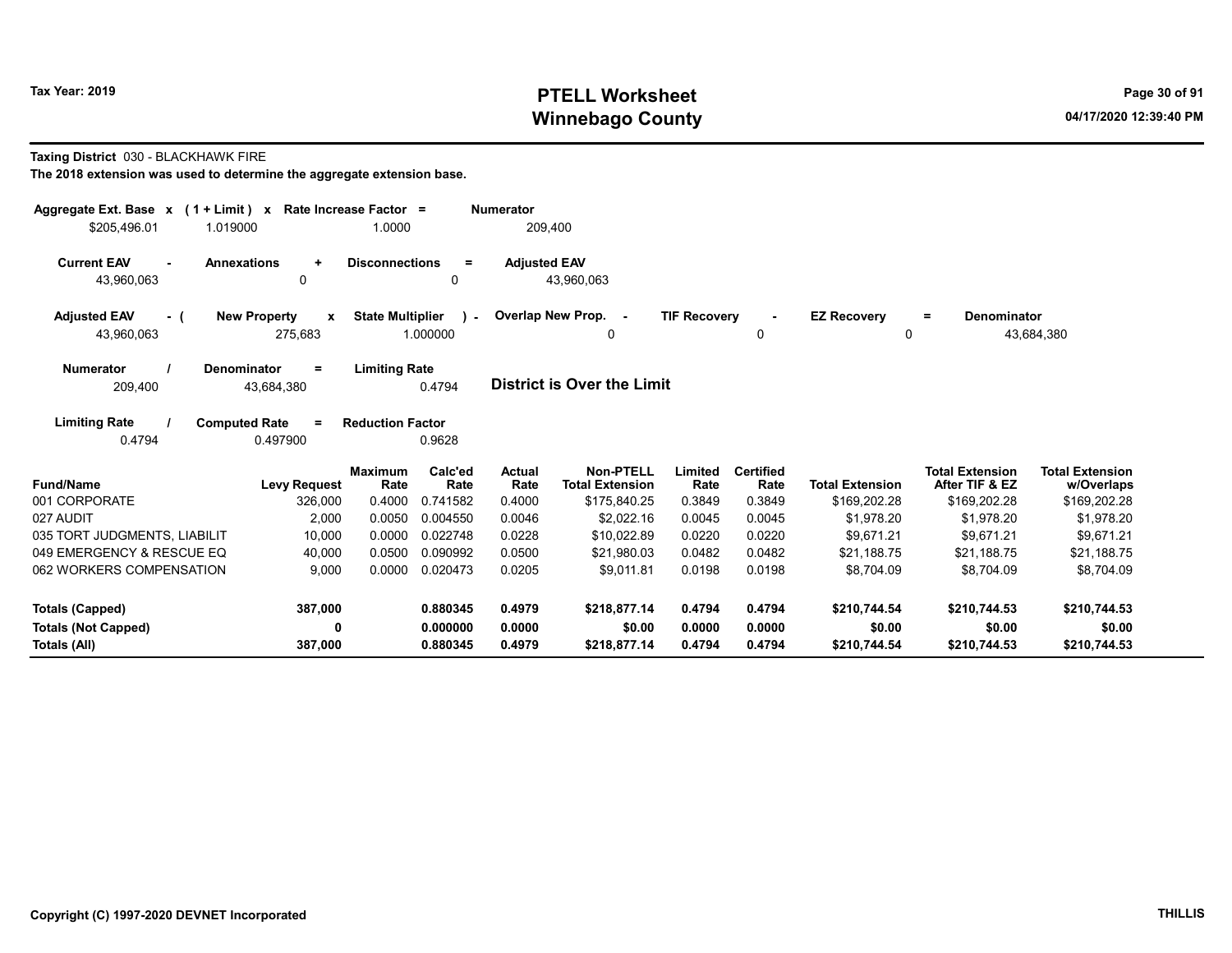# Tax Year: 2019 **PTELL Worksheet** Page 31 of 91 Winnebago County and the County of the County of the County of the County of the County of the County of the County of the County of the County of the County of the County of the County of the County of the County of the C

#### Taxing District 031 - CHERRY VALLEY FIRE

| Aggregate Ext. Base $x$ (1 + Limit) $x$<br>\$3,033,134.04<br>1.019000                       | Rate Increase Factor =<br>1.0000                    | <b>Numerator</b><br>3,090,764                                       |                                             |                                                                    |                                      |
|---------------------------------------------------------------------------------------------|-----------------------------------------------------|---------------------------------------------------------------------|---------------------------------------------|--------------------------------------------------------------------|--------------------------------------|
| <b>Current EAV</b><br><b>Annexations</b><br>$\ddot{}$<br>0<br>336,819,151                   | <b>Disconnections</b><br>Ξ.<br>7,731,329            | <b>Adjusted EAV</b><br>344,550,480                                  |                                             |                                                                    |                                      |
| <b>Adjusted EAV</b><br><b>New Property</b><br>$\mathbf{x}$<br>- (<br>378,953<br>344,550,480 | <b>State Multiplier</b><br>$\mathbf{r}$<br>1.000000 | Overlap New Prop. -<br>96,670                                       | <b>TIF Recovery</b><br>$\mathbf{0}$         | <b>EZ Recovery</b><br>$=$<br>0                                     | Denominator<br>344,074,857           |
| <b>Numerator</b><br><b>Denominator</b><br>Ξ.<br>3,090,764<br>344,074,857                    | <b>Limiting Rate</b><br>0.8983                      | <b>District is Over the Limit</b>                                   |                                             |                                                                    |                                      |
| <b>Limiting Rate</b><br><b>Computed Rate</b><br>$=$<br>0.8983<br>0.963000                   | <b>Reduction Factor</b><br>0.9328                   |                                                                     |                                             |                                                                    |                                      |
| <b>Fund/Name</b><br><b>Levy Request</b>                                                     | Calc'ed<br><b>Maximum</b><br>Rate<br>Rate           | <b>Non-PTELL</b><br><b>Actual</b><br><b>Total Extension</b><br>Rate | Limited<br><b>Certified</b><br>Rate<br>Rate | <b>Total Extension</b><br><b>Total Extension</b><br>After TIF & EZ | <b>Total Extension</b><br>w/Overlaps |
| 001 CORPORATE<br>1,305,809                                                                  | 0.4000<br>0.387689                                  | 0.3877<br>\$1,258,999.80                                            | 0.3614<br>0.3614                            | \$1,205,699.58<br>\$1,173,594.34                                   | \$1,217,264.41                       |
| 013 FIREFIGHTER'S PENSION<br>290.000                                                        | 0.0000<br>0.086100                                  | 0.0861<br>\$279.597.32                                              | 0.0861<br>0.0861                            | \$287.246.08<br>\$279.597.32                                       | \$290.001.29                         |
| 013A FIRE PENSION 93-689<br>262,640                                                         | 0.0000<br>0.077977                                  | 0.0780<br>\$253,293.74                                              | 0.0780<br>0.0780                            | \$260.222.93<br>\$253,293.74                                       | \$262,718.94                         |
| 027 AUDIT<br>15,477                                                                         | 0.0050<br>0.004595                                  | 0.0046<br>\$14,937.84                                               | 0.0043<br>0.0043                            | \$14,345.62<br>\$13,963.63                                         | \$14,483.22                          |
| 035 TORT JUDGMENTS, LIABILIT<br>392,098                                                     | 0.0000<br>0.116412                                  | 0.1165<br>\$378,316.94                                              | 0.1030<br>0.1030                            | \$343.627.72<br>\$334,477.64                                       | \$346,923.73                         |
| 064 AMBULANCE<br>1,239,702                                                                  | 0.4000<br>0.368062                                  | 0.3681<br>\$1,195,351.63                                            | 0.3435<br>0.3435                            | \$1,145,981.76<br>\$1,115,466.68                                   | \$1,156,973.78                       |
| 3,243,086<br>Totals (Capped)                                                                | 0.962858                                            | 0.9630<br>\$3,127,203.53                                            | 0.8983<br>0.8983                            | \$2,996,900.76<br>\$2,917,099.61                                   | \$3,025,646.43                       |
| 262,640<br><b>Totals (Not Capped)</b><br>Totals (All)<br>3,505,726                          | 0.077977<br>1.040835                                | 0.0780<br>\$253,293.74<br>1.0410<br>\$3,380,497.27                  | 0.0780<br>0.0780<br>0.9763<br>0.9763        | \$260,222.93<br>\$253,293.74<br>\$3,257,123.69<br>\$3,170,393.35   | \$262,718.94<br>\$3,288,365.37       |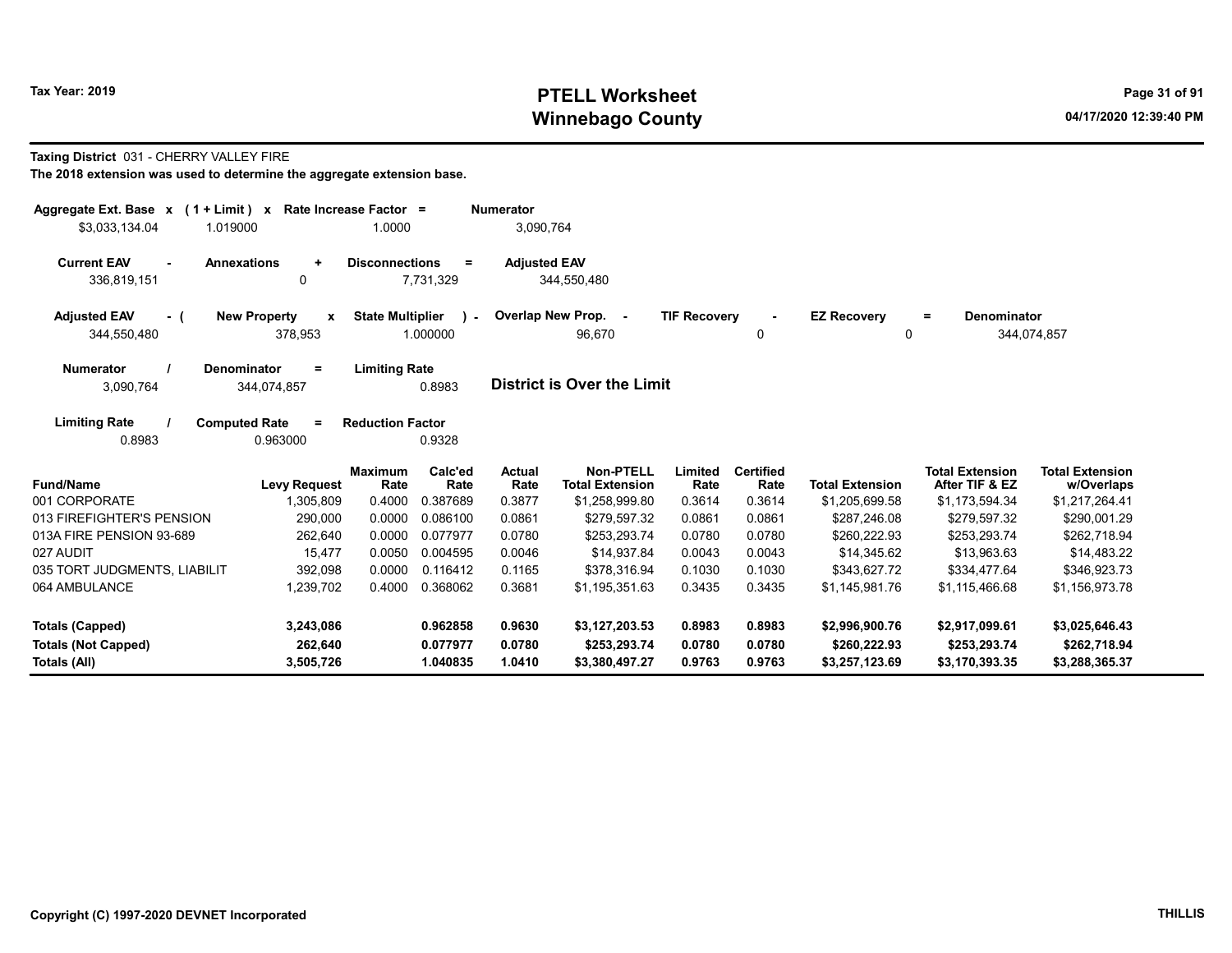# Tax Year: 2019 **PTELL Worksheet** Page 32 of 91 Winnebago County and the County of the County of the County of the County of the County of the County of the County of the County of the County of the County of the County of the County of the County of the County of the C

Taxing District 033 - FIRE 1

| Aggregate Ext. Base $x$ (1 + Limit) x Rate Increase Factor =<br>\$781,789.19 | 1.019000                                                       | 1.0000                                           | <b>Numerator</b><br>796,643 |                                            |                     |                          |                                |                                          |                                      |
|------------------------------------------------------------------------------|----------------------------------------------------------------|--------------------------------------------------|-----------------------------|--------------------------------------------|---------------------|--------------------------|--------------------------------|------------------------------------------|--------------------------------------|
| <b>Current EAV</b><br>$\blacksquare$<br>107,647,081                          | <b>Annexations</b><br>$\ddot{}$<br>0                           | <b>Disconnections</b><br>$\equiv$<br>0           | <b>Adjusted EAV</b>         | 107,647,081                                |                     |                          |                                |                                          |                                      |
| <b>Adjusted EAV</b><br>- (<br>107,647,081                                    | <b>New Property</b><br>$\mathbf{x}$<br>756,475                 | <b>State Multiplier</b><br>$\lambda$<br>1.000000 |                             | Overlap New Prop. -<br>$\Omega$            | <b>TIF Recovery</b> | $\sim$<br>0              | <b>EZ Recovery</b><br>$\Omega$ | <b>Denominator</b><br>$\equiv$           | 106,890,606                          |
| <b>Numerator</b><br>796,643                                                  | Denominator<br><b>Limiting Rate</b><br>$\equiv$<br>106,890,606 |                                                  | District is Over the Limit  |                                            |                     |                          |                                |                                          |                                      |
| <b>Limiting Rate</b><br>0.7453                                               | <b>Computed Rate</b><br>$\equiv$<br>0.762600                   | <b>Reduction Factor</b><br>0.9773                |                             |                                            |                     |                          |                                |                                          |                                      |
| <b>Fund/Name</b>                                                             | <b>Maximum</b><br><b>Levy Request</b>                          | Calc'ed<br>Rate<br>Rate                          | <b>Actual</b><br>Rate       | <b>Non-PTELL</b><br><b>Total Extension</b> | Limited<br>Rate     | <b>Certified</b><br>Rate | <b>Total Extension</b>         | <b>Total Extension</b><br>After TIF & EZ | <b>Total Extension</b><br>w/Overlaps |
| 001 CORPORATE                                                                | 400,431                                                        | 0.4000<br>0.371985                               | 0.3720                      | \$400,447.14                               | 0.3553              | 0.3553                   | \$383,636.92                   | \$382,470.08                             | \$382,470.08                         |
| 064 AMBULANCE                                                                | 420,447                                                        | 0.4000<br>0.390579                               | 0.3906                      | \$420.469.50                               | 0.3900              | 0.3900                   | \$421,104.41                   | \$419,823.62                             | \$419,823.62                         |
| <b>Totals (Capped)</b>                                                       | 820,878                                                        | 0.762564                                         | 0.7626                      | \$820,916.64                               | 0.7453              | 0.7453                   | \$804,741.33                   | \$802,293.70                             | \$802,293.70                         |
| <b>Totals (Not Capped)</b>                                                   | 0                                                              | 0.000000                                         | 0.0000                      | \$0.00                                     | 0.0000              | 0.0000                   | \$0.00                         | \$0.00                                   | \$0.00                               |
| Totals (All)                                                                 | 820,878                                                        | 0.762564                                         | 0.7626                      | \$820,916.64                               | 0.7453              | 0.7453                   | \$804,741.33                   | \$802,293.70                             | \$802,293.70                         |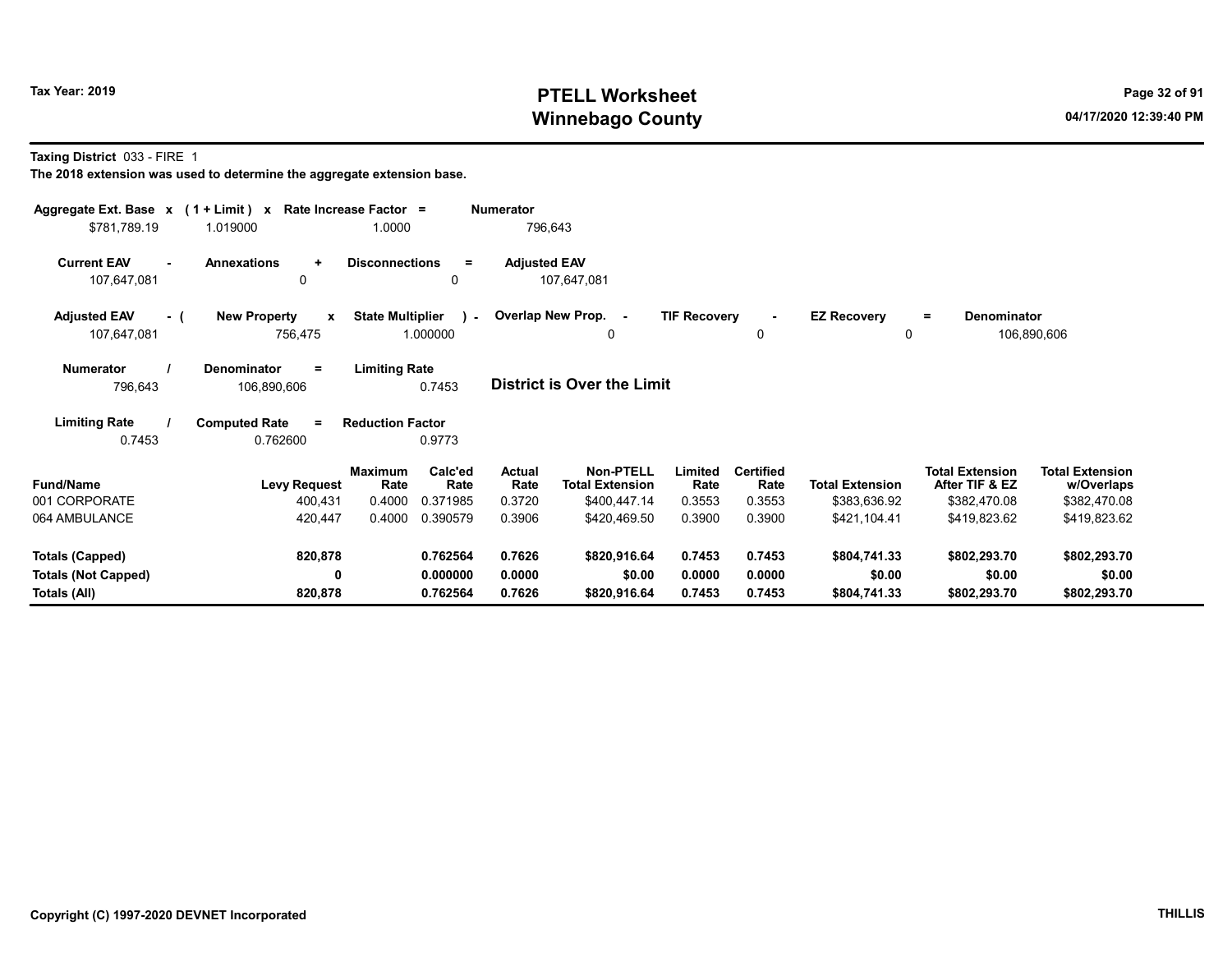# Tax Year: 2019 **PTELL Worksheet** Page 33 of 91 Winnebago County and the County of the County of the County of the County of the County of the County of the County of the County of the County of the County of the County of the County of the County of the County of the C

# Taxing District 035 - HARLEM-ROSCOE FIRE

| Aggregate Ext. Base $x$ (1 + Limit) $x$   | Rate Increase Factor =                           | <b>Numerator</b>        |                          |                       |                                     |                     |                          |                        |                                          |                                      |
|-------------------------------------------|--------------------------------------------------|-------------------------|--------------------------|-----------------------|-------------------------------------|---------------------|--------------------------|------------------------|------------------------------------------|--------------------------------------|
| \$5,160,006.47                            | 1.019000                                         | 1.0000                  |                          | 5,258,047             |                                     |                     |                          |                        |                                          |                                      |
| <b>Current EAV</b><br>717,266,092         | <b>Annexations</b><br>$\ddot{}$<br>0             | <b>Disconnections</b>   | $\equiv$<br>2,912        | <b>Adjusted EAV</b>   | 717,269,004                         |                     |                          |                        |                                          |                                      |
|                                           |                                                  |                         |                          |                       |                                     |                     |                          |                        |                                          |                                      |
| <b>Adjusted EAV</b><br>- (<br>717,269,004 | <b>New Property</b><br>$\mathbf{x}$<br>5,885,431 | <b>State Multiplier</b> | $\mathbf{L}$<br>1.000000 |                       | Overlap New Prop. -<br>0            | <b>TIF Recovery</b> | 0                        | <b>EZ Recovery</b>     | <b>Denominator</b><br>$=$<br>$\Omega$    | 711,383,573                          |
| <b>Numerator</b><br>5,258,047             | <b>Denominator</b><br>$=$<br>711,383,573         | <b>Limiting Rate</b>    | 0.7392                   |                       | <b>District is Over the Limit</b>   |                     |                          |                        |                                          |                                      |
| <b>Limiting Rate</b><br>0.7392            | <b>Computed Rate</b><br>$=$<br>0.775300          | <b>Reduction Factor</b> | 0.9534                   |                       |                                     |                     |                          |                        |                                          |                                      |
| <b>Fund/Name</b>                          | <b>Levy Request</b>                              | <b>Maximum</b><br>Rate  | Calc'ed<br>Rate          | <b>Actual</b><br>Rate | Non-PTELL<br><b>Total Extension</b> | Limited<br>Rate     | <b>Certified</b><br>Rate | <b>Total Extension</b> | <b>Total Extension</b><br>After TIF & EZ | <b>Total Extension</b><br>w/Overlaps |
| 001 CORPORATE                             | 2,806,174                                        | 0.4000                  | 0.391232                 | 0.3913                | \$2,806,662.22                      | 0.3730              | 0.3730                   | \$2,748,923.24         | \$2,675,402.52                           | \$2,675,402.52                       |
| 035 TORT JUDGMENTS, LIABILIT              | 79,171                                           | 0.0000                  | 0.011038                 | 0.0111                | \$79,616.54                         | 0.0106              | 0.0106                   | \$78,119.53            | \$76,030.21                              | \$76,030.21                          |
| 064 AMBULANCE                             | 2,674,222                                        | 0.4000                  | 0.372835                 | 0.3729                | \$2,674,685.26                      | 0.3556              | 0.3556                   | \$2,620,689.29         | \$2.550.598.22                           | \$2,550,598.22                       |
| <b>Totals (Capped)</b>                    | 5,559,567                                        |                         | 0.775105                 | 0.7753                | \$5,560,964.02                      | 0.7392              | 0.7392                   | \$5,447,732.07         | \$5,302,030.95                           | \$5,302,030.95                       |
| <b>Totals (Not Capped)</b>                | 0                                                |                         | 0.000000                 | 0.0000                | \$0.00                              | 0.0000              | 0.0000                   | \$0.00                 | \$0.00                                   | \$0.00                               |
| Totals (All)                              | 5,559,567                                        |                         | 0.775105                 | 0.7753                | \$5,560,964.02                      | 0.7392              | 0.7392                   | \$5,447,732.07         | \$5,302,030.95                           | \$5,302,030.95                       |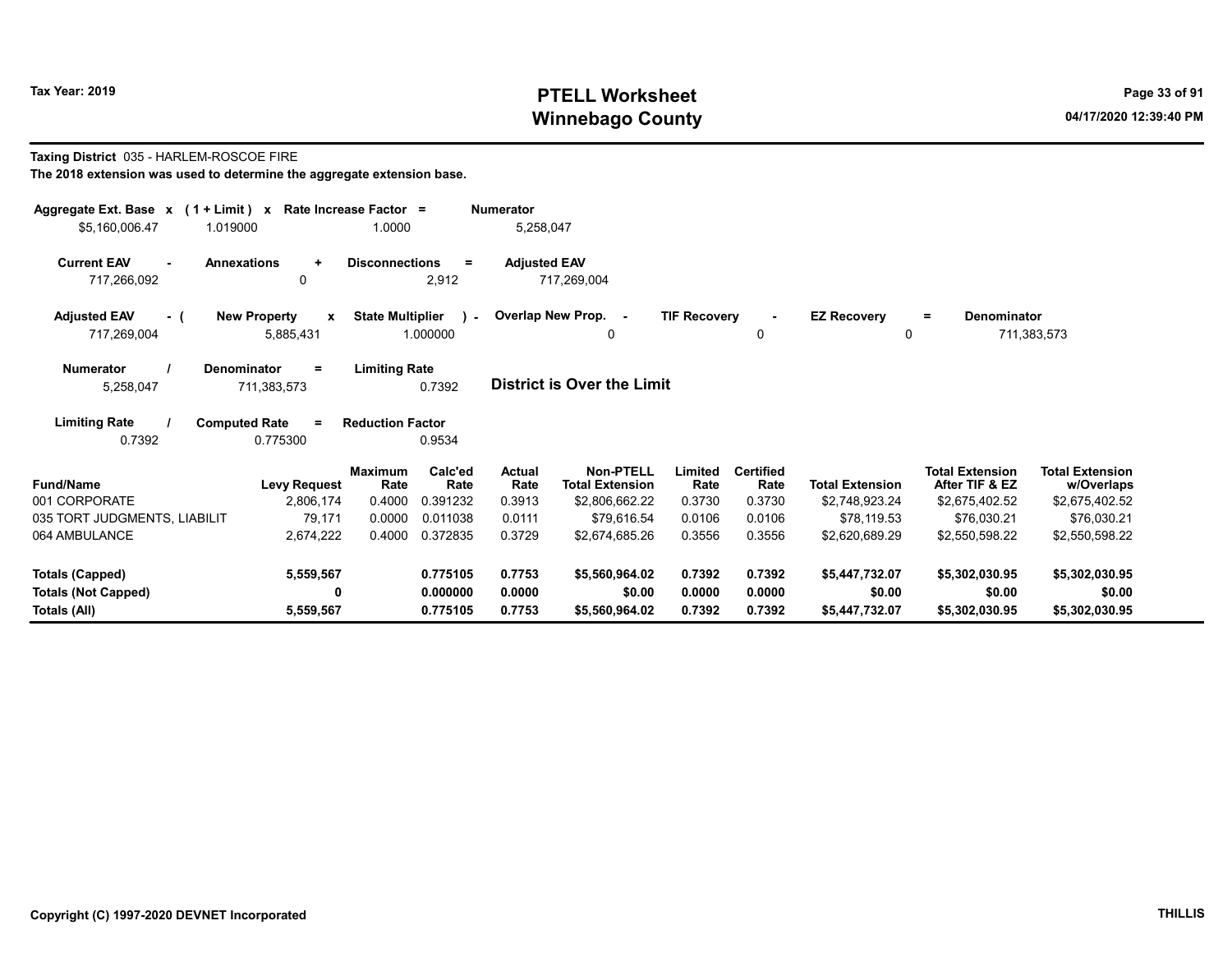# Tax Year: 2019 **PTELL Worksheet** Page 34 of 91 Winnebago County and the County of the County of the County of the County of the County of the County of the County of the County of the County of the County of the County of the County of the County of the County of the C

Taxing District 037 - NORTH PARK FIRE

| Aggregate Ext. Base $x$ (1 + Limit) $x$ Rate Increase Factor =<br>\$761,339.67 | 1.019000                                     | 1.0000                           |                             | <b>Numerator</b><br>775,805     |                                                            |                           |                                    |                                        |                                                          |                                                      |
|--------------------------------------------------------------------------------|----------------------------------------------|----------------------------------|-----------------------------|---------------------------------|------------------------------------------------------------|---------------------------|------------------------------------|----------------------------------------|----------------------------------------------------------|------------------------------------------------------|
| <b>Current EAV</b><br>$\sim$<br>174,292,940                                    | <b>Annexations</b><br>$\ddot{}$<br>0         | <b>Disconnections</b>            | $=$<br>6,240                | <b>Adjusted EAV</b>             | 174,299,180                                                |                           |                                    |                                        |                                                          |                                                      |
| <b>Adjusted EAV</b><br>- (<br>174,299,180                                      | <b>New Property</b><br>X<br>182,705          | <b>State Multiplier</b>          | $\mathbf{r}$<br>1.000000    |                                 | Overlap New Prop. -<br>0                                   | <b>TIF Recovery</b>       | 0                                  | <b>EZ Recovery</b><br>0                | <b>Denominator</b><br>$\equiv$                           | 174,116,475                                          |
| <b>Numerator</b><br>775,805                                                    | Denominator<br>$=$<br>174,116,475            | <b>Limiting Rate</b>             | 0.4456                      |                                 | <b>District is Over the Limit</b>                          |                           |                                    |                                        |                                                          |                                                      |
| <b>Limiting Rate</b><br>0.4456                                                 | <b>Computed Rate</b><br>$\equiv$<br>0.467200 | <b>Reduction Factor</b>          | 0.9538                      |                                 |                                                            |                           |                                    |                                        |                                                          |                                                      |
| <b>Fund/Name</b><br>001 CORPORATE                                              | <b>Levy Request</b><br>698,041               | <b>Maximum</b><br>Rate<br>0.4000 | Calc'ed<br>Rate<br>0.400499 | <b>Actual</b><br>Rate<br>0.4000 | <b>Non-PTELL</b><br><b>Total Extension</b><br>\$697,171.76 | Limited<br>Rate<br>0.3814 | <b>Certified</b><br>Rate<br>0.3814 | <b>Total Extension</b><br>\$680,846.04 | <b>Total Extension</b><br>After TIF & EZ<br>\$664,753.27 | <b>Total Extension</b><br>w/Overlaps<br>\$664,753.27 |
| 027 AUDIT                                                                      | 8,771                                        | 0.0050                           | 0.005032                    | 0.0050                          | \$8.714.65                                                 | 0.0048                    | 0.0048                             | \$8,568.59                             | \$8,366.06                                               | \$8,366.06                                           |
| 035 TORT JUDGMENTS, LIABILIT                                                   | 108,312                                      | 0.0000                           | 0.062144                    | 0.0622                          | \$108,410.21                                               | 0.0594                    | 0.0594                             | \$106.036.33                           | \$103.530.01                                             | \$103,530.01                                         |
| <b>Totals (Capped)</b>                                                         | 815,124                                      |                                  | 0.467675                    | 0.4672                          | \$814,296.62                                               | 0.4456                    | 0.4456                             | \$795,450.96                           | \$776,649.34                                             | \$776,649.34                                         |
| <b>Totals (Not Capped)</b><br>Totals (All)                                     | 0<br>815,124                                 |                                  | 0.000000<br>0.467675        | 0.0000<br>0.4672                | \$0.00<br>\$814,296.62                                     | 0.0000<br>0.4456          | 0.0000<br>0.4456                   | \$0.00<br>\$795,450.96                 | \$0.00<br>\$776,649.34                                   | \$0.00<br>\$776,649.34                               |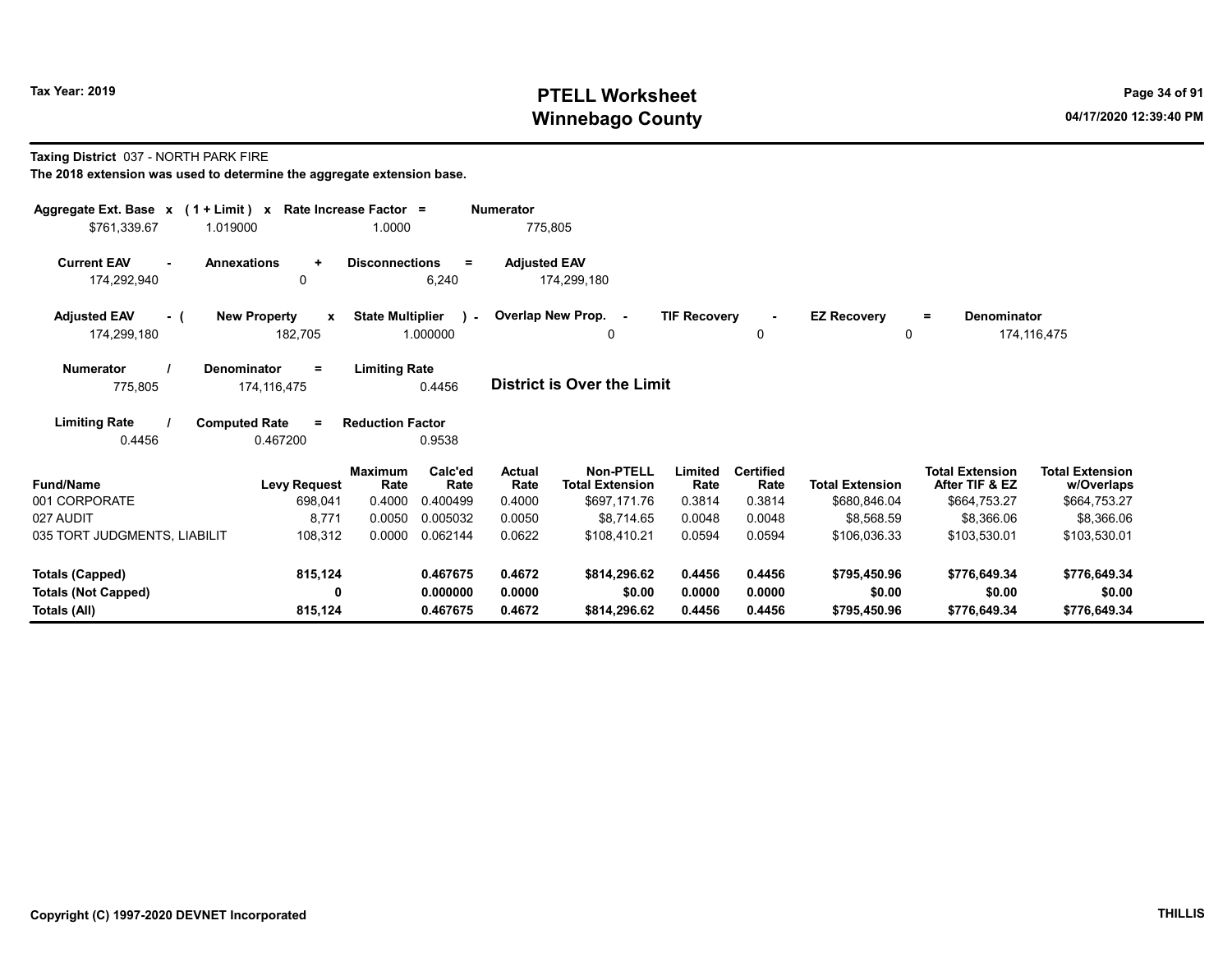# Tax Year: 2019 **PTELL Worksheet** Page 35 of 91 Winnebago County and the County of the County of the County of the County of the County of the County of the County of the County of the County of the County of the County of the County of the County of the County of the C

#### Taxing District 038 - NORTHWEST FIRE

| Aggregate Ext. Base x (1 + Limit) x<br>\$261,713.88<br>1.019000  | Rate Increase Factor =                         | 1.0000                                              | <b>Numerator</b><br>266,686 |                                            |                     |                          |                                |                                          |                                      |
|------------------------------------------------------------------|------------------------------------------------|-----------------------------------------------------|-----------------------------|--------------------------------------------|---------------------|--------------------------|--------------------------------|------------------------------------------|--------------------------------------|
| <b>Current EAV</b><br><b>Annexations</b><br>$\sim$<br>60,860,000 | $\ddot{}$<br>0                                 | <b>Disconnections</b><br>Ξ<br>0                     | <b>Adjusted EAV</b>         | 60,860,000                                 |                     |                          |                                |                                          |                                      |
| <b>Adjusted EAV</b><br>- (<br>60,860,000                         | <b>New Property</b><br>$\mathbf{x}$<br>199,969 | <b>State Multiplier</b><br>$\mathbf{L}$<br>1.000000 |                             | Overlap New Prop. -<br>0                   | <b>TIF Recovery</b> | 0                        | <b>EZ Recovery</b><br>$\Omega$ | <b>Denominator</b><br>$=$                | 60,660,031                           |
| Denominator<br><b>Numerator</b><br>266,686                       | $\equiv$<br>60,660,031                         | <b>Limiting Rate</b><br>0.4397                      |                             | District is Over the Limit                 |                     |                          |                                |                                          |                                      |
| <b>Limiting Rate</b><br>0.4397                                   | <b>Computed Rate</b><br>$=$<br>0.462600        | <b>Reduction Factor</b><br>0.9505                   |                             |                                            |                     |                          |                                |                                          |                                      |
| <b>Fund/Name</b>                                                 | <b>Maximum</b><br><b>Levy Request</b>          | Calc'ed<br>Rate<br>Rate                             | Actual<br>Rate              | <b>Non-PTELL</b><br><b>Total Extension</b> | Limited<br>Rate     | <b>Certified</b><br>Rate | <b>Total Extension</b>         | <b>Total Extension</b><br>After TIF & EZ | <b>Total Extension</b><br>w/Overlaps |
| 001 CORPORATE                                                    | 400,000                                        | 0.4000<br>0.657246                                  | 0.4000                      | \$243,440.00                               | 0.4000              | 0.4000                   | \$243,440.00                   | \$243,440.00                             | \$243,440.00                         |
| 003 BONDS & INT 2015                                             | 65,949                                         | 0.0000<br>0.108362                                  | 0.1084                      | \$65,972.24                                | 0.1084              | 0.1084                   | \$65,972.24                    | \$65,972.24                              | \$65,972.24                          |
| 027 AUDIT                                                        | 5,000                                          | 0.008216<br>0.0050                                  | 0.0050                      | \$3,043.00                                 | 0.0048              | 0.0048                   | \$2.921.28                     | \$2,921.28                               | \$2,921.28                           |
| 035 TORT JUDGMENTS, LIABILIT                                     | 35,000                                         | 0.0000<br>0.057509                                  | 0.0576                      | \$35,055.36                                | 0.0349              | 0.0349                   | \$21,240.14                    | \$21,240.14                              | \$21,240.14                          |
| Totals (Capped)                                                  | 440,000                                        | 0.722971                                            | 0.4626                      | \$281,538.36                               | 0.4397              | 0.4397                   | \$267,601.42                   | \$267,601.42                             | \$267,601.42                         |
| <b>Totals (Not Capped)</b><br>Totals (All)                       | 65,949<br>505,949                              | 0.108362<br>0.831333                                | 0.1084<br>0.5710            | \$65,972.24<br>\$347,510.60                | 0.1084<br>0.5481    | 0.1084<br>0.5481         | \$65,972.24<br>\$333,573.66    | \$65,972.24<br>\$333,573.66              | \$65,972.24<br>\$333,573.66          |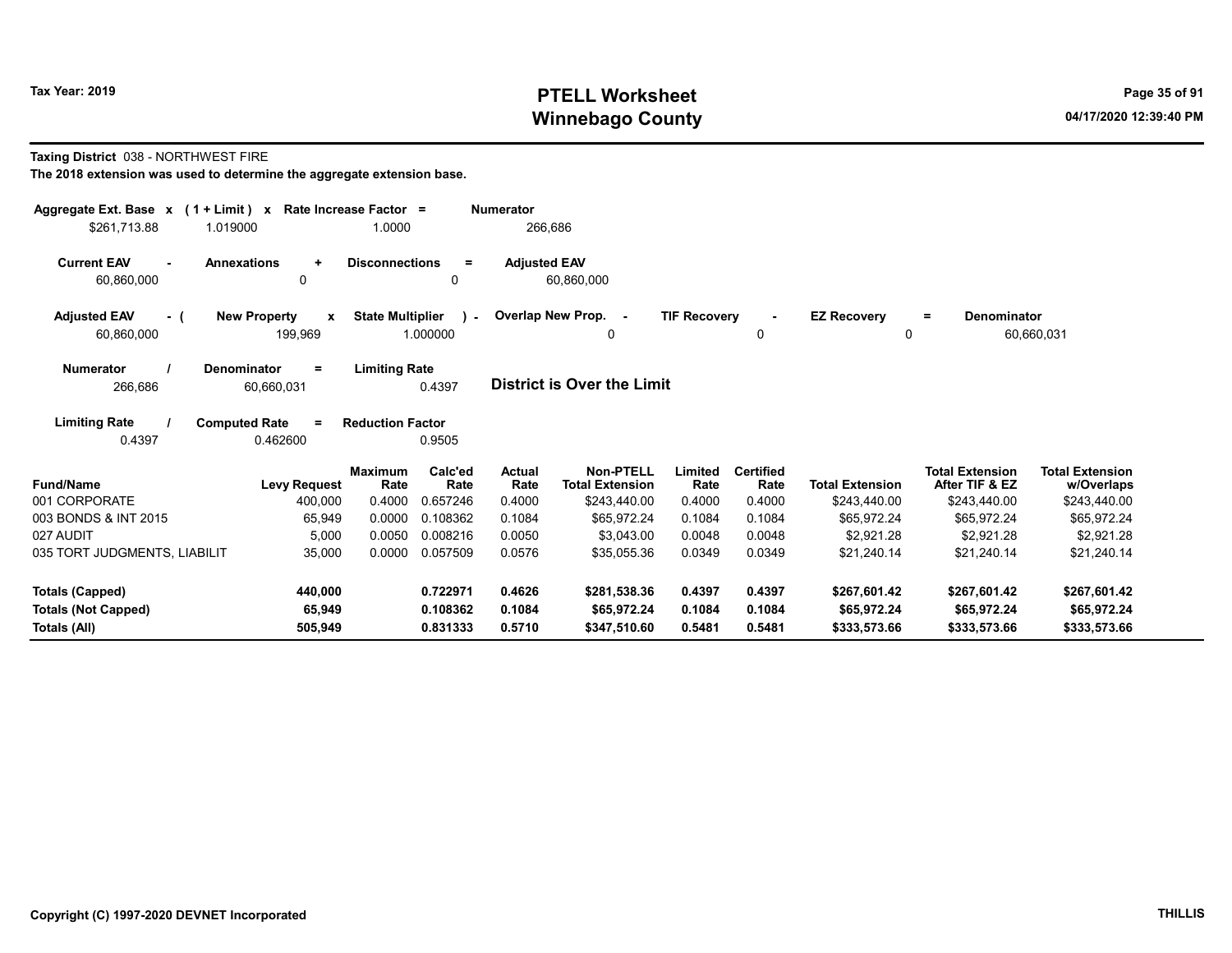# Tax Year: 2019 **PTELL Worksheet** Page 36 of 91 Winnebago County and the County of the County of the County of the County of the County of the County of the County of the County of the County of the County of the County of the County of the County of the County of the C

#### Taxing District 039 - PECATONICA FIRE

|                                    |           | Aggregate Ext. Base $x$ (1 + Limit) $x$ Rate Increase Factor = |                                                     |        | <b>Numerator</b>                    |                     |        |                    |         |                                   |
|------------------------------------|-----------|----------------------------------------------------------------|-----------------------------------------------------|--------|-------------------------------------|---------------------|--------|--------------------|---------|-----------------------------------|
| \$440,868.12                       |           | 1.019000                                                       | 1.0000                                              |        | 449,245                             |                     |        |                    |         |                                   |
| <b>Current EAV</b><br>110.363.243  | <b>м.</b> | <b>Annexations</b><br>÷.<br>0                                  | <b>Disconnections</b>                               | Ξ.     | <b>Adjusted EAV</b><br>110.363.243  |                     |        |                    |         |                                   |
| <b>Adiusted EAV</b><br>110,363,243 | $-1$      | <b>New Property</b><br>504.593                                 | <b>State Multiplier</b><br>$\mathbf{x}$<br>1.000000 | $\sim$ | <b>Overlap New Prop.</b><br>259.199 | <b>TIF Recovery</b> | $\sim$ | <b>EZ Recovery</b> | Ξ.<br>0 | <b>Denominator</b><br>109.599.451 |
| <b>Numerator</b>                   |           | <b>Denominator</b><br>$=$                                      | <b>Limiting Rate</b>                                |        |                                     |                     |        |                    |         |                                   |

| 449.245 | 109.599.451 | 0.4099 | District is Within the Limit |
|---------|-------------|--------|------------------------------|
|         |             |        |                              |

| <b>Fund/Name</b>             | <b>Levy Request</b> | <b>Maximum</b><br>Rate | Calc'ed<br>Rate | Actual<br>Rate | Non-PTELL<br><b>Total Extension</b> | Limited<br>Rate | <b>Certified</b><br>Rate | <b>Total Extension</b> | Total Extension<br>After TIF & EZ | <b>Total Extension</b><br>w/Overlaps |  |
|------------------------------|---------------------|------------------------|-----------------|----------------|-------------------------------------|-----------------|--------------------------|------------------------|-----------------------------------|--------------------------------------|--|
| 001 CORPORATE                | 245,900             | 0.4000                 | 0.222810        | 0.2229         | \$217,648.49                        | 0.2229          | 0.2229                   | \$217,648.49           | \$217,648.49                      | \$245,999.67                         |  |
| 027 AUDIT                    | 5.100               | 0.0050                 | 0.004621        | 0.0047         | \$4.589.27                          | 0.0047          | 0.0047                   | \$4.589.27             | \$4.589.27                        | \$5.187.07                           |  |
| 035 TORT JUDGMENTS, LIABILIT | 14.300              | 0.0000                 | 0.012957        | 0.0130         | \$12,693.72                         | 0.0130          | 0.0130                   | \$12,693.72            | \$12,693.72                       | \$14.347.22                          |  |
| 064 AMBULANCE                | 175.400             | 0.4000                 | 0.158930        | 0.1590         | \$155,253.97                        | 0.1590          | 0.1590                   | \$155,253.97           | \$155,253.97                      | \$175,477.56                         |  |
| Totals (Capped)              | 440.700             |                        | 0.399318        | 0.3996         | \$390,185.45                        | 0.3996          | 0.3996                   | \$390,185.44           | \$390,185.45                      | \$441,011.52                         |  |
| <b>Totals (Not Capped)</b>   | 0                   |                        | 0.000000        | 0.0000         | \$0.00                              | 0.0000          | 0.0000                   | \$0.00                 | \$0.00                            | \$0.00                               |  |
| Totals (All)                 | 440.700             |                        | 0.399318        | 0.3996         | \$390,185.45                        | 0.3996          | 0.3996                   | \$390,185.44           | \$390,185,45                      | \$441.011.52                         |  |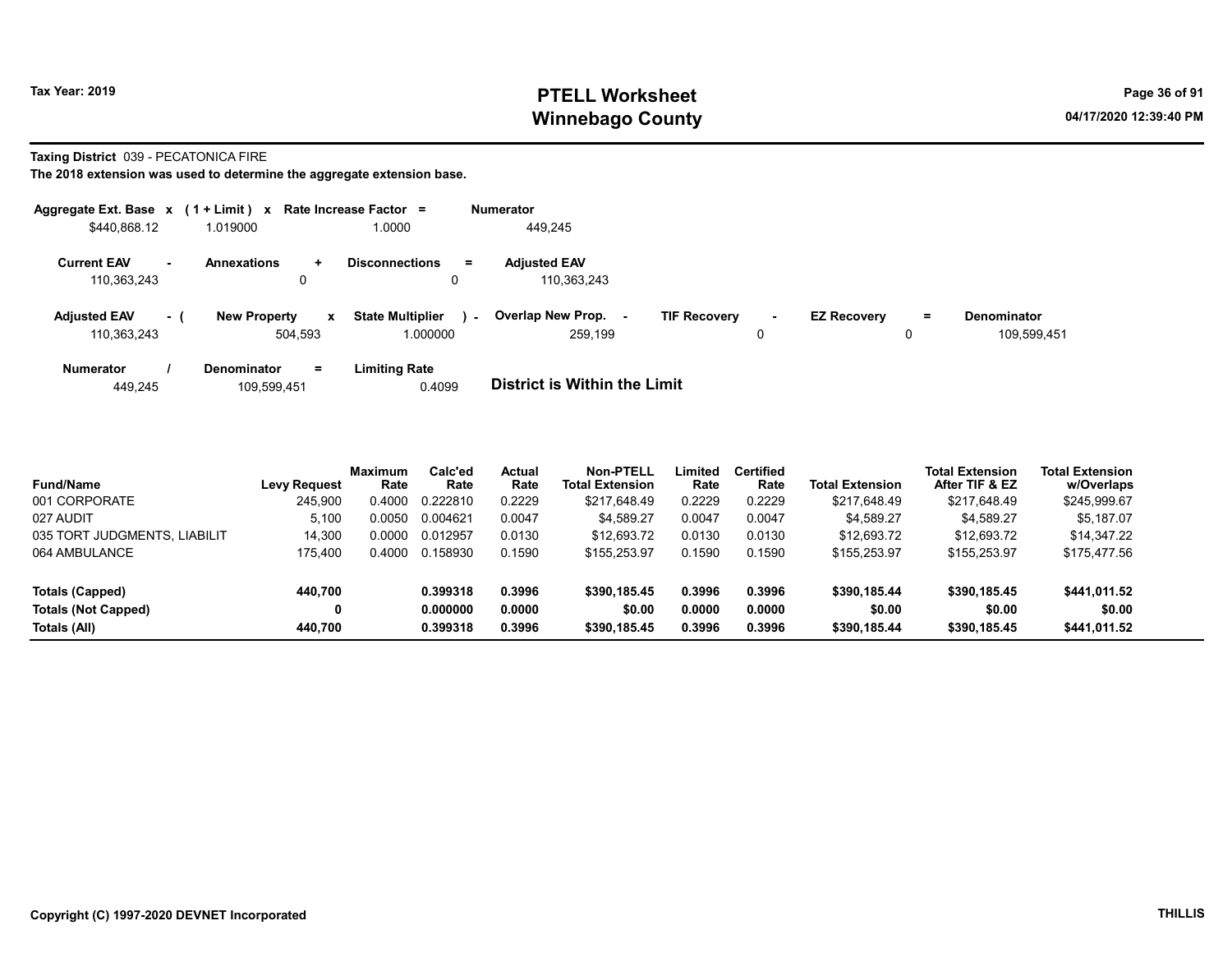# Tax Year: 2019 **PTELL Worksheet** Page 37 of 91 Winnebago County and the County of the County of the County of the County of the County of the County of the County of the County of the County of the County of the County of the County of the County of the County of the C

Taxing District 040 - ROCK RIVER FIRE

| Aggregate Ext. Base $x$ (1 + Limit) x Rate Increase Factor =<br>\$2,422.42 | 1.019000                                     | 1.0000                                                   | Numerator<br>2,468                |                                                                                       |                                    |                                      |                                                        |                                                    |
|----------------------------------------------------------------------------|----------------------------------------------|----------------------------------------------------------|-----------------------------------|---------------------------------------------------------------------------------------|------------------------------------|--------------------------------------|--------------------------------------------------------|----------------------------------------------------|
| <b>Current EAV</b><br>$\sim$<br>3,237,634                                  | <b>Annexations</b><br>$\ddot{}$<br>0         | <b>Disconnections</b><br>$=$<br>34,818                   | <b>Adjusted EAV</b><br>3,272,452  |                                                                                       |                                    |                                      |                                                        |                                                    |
| <b>Adjusted EAV</b><br>- (<br>3,272,452                                    | <b>New Property</b><br>$\mathbf{x}$<br>1,954 | <b>State Multiplier</b><br>$\mathcal{L}$<br>1.000000     | Overlap New Prop. -               | <b>TIF Recovery</b><br>0                                                              | 0                                  | <b>EZ Recovery</b><br>0              | Denominator<br>$\equiv$                                | 3,270,498                                          |
| <b>Numerator</b><br>2,468                                                  | <b>Denominator</b><br>$=$<br>3,270,498       | <b>Limiting Rate</b><br>0.0755                           | <b>District is Over the Limit</b> |                                                                                       |                                    |                                      |                                                        |                                                    |
| <b>Limiting Rate</b><br>0.0755                                             | <b>Computed Rate</b><br>$\equiv$<br>0.077300 | <b>Reduction Factor</b><br>0.9767                        |                                   |                                                                                       |                                    |                                      |                                                        |                                                    |
| <b>Fund/Name</b><br>001 CORPORATE                                          | <b>Levy Request</b><br>2,500                 | Calc'ed<br>Maximum<br>Rate<br>Rate<br>0.4000<br>0.077217 | <b>Actual</b><br>Rate<br>0.0773   | <b>Non-PTELL</b><br>Limited<br><b>Total Extension</b><br>Rate<br>\$2,502.69<br>0.0755 | <b>Certified</b><br>Rate<br>0.0755 | <b>Total Extension</b><br>\$2,444.41 | <b>Total Extension</b><br>After TIF & EZ<br>\$2,444.41 | <b>Total Extension</b><br>w/Overlaps<br>\$2,444.41 |
| <b>Totals (Capped)</b><br><b>Totals (Not Capped)</b><br>Totals (All)       | 2,500<br>0<br>2,500                          | 0.077217<br>0.000000<br>0.077217                         | 0.0773<br>0.0000<br>0.0773        | \$2,502.69<br>0.0755<br>\$0.00<br>0.0000<br>0.0755<br>\$2,502.69                      | 0.0755<br>0.0000<br>0.0755         | \$2,444.41<br>\$0.00<br>\$2,444.41   | \$2,444.41<br>\$0.00<br>\$2,444.41                     | \$2,444.41<br>\$0.00<br>\$2,444.41                 |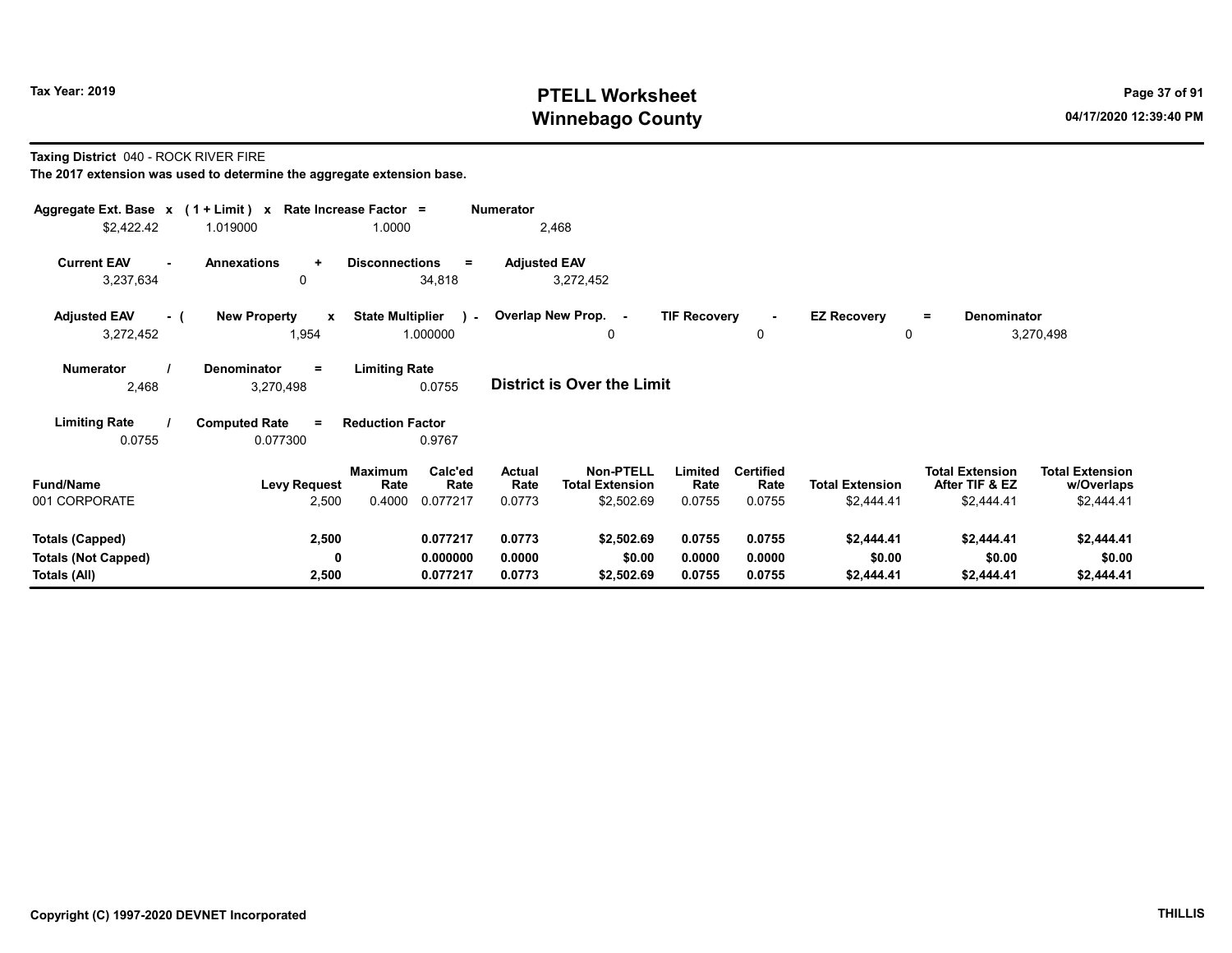# Tax Year: 2019 **PTELL Worksheet** Page 38 of 91 Winnebago County and the County of the County of the County of the County of the County of the County of the County of the County of the County of the County of the County of the County of the County of the County of the C

Taxing District 041 - ROCKTON FIRE

| Aggregate Ext. Base $x$ (1 + Limit) x Rate Increase Factor =<br>\$1,642,364.47 | 1.019000                                         | 1.0000                  |                           | <b>Numerator</b><br>1,673,569 |                                            |                     |                          |                         |                                          |                                      |
|--------------------------------------------------------------------------------|--------------------------------------------------|-------------------------|---------------------------|-------------------------------|--------------------------------------------|---------------------|--------------------------|-------------------------|------------------------------------------|--------------------------------------|
| <b>Current EAV</b><br>۰.<br>241,068,689                                        | <b>Annexations</b><br>$\ddot{}$<br>0             | <b>Disconnections</b>   | $\equiv$<br>$\Omega$      | <b>Adjusted EAV</b>           | 241,068,689                                |                     |                          |                         |                                          |                                      |
| <b>Adjusted EAV</b><br>- (<br>241,068,689                                      | <b>New Property</b><br>$\mathbf{x}$<br>1,125,792 | <b>State Multiplier</b> | $\mathcal{L}$<br>1.000000 |                               | Overlap New Prop. -<br>0                   | <b>TIF Recovery</b> | 0                        | <b>EZ Recovery</b><br>0 | <b>Denominator</b><br>$=$                | 239,942,897                          |
| <b>Numerator</b><br>1,673,569                                                  | Denominator<br>$\equiv$<br>239,942,897           | <b>Limiting Rate</b>    | 0.6975                    |                               | <b>District is Over the Limit</b>          |                     |                          |                         |                                          |                                      |
| <b>Limiting Rate</b><br>0.6975                                                 | <b>Computed Rate</b><br>$\equiv$<br>0.729700     | <b>Reduction Factor</b> | 0.9559                    |                               |                                            |                     |                          |                         |                                          |                                      |
| <b>Fund/Name</b>                                                               | <b>Levy Request</b>                              | <b>Maximum</b><br>Rate  | Calc'ed<br>Rate           | <b>Actual</b><br>Rate         | <b>Non-PTELL</b><br><b>Total Extension</b> | Limited<br>Rate     | <b>Certified</b><br>Rate | <b>Total Extension</b>  | <b>Total Extension</b><br>After TIF & EZ | <b>Total Extension</b><br>w/Overlaps |
| 001 CORPORATE                                                                  | 965,786                                          | 0.4000                  | 0.400627                  | 0.4000                        | \$964,274.76                               | 0.4000              | 0.4000                   | \$982,014.65            | \$964,274.76                             | \$964,274.76                         |
| 027 AUDIT                                                                      | 5,384                                            | 0.0050                  | 0.002233                  | 0.0023                        | \$5.544.58                                 | 0.0022              | 0.0022                   | \$5.401.08              | \$5,303.51                               | \$5,303.51                           |
| 035 TORT JUDGMENTS, LIABILIT                                                   | 47,760                                           | 0.0000                  | 0.019812                  | 0.0199                        | \$47,972.67                                | 0.0191              | 0.0191                   | \$46,891.20             | \$46,044.12                              | \$46,044.12                          |
| 064 AMBULANCE                                                                  | 741,187                                          | 0.4000                  | 0.307459                  | 0.3075                        | \$741,286.22                               | 0.2762              | 0.2762                   | \$678.081.11            | \$665,831.72                             | \$665,831.72                         |
| <b>Totals (Capped)</b>                                                         | 1,760,117                                        |                         | 0.730131                  | 0.7297                        | \$1,759,078.23                             | 0.6975              | 0.6975                   | \$1,712,388.04          | \$1,681,454.11                           | \$1,681,454.11                       |
| <b>Totals (Not Capped)</b>                                                     | 0                                                |                         | 0.000000                  | 0.0000                        | \$0.00                                     | 0.0000              | 0.0000                   | \$0.00                  | \$0.00                                   | \$0.00                               |
| Totals (All)                                                                   | 1,760,117                                        |                         | 0.730131                  | 0.7297                        | \$1,759,078.23                             | 0.6975              | 0.6975                   | \$1,712,388.04          | \$1,681,454.11                           | \$1,681,454.11                       |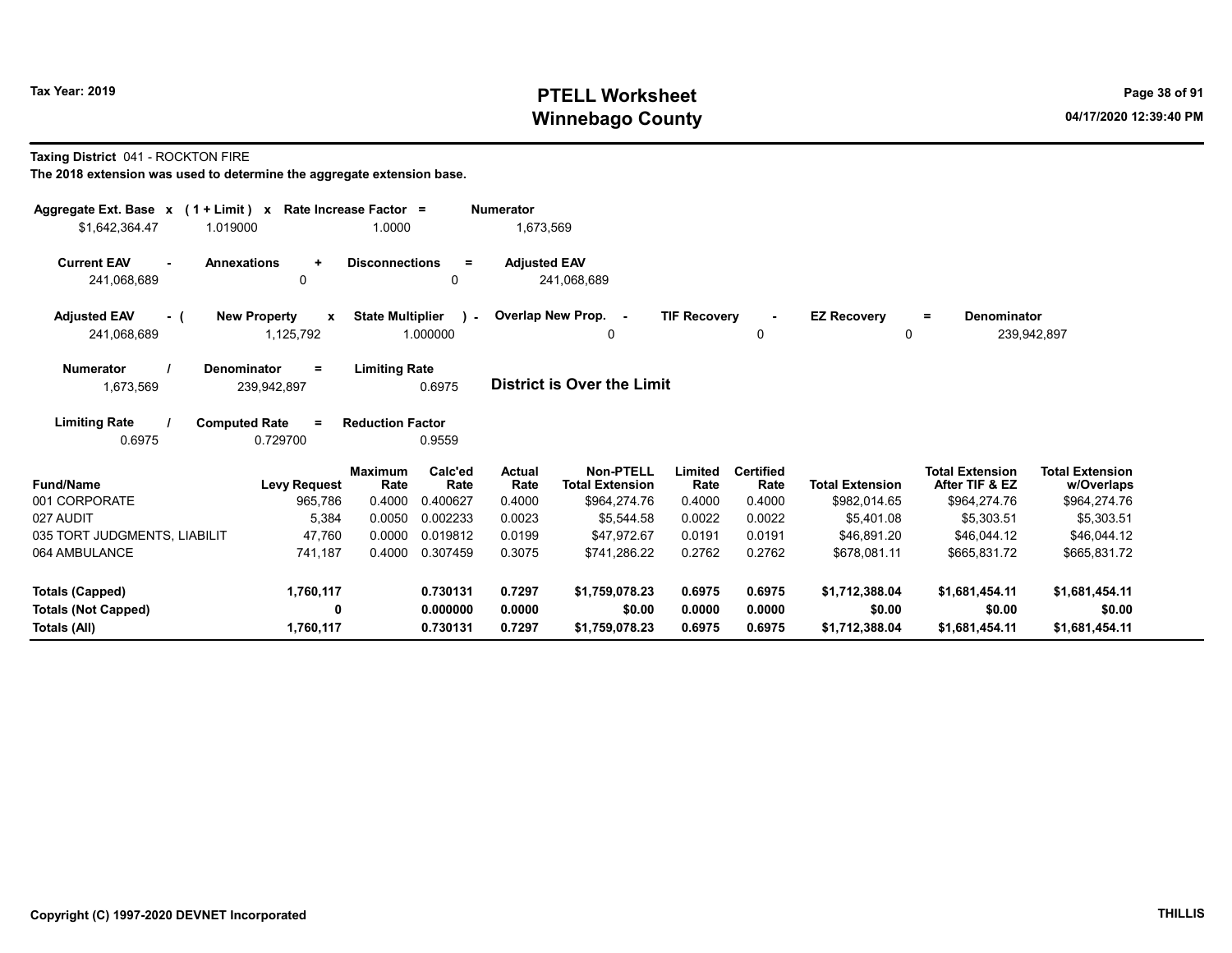# Tax Year: 2019 **PTELL Worksheet** Page 39 of 91 Winnebago County and the County of the County of the County of the County of the County of the County of the County of the County of the County of the County of the County of the County of the County of the County of the C

## Taxing District 043 - WEST SUBURBAN FIRE

| Aggregate Ext. Base $x$ (1 + Limit) $x$ Rate Increase Factor =<br>\$127,264.36<br>1.019000 |                                         | 1.0000                                                          | <b>Numerator</b><br>129,682       |                                                           |                           |                                    |                                       |                                                         |                                                     |
|--------------------------------------------------------------------------------------------|-----------------------------------------|-----------------------------------------------------------------|-----------------------------------|-----------------------------------------------------------|---------------------------|------------------------------------|---------------------------------------|---------------------------------------------------------|-----------------------------------------------------|
| <b>Current EAV</b><br>$\sim$<br>23,965,136                                                 | <b>Annexations</b><br>$\ddot{}$<br>0    | <b>Disconnections</b><br>$=$<br>4,440                           | <b>Adjusted EAV</b><br>23.969.576 |                                                           |                           |                                    |                                       |                                                         |                                                     |
| <b>Adjusted EAV</b><br>- (<br>23,969,576                                                   | <b>New Property</b><br>X<br>45,336      | <b>State Multiplier</b><br>$\mathbf{r}$<br>1.000000             | Overlap New Prop. -               | 0                                                         | <b>TIF Recovery</b>       | 0                                  | <b>EZ Recovery</b><br>$\mathbf 0$     | <b>Denominator</b><br>$\equiv$                          | 23,924,240                                          |
| <b>Numerator</b><br>129,682                                                                | Denominator<br>$=$<br>23,924,240        | <b>Limiting Rate</b><br>0.5421                                  | <b>District is Over the Limit</b> |                                                           |                           |                                    |                                       |                                                         |                                                     |
| <b>Limiting Rate</b><br>0.5421                                                             | <b>Computed Rate</b><br>$=$<br>0.557700 | <b>Reduction Factor</b><br>0.9720                               |                                   |                                                           |                           |                                    |                                       |                                                         |                                                     |
| <b>Fund/Name</b><br>001 CORPORATE                                                          | <b>Levy Request</b><br>95,700           | Calc'ed<br><b>Maximum</b><br>Rate<br>Rate<br>0.4000<br>0.399330 | <b>Actual</b><br>Rate<br>0.3994   | <b>Non-PTELL</b><br><b>Total Extension</b><br>\$95,716.75 | Limited<br>Rate<br>0.3881 | <b>Certified</b><br>Rate<br>0.3881 | <b>Total Extension</b><br>\$93,008.69 | <b>Total Extension</b><br>After TIF & EZ<br>\$93,008.69 | <b>Total Extension</b><br>w/Overlaps<br>\$93,008.69 |
| 027 AUDIT<br>035 TORT JUDGMENTS, LIABILIT                                                  | 1,110<br>36,800                         | 0.0050<br>0.004632<br>0.0000<br>0.153556                        | 0.0047<br>0.1536                  | \$1,126.36<br>\$36.810.45                                 | 0.0046<br>0.1494          | 0.0046<br>0.1494                   | \$1,102.40<br>\$35,803.91             | \$1,102.40<br>\$35,803.91                               | \$1,102.40<br>\$35,803.91                           |
| <b>Totals (Capped)</b>                                                                     | 133,610                                 | 0.557518                                                        | 0.5577                            | \$133,653.56                                              | 0.5421                    | 0.5421                             | \$129,915.00                          | \$129,915.00                                            | \$129,915.00                                        |
| <b>Totals (Not Capped)</b><br>Totals (All)                                                 | 0<br>133,610                            | 0.000000<br>0.557518                                            | 0.0000<br>0.5577                  | \$0.00<br>\$133,653.56                                    | 0.0000<br>0.5421          | 0.0000<br>0.5421                   | \$0.00<br>\$129,915.00                | \$0.00<br>\$129,915.00                                  | \$0.00<br>\$129,915.00                              |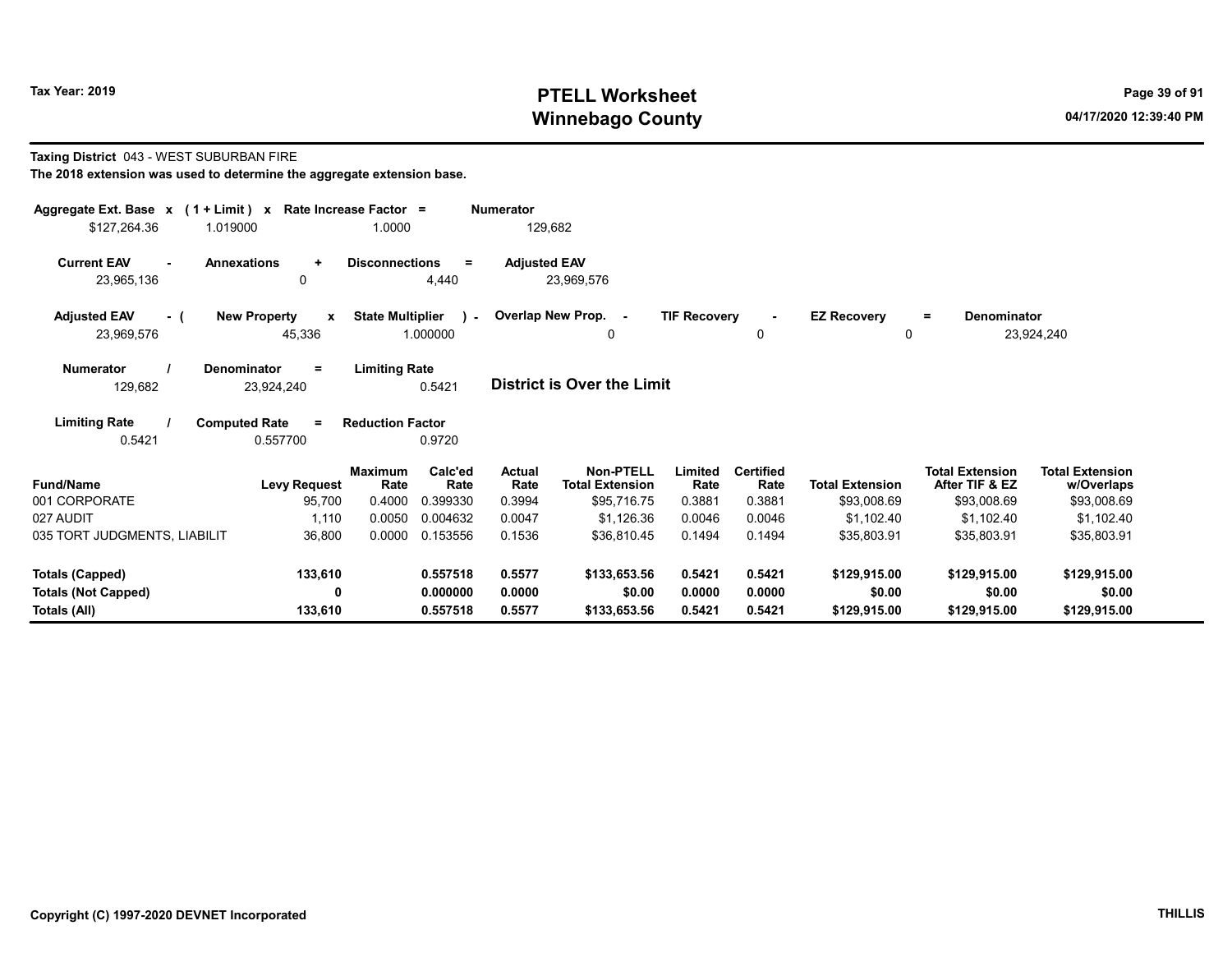# Tax Year: 2019 **PTELL Worksheet** Page 40 of 91 Winnebago County and the County of the County of the County of the County of the County of the County of the County of the County of the County of the County of the County of the County of the County of the County of the C

Taxing District 044 - W B S FIRE

| Aggregate Ext. Base $x$ (1 + Limit) x Rate Increase Factor = |                                                            |                         |                          | <b>Numerator</b>    |                                            |                     |                          |                         |                                          |                                      |
|--------------------------------------------------------------|------------------------------------------------------------|-------------------------|--------------------------|---------------------|--------------------------------------------|---------------------|--------------------------|-------------------------|------------------------------------------|--------------------------------------|
| \$816,640.44                                                 | 1.019000                                                   | 1.0000                  |                          | 832,157             |                                            |                     |                          |                         |                                          |                                      |
| <b>Current EAV</b><br>126,873,056                            | <b>Annexations</b><br>$\ddot{\phantom{1}}$<br>$\mathbf{0}$ | <b>Disconnections</b>   | $=$<br>0                 | <b>Adjusted EAV</b> | 126,873,056                                |                     |                          |                         |                                          |                                      |
| <b>Adjusted EAV</b><br>- (<br>126,873,056                    | <b>New Property</b><br>X<br>316,684                        | <b>State Multiplier</b> | $\mathbf{r}$<br>1.000000 |                     | Overlap New Prop. -<br>0                   | <b>TIF Recovery</b> | 0                        | <b>EZ Recovery</b><br>0 | <b>Denominator</b><br>$=$                | 126,556,372                          |
| <b>Numerator</b><br>832,157                                  | <b>Denominator</b><br>$\equiv$<br>126,556,372              | <b>Limiting Rate</b>    | 0.6576                   |                     | <b>District is Over the Limit</b>          |                     |                          |                         |                                          |                                      |
| <b>Limiting Rate</b><br>0.6576                               | <b>Computed Rate</b><br>$\equiv$<br>0.673900               | <b>Reduction Factor</b> | 0.9758                   |                     |                                            |                     |                          |                         |                                          |                                      |
| <b>Fund/Name</b>                                             | <b>Levy Request</b>                                        | <b>Maximum</b><br>Rate  | Calc'ed<br>Rate          | Actual<br>Rate      | <b>Non-PTELL</b><br><b>Total Extension</b> | Limited<br>Rate     | <b>Certified</b><br>Rate | <b>Total Extension</b>  | <b>Total Extension</b><br>After TIF & EZ | <b>Total Extension</b><br>w/Overlaps |
| 001 CORPORATE                                                | 387,825                                                    | 0.4000                  | 0.305680                 | 0.3057              | \$387,850.93                               | 0.2980              | 0.2980                   | \$378,081.71            | \$378,081.71                             | \$378,081.71                         |
| 013 FIREFIGHTERS PENSION                                     | 25,200                                                     | 0.0000                  | 0.019862                 | 0.0199              | \$25,247.74                                | 0.0195              | 0.0195                   | \$24,740.25             | \$24,740.25                              | \$24,740.25                          |
| 013A FIRE PENSION 93-689                                     | 2,800                                                      | 0.0000                  | 0.002207                 | 0.0023              | \$2.918.08                                 | 0.0023              | 0.0023                   | \$2,918.08              | \$2,918.08                               | \$2.918.08                           |
| 027 AUDIT                                                    | 7,500                                                      | 0.0500                  | 0.005911                 | 0.0060              | \$7.612.38                                 | 0.0059              | 0.0059                   | \$7.485.51              | \$7,485.51                               | \$7,485.51                           |
| 047 SOCIAL SECURITY                                          | 14,000                                                     | 0.0000                  | 0.011035                 | 0.0111              | \$14,082.91                                | 0.0109              | 0.0109                   | \$13,829.16             | \$13,829.16                              | \$13,829.16                          |
| 064 AMBULANCE                                                | 420,145                                                    | 0.4000                  | 0.331154                 | 0.3312              | \$420,203.56                               | 0.3233              | 0.3233                   | \$410,180.59            | \$410,180.59                             | \$410,180.59                         |
| <b>Totals (Capped)</b>                                       | 854,670                                                    |                         | 0.673642                 | 0.6739              | \$854,997.52                               | 0.6576              | 0.6576                   | \$834,317.22            | \$834,317.22                             | \$834,317.22                         |
| <b>Totals (Not Capped)</b>                                   | 2,800                                                      |                         | 0.002207                 | 0.0023              | \$2,918.08                                 | 0.0023              | 0.0023                   | \$2,918.08              | \$2,918.08                               | \$2,918.08                           |
| Totals (All)                                                 | 857,470                                                    |                         | 0.675849                 | 0.6762              | \$857,915.60                               | 0.6599              | 0.6599                   | \$837,235.30            | \$837,235.30                             | \$837,235.30                         |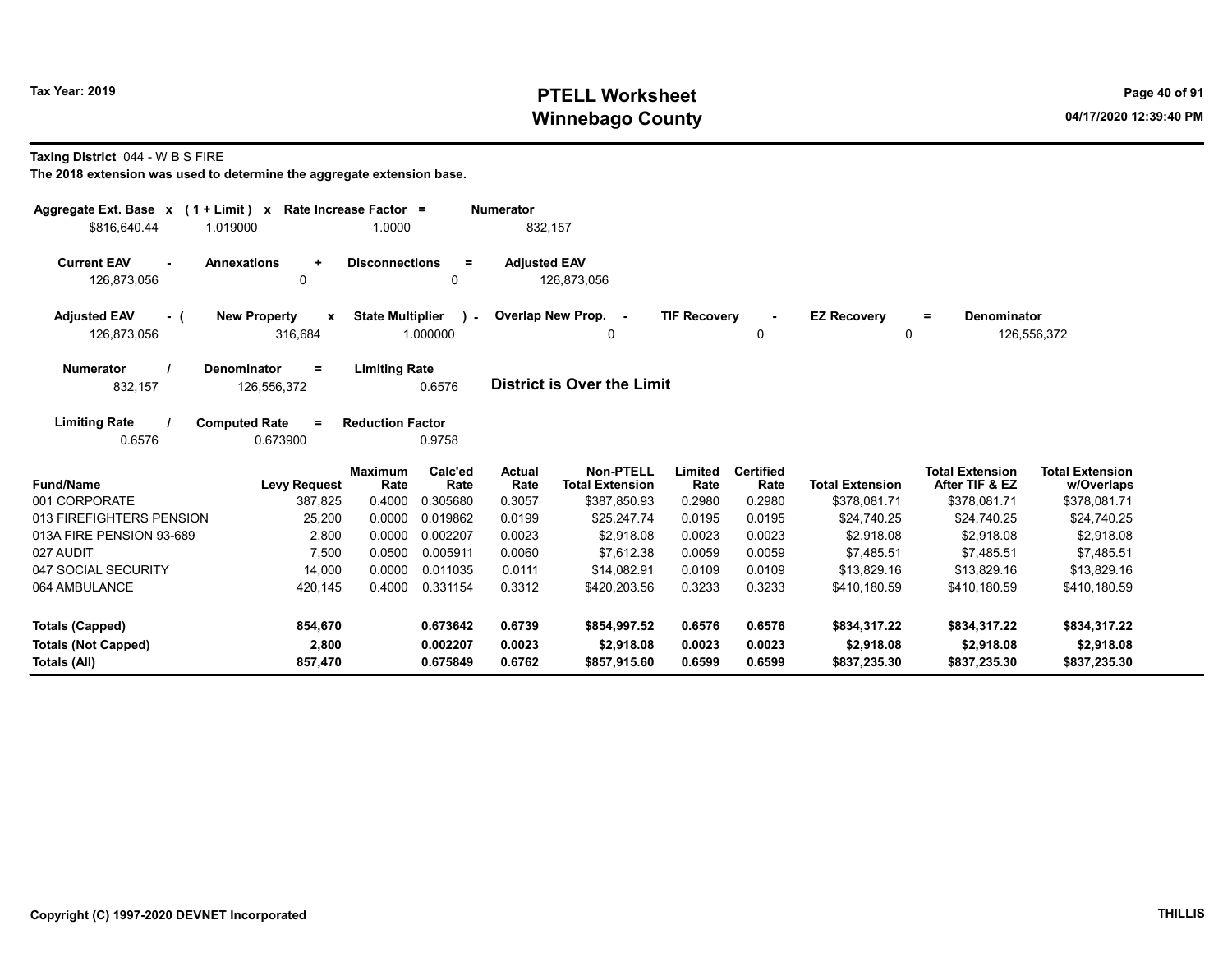# Tax Year: 2019 **PTELL Worksheet** Page 41 of 91 Winnebago County and the County of the County of the County of the County of the County of the County of the County of the County of the County of the County of the County of the County of the County of the County of the C

# Taxing District 046 - ROCKFORD PARK DISTRICT

| Aggregate Ext. Base $x$ (1 + Limit) $x$ |        |                                      | Rate Increase Factor =                 | <b>Numerator</b>                     |                               |                    |    |               |
|-----------------------------------------|--------|--------------------------------------|----------------------------------------|--------------------------------------|-------------------------------|--------------------|----|---------------|
| \$17,549,554.62                         |        | 1.019000                             | 1.0000                                 | 17.882.996                           |                               |                    |    |               |
| <b>Current EAV</b><br>2,348,019,651     | $\sim$ | <b>Annexations</b><br>$\ddot{}$<br>0 | <b>Disconnections</b><br>$\equiv$<br>0 | <b>Adjusted EAV</b><br>2.348.019.651 |                               |                    |    |               |
|                                         |        |                                      |                                        |                                      |                               |                    |    |               |
| <b>Adjusted EAV</b>                     | - 1    | <b>New Property</b><br>x             | <b>State Multiplier</b><br>$\sim$      | Overlap New Prop.                    | <b>TIF Recovery</b><br>$\sim$ | <b>EZ Recovery</b> | Ξ. | Denominator   |
| 2.348.019.651                           |        | 8.773.070                            | 1.000000                               | 498.665                              | 35.489                        |                    | 0  | 2,338,712,427 |
| <b>Numerator</b>                        |        | Denominator<br>$=$                   | <b>Limiting Rate</b>                   |                                      |                               |                    |    |               |

| 17,882,996 | 2,338,712,427 | 0.7647 | <b>District is Within the Limit</b> |
|------------|---------------|--------|-------------------------------------|

| <b>Fund/Name</b>             | <b>Levy Request</b> | <b>Maximum</b><br>Rate | Calc'ed<br>Rate | <b>Actual</b><br>Rate | <b>Non-PTELL</b><br><b>Total Extension</b> | Limited<br>Rate | <b>Certified</b><br>Rate | <b>Total Extension</b> | <b>Total Extension</b><br>After TIF & EZ | <b>Total Extension</b><br>w/Overlaps |
|------------------------------|---------------------|------------------------|-----------------|-----------------------|--------------------------------------------|-----------------|--------------------------|------------------------|------------------------------------------|--------------------------------------|
| 001 CORPORATE                | 6,368,697           | 0.3500                 | 0.271237        | 0.2713                | \$6,267,801.98                             | 0.2713          | 0.2713                   | \$6,412,917.64         | \$6,267,801.98                           | \$6,370,177.31                       |
| 003 BONDS & INT 2015         | 0                   | 0.0000                 | 0.000000        | 0.0000                | \$0.00                                     | 0.0000          | 0.0000                   | \$0.00                 | \$0.00                                   | \$0.00                               |
| 003A BONDS & INT 2008 - 2014 |                     | 0.0000                 | 0.000000        | 0.0000                | \$0.00                                     | 0.0000          | 0.0000                   | \$0.00                 | \$0.00                                   | \$0.00                               |
| 003C BONDS & INT 2016        | 0                   | 0.0000                 | 0.000000        | 0.0000                | \$0.00                                     | 0.0000          | 0.0000                   | \$0.00                 | \$0.00                                   | \$0.00                               |
| 003D BONDS & INT 2019B       | 4,875,913           | 0.0000                 | 0.207661        | 0.2077                | \$4,798,461.01                             | 0.2077          | 0.2077                   | \$4,909,557.66         | \$4,798,461.01                           | \$4,876,836.82                       |
| 003E BONDS & INT 2019C       | 990,245             | 0.0000                 | 0.042174        | 0.0422                | \$974,940.08                               | 0.0422          | 0.0422                   | \$997,512.44           | \$974,940.08                             | \$990,864.29                         |
| 003F BONDS & INT 2018A       |                     | 0.0000                 | 0.000000        | 0.0000                | \$0.00                                     | 0.0000          | 0.0000                   | \$0.00                 | \$0.00                                   | \$0.00                               |
| 003G BONDS & INT 2018B       |                     | 0.0000                 | 0.000000        | 0.0000                | \$0.00                                     | 0.0000          | 0.0000                   | \$0.00                 | \$0.00                                   | \$0.00                               |
| 003H BONDS & INT 2018C       | O                   | 0.0000                 | 0.000000        | 0.0000                | \$0.00                                     | 0.0000          | 0.0000                   | \$0.00                 | \$0.00                                   | \$0.00                               |
| 003I BONDS & INT 2019A       |                     | 0.0000                 | 0.000000        | 0.0000                | \$0.00                                     | 0.0000          | 0.0000                   | \$0.00                 | \$0.00                                   | \$0.00                               |
| 005 I. M. R. F.              | 771,275             | 0.0000                 | 0.032848        | 0.0329                | \$760,083.62                               | 0.0329          | 0.0329                   | \$777,681.50           | \$760,083.62                             | \$772,498.47                         |
| 014 POLICE PROTECTION        | 583,560             | 0.0250                 | 0.024853        | 0.0249                | \$575,260.85                               | 0.0249          | 0.0249                   | \$588,579.61           | \$575,260.85                             | \$584,656.89                         |
| 027 AUDIT                    | 57,550              | 0.0050                 | 0.002451        | 0.0025                | \$57,757.11                                | 0.0025          | 0.0025                   | \$59,094.34            | \$57.757.11                              | \$58,700.49                          |
| 035 TORT JUDGMENTS, LIABILIT | 867,520             | 0.0000                 | 0.036947        | 0.0370                | \$854,805.28                               | 0.0370          | 0.0370                   | \$874,596.21           | \$854,805.28                             | \$868,767.27                         |
| 047 SOCIAL SECURITY          | 916,250             | 0.0000                 | 0.039022        | 0.0391                | \$903,321.26                               | 0.0391          | 0.0391                   | \$924,235.46           | \$903,321.26                             | \$918,075.68                         |
| 107 HISTORICAL MUSEUM        | 1,633,965           | 0.0700                 | 0.069589        | 0.0696                | \$1,607,958.05                             | 0.0696          | 0.0696                   | \$1,645,186.39         | \$1,607,958.05                           | \$1,634,221.68                       |
| <b>122 RECREATION</b>        | 6,307,950           | 0.3700                 | 0.268650        | 0.2687                | \$6,207,734.58                             | 0.2687          | 0.2687                   | \$6,351,459.53         | \$6,207,734.58                           | \$6,309,128.80                       |
| 126 REC PROGRAMS/HANDICAP    | 878,640             | 0.0400                 | 0.037421        | 0.0375                | \$866,356.71                               | 0.0375          | 0.0375                   | \$886,415.08           | \$866,356.71                             | \$880,507.37                         |
|                              |                     |                        |                 |                       |                                            |                 |                          |                        |                                          |                                      |
| <b>Totals (Capped)</b>       | 17,506,767          |                        | 0.745597        | 0.7460                | \$17,234,722.73                            | 0.7460          | 0.7460                   | \$17,633,750.68        | \$17,234,722.73                          | \$17,516,226.59                      |
| <b>Totals (Not Capped)</b>   | 6,744,798           |                        | 0.287256        | 0.2874                | \$6,639,757.80                             | 0.2874          | 0.2874                   | \$6,793,485.18         | \$6,639,757.80                           | \$6,748,208.48                       |
| Totals (All)                 | 24,251,565          |                        | 1.032853        | 1.0334                | \$23,874,480.53                            | 1.0334          | 1.0334                   | \$24,427,235.86        | \$23,874,480.53                          | \$24,264,435.07                      |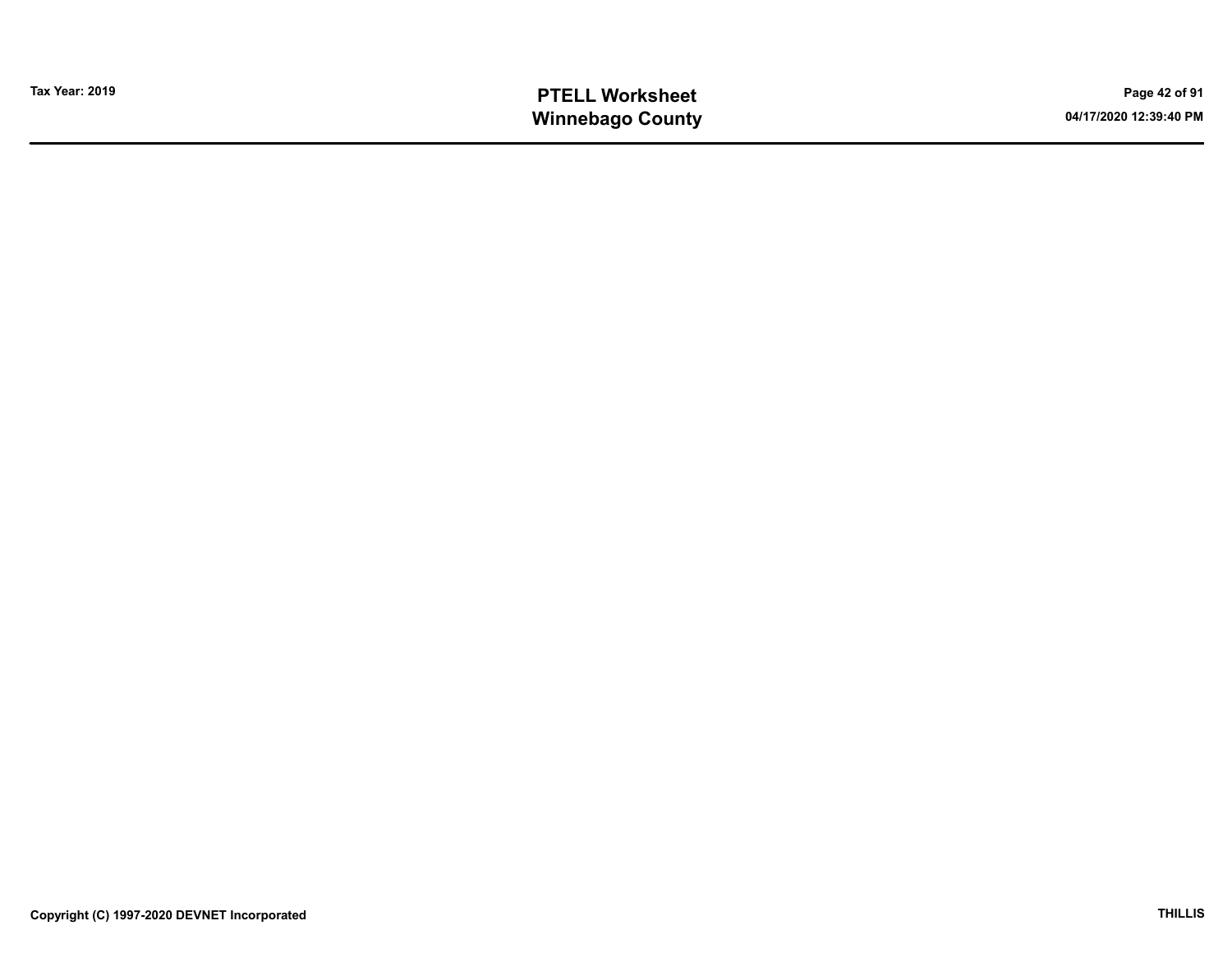# Tax Year: 2019 **PTELL Worksheet** Page 43 of 91 Winnebago County and the County of the County of the County of the County of the County of the County of the County of the County of the County of the County of the County of the County of the County of the County of the C

Taxing District 047 - SUMNER PARK

The 2018 extension was used to determine the aggregate extension base.

| Aggregate Ext. Base $x$ (1 + Limit) $x$ |      |                                                | Rate Increase Factor $=$                      | <b>Numerator</b>                  |                               |                         |                                         |
|-----------------------------------------|------|------------------------------------------------|-----------------------------------------------|-----------------------------------|-------------------------------|-------------------------|-----------------------------------------|
| \$112,570.49                            |      | 1.019000                                       | 1.0000                                        | 114.709                           |                               |                         |                                         |
| <b>Current EAV</b><br>80,363,926        |      | <b>Annexations</b><br>$\ddot{}$                | <b>Disconnections</b><br>$=$<br>0             | <b>Adjusted EAV</b><br>80,363,926 |                               |                         |                                         |
| <b>Adjusted EAV</b><br>80,363,926       | $-1$ | <b>New Property</b><br>$\mathbf{x}$<br>380,076 | <b>State Multiplier</b><br>$\sim$<br>1.000000 | Overlap New Prop. -<br>0          | <b>TIF Recovery</b><br>$\sim$ | <b>EZ Recovery</b><br>0 | <b>Denominator</b><br>$=$<br>79,983,850 |
| <b>Numerator</b>                        |      | <b>Denominator</b><br>$=$                      | <b>Limiting Rate</b>                          |                                   |                               |                         |                                         |

114,709 79,983,850 0.1435 District is Within the Limit

| <b>Fund/Name</b>           | <b>Levy Request</b> | <b>Maximum</b><br>Rate | Calc'ed<br>Rate | Actual<br>Rate | Non-PTELL<br><b>Total Extension</b> | Limited<br>Rate | Certified<br>Rate | <b>Total Extension</b> | <b>Total Extension</b><br>After TIF & EZ | <b>Total Extension</b><br>w/Overlaps |  |
|----------------------------|---------------------|------------------------|-----------------|----------------|-------------------------------------|-----------------|-------------------|------------------------|------------------------------------------|--------------------------------------|--|
| 001 CORPORATE              | 99,999              | .3500                  | 0.124433        | 0.1245         | \$100.053.09                        | 0.1245          | 0.1245            | \$100.053.09           | \$100,053.09                             | \$100,053.09                         |  |
| <b>122 RECREATION</b>      | 15.180              | .3700                  | 0.018889        | 0.0189         | \$15,188.78                         | 0.0189          | 0.0189            | \$15,188.78            | \$15,188.78                              | \$15,188.78                          |  |
| <b>Totals (Capped)</b>     | 115.179             |                        | 0.143322        | 0.1434         | \$115,241.87                        | 0.1434          | 0.1434            | \$115,241.87           | \$115,241.87                             | \$115,241.87                         |  |
| <b>Totals (Not Capped)</b> |                     |                        | 0.000000        | 0.0000         | \$0.00                              | 0.0000          | 0.0000            | \$0.00                 | \$0.00                                   | \$0.00                               |  |
| Totals (All)               | 115.179             |                        | 0.143322        | 0.1434         | \$115,241.87                        | 0.1434          | 0.1434            | \$115,241.87           | \$115,241.87                             | \$115,241.87                         |  |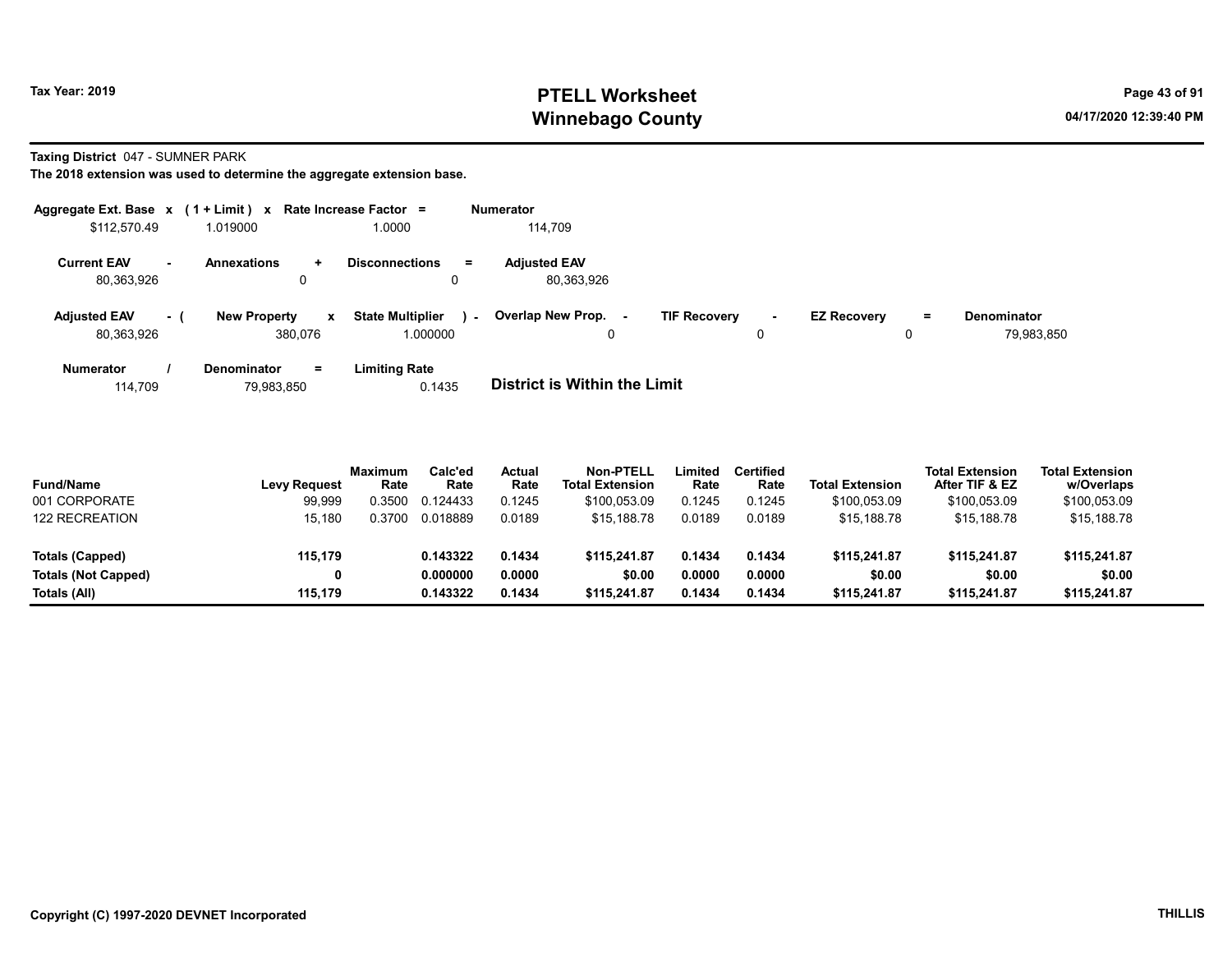# Tax Year: 2019 **PTELL Worksheet** Page 44 of 91 Winnebago County and the County of the County of the County of the County of the County of the County of the County of the County of the County of the County of the County of the County of the County of the County of the C

## Taxing District 048 - WINNEBAGO PARK DISTRICT The 2018 extension was used to determine the aggregate extension base. Aggregate Ext. Base x (1 + Limit) x Rate Increase Factor = Numerator

| \$125,229.25                                | 1.019000             |                                                | 1.0000                  |                           |                     | 127,609                             |                     |                          |                         |                                          |                                      |
|---------------------------------------------|----------------------|------------------------------------------------|-------------------------|---------------------------|---------------------|-------------------------------------|---------------------|--------------------------|-------------------------|------------------------------------------|--------------------------------------|
| <b>Current EAV</b><br>$\sim$<br>100,280,723 | <b>Annexations</b>   | $\ddot{}$<br>0                                 | <b>Disconnections</b>   | $=$<br>0                  | <b>Adjusted EAV</b> | 100,280,723                         |                     |                          |                         |                                          |                                      |
| <b>Adjusted EAV</b><br>$-$ (<br>100,280,723 |                      | <b>New Property</b><br>$\mathbf{x}$<br>132,895 | <b>State Multiplier</b> | $\mathcal{L}$<br>1.000000 |                     | Overlap New Prop. -<br>0            | <b>TIF Recovery</b> | 0                        | <b>EZ Recovery</b><br>0 | <b>Denominator</b><br>$=$                | 100,147,828                          |
| <b>Numerator</b><br>127,609                 | <b>Denominator</b>   | $\equiv$<br>100,147,828                        | <b>Limiting Rate</b>    | 0.1275                    |                     | <b>District is Over the Limit</b>   |                     |                          |                         |                                          |                                      |
| <b>Limiting Rate</b><br>0.1275              | <b>Computed Rate</b> | $=$<br>0.128500                                | <b>Reduction Factor</b> | 0.9922                    |                     |                                     |                     |                          |                         |                                          |                                      |
| Fund/Name                                   |                      | <b>Levy Request</b>                            | <b>Maximum</b><br>Rate  | Calc'ed<br>Rate           | Actual<br>Rate      | Non-PTELL<br><b>Total Extension</b> | Limited<br>Rate     | <b>Certified</b><br>Rate | <b>Total Extension</b>  | <b>Total Extension</b><br>After TIF & EZ | <b>Total Extension</b><br>w/Overlaps |
| 001 CORPORATE                               |                      | 109,618                                        | 0.3500                  | 0.109311                  | 0.1094              | \$109,707.11                        | 0.1084              | 0.1084                   | \$108,704.30            | \$108,704.30                             | \$108,704.30                         |
| 027 AUDIT                                   |                      | 3,000                                          | 0.0050                  | 0.002992                  | 0.0030              | \$3,008.42                          | 0.0030              | 0.0030                   | \$3,008.42              | \$3,008.42                               | \$3,008.42                           |
| 035 TORT JUDGMENTS, LIABILIT                |                      | 5,000                                          | 0.0000                  | 0.004986                  | 0.0050              | \$5,014.04                          | 0.0050              | 0.0050                   | \$5,014.04              | \$5,014.04                               | \$5,014.04                           |
| 047 SOCIAL SECURITY                         |                      | 11,098                                         | 0.0000                  | 0.011067                  | 0.0111              | \$11,131.16                         | 0.0111              | 0.0111                   | \$11,131.16             | \$11,131.16                              | \$11,131.16                          |
| Totals (Capped)                             |                      | 128,716                                        |                         | 0.128356                  | 0.1285              | \$128,860.73                        | 0.1275              | 0.1275                   | \$127,857.92            | \$127,857.92                             | \$127,857.92                         |
| Totals (Not Capped)                         |                      | 0                                              |                         | 0.000000                  | 0.0000              | \$0.00                              | 0.0000              | 0.0000                   | \$0.00                  | \$0.00                                   | \$0.00                               |
| Totals (All)                                |                      | 128,716                                        |                         | 0.128356                  | 0.1285              | \$128,860.73                        | 0.1275              | 0.1275                   | \$127,857.92            | \$127,857.92                             | \$127,857.92                         |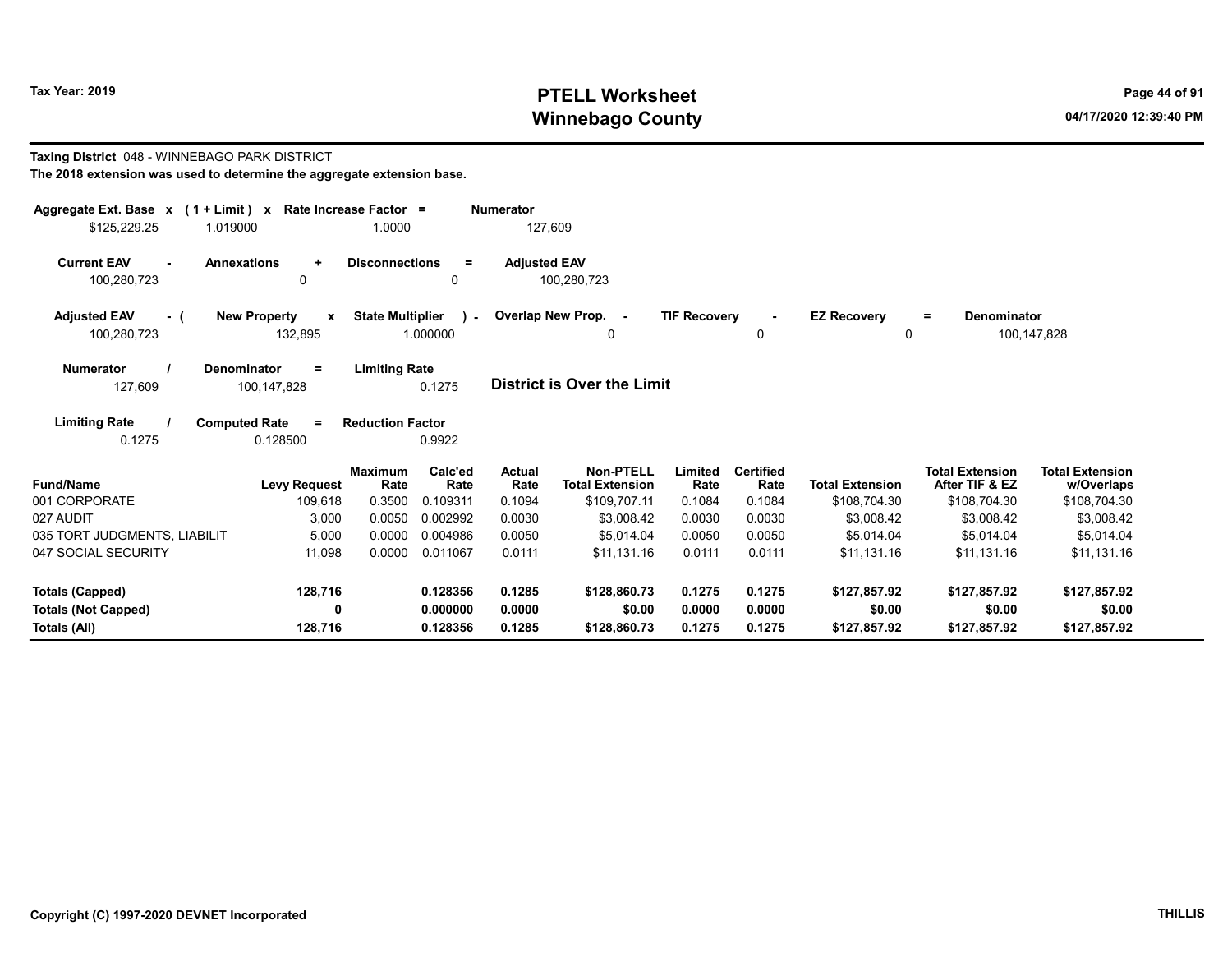# Tax Year: 2019 **PTELL Worksheet** Page 45 of 91 Winnebago County and the County of the County of the County of the County of the County of the County of the County of the County of the County of the County of the County of the County of the County of the County of the C

### Taxing District 049 - SEWARD PARK DISTRICT The 2018 extension was used to determine the aggregate extension base.

| Aggregate Ext. Base $x$ (1 + Limit) x Rate Increase Factor =<br>\$26,930.59 | 1.019000                                      | 1.0000                                                          | <b>Numerator</b><br>27,442        |                                                                                 |                                    |                                       |                                                         |                                                     |
|-----------------------------------------------------------------------------|-----------------------------------------------|-----------------------------------------------------------------|-----------------------------------|---------------------------------------------------------------------------------|------------------------------------|---------------------------------------|---------------------------------------------------------|-----------------------------------------------------|
| <b>Current EAV</b><br>$\blacksquare$<br>18,266,025                          | <b>Annexations</b><br>$\ddot{}$<br>0          | <b>Disconnections</b><br>$=$<br>$\mathbf{0}$                    | <b>Adjusted EAV</b><br>18,266,025 |                                                                                 |                                    |                                       |                                                         |                                                     |
| <b>Adjusted EAV</b><br>- (<br>18,266,025                                    | <b>New Property</b><br>$\mathbf{x}$<br>64,423 | <b>State Multiplier</b><br>1.000000                             | ) - Overlap New Prop. -           | <b>TIF Recovery</b><br>$\mathbf{0}$                                             | $\sim$<br>0                        | <b>EZ Recovery</b><br>0               | Denominator<br>$\equiv$                                 | 18,201,602                                          |
| <b>Numerator</b><br>27,442                                                  | Denominator<br>Ξ.<br>18,201,602               | <b>Limiting Rate</b><br>0.1508                                  | <b>District is Over the Limit</b> |                                                                                 |                                    |                                       |                                                         |                                                     |
| <b>Limiting Rate</b><br>0.1508                                              | <b>Computed Rate</b><br>$=$<br>0.154800       | <b>Reduction Factor</b><br>0.9742                               |                                   |                                                                                 |                                    |                                       |                                                         |                                                     |
| <b>Fund/Name</b><br>001 CORPORATE                                           | <b>Levy Request</b><br>28,275                 | Calc'ed<br><b>Maximum</b><br>Rate<br>Rate<br>0.3500<br>0.154796 | Actual<br>Rate<br>0.1548          | Non-PTELL<br>Limited<br><b>Total Extension</b><br>Rate<br>\$28,275.81<br>0.1508 | <b>Certified</b><br>Rate<br>0.1508 | <b>Total Extension</b><br>\$27,545.17 | <b>Total Extension</b><br>After TIF & EZ<br>\$27,545.17 | <b>Total Extension</b><br>w/Overlaps<br>\$27,545.17 |
| <b>Totals (Capped)</b><br><b>Totals (Not Capped)</b><br>Totals (All)        | 28,275<br>0<br>28,275                         | 0.154796<br>0.000000<br>0.154796                                | 0.1548<br>0.0000<br>0.1548        | \$28,275.81<br>0.1508<br>\$0.00<br>0.0000<br>\$28,275.81<br>0.1508              | 0.1508<br>0.0000<br>0.1508         | \$27,545.17<br>\$0.00<br>\$27,545.17  | \$27,545.17<br>\$0.00<br>\$27,545.17                    | \$27,545.17<br>\$0.00<br>\$27,545.17                |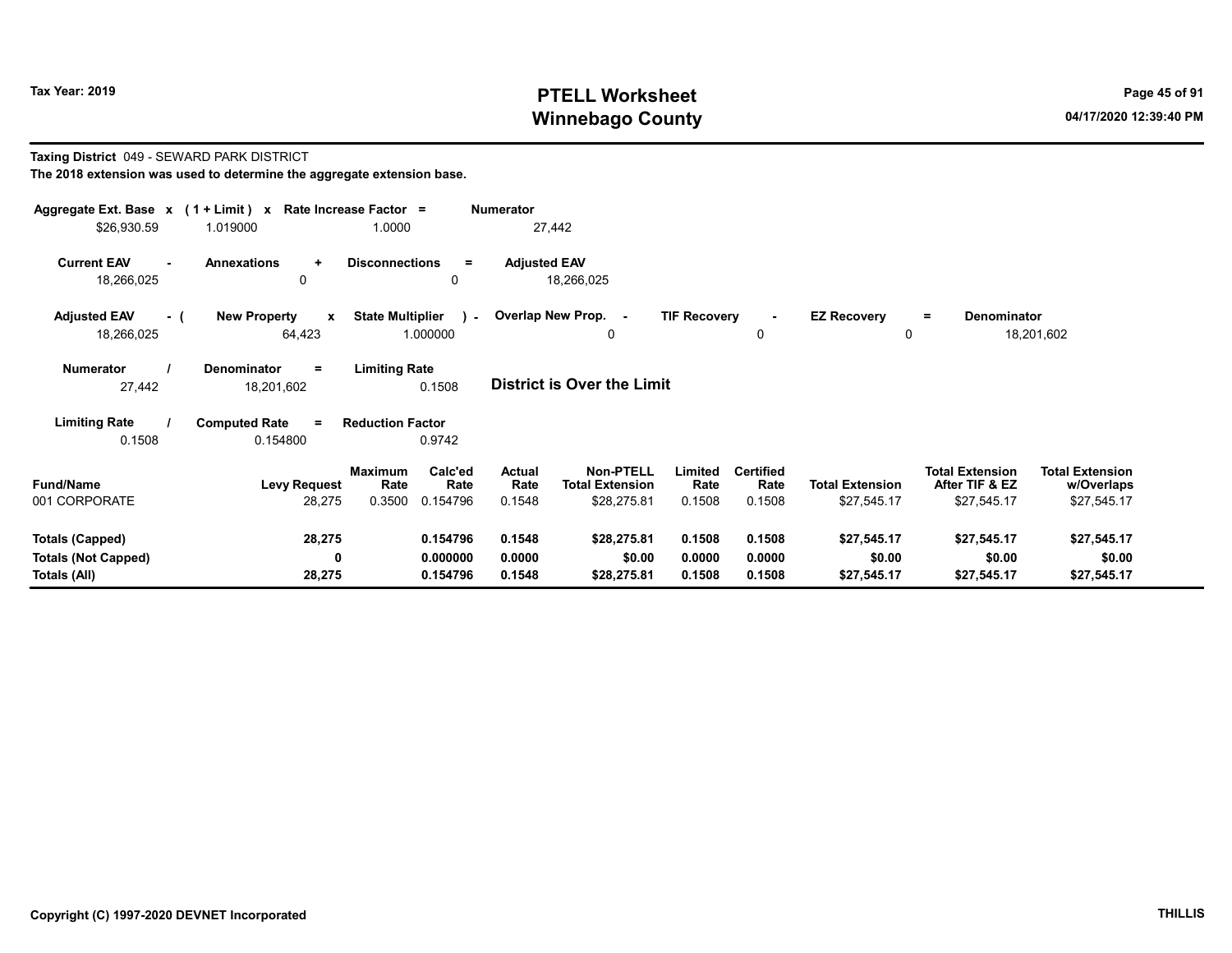# Tax Year: 2019 **PTELL Worksheet** Page 46 of 91 Winnebago County and the County of the County of the County of the County of the County of the County of the County of the County of the County of the County of the County of the County of the County of the County of the C

### Taxing District 050 - DURAND SANITARY

The 2018 extension was used to determine the aggregate extension base.

|                                   |        | Aggregate Ext. Base $x$ (1 + Limit) $x$ Rate Increase Factor = |                                              | Numerator                         |                                |                                |                                  |
|-----------------------------------|--------|----------------------------------------------------------------|----------------------------------------------|-----------------------------------|--------------------------------|--------------------------------|----------------------------------|
| \$6,461.99                        |        | 1.019000                                                       | 1.0000                                       | 6,585                             |                                |                                |                                  |
| <b>Current EAV</b><br>15,733,984  | $\sim$ | <b>Annexations</b><br>$\pm$<br>0                               | <b>Disconnections</b><br>$=$<br>0            | <b>Adjusted EAV</b><br>15,733,984 |                                |                                |                                  |
| <b>Adjusted EAV</b><br>15,733,984 | - 1    | <b>New Property</b><br>$\mathbf{x}$<br>233,472                 | <b>State Multiplier</b><br>$\sim$<br>000000. | Overlap New Prop. -<br>0          | <b>TIF Recovery</b><br>н.<br>0 | <b>EZ Recovery</b><br>$=$<br>0 | <b>Denominator</b><br>15,500,512 |
| <b>Numerator</b>                  |        | <b>Denominator</b><br>Ξ.                                       | <b>Limiting Rate</b>                         |                                   |                                |                                |                                  |

6,585 15,500,512 0.0425 District is Within the Limit

| <b>Fund/Name</b><br>001 CORPORATE | <b>Levy Request</b><br>6,453 | <b>Maximum</b><br>Rate<br>.2500 | Calc'ed<br>Rate<br>0.041013 | Actual<br>Rate<br>0.0411 | <b>Non-PTELL</b><br><b>Total Extension</b><br>\$6.466.67 | Limited<br>Rate<br>0.0411 | <b>Certified</b><br>Rate<br>0.0411 | <b>Total Extension</b><br>\$6,601.64 | <b>Total Extension</b><br>After TIF & EZ<br>\$6,466.67 | <b>Total Extension</b><br>w/Overlaps<br>\$6,466.67 |
|-----------------------------------|------------------------------|---------------------------------|-----------------------------|--------------------------|----------------------------------------------------------|---------------------------|------------------------------------|--------------------------------------|--------------------------------------------------------|----------------------------------------------------|
| Totals (Capped)                   | 6,453                        |                                 | 0.041013                    | 0.0411                   | \$6,466.67                                               | 0.0411                    | 0.0411                             | \$6,601.64                           | \$6,466.67                                             | \$6,466.67                                         |
| <b>Totals (Not Capped)</b>        | 0                            |                                 | 0.000000                    | 0.0000                   | \$0.00                                                   | 0.0000                    | 0.0000                             | \$0.00                               | \$0.00                                                 | \$0.00                                             |
| Totals (All)                      | 6,453                        |                                 | 0.041013                    | 0.0411                   | \$6,466.67                                               | 0.0411                    | 0.0411                             | \$6,601.64                           | \$6,466.67                                             | \$6,466.67                                         |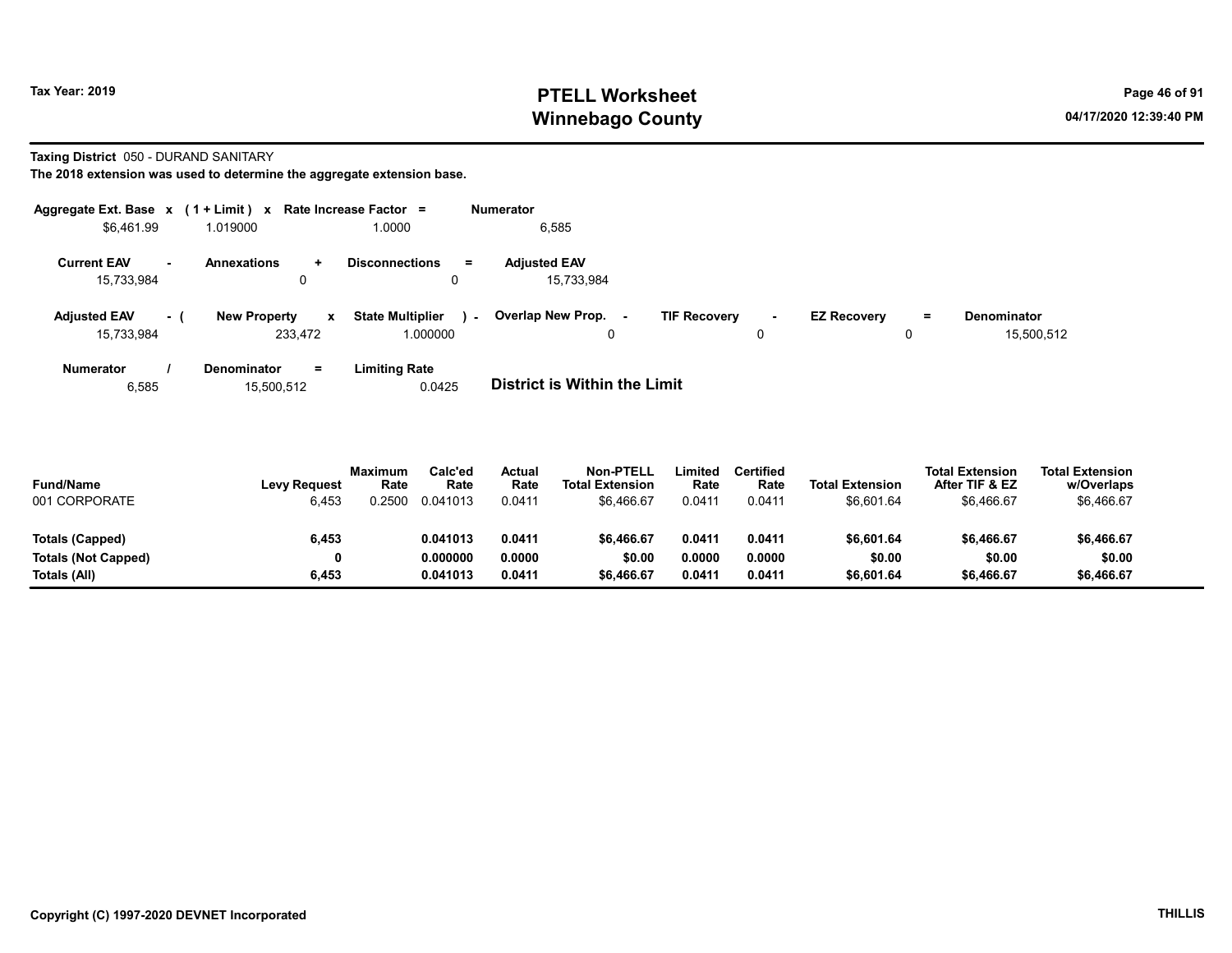# Tax Year: 2019 **PTELL Worksheet** Page 47 of 91 Winnebago County and the County of the County of the County of the County of the County of the County of the County of the County of the County of the County of the County of the County of the County of the County of the C

## Taxing District 051 - ROCK RIVER WATER REC

|                                      |     | Aggregate Ext. Base $x$ (1 + Limit) x Rate Increase Factor = |                                               | <b>Numerator</b>                     |                                         |                    |         |                              |
|--------------------------------------|-----|--------------------------------------------------------------|-----------------------------------------------|--------------------------------------|-----------------------------------------|--------------------|---------|------------------------------|
| \$5,114,502.76                       |     | 1.019000                                                     | .0000                                         | 5,211,678                            |                                         |                    |         |                              |
| <b>Current EAV</b><br>2,769,932,463  |     | <b>Annexations</b><br>÷.<br>844                              | <b>Disconnections</b><br>$=$<br>0             | <b>Adjusted EAV</b><br>2,769,931,619 |                                         |                    |         |                              |
| <b>Adjusted EAV</b><br>2,769,931,619 | - 1 | <b>New Property</b><br>$\mathbf{x}$<br>12,258,599            | <b>State Multiplier</b><br>$\sim$<br>1.000000 | Overlap New Prop.<br>۰.              | <b>TIF Recovery</b><br>$\sim$<br>35,489 | <b>EZ Recovery</b> | Ξ.<br>0 | Denominator<br>2,757,637,531 |
| <b>Numerator</b><br>5.011.070        |     | <b>Denominator</b><br>$=$<br>0.757025504                     | <b>Limiting Rate</b><br>0.1000                | Dintrint in Within the Limit         |                                         |                    |         |                              |

| 5.211.678 | 2,757,637,531 | 0.1890 | <b>DISTRICT IS WILLIAM LIFE LIMITE</b> |
|-----------|---------------|--------|----------------------------------------|
|           |               |        |                                        |

| <b>Fund/Name</b>                           | <b>Levy Request</b> | <b>Maximum</b><br>Rate | Calc'ed<br>Rate      | Actual<br>Rate   | <b>Non-PTELL</b><br><b>Total Extension</b> | Limited<br>Rate  | <b>Certified</b><br>Rate | <b>Total Extension</b>   | <b>Total Extension</b><br>After TIF & EZ | <b>Total Extension</b><br>w/Overlaps |
|--------------------------------------------|---------------------|------------------------|----------------------|------------------|--------------------------------------------|------------------|--------------------------|--------------------------|------------------------------------------|--------------------------------------|
| 001 CORPORATE                              | 3.901.171           | 0.1660                 | 0.140840             | 0.1409           | \$3,902,834.84                             | 0.1409           | 0.1409                   | \$4,007,003.78           | \$3,902,834.84                           | \$3,902,834.84                       |
| 003 BONDS & INT 2019                       | 0                   | 0.0000                 | 0.000000             | 0.0000           | \$0.00                                     | 0.0000           | 0.0000                   | \$0.00                   | \$0.00                                   | \$0.00                               |
| 003C BONDS & INT 2010                      | 0                   | 0.0000                 | 0.000000             | 0.0000           | \$0.00                                     | 0.0000           | 0.0000                   | \$0.00                   | \$0.00                                   | \$0.00                               |
| 003D BONDS & INT 2013                      | 0                   | 0.0000                 | 0.000000             | 0.0000           | \$0.00                                     | 0.0000           | 0.0000                   | \$0.00                   | \$0.00                                   | \$0.00                               |
| 003E BONDS & INT 2014                      | 0                   | 0.0000                 | 0.000000             | 0.0000           | \$0.00                                     | 0.0000           | 0.0000                   | \$0.00                   | \$0.00                                   | \$0.00                               |
| 003F BONDS & INT 2017                      | 0                   | 0.0000                 | 0.000000             | 0.0000           | \$0.00                                     | 0.0000           | 0.0000                   | \$0.00                   | \$0.00                                   | \$0.00                               |
| 003G BONDS & INT 2018                      | $\Omega$            | 0.0000                 | 0.000000             | 0.0000           | \$0.00                                     | 0.0000           | 0.0000                   | \$0.00                   | \$0.00                                   | \$0.00                               |
| 045 PUBLIC BENEFIT                         | 361.997             | 0.0500                 | 0.013069             | 0.0131           | \$362.861.15                               | 0.0131           | 0.0131                   | \$372.546.13             | \$362.861.15                             | \$362.861.15                         |
| 073 CHLORINATION OF SEWAGE                 | 851,591             | 0.0500                 | 0.030744             | 0.0308           | \$853.139.20                               | 0.0308           | 0.0308                   | \$875,909.98             | \$853.139.20                             | \$853,139.20                         |
| <b>Totals (Capped)</b>                     | 5,114,759           |                        | 0.184653             | 0.1848           | \$5,118,835.19                             | 0.1848           | 0.1848                   | \$5,255,459.90           | \$5,118,835.19                           | \$5,118,835.19                       |
| <b>Totals (Not Capped)</b><br>Totals (All) | 0<br>5,114,759      |                        | 0.000000<br>0.184653 | 0.0000<br>0.1848 | \$0.00<br>\$5.118.835.19                   | 0.0000<br>0.1848 | 0.0000<br>0.1848         | \$0.00<br>\$5,255,459.90 | \$0.00<br>\$5,118,835.19                 | \$0.00<br>\$5,118,835.19             |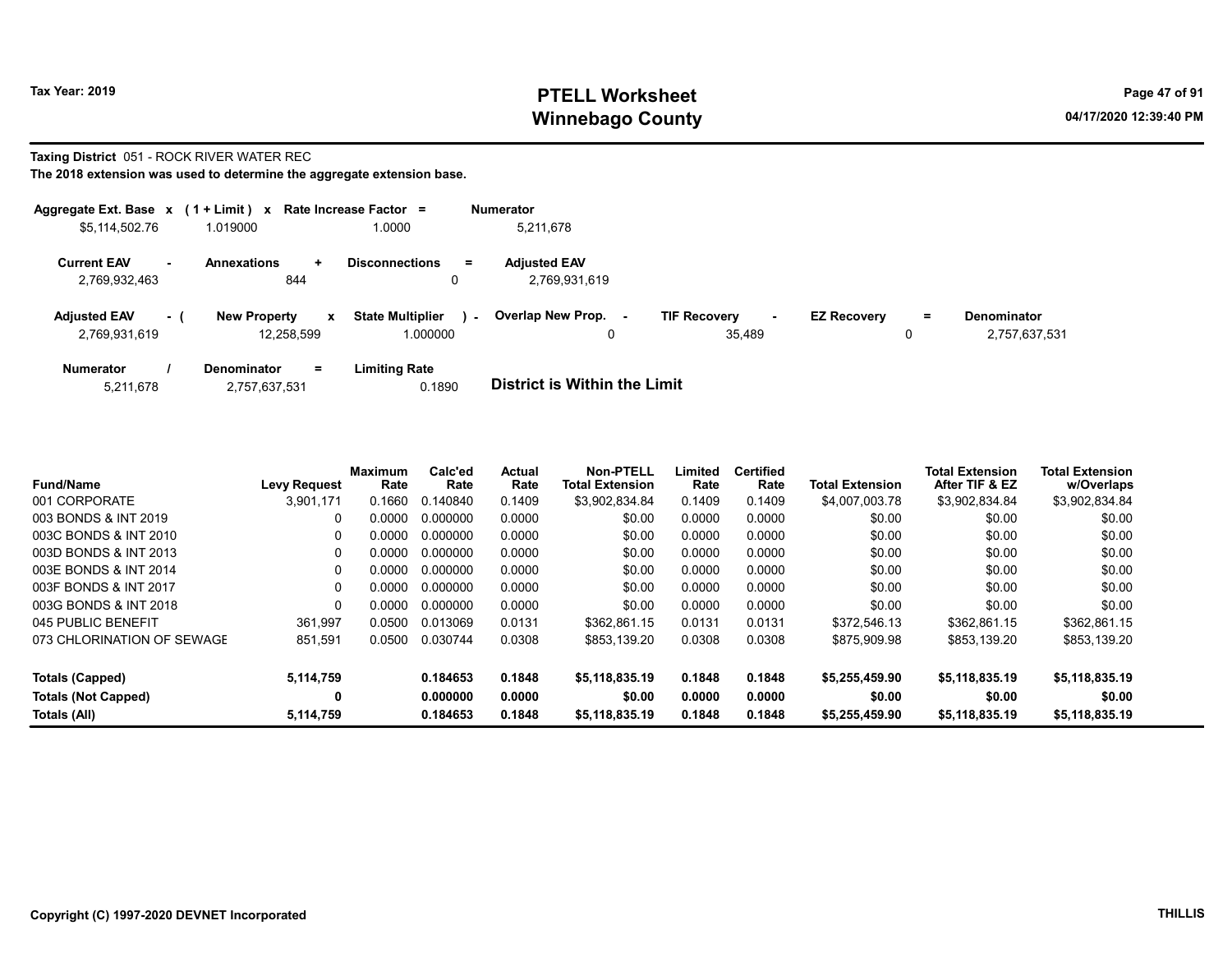# Tax Year: 2019 **PTELL Worksheet** Page 48 of 91 Winnebago County and the County of the County of the County of the County of the County of the County of the County of the County of the County of the County of the County of the County of the County of the County of the C

Taxing District 053 - SEWARD SANITARY

The 2017 extension was used to determine the aggregate extension base.

| Aggregate Ext. Base $x$ (1 + Limit) $x$ |     |                         |              | Rate Increase Factor =                           | <b>Numerator</b>                 |                     |    |                    |     |                                 |
|-----------------------------------------|-----|-------------------------|--------------|--------------------------------------------------|----------------------------------|---------------------|----|--------------------|-----|---------------------------------|
| \$3,902.72                              |     | 1.019000                |              | 1.0000                                           | 3,977                            |                     |    |                    |     |                                 |
| <b>Current EAV</b><br>4,435,157         |     | <b>Annexations</b><br>u | $\ddotmark$  | <b>Disconnections</b><br>$\equiv$<br>$\mathbf 0$ | <b>Adiusted EAV</b><br>4,435,157 |                     |    |                    |     |                                 |
| <b>Adjusted EAV</b><br>4,435,157        | - 1 | <b>New Property</b>     | $\mathbf{x}$ | <b>State Multiplier</b><br>$\sim$<br>1.000000    | <b>Overlap New Prop. -</b><br>0  | <b>TIF Recovery</b> | ۰. | <b>EZ Recovery</b> | $=$ | <b>Denominator</b><br>4,435,157 |
| <b>Numerator</b>                        |     | <b>Denominator</b>      | $=$          | <b>Limiting Rate</b>                             |                                  |                     |    |                    |     |                                 |

3,977 4,435,157 0.0897 District is Within the Limit

| <b>Fund/Name</b><br>001 CORPORATE | <b>Levy Request</b><br>3,900 | <b>Maximum</b><br>Rate<br>0.2500 | Calc'ed<br>Rate<br>0.087934 | Actual<br>Rate<br>0.0880 | <b>Non-PTELL</b><br><b>Total Extension</b><br>\$3,902.94 | Limited<br>Rate<br>0.0880 | Certified<br>Rate<br>0.0880 | <b>Total Extension</b><br>\$3,902.94 | <b>Total Extension</b><br>After TIF & EZ<br>\$3,902.94 | <b>Total Extension</b><br>w/Overlaps<br>\$3,902.94 |  |
|-----------------------------------|------------------------------|----------------------------------|-----------------------------|--------------------------|----------------------------------------------------------|---------------------------|-----------------------------|--------------------------------------|--------------------------------------------------------|----------------------------------------------------|--|
| Totals (Capped)                   | 3,900                        |                                  | 0.087934                    | 0.0880                   | \$3.902.94                                               | 0.0880                    | 0.0880                      | \$3,902.94                           | \$3,902.94                                             | \$3,902.94                                         |  |
| Totals (Not Capped)               | 0                            |                                  | 0.000000                    | 0.0000                   | \$0.00                                                   | 0.0000                    | 0.0000                      | \$0.00                               | \$0.00                                                 | \$0.00                                             |  |
| Totals (All)                      | 3,900                        |                                  | 0.087934                    | 0.0880                   | \$3.902.94                                               | 0.0880                    | 0.0880                      | \$3,902.94                           | \$3,902.94                                             | \$3,902.94                                         |  |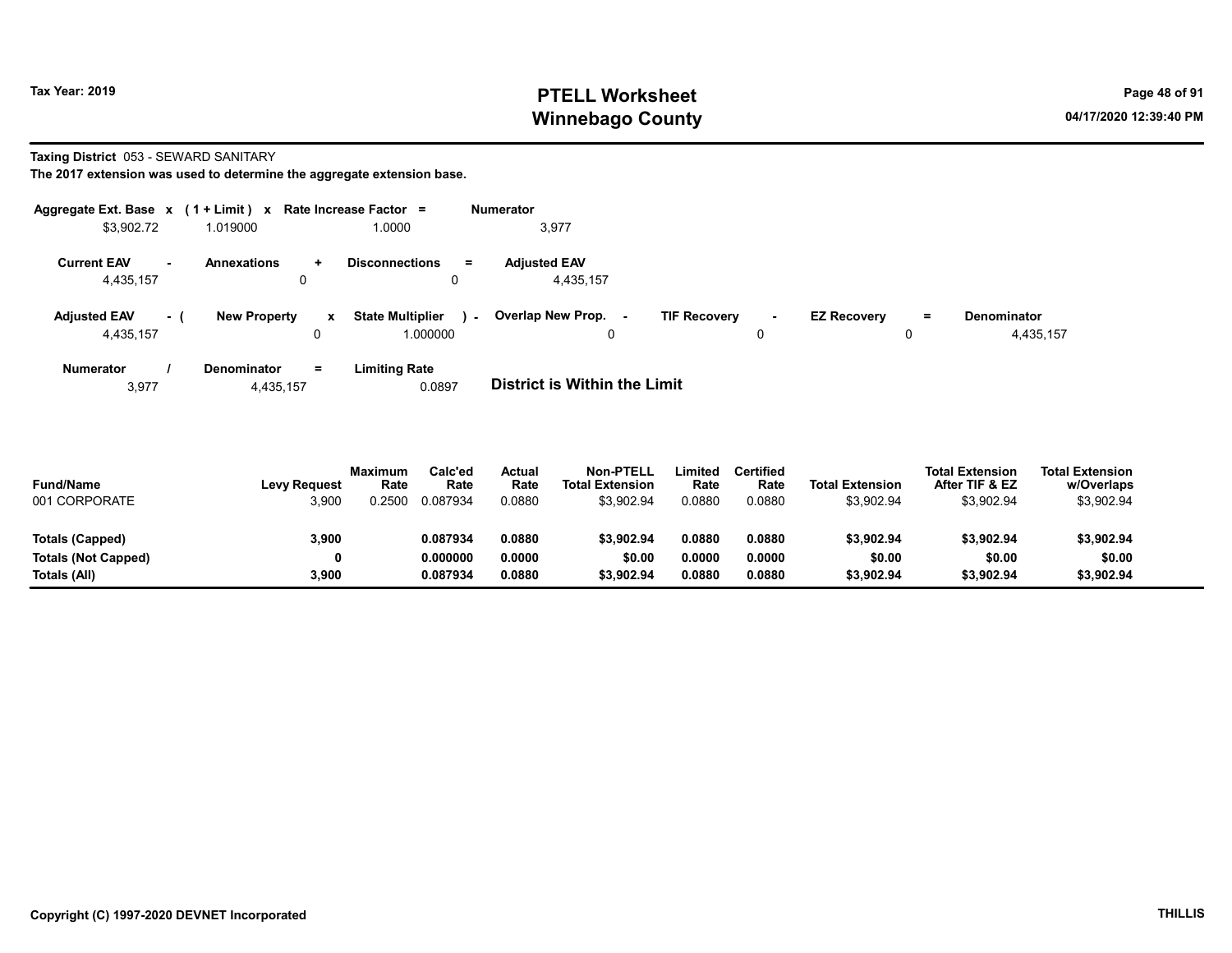# Tax Year: 2019 **PTELL Worksheet** Page 49 of 91 Winnebago County and the County of the County of the County of the County of the County of the County of the County of the County of the County of the County of the County of the County of the County of the County of the C

## Taxing District 054 - CHERRY VALLEY LIBRARY

| Aggregate Ext. Base $x$ (1 + Limit) x Rate Increase Factor =      |                          |                         |                  | <b>Numerator</b>      |                                            |                     |                          |                        |                                          |                                      |
|-------------------------------------------------------------------|--------------------------|-------------------------|------------------|-----------------------|--------------------------------------------|---------------------|--------------------------|------------------------|------------------------------------------|--------------------------------------|
| \$1,044,903.16<br>1.019000                                        |                          | 1.0000                  |                  | 1,064,756             |                                            |                     |                          |                        |                                          |                                      |
| <b>Current EAV</b><br><b>Annexations</b><br>$\sim$<br>279,018,382 | $\ddot{}$<br>0           | <b>Disconnections</b>   | $=$<br>4,652,134 | <b>Adjusted EAV</b>   | 283,670,516                                |                     |                          |                        |                                          |                                      |
| <b>Adjusted EAV</b><br>- (                                        | <b>New Property</b><br>X | <b>State Multiplier</b> | $\mathbf{r}$     |                       | Overlap New Prop. -                        | <b>TIF Recovery</b> |                          | <b>EZ Recovery</b>     | <b>Denominator</b><br>$\equiv$           |                                      |
| 283,670,516                                                       | 413,500                  |                         | 1.000000         |                       | 96,670                                     |                     | 0                        | 0                      |                                          | 283, 160, 346                        |
| <b>Numerator</b><br>Denominator                                   | $\equiv$                 | <b>Limiting Rate</b>    |                  |                       |                                            |                     |                          |                        |                                          |                                      |
| 1,064,756                                                         | 283, 160, 346            |                         | 0.3761           |                       | <b>District is Over the Limit</b>          |                     |                          |                        |                                          |                                      |
| <b>Limiting Rate</b><br><b>Computed Rate</b><br>0.3761            | $=$<br>0.386100          | <b>Reduction Factor</b> | 0.9741           |                       |                                            |                     |                          |                        |                                          |                                      |
| <b>Fund/Name</b>                                                  | <b>Levy Request</b>      | <b>Maximum</b><br>Rate  | Calc'ed<br>Rate  | <b>Actual</b><br>Rate | <b>Non-PTELL</b><br><b>Total Extension</b> | Limited<br>Rate     | <b>Certified</b><br>Rate | <b>Total Extension</b> | <b>Total Extension</b><br>After TIF & EZ | <b>Total Extension</b><br>w/Overlaps |
| 001 CORPORATE                                                     | 884,322                  | 0.6000                  | 0.316940         | 0.3170                | \$845,141.49                               | 0.3076              | 0.3076                   | \$847,786.68           | \$820,080.51                             | \$858,260.54                         |
| 004 BUILDINGS, EQUIP & MAINT                                      | 54,519                   | 0.0200                  | 0.019540         | 0.0196                | \$52,254.80                                | 0.0200              | 0.0200                   | \$55,122.67            | \$53,321.23                              | \$55,803.68                          |
| 005 I. M. R. F.                                                   | 87,856                   | 0.0000                  | 0.031488         | 0.0315                | \$83,980.94                                | 0.0307              | 0.0307                   | \$84,613.30            | \$81,848.09                              | \$85,658.64                          |
| 027 AUDIT                                                         | 8,041                    | 0.0050                  | 0.002882         | 0.0029                | \$7,731.58                                 | 0.0029              | 0.0029                   | \$7,992.79             | \$7,731.58                               | \$8,091.53                           |
| 031 WORKING CASH                                                  | 0                        | 0.0500                  | 0.000000         | 0.0000                | \$0.00                                     | 0.0000              | 0.0000                   | \$0.00                 | \$0.00                                   | \$0.00                               |
| 035 TORT JUDGMENTS, LIABILIT                                      | 260                      | 0.0000                  | 0.000093         | 0.0001                | \$266.61                                   | 0.0001              | 0.0001                   | \$275.61               | \$266.61                                 | \$279.02                             |
| 047 SOCIAL SECURITY                                               | 38,003                   | 0.0000                  | 0.013620         | 0.0137                | \$36.525.04                                | 0.0136              | 0.0136                   | \$37,483.42            | \$36,258.44                              | \$37,946.50                          |
| 062 WORKERS COMPENSATION                                          | 3,362                    | 0.0000                  | 0.001205         | 0.0013                | \$3,465.88                                 | 0.0012              | 0.0012                   | \$3,307.36             | \$3,199.27                               | \$3,348.22                           |
| <b>Totals (Capped)</b>                                            | 1,076,363                |                         | 0.385768         | 0.3861                | \$1,029,366.34                             | 0.3761              | 0.3761                   | \$1,036,581.83         | \$1,002,705.73                           | \$1,049,388.13                       |
| <b>Totals (Not Capped)</b>                                        | 0                        |                         | 0.000000         | 0.0000                | \$0.00                                     | 0.0000              | 0.0000                   | \$0.00                 | \$0.00                                   | \$0.00                               |
| Totals (All)                                                      | 1,076,363                |                         | 0.385768         | 0.3861                | \$1,029,366.34                             | 0.3761              | 0.3761                   | \$1,036,581.83         | \$1,002,705.73                           | \$1,049,388.13                       |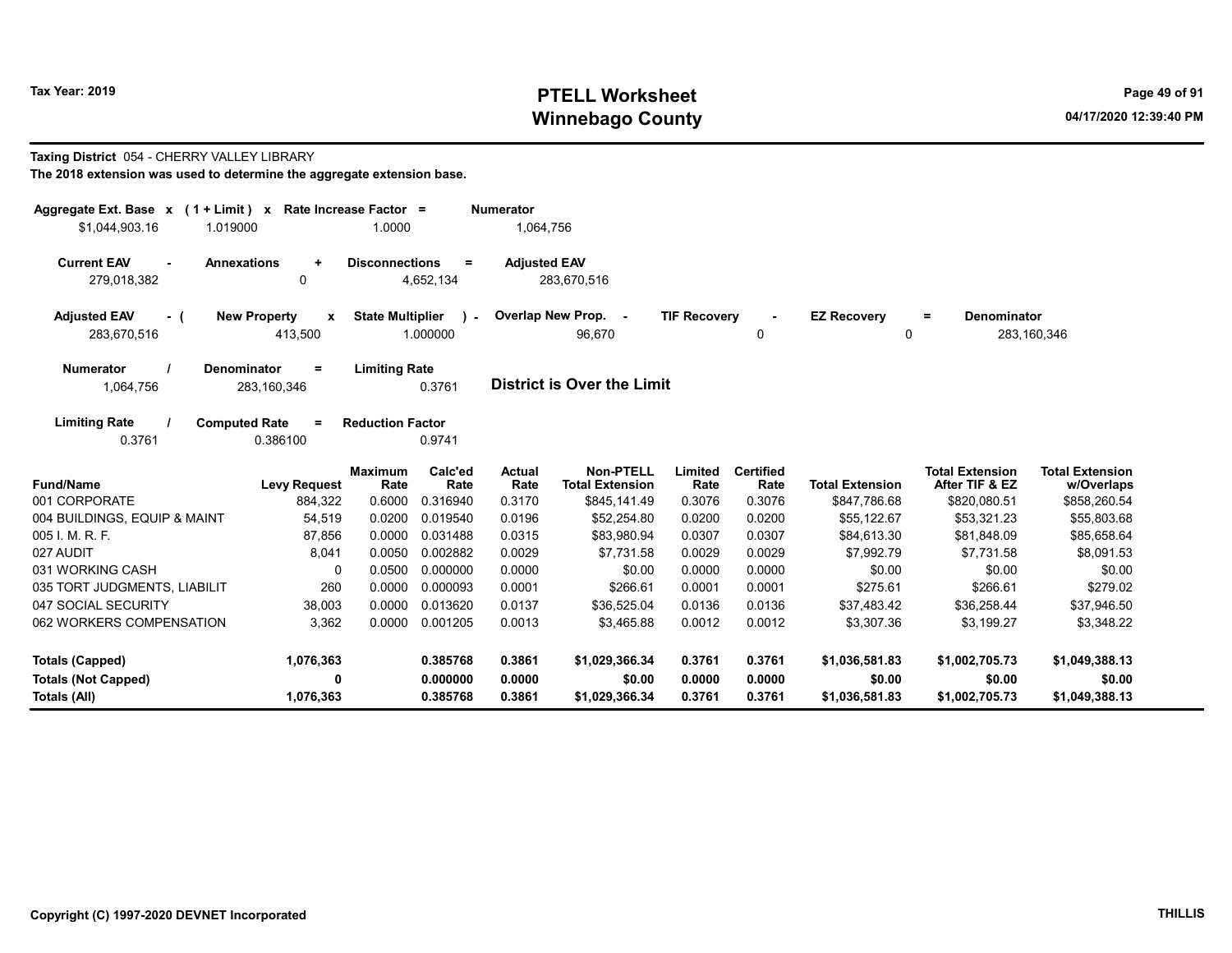# Tax Year: 2019 **PTELL Worksheet** Page 50 of 91 Winnebago County and the County of the County of the County of the County of the County of the County of the County of the County of the County of the County of the County of the County of the County of the County of the C

Taxing District 055 - NORTH SUBURBAN LIBRARY The 2018 extension was used to determine the aggregate extension base.

| Aggregate Ext. Base $x$ (1 + Limit) $x$<br>\$3,649,794.15<br>1.019000 | Rate Increase Factor =                | 1.0000                  |                          | <b>Numerator</b><br>3,719,140 |                                            |                     |                          |                         |                                          |                                      |
|-----------------------------------------------------------------------|---------------------------------------|-------------------------|--------------------------|-------------------------------|--------------------------------------------|---------------------|--------------------------|-------------------------|------------------------------------------|--------------------------------------|
| <b>Current EAV</b><br><b>Annexations</b><br>$\sim$<br>1,288,210,103   | $\ddot{}$<br>$\mathbf{0}$             | <b>Disconnections</b>   | $\equiv$<br>2,912        | <b>Adjusted EAV</b>           | 1,288,213,015                              |                     |                          |                         |                                          |                                      |
| <b>Adjusted EAV</b><br>- (<br>1,288,213,015                           | <b>New Property</b><br>X<br>8,884,886 | <b>State Multiplier</b> | $\mathbf{r}$<br>1.000000 |                               | Overlap New Prop. -<br>668,302             | <b>TIF Recovery</b> | 0                        | <b>EZ Recovery</b><br>0 | Denominator<br>$\equiv$<br>1,278,659,827 |                                      |
| <b>Numerator</b><br>Denominator<br>3,719,140                          | $\equiv$<br>1,278,659,827             | <b>Limiting Rate</b>    | 0.2909                   |                               | <b>District is Over the Limit</b>          |                     |                          |                         |                                          |                                      |
| <b>Limiting Rate</b><br><b>Computed Rate</b><br>0.2909                | $\equiv$<br>0.298100                  | <b>Reduction Factor</b> | 0.9758                   |                               |                                            |                     |                          |                         |                                          |                                      |
| <b>Fund/Name</b>                                                      | <b>Levy Request</b>                   | <b>Maximum</b><br>Rate  | Calc'ed<br>Rate          | Actual<br>Rate                | <b>Non-PTELL</b><br><b>Total Extension</b> | Limited<br>Rate     | <b>Certified</b><br>Rate | <b>Total Extension</b>  | <b>Total Extension</b><br>After TIF & EZ | <b>Total Extension</b><br>w/Overlaps |
| 001 CORPORATE                                                         | 3,301,000                             | 0.6000                  | 0.256247                 | 0.2563                        | \$3,177,970.10                             | 0.2493              | 0.2493                   | \$3,203,922.81          | \$3,091,174.19                           | \$3,211,507.79                       |
| 004 BUILDINGS, EQUIP & MAINT                                          | 255,900                               | 0.0200                  | 0.019865                 | 0.0199                        | \$246.748.36                               | 0.0200              | 0.0200                   | \$257,033.52            | \$247,988.30                             | \$257,642.02                         |
| 005 I. M. R. F.                                                       | 134,400                               | 0.0000                  | 0.010433                 | 0.0105                        | \$130,193.86                               | 0.0103              | 0.0103                   | \$132,372.26            | \$127,713.98                             | \$132,685.64                         |
| 027 AUDIT                                                             | 9,100                                 | 0.0050                  | 0.000706                 | 0.0008                        | \$9.919.53                                 | 0.0008              | 0.0008                   | \$10,281.34             | \$9,919.53                               | \$10,305.68                          |
| 035 TORT JUDGMENTS, LIABILIT                                          | 16,700                                | 0.0000                  | 0.001296                 | 0.0013                        | \$16,119.24                                | 0.0013              | 0.0013                   | \$16,707.18             | \$16,119.24                              | \$16,746.73                          |
| 047 SOCIAL SECURITY                                                   | 92,200                                | 0.0000                  | 0.007157                 | 0.0072                        | \$89,275.79                                | 0.0071              | 0.0071                   | \$91,246.90             | \$88,035.85                              | \$91,462.92                          |
| <b>209 RISK MANAGEMENT</b>                                            | 26,900                                | 0.0000                  | 0.002088                 | 0.0021                        | \$26.038.77                                | 0.0021              | 0.0021                   | \$26,988.52             | \$26,038.77                              | \$27,052.41                          |
| <b>Totals (Capped)</b>                                                | 3,836,200                             |                         | 0.297792                 | 0.2981                        | \$3,696,265.65                             | 0.2909              | 0.2909                   | \$3,738,552.53          | \$3,606,989.86                           | \$3,747,403.19                       |
| <b>Totals (Not Capped)</b>                                            | 0                                     |                         | 0.000000                 | 0.0000                        | \$0.00                                     | 0.0000              | 0.0000                   | \$0.00                  | \$0.00                                   | \$0.00                               |
| Totals (All)                                                          | 3,836,200                             |                         | 0.297792                 | 0.2981                        | \$3,696,265.65                             | 0.2909              | 0.2909                   | \$3,738,552.53          | \$3,606,989.86                           | \$3,747,403.19                       |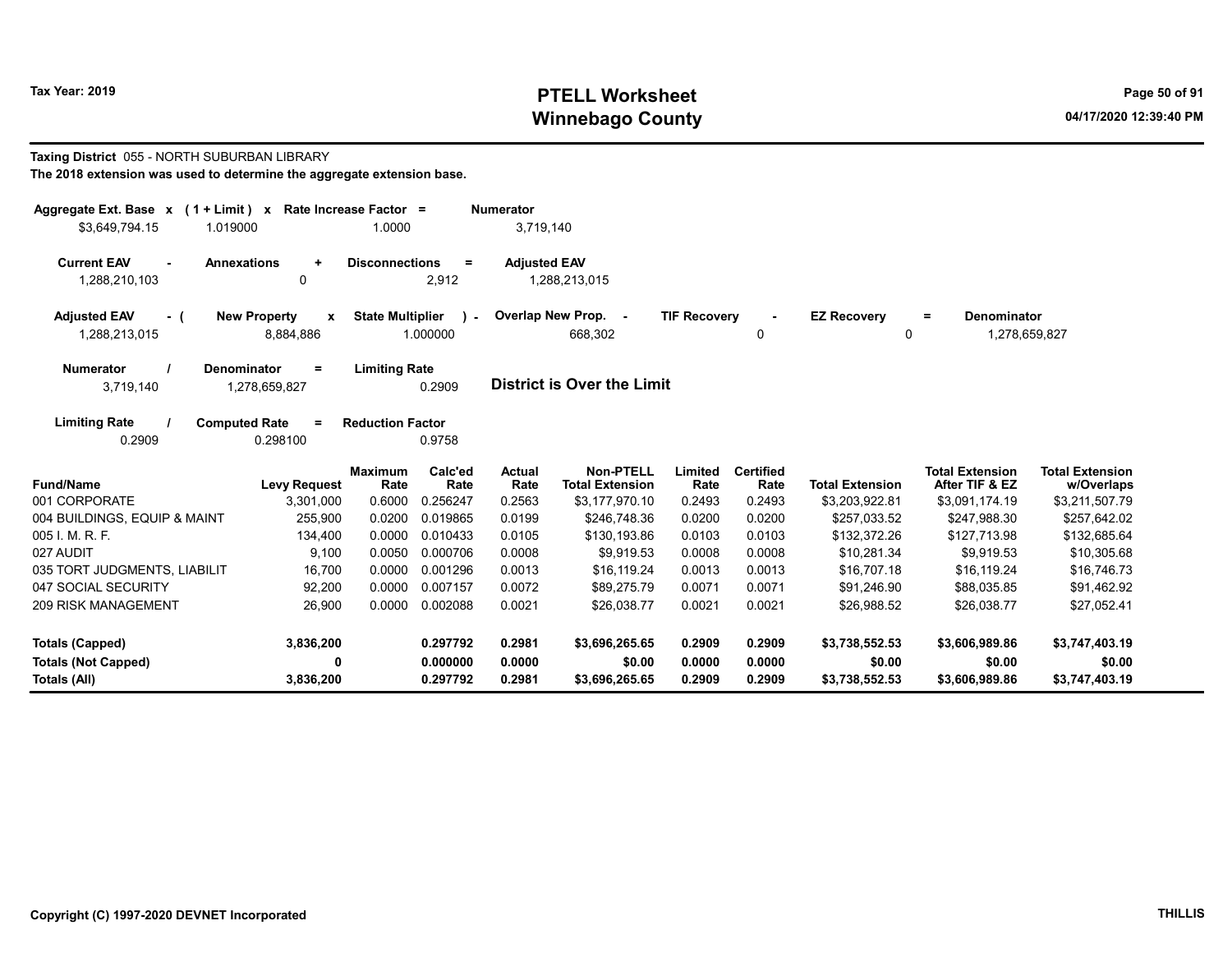# Tax Year: 2019 **PTELL Worksheet** Page 51 of 91 Winnebago County and the County of the County of the County of the County of the County of the County of the County of the County of the County of the County of the County of the County of the County of the County of the C

## Taxing District 056 - PECATONICA LIBRARY

| Aggregate Ext. Base $x$ (1 + Limit) x Rate Increase Factor =<br>\$199,035.78<br>1.019000 |                                                | 1.0000                                              | <b>Numerator</b><br>202,817 |                                            |                     |                          |                                |                                          |                                      |
|------------------------------------------------------------------------------------------|------------------------------------------------|-----------------------------------------------------|-----------------------------|--------------------------------------------|---------------------|--------------------------|--------------------------------|------------------------------------------|--------------------------------------|
| <b>Current EAV</b><br><b>Annexations</b><br>106,497,975                                  | $\ddot{}$<br>0                                 | <b>Disconnections</b><br>$=$<br>0                   | <b>Adjusted EAV</b>         | 106,497,975                                |                     |                          |                                |                                          |                                      |
| <b>Adjusted EAV</b><br>- (<br>106,497,975                                                | <b>New Property</b><br>$\mathbf{x}$<br>526,815 | <b>State Multiplier</b><br>$\mathbf{r}$<br>1.000000 |                             | Overlap New Prop. -<br>136,022             | <b>TIF Recovery</b> | 0                        | <b>EZ Recovery</b><br>$\Omega$ | <b>Denominator</b><br>$=$                | 105,835,138                          |
| <b>Numerator</b><br>Denominator<br>202,817                                               | $=$<br>105,835,138                             | <b>Limiting Rate</b><br>0.1917                      |                             | <b>District is Over the Limit</b>          |                     |                          |                                |                                          |                                      |
| <b>Limiting Rate</b><br><b>Computed Rate</b><br>0.1917                                   | $=$<br>0.196100                                | <b>Reduction Factor</b><br>0.9776                   |                             |                                            |                     |                          |                                |                                          |                                      |
| <b>Fund/Name</b>                                                                         | <b>Levy Request</b>                            | Calc'ed<br><b>Maximum</b><br>Rate<br>Rate           | <b>Actual</b><br>Rate       | <b>Non-PTELL</b><br><b>Total Extension</b> | Limited<br>Rate     | <b>Certified</b><br>Rate | <b>Total Extension</b>         | <b>Total Extension</b><br>After TIF & EZ | <b>Total Extension</b><br>w/Overlaps |
| 001 CORPORATE<br>004 BUILDINGS, EQUIP & MAINT                                            | 171,800<br>12,000                              | 0.6000<br>0.161318<br>0.0200<br>0.011268            | 0.1614<br>0.0113            | \$149,775.57<br>\$10,486.15                | 0.1575<br>0.0111    | 0.1575<br>0.0111         | \$146,156.46<br>\$10,300.55    | \$146,156.46<br>\$10,300.55              | \$167,734.31<br>\$11,821.28          |
| 027 AUDIT                                                                                | 4,500                                          | 0.0050<br>0.004225                                  | 0.0043                      | \$3,990.30                                 | 0.0043              | 0.0043                   | \$3,990.30                     | \$3,990.30                               | \$4,579.41                           |
| 035 TORT JUDGMENTS, LIABILIT                                                             | 10,800                                         | 0.0000<br>0.010141                                  | 0.0102                      | \$9.465.37                                 | 0.0100              | 0.0100                   | \$9,279.78                     | \$9.279.78                               | \$10,649.80                          |
| 047 SOCIAL SECURITY                                                                      | 9,400                                          | 0.0000<br>0.008827                                  | 0.0089                      | \$8,259.00                                 | 0.0088              | 0.0088                   | \$8,166.20                     | \$8,166.20                               | \$9,371.82                           |
| <b>Totals (Capped)</b>                                                                   | 208,500                                        | 0.195779                                            | 0.1961                      | \$181,976.39                               | 0.1917              | 0.1917                   | \$177.893.29                   | \$177,893.29                             | \$204,156.62                         |
| <b>Totals (Not Capped)</b><br>Totals (All)                                               | 0<br>208,500                                   | 0.000000<br>0.195779                                | 0.0000<br>0.1961            | \$0.00<br>\$181,976.39                     | 0.0000<br>0.1917    | 0.0000<br>0.1917         | \$0.00<br>\$177,893.29         | \$0.00<br>\$177,893.29                   | \$0.00<br>\$204,156.62               |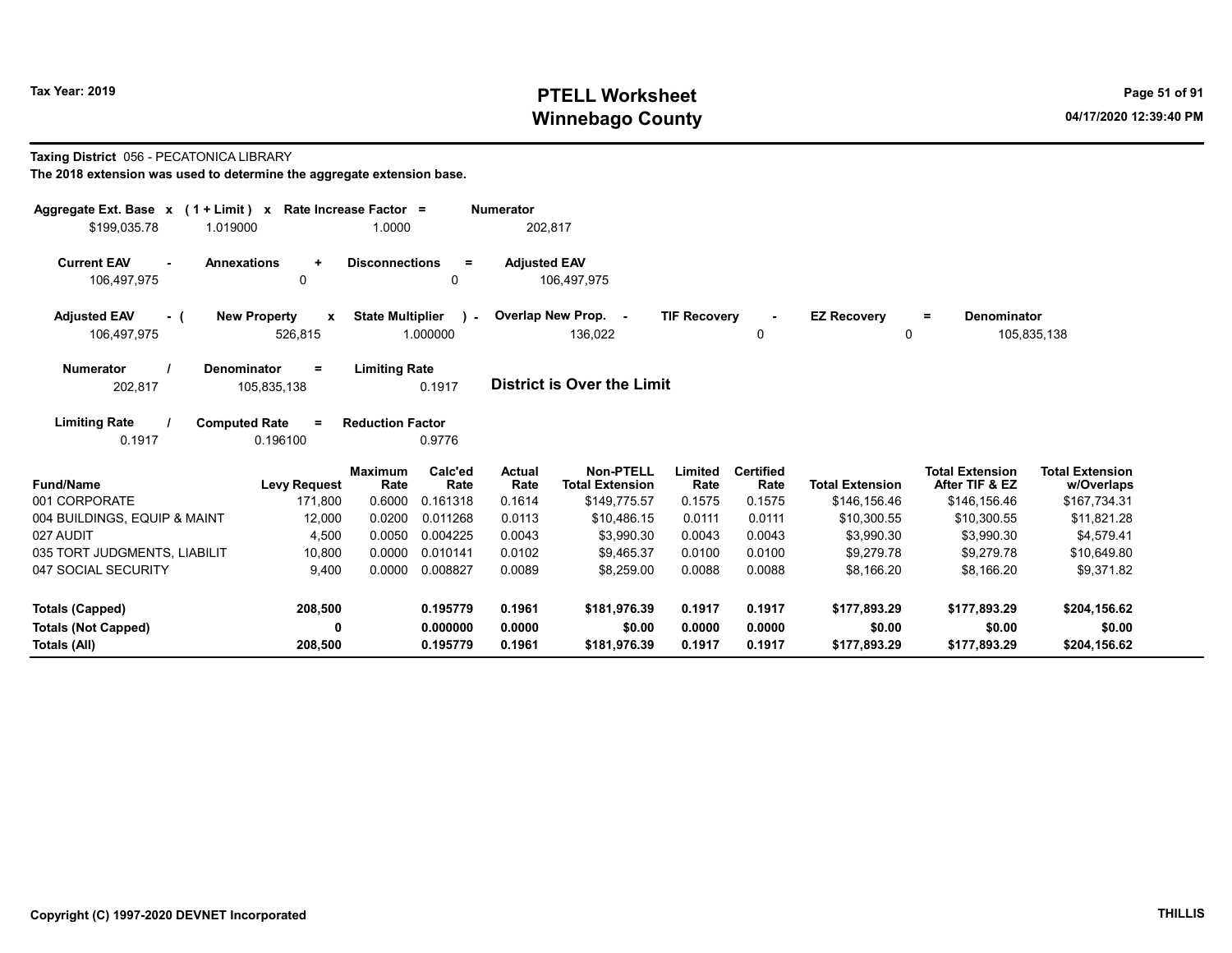## Tax Year: 2019 **PTELL Worksheet** Page 52 of 91 Winnebago County and the County of the County of the County of the County of the County of the County of the County of the County of the County of the County of the County of the County of the County of the County of the C

## Taxing District 057 - TALCOTT FREE LIBRARY

|                                    |      | Aggregate Ext. Base $x$ (1 + Limit) $x$ Rate Increase Factor = |                                     |        | <b>Numerator</b>                   |                     |             |                    |         |                                   |
|------------------------------------|------|----------------------------------------------------------------|-------------------------------------|--------|------------------------------------|---------------------|-------------|--------------------|---------|-----------------------------------|
| \$420,862.08                       |      | 1.019000                                                       | 1.0000                              |        | 428,858                            |                     |             |                    |         |                                   |
| <b>Current EAV</b><br>209,041,589  | ж.   | <b>Annexations</b><br>÷.<br>0                                  | <b>Disconnections</b>               | Ξ.     | <b>Adjusted EAV</b><br>209,041,589 |                     |             |                    |         |                                   |
| <b>Adjusted EAV</b><br>209,041,589 | $-1$ | <b>New Property</b><br>$\mathbf{x}$<br>1.097.196               | <b>State Multiplier</b><br>1.000000 | $\sim$ | Overlap New Prop.<br>۰.<br>0       | <b>TIF Recovery</b> | $\sim$<br>0 | <b>EZ Recovery</b> | Ξ.<br>0 | <b>Denominator</b><br>207,944,393 |
| <b>Numerator</b>                   |      | <b>Denominator</b><br>$=$                                      | <b>Limiting Rate</b>                |        | _ _ _ _ _ _ _ _ _ _ _ _ _ _ _ _    |                     |             |                    |         |                                   |

| 428.858 | 207,944,393 | 0.2880 | <b>District is Within the Limit</b> |
|---------|-------------|--------|-------------------------------------|
|         |             |        |                                     |

| <b>Fund/Name</b>             | <b>Levy Request</b> | Maximum<br>Rate | Calc'ed<br>Rate | <b>Actual</b><br>Rate | Non-PTELL<br><b>Total Extension</b> | Limited<br>Rate | <b>Certified</b><br>Rate | <b>Total Extension</b> | <b>Total Extension</b><br>After TIF & EZ | <b>Total Extension</b><br>w/Overlaps |  |
|------------------------------|---------------------|-----------------|-----------------|-----------------------|-------------------------------------|-----------------|--------------------------|------------------------|------------------------------------------|--------------------------------------|--|
| 001 CORPORATE                | 499.416             | 0.6000          | 0.238908        | 0.2390                | \$499,609.40                        | 0.2390          | 0.2390                   | \$510,208.98           | \$499,609.40                             | \$499,609.40                         |  |
| 004 BUILDINGS, EQUIP & MAINT | 45,000              | 0.0200          | 0.021527        | 0.0200                | \$41,808.32                         | 0.0200          | 0.0200                   | \$42,695.31            | \$41,808.32                              | \$41,808.32                          |  |
| 005 L.M. R. F.               | 20,500              | 0.0000          | 0.009807        | 0.0099                | \$20,695.12                         | 0.0099          | 0.0099                   | \$21,134.18            | \$20,695.12                              | \$20,695.12                          |  |
| 027 AUDIT                    | 7.500               | 0.0050          | 0.003588        | 0.0036                | \$7.525.50                          | 0.0036          | 0.0036                   | \$7.685.16             | \$7.525.50                               | \$7.525.50                           |  |
| 035 TORT JUDGMENTS, LIABILIT | 11.500              | 0.0000          | 0.005501        | 0.0056                | \$11,706.33                         | 0.0056          | 0.0056                   | \$11.954.69            | \$11.706.33                              | \$11.706.33                          |  |
| 047 SOCIAL SECURITY          | 19,500              | 0.0000          | 0.009328        | 0.0094                | \$19,649.91                         | 0.0094          | 0.0094                   | \$20,066.80            | \$19,649.91                              | \$19,649.91                          |  |
| Totals (Capped)              | 603,416             |                 | 0.288659        | 0.2875                | \$600,994.58                        | 0.2875          | 0.2875                   | \$613,745.12           | \$600,994.58                             | \$600,994.58                         |  |
| <b>Totals (Not Capped)</b>   | 0                   |                 | 0.000000        | 0.0000                | \$0.00                              | 0.0000          | 0.0000                   | \$0.00                 | \$0.00                                   | \$0.00                               |  |
| Totals (All)                 | 603,416             |                 | 0.288659        | 0.2875                | \$600,994.58                        | 0.2875          | 0.2875                   | \$613,745.12           | \$600,994.58                             | \$600,994.58                         |  |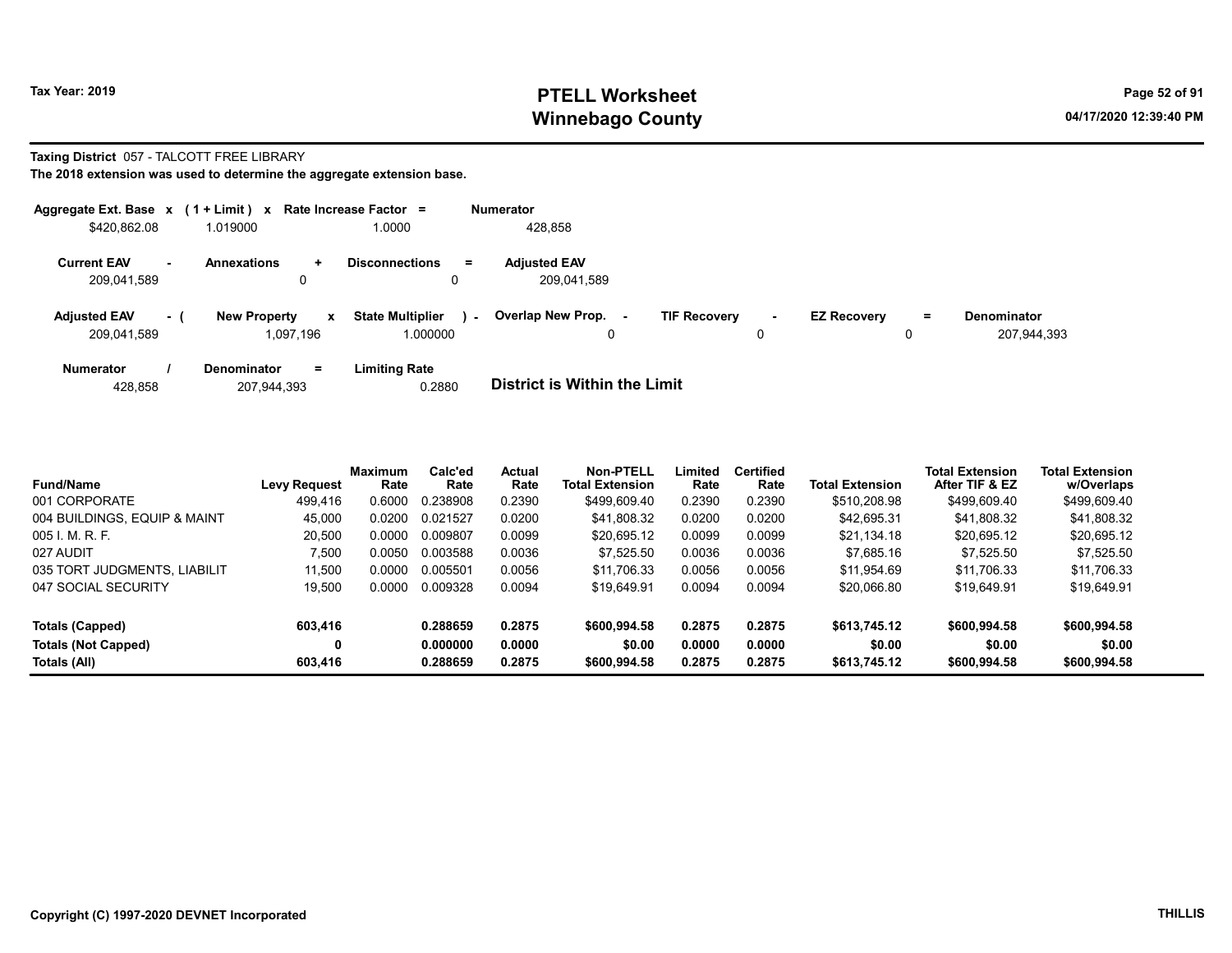# Tax Year: 2019 **PTELL Worksheet** Page 53 of 91 Winnebago County and the County of the County of the County of the County of the County of the County of the County of the County of the County of the County of the County of the County of the County of the County of the C

### Taxing District 058 - WINNEBAGO LIBRARY

| Aggregate Ext. Base $x$ (1 + Limit) $x$                           | Rate Increase Factor =                         |                                                      | <b>Numerator</b>      |                                            |                     |                          |                         |                                          |                                      |
|-------------------------------------------------------------------|------------------------------------------------|------------------------------------------------------|-----------------------|--------------------------------------------|---------------------|--------------------------|-------------------------|------------------------------------------|--------------------------------------|
| \$312,592.25<br>1.019000                                          |                                                | 1.0000                                               | 318,532               |                                            |                     |                          |                         |                                          |                                      |
| <b>Current EAV</b><br><b>Annexations</b><br>$\sim$<br>153,746,834 | $\ddot{}$<br>0                                 | <b>Disconnections</b><br>$\equiv$<br>0               | <b>Adjusted EAV</b>   | 153,746,834                                |                     |                          |                         |                                          |                                      |
| <b>Adjusted EAV</b><br>- (<br>153,746,834                         | <b>New Property</b><br>$\mathbf{x}$<br>427,270 | <b>State Multiplier</b><br>$\mathcal{L}$<br>1.000000 |                       | Overlap New Prop. -<br>0                   | <b>TIF Recovery</b> | 0                        | <b>EZ Recovery</b><br>0 | <b>Denominator</b><br>Ξ.                 | 153,319,564                          |
| <b>Numerator</b><br>Denominator<br>318,532                        | $=$<br>153,319,564                             | <b>Limiting Rate</b><br>0.2078                       |                       | <b>District is Over the Limit</b>          |                     |                          |                         |                                          |                                      |
| <b>Limiting Rate</b><br><b>Computed Rate</b><br>0.2078            | $=$<br>0.213400                                | <b>Reduction Factor</b><br>0.9738                    |                       |                                            |                     |                          |                         |                                          |                                      |
| <b>Fund/Name</b>                                                  | <b>Levy Request</b>                            | Calc'ed<br><b>Maximum</b><br>Rate<br>Rate            | <b>Actual</b><br>Rate | <b>Non-PTELL</b><br><b>Total Extension</b> | Limited<br>Rate     | <b>Certified</b><br>Rate | <b>Total Extension</b>  | <b>Total Extension</b><br>After TIF & EZ | <b>Total Extension</b><br>w/Overlaps |
| 001 CORPORATE                                                     | 261,707                                        | 0.6000<br>0.170219                                   | 0.1703                | \$261,830.86                               | 0.1652              | 0.1652                   | \$253,989.77            | \$253,989.77                             | \$253,989.77                         |
| 004 BUILDINGS, EQUIP & MAINT                                      | 31,008                                         | 0.0200<br>0.020168                                   | 0.0200                | \$30.749.37                                | 0.0200              | 0.0200                   | \$30.749.37             | \$30.749.37                              | \$30,749.37                          |
| 005 I. M. R. F.                                                   | 9,923                                          | 0.0000<br>0.006454                                   | 0.0065                | \$9,993.54                                 | 0.0064              | 0.0064                   | \$9.839.80              | \$9.839.80                               | \$9,839.80                           |
| 027 AUDIT                                                         | 2,326                                          | 0.0050<br>0.001513                                   | 0.0016                | \$2.459.95                                 | 0.0016              | 0.0016                   | \$2.459.95              | \$2.459.95                               | \$2,459.95                           |
| 035 TORT JUDGMENTS, LIABILIT                                      | 11,473                                         | 0.0000<br>0.007462                                   | 0.0075                | \$11,531.01                                | 0.0073              | 0.0073                   | \$11,223.52             | \$11,223.52                              | \$11,223.52                          |
| 047 SOCIAL SECURITY                                               | 11,473                                         | 0.0000<br>0.007462                                   | 0.0075                | \$11,531.01                                | 0.0073              | 0.0073                   | \$11,223.52             | \$11,223.52                              | \$11,223.52                          |
| <b>Totals (Capped)</b>                                            | 327,910                                        | 0.213278                                             | 0.2134                | \$328,095.74                               | 0.2078              | 0.2078                   | \$319,485.92            | \$319,485.93                             | \$319,485.93                         |
| <b>Totals (Not Capped)</b>                                        | 0                                              | 0.000000                                             | 0.0000                | \$0.00                                     | 0.0000              | 0.0000                   | \$0.00                  | \$0.00                                   | \$0.00                               |
| Totals (All)                                                      | 327,910                                        | 0.213278                                             | 0.2134                | \$328,095.74                               | 0.2078              | 0.2078                   | \$319,485.92            | \$319,485.93                             | \$319,485.93                         |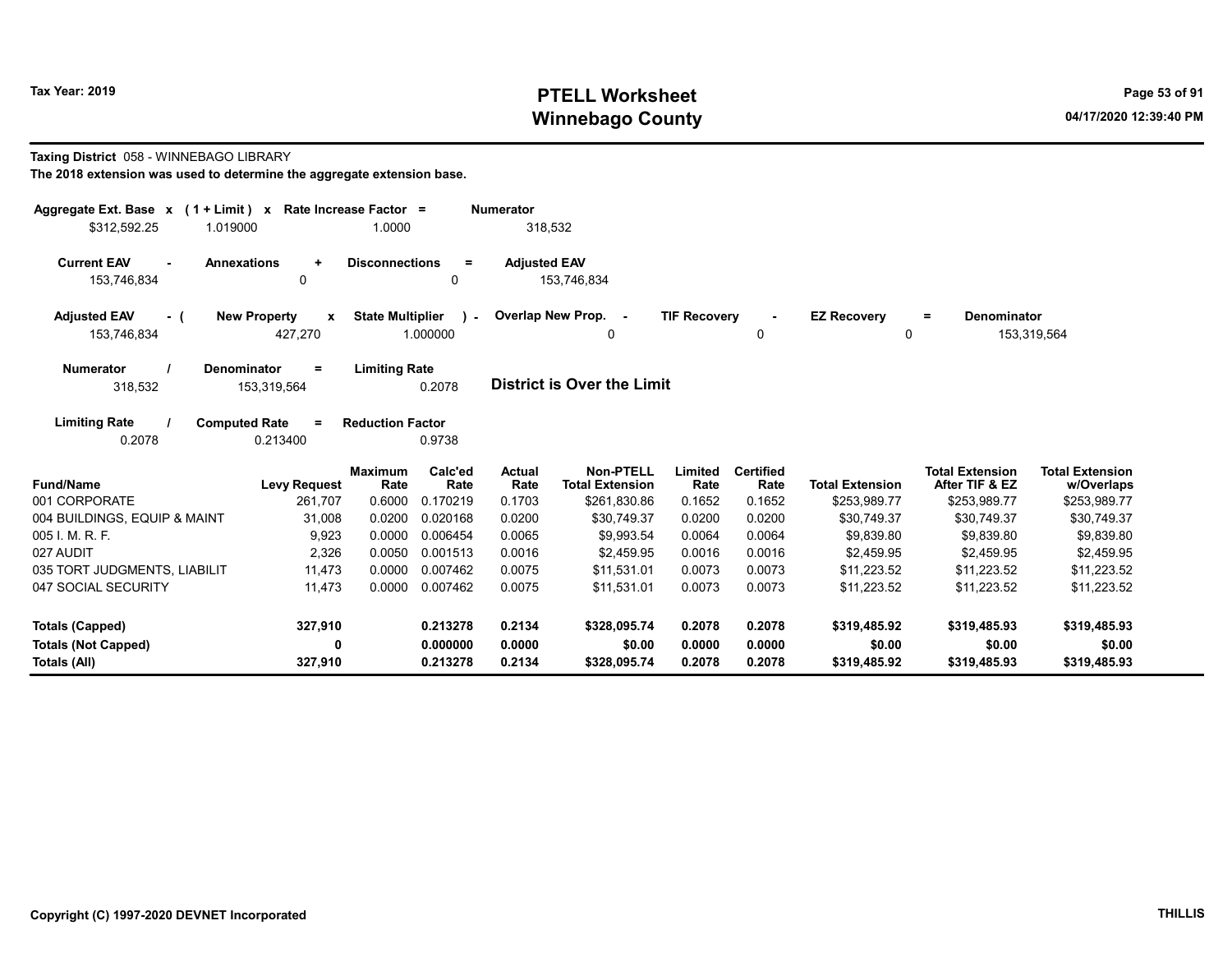# Tax Year: 2019 **PTELL Worksheet** Page 54 of 91 Winnebago County and the County of the County of the County of the County of the County of the County of the County of the County of the County of the County of the County of the County of the County of the County of the C

# Taxing District 059 - ROCKFORD CITY LIBRARY

| Aggregate Ext. Base x        | $(1 + Limit)$ x Rate Increase Factor = |                                             | <b>Numerator</b>             |                               |                           |               |
|------------------------------|----------------------------------------|---------------------------------------------|------------------------------|-------------------------------|---------------------------|---------------|
| \$7,382,784.18               | 1.019000                               | 1.0000                                      | 7,523,057                    |                               |                           |               |
| <b>Current EAV</b><br>$\sim$ | <b>Annexations</b><br>÷.               | $=$<br><b>Disconnections</b>                | <b>Adjusted EAV</b>          |                               |                           |               |
| 1,617,430,540                | 7,776,827                              | 0                                           | 1.609.653.713                |                               |                           |               |
| <b>Adjusted EAV</b><br>- 1   | <b>New Property</b><br>$\mathbf{x}$    | <b>State Multiplier</b><br>$\sim$ 10 $\sim$ | Overlap New Prop.<br>$\sim$  | <b>TIF Recovery</b><br>$\sim$ | <b>EZ Recovery</b><br>$=$ | Denominator   |
| 1,609,653,713                | 5.225.809                              | 1.000000                                    | 0                            | 35.489                        | 0                         | 1.604.392.415 |
| <b>Numerator</b>             | <b>Denominator</b><br>Ξ.               | <b>Limiting Rate</b>                        |                              |                               |                           |               |
| 7,523,057                    | 1,604,392,415                          | 0.4689                                      | District is Within the Limit |                               |                           |               |

| <b>Fund/Name</b>             | <b>Levy Request</b> | <b>Maximum</b><br>Rate | Calc'ed<br>Rate | <b>Actual</b><br>Rate | <b>Non-PTELL</b><br><b>Total Extension</b> | Limited<br>Rate | Certified<br>Rate | <b>Total Extension</b> | <b>Total Extension</b><br>After TIF & EZ | <b>Total Extension</b><br>w/Overlaps |
|------------------------------|---------------------|------------------------|-----------------|-----------------------|--------------------------------------------|-----------------|-------------------|------------------------|------------------------------------------|--------------------------------------|
| 001 CORPORATE                | 7.096.000           | 0.6000                 | 0.438721        | 0.4388                | \$7.096.781.41                             | 0.4388          | 0.4388            | \$7.238.278.78         | \$7.096.781.41                           | \$7,097,285.21                       |
| 004 BUILDINGS, EQUIP & MAINT | 284.000             | 0.0200                 | 0.017559        | 0.0176                | \$284.647.57                               | 0.0176          | 0.0176            | \$290.322.94           | \$284.647.57                             | \$284.667.78                         |
|                              |                     |                        |                 |                       |                                            |                 |                   |                        |                                          |                                      |
| Totals (Capped)              | 7,380,000           |                        | 0.456280        | 0.4564                | \$7.381.428.98                             | 0.4564          | 0.4564            | \$7.528.601.73         | \$7.381.428.98                           | \$7,381,952.99                       |
| <b>Totals (Not Capped)</b>   | 0                   |                        | 0.000000        | 0.0000                | \$0.00                                     | 0.0000          | 0.0000            | \$0.00                 | \$0.00                                   | \$0.00                               |
| Totals (All)                 | 7,380,000           |                        | 0.456280        | 0.4564                | \$7,381,428.98                             | 0.4564          | 0.4564            | \$7,528,601.73         | \$7.381.428.98                           | \$7,381,952.99                       |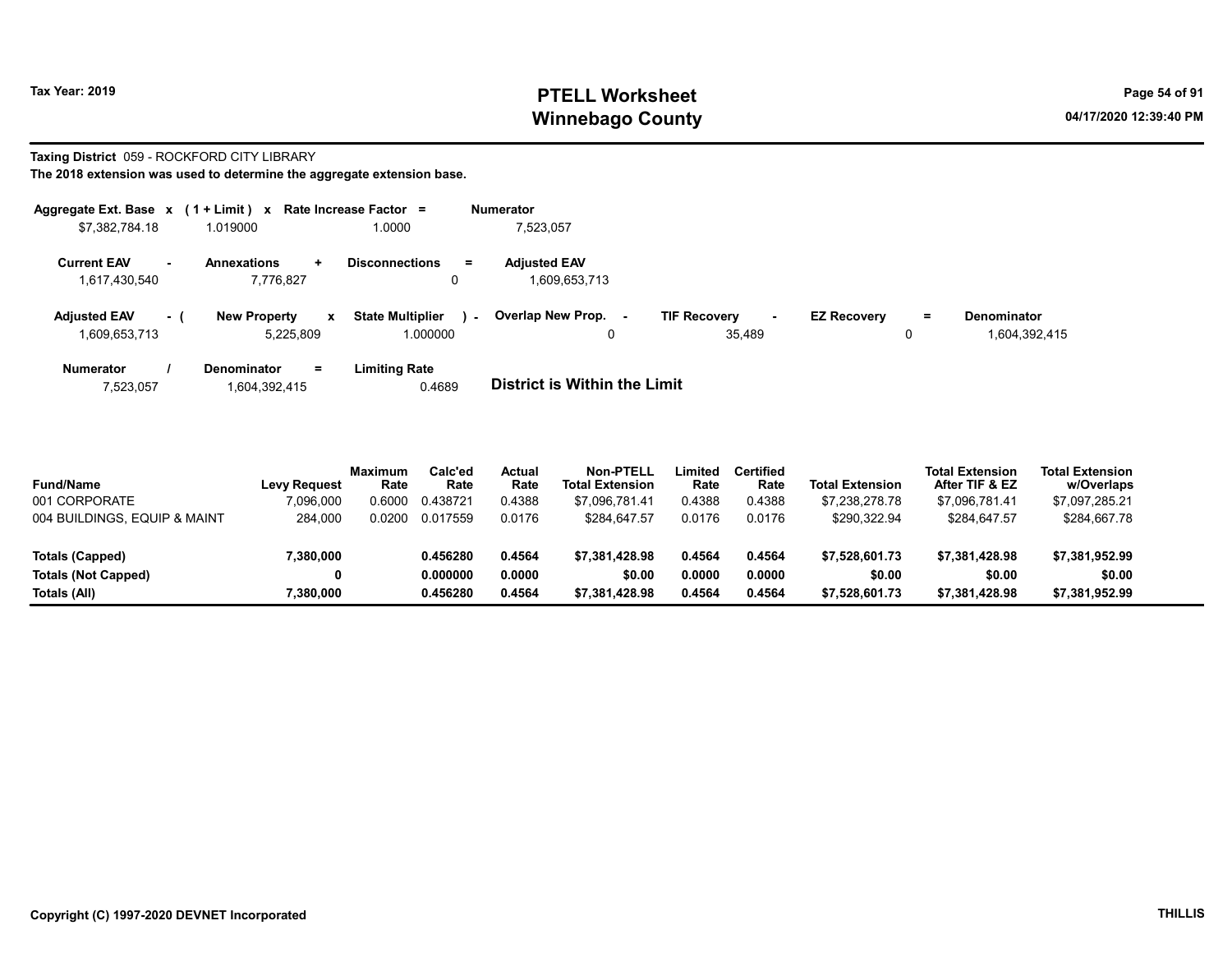# Tax Year: 2019 **PTELL Worksheet** Page 55 of 91 Winnebago County and the County of the County of the County of the County of the County of the County of the County of the County of the County of the County of the County of the County of the County of the County of the C

## Taxing District 060 - GREATER RKFD AIRPORT

|                                      |        | Aggregate Ext. Base $x$ (1 + Limit) x Rate Increase Factor = |                                     |        | <b>Numerator</b>                     |                                                 |                    |        |                                     |
|--------------------------------------|--------|--------------------------------------------------------------|-------------------------------------|--------|--------------------------------------|-------------------------------------------------|--------------------|--------|-------------------------------------|
| \$2,991,391.55                       |        | 1.019000                                                     | 1.0000                              |        | 3,048,228                            |                                                 |                    |        |                                     |
| <b>Current EAV</b><br>2,963,182,856  | $\sim$ | <b>Annexations</b><br>$\ddotmark$<br>0                       | <b>Disconnections</b><br>0          | $=$    | <b>Adjusted EAV</b><br>2,963,182,856 |                                                 |                    |        |                                     |
| <b>Adjusted EAV</b><br>2,963,182,856 | $-1$   | <b>New Property</b><br>$\mathbf{x}$<br>10.829.013            | <b>State Multiplier</b><br>1.000000 | $\sim$ | <b>Overlap New Prop.</b><br>0        | <b>TIF Recovery</b><br>$\blacksquare$<br>35.489 | <b>EZ Recovery</b> | =<br>0 | <b>Denominator</b><br>2,952,318,354 |
| <b>Numerator</b>                     |        | $=$<br>Denominator                                           | <b>Limiting Rate</b>                |        |                                      |                                                 |                    |        |                                     |

| 3,048,228 | 2,952,318,354 | 0.1033 | <b>District is Within the Limit</b> |
|-----------|---------------|--------|-------------------------------------|

| <b>Fund/Name</b>             | Levy Request | <b>Maximum</b><br>Rate | Calc'ed<br>Rate | <b>Actual</b><br>Rate | Non-PTELL<br><b>Total Extension</b> | Limited<br>Rate | <b>Certified</b><br>Rate | <b>Total Extension</b> | <b>Total Extension</b><br>After TIF & EZ | <b>Total Extension</b><br>w/Overlaps |
|------------------------------|--------------|------------------------|-----------------|-----------------------|-------------------------------------|-----------------|--------------------------|------------------------|------------------------------------------|--------------------------------------|
| 001 CORPORATE                | 2,228,402    | 0.0750                 | 0.075203        | 0.0750                | \$2,222,387.14                      | 0.0750          | 0.0750                   | \$2,287,000.86         | \$2,222,387.14                           | \$2,222,387.14                       |
| 003 BONDS & INT 2008         | 0            | 0.0000                 | 0.000000        | 0.0000                | \$0.00                              | 0.0000          | 0.0000                   | \$0.00                 | \$0.00                                   | \$0.00                               |
| 003A BONDS & INT 2015 A-B-C  | $\Omega$     | 0.0000                 | 0.000000        | 0.0000                | \$0.00                              | 0.0000          | 0.0000                   | \$0.00                 | \$0.00                                   | \$0.00                               |
| 003B BONDS & INT 2017A       | 0            | 0.0000                 | 0.000000        | 0.0000                | \$0.00                              | 0.0000          | 0.0000                   | \$0.00                 | \$0.00                                   | \$0.00                               |
| 003C BONDS & INT 2018        | 0            | 0.0000                 | 0.000000        | 0.0000                | \$0.00                              | 0.0000          | 0.0000                   | \$0.00                 | \$0.00                                   | \$0.00                               |
| 005 I. M. R. F.              | 205,776      | 0.0000                 | 0.006944        | 0.0070                | \$207.422.80                        | 0.0070          | 0.0070                   | \$213,453.41           | \$207,422.80                             | \$207,422.80                         |
| 027 AUDIT                    | 36,705       | 0.0050                 | 0.001239        | 0.0013                | \$38,521.38                         | 0.0013          | 0.0013                   | \$39,641.35            | \$38,521.38                              | \$38,521.38                          |
| 035 TORT JUDGMENTS, LIABILIT | 198,777      | 0.0000                 | 0.006708        | 0.0068                | \$201.496.43                        | 0.0068          | 0.0068                   | \$207,354.75           | \$201.496.43                             | \$201,496.43                         |
| 047 SOCIAL SECURITY          | 217,015      | 0.0000                 | 0.007324        | 0.0074                | \$219,275.53                        | 0.0074          | 0.0074                   | \$225,650.75           | \$219,275.53                             | \$219,275.53                         |
| 060 UNEMPLOYMENT INSURANC    | 10.101       | 0.0000                 | 0.000341        | 0.0004                | \$11.852.73                         | 0.0004          | 0.0004                   | \$12.197.34            | \$11.852.73                              | \$11,852.73                          |
| 062 WORKERS COMPENSATION     | 94,752       | 0.0000                 | 0.003198        | 0.0032                | \$94,821.85                         | 0.0032          | 0.0032                   | \$97,578.70            | \$94,821.85                              | \$94,821.85                          |
| Totals (Capped)              | 2,991,528    |                        | 0.100957        | 0.1011                | \$2,995,777.86                      | 0.1011          | 0.1011                   | \$3,082,877.17         | \$2,995,777.86                           | \$2,995,777.86                       |
| <b>Totals (Not Capped)</b>   | 0            |                        | 0.000000        | 0.0000                | \$0.00                              | 0.0000          | 0.0000                   | \$0.00                 | \$0.00                                   | \$0.00                               |
| Totals (All)                 | 2,991,528    |                        | 0.100957        | 0.1011                | \$2,995,777.86                      | 0.1011          | 0.1011                   | \$3,082,877.17         | \$2,995,777.86                           | \$2,995,777.86                       |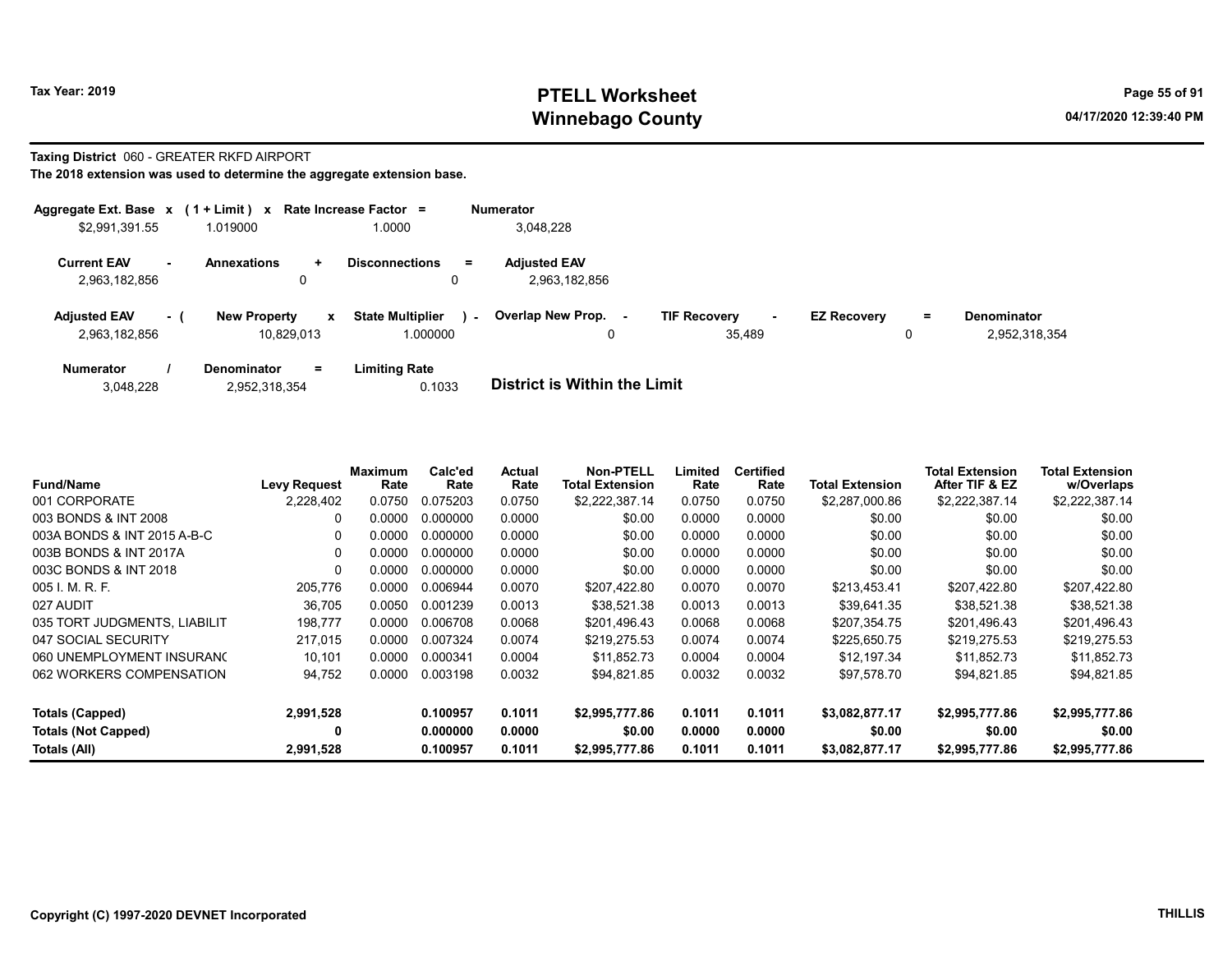# Tax Year: 2019 **PTELL Worksheet** Page 56 of 91 Winnebago County and the County of the County of the County of the County of the County of the County of the County of the County of the County of the County of the County of the County of the County of the County of the C

# Taxing District 061 - SOUTH BELOIT CITY LIBRARY

| The 2018 extension was used to determine the aggregate extension base. |  |
|------------------------------------------------------------------------|--|
|------------------------------------------------------------------------|--|

|                     |          | Aggregate Ext. Base $x$ (1 + Limit) x Rate Increase Factor = |                                            | <b>Numerator</b>            |                     |                |                    |    |                    |
|---------------------|----------|--------------------------------------------------------------|--------------------------------------------|-----------------------------|---------------------|----------------|--------------------|----|--------------------|
| \$237,173.11        |          | 1.019000                                                     | 1.0000                                     | 241.679                     |                     |                |                    |    |                    |
| <b>Current EAV</b>  |          | <b>Annexations</b><br>$\pm$                                  | $=$<br><b>Disconnections</b>               | <b>Adjusted EAV</b>         |                     |                |                    |    |                    |
| 122,030,225         |          | 2,912                                                        | 0                                          | 122,027,313                 |                     |                |                    |    |                    |
| <b>Adjusted EAV</b> | $\sim$ 1 | <b>New Property</b><br>x                                     | <b>State Multiplier</b><br>$\sim$ 10 $\pm$ | Overlap New Prop.<br>$\sim$ | <b>TIF Recovery</b> | $\blacksquare$ | <b>EZ Recovery</b> | Ξ. | <b>Denominator</b> |
| 122,027,313         |          | 1,629,710                                                    | 1.000000                                   | 0                           |                     | 0              |                    |    | 120,397,603        |
| Numerator           |          | Denominator<br>Ξ.                                            | <b>Limiting Rate</b>                       |                             |                     |                |                    |    |                    |

241,679 120,397,603 0.2008 District is Within the Limit

| <b>Fund/Name</b><br>001 CORPORATE | <b>Levy Request</b><br>245.000 | <b>Maximum</b><br>Rate<br>0.6000 | Calc'ed<br>Rate<br>0.200770 | Actual<br>Rate<br>0.2008 | <b>Non-PTELL</b><br><b>Total Extension</b><br>\$245.036.69 | .imited<br>Rate<br>0.2008 | Certified<br>Rate<br>0.2008 | <b>Total Extension</b><br>\$248.056.48 | <b>Total Extension</b><br>After TIF & EZ<br>\$245.036.69 | <b>Total Extension</b><br>w/Overlaps<br>\$245,036.69 |  |
|-----------------------------------|--------------------------------|----------------------------------|-----------------------------|--------------------------|------------------------------------------------------------|---------------------------|-----------------------------|----------------------------------------|----------------------------------------------------------|------------------------------------------------------|--|
| Totals (Capped)                   | 245,000                        |                                  | 0.200770                    | 0.2008                   | \$245.036.69                                               | 0.2008                    | 0.2008                      | \$248.056.48                           | \$245.036.69                                             | \$245.036.69                                         |  |
| <b>Totals (Not Capped)</b>        | 0                              |                                  | 0.000000                    | 0.0000                   | \$0.00                                                     | 0.0000                    | 0.0000                      | \$0.00                                 | \$0.00                                                   | \$0.00                                               |  |
| Totals (All)                      | 245.000                        |                                  | 0.200770                    | 0.2008                   | \$245.036.69                                               | 0.2008                    | 0.2008                      | \$248.056.48                           | \$245.036.69                                             | \$245.036.69                                         |  |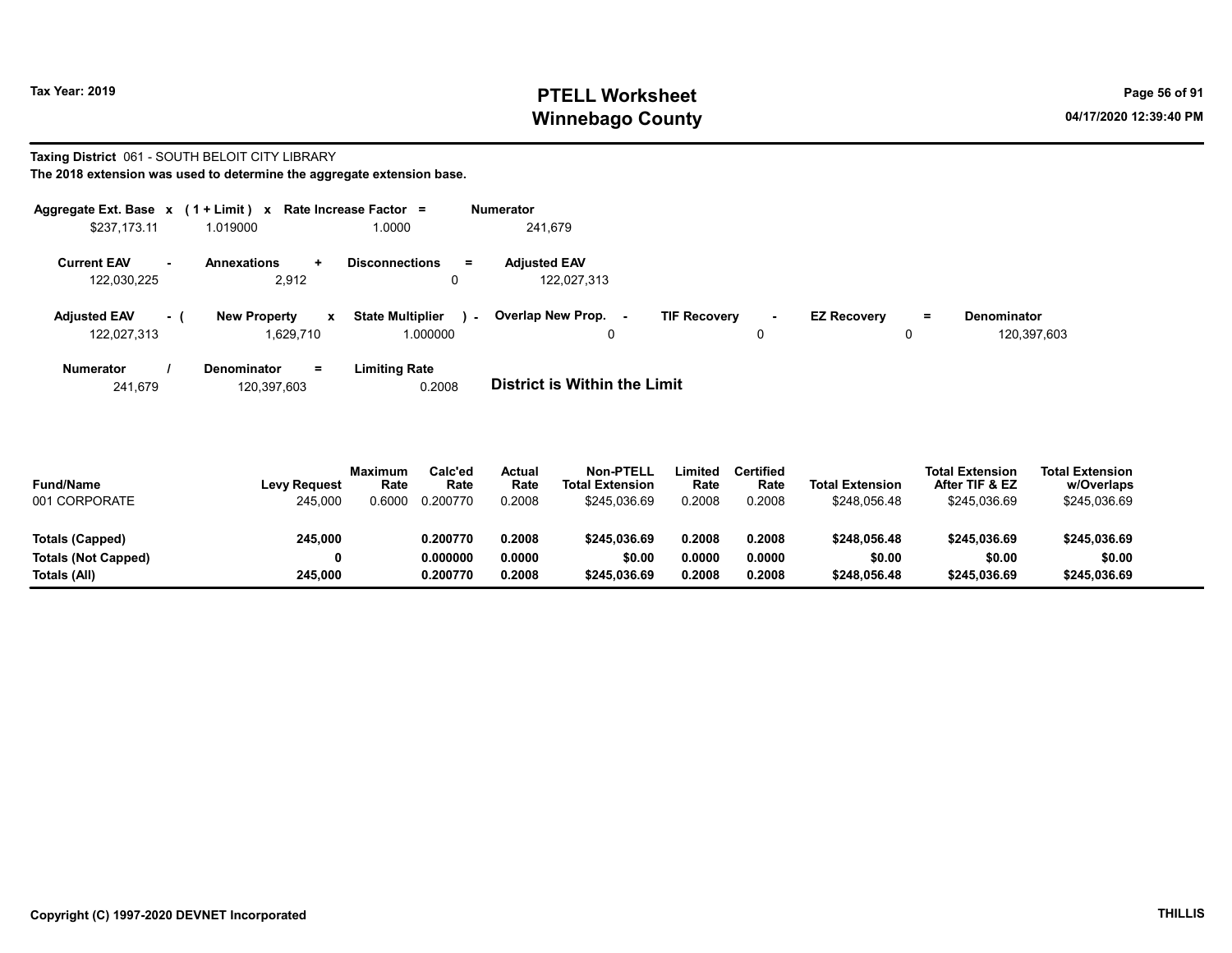# Tax Year: 2019 **PTELL Worksheet** Page 57 of 91 Winnebago County and the County of the County of the County of the County of the County of the County of the County of the County of the County of the County of the County of the County of the County of the County of the C

### Taxing District 062 - RKFD - WINN DRAINAGE The 2018 extension was used to determine the aggregate extension base.

| Aggregate Ext. Base x (1 + Limit) x<br>\$4,211.34             | 1.019000                                      | Rate Increase Factor =<br>1.0000                                 | <b>Numerator</b><br>4,291         |                                                          |                            |                                    |                                      |                                                        |                                                    |
|---------------------------------------------------------------|-----------------------------------------------|------------------------------------------------------------------|-----------------------------------|----------------------------------------------------------|----------------------------|------------------------------------|--------------------------------------|--------------------------------------------------------|----------------------------------------------------|
| <b>Current EAV</b><br>10,645,276                              | <b>Annexations</b><br>÷<br>$\mathbf{0}$       | <b>Disconnections</b><br>Ξ<br>0                                  | <b>Adjusted EAV</b><br>10,645,276 |                                                          |                            |                                    |                                      |                                                        |                                                    |
| <b>Adjusted EAV</b><br>- (<br>10,645,276                      | <b>New Property</b><br>$\mathbf{x}$<br>38,009 | <b>State Multiplier</b><br>$\mathbf{A}=\mathbf{0}$ .<br>1.000000 | Overlap New Prop. -               | 0                                                        | <b>TIF Recovery</b>        | $\sim$<br>0                        | <b>EZ Recovery</b><br>0              | Denominator<br>$=$                                     | 10,607,267                                         |
| <b>Numerator</b><br>4,291                                     | Denominator<br>$\equiv$<br>10,607,267         | <b>Limiting Rate</b><br>0.0405                                   | District is Over the Limit        |                                                          |                            |                                    |                                      |                                                        |                                                    |
| <b>Limiting Rate</b><br>0.0405                                | <b>Computed Rate</b><br>$\equiv$<br>0.047000  | <b>Reduction Factor</b><br>0.8617                                |                                   |                                                          |                            |                                    |                                      |                                                        |                                                    |
| <b>Fund/Name</b><br>001 CORPORATE                             | <b>Levy Request</b><br>5,000                  | Calc'ed<br><b>Maximum</b><br>Rate<br>Rate<br>0.1250<br>0.046969  | Actual<br>Rate<br>0.0470          | <b>Non-PTELL</b><br><b>Total Extension</b><br>\$5,003.28 | Limited<br>Rate<br>0.0405  | <b>Certified</b><br>Rate<br>0.0405 | <b>Total Extension</b><br>\$4,311.34 | <b>Total Extension</b><br>After TIF & EZ<br>\$4,311.34 | <b>Total Extension</b><br>w/Overlaps<br>\$4,311.34 |
| Totals (Capped)<br><b>Totals (Not Capped)</b><br>Totals (All) | 5,000<br>0<br>5,000                           | 0.046969<br>0.000000<br>0.046969                                 | 0.0470<br>0.0000<br>0.0470        | \$5,003.28<br>\$0.00<br>\$5,003.28                       | 0.0405<br>0.0000<br>0.0405 | 0.0405<br>0.0000<br>0.0405         | \$4,311.34<br>\$0.00<br>\$4,311.34   | \$4,311.34<br>\$0.00<br>\$4,311.34                     | \$4,311.34<br>\$0.00<br>\$4,311.34                 |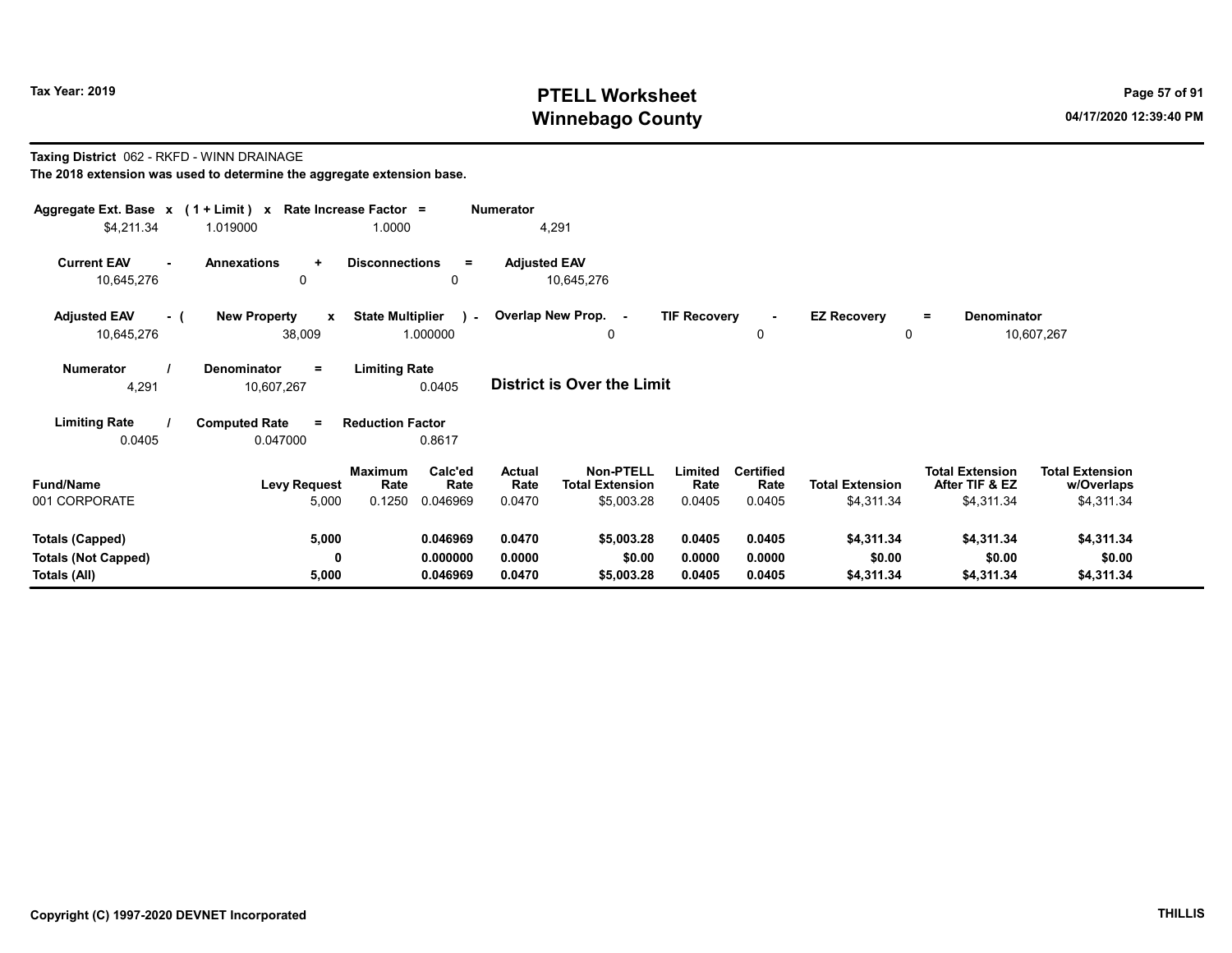# Tax Year: 2019 **PTELL Worksheet** Page 58 of 91 Winnebago County and the County of the County of the County of the County of the County of the County of the County of the County of the County of the County of the County of the County of the County of the County of the C

### Taxing District 064 - LINCOLN-ACRES STREET LIGHT The 2018 extension was used to determine the aggregate extension base.

| Aggregate Ext. Base $x$ (1 + Limit) x Rate Increase Factor = |      |                         |                   |                                               | Numerator                          |                     |        |                    |               |                               |
|--------------------------------------------------------------|------|-------------------------|-------------------|-----------------------------------------------|------------------------------------|---------------------|--------|--------------------|---------------|-------------------------------|
| \$0.00                                                       |      | 1.019000                |                   | 1.0000                                        | 0                                  |                     |        |                    |               |                               |
| <b>Current EAV</b><br>618,567                                | ж.   | <b>Annexations</b><br>0 | $\ddot{}$         | <b>Disconnections</b><br>$=$                  | <b>Adiusted EAV</b><br>618.567     |                     |        |                    |               |                               |
| <b>Adjusted EAV</b><br>618,567                               | $-1$ | <b>New Property</b>     | $\mathbf{x}$<br>0 | <b>State Multiplier</b><br>$\sim$<br>1.000000 | Overlap New Prop. -<br>$\mathbf 0$ | <b>TIF Recovery</b> | $\sim$ | <b>EZ Recovery</b> | $\equiv$<br>0 | <b>Denominator</b><br>618,567 |
| <b>Numerator</b>                                             |      | Denominator             | $=$               | <b>Limiting Rate</b>                          |                                    |                     |        |                    |               |                               |

0 618,567 0.0000 **District is Within the Limit** 

| <b>Fund/Name</b><br>001 CORPORATE | <b>Levy Request</b> | <b>Maximum</b><br>Rate<br>2 0000 | Calc'ed<br>Rate<br>0.000000 | Actual<br>Rate<br>0.0000 | <b>Non-PTELL</b><br><b>Total Extension</b><br>\$0.00 | Limited<br>Rate<br>0.0000 | <b>Certified</b><br>Rate<br>0.0000 | <b>Total Extension</b><br>\$0.00 | <b>Total Extension</b><br>After TIF & EZ<br>\$0.00 | <b>Total Extension</b><br>w/Overlaps<br>\$0.00 |
|-----------------------------------|---------------------|----------------------------------|-----------------------------|--------------------------|------------------------------------------------------|---------------------------|------------------------------------|----------------------------------|----------------------------------------------------|------------------------------------------------|
| Totals (Capped)                   |                     |                                  | 0.000000                    | 0.0000                   | \$0.00                                               | 0.0000                    | 0.0000                             | \$0.00                           | \$0.00                                             | \$0.00                                         |
| <b>Totals (Not Capped)</b>        | 0                   |                                  | 0.000000                    | 0.0000                   | \$0.00                                               | 0.0000                    | 0.0000                             | \$0.00                           | \$0.00                                             | \$0.00                                         |
| Totals (All)                      |                     |                                  | 0.000000                    | 0.0000                   | \$0.00                                               | 0.0000                    | 0.0000                             | \$0.00                           | \$0.00                                             | \$0.00                                         |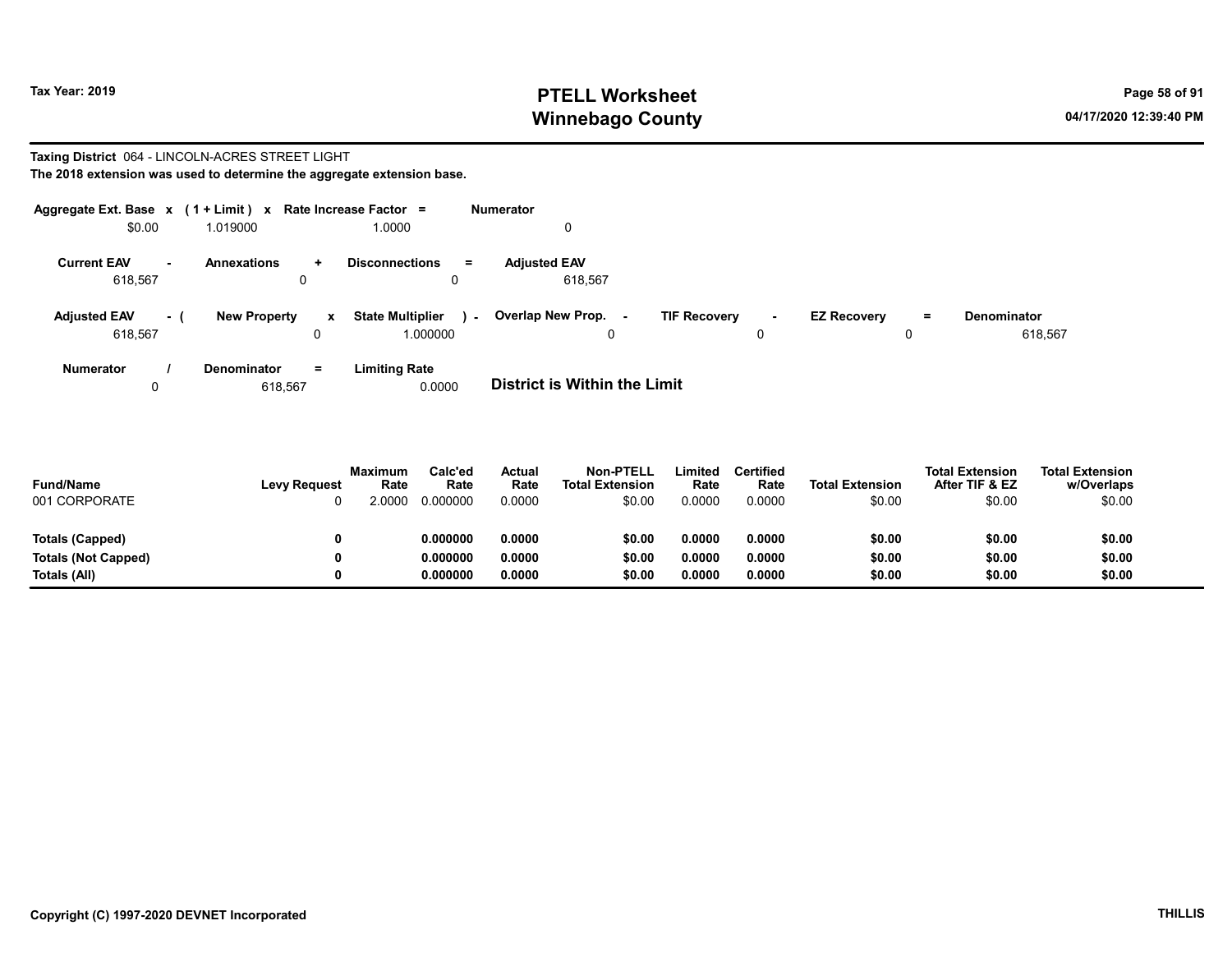# Tax Year: 2019 **PTELL Worksheet** Page 59 of 91 Winnebago County and the County of the County of the County of the County of the County of the County of the County of the County of the County of the County of the County of the County of the County of the County of the C

### Taxing District 065 - WASHINGTON PARK STREET LIGHT The 2017 extension was used to determine the aggregate extension base.

| Aggregate Ext. Base $x$ (1 + Limit) $x$ |     |                                            | Rate Increase Factor =                           | <b>Numerator</b>                 |                               |                                |                                 |
|-----------------------------------------|-----|--------------------------------------------|--------------------------------------------------|----------------------------------|-------------------------------|--------------------------------|---------------------------------|
| \$12,342.25                             |     | 1.019000                                   | 1.0000                                           | 12,577                           |                               |                                |                                 |
| <b>Current EAV</b><br>1,469,984         | ж.  | <b>Annexations</b><br>$\ddot{}$<br>0       | <b>Disconnections</b><br>$=$<br>3,743            | <b>Adjusted EAV</b><br>1,473,727 |                               |                                |                                 |
| <b>Adjusted EAV</b><br>1,473,727        | - ( | <b>New Property</b><br>$\mathbf{x}$<br>180 | <b>State Multiplier</b><br>$\sim$ $-$<br>.000000 | Overlap New Prop. -<br>0         | <b>TIF Recovery</b><br>$\sim$ | <b>EZ Recovery</b><br>$=$<br>0 | <b>Denominator</b><br>1,473,547 |
| Numerator                               |     | Denominator<br>$=$                         | <b>Limiting Rate</b>                             |                                  |                               |                                |                                 |

12,577 1,473,547 0.8535 District is Within the Limit

| <b>Fund/Name</b><br>001 CORPORATE | <b>Levy Request</b><br>12,341 | Maximum<br>Rate<br>2.0000 | Calc'ed<br>Rate<br>0.839533 | Actual<br>Rate<br>0.8396 | <b>Non-PTELL</b><br><b>Total Extension</b><br>\$12,341.99 | Limited<br>Rate<br>0.8396 | Certified<br>Rate<br>0.8396 | <b>Total Extension</b><br>\$12,341.99 | <b>Total Extension</b><br>After TIF & EZ<br>\$12.341.99 | <b>Total Extension</b><br>w/Overlaps<br>\$12,341.99 |  |
|-----------------------------------|-------------------------------|---------------------------|-----------------------------|--------------------------|-----------------------------------------------------------|---------------------------|-----------------------------|---------------------------------------|---------------------------------------------------------|-----------------------------------------------------|--|
| Totals (Capped)                   | 12,341                        |                           | 0.839533                    | 0.8396                   | \$12,341.99                                               | 0.8396                    | 0.8396                      | \$12,341.99                           | \$12,341.99                                             | \$12,341.99                                         |  |
| <b>Totals (Not Capped)</b>        |                               |                           | 0.000000                    | 0.0000                   | \$0.00                                                    | 0.0000                    | 0.0000                      | \$0.00                                | \$0.00                                                  | \$0.00                                              |  |
| Totals (All)                      | 12.341                        |                           | 0.839533                    | 0.8396                   | \$12,341.99                                               | 0.8396                    | 0.8396                      | \$12.341.99                           | \$12,341.99                                             | \$12,341.99                                         |  |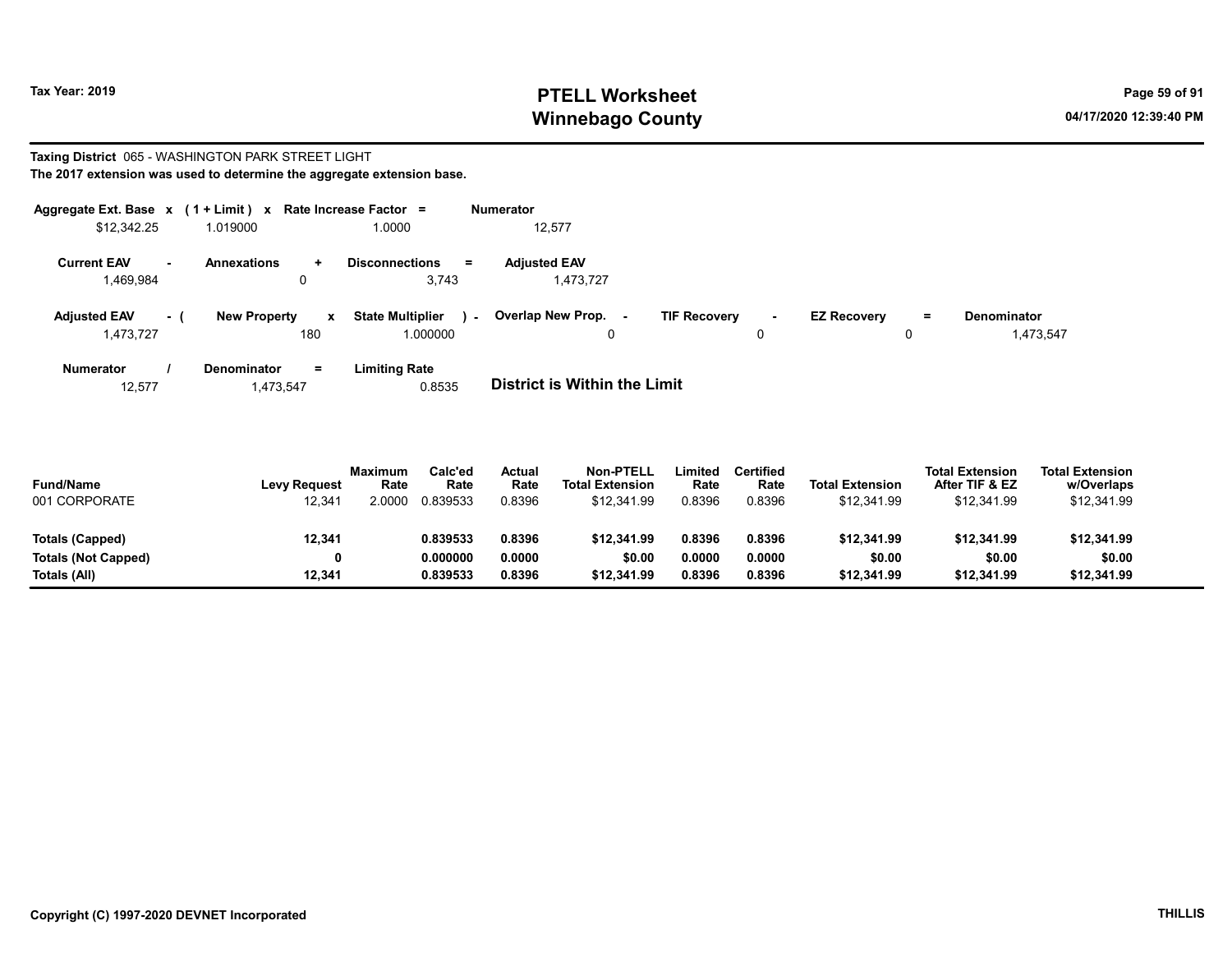# Tax Year: 2019 **PTELL Worksheet** Page 60 of 91 Winnebago County and the County of the County of the County of the County of the County of the County of the County of the County of the County of the County of the County of the County of the County of the County of the C

## Taxing District 070 - HARLEM SCHOOL DIST 122

| The 2018 extension was used to determine the aggregate extension base. |  |
|------------------------------------------------------------------------|--|
|------------------------------------------------------------------------|--|

| Aggregate Ext. Base x (1 + Limit) x Rate Increase Factor =<br>\$43,520,872.05<br>1.019000 |                                              | 1.0000                  |                       | Numerator<br>44,347,769           |                                     |                     |                          |                         |                                          |                                      |
|-------------------------------------------------------------------------------------------|----------------------------------------------|-------------------------|-----------------------|-----------------------------------|-------------------------------------|---------------------|--------------------------|-------------------------|------------------------------------------|--------------------------------------|
|                                                                                           |                                              |                         |                       |                                   |                                     |                     |                          |                         |                                          |                                      |
| <b>Current EAV</b><br>$\overline{a}$                                                      | <b>Annexations</b><br>$\ddot{}$              | <b>Disconnections</b>   | $\equiv$              | <b>Adjusted EAV</b>               |                                     |                     |                          |                         |                                          |                                      |
| 641,947,719                                                                               | 0                                            |                         | $\Omega$              |                                   | 641,947,719                         |                     |                          |                         |                                          |                                      |
| <b>Adjusted EAV</b><br>- (<br>641,947,719                                                 | <b>New Property</b><br>X<br>1,623,727        | <b>State Multiplier</b> | $\lambda$<br>1.000000 | Overlap New Prop.                 | 0                                   | <b>TIF Recovery</b> | 0                        | <b>EZ Recovery</b><br>0 | $\equiv$<br><b>Denominator</b>           | 640,323,992                          |
| Denominator<br><b>Numerator</b><br>44,347,769<br>640,323,992                              | <b>Limiting Rate</b>                         | 6.9259                  |                       | <b>District is Over the Limit</b> |                                     |                     |                          |                         |                                          |                                      |
| <b>Limiting Rate</b><br>6.9259                                                            | <b>Computed Rate</b><br>$\equiv$<br>7.105500 | <b>Reduction Factor</b> | 0.9747                |                                   |                                     |                     |                          |                         |                                          |                                      |
| <b>Fund/Name</b>                                                                          | <b>Levy Request</b>                          | <b>Maximum</b><br>Rate  | Calc'ed<br>Rate       | <b>Actual</b><br>Rate             | Non-PTELL<br><b>Total Extension</b> | Limited<br>Rate     | <b>Certified</b><br>Rate | <b>Total Extension</b>  | <b>Total Extension</b><br>After TIF & EZ | <b>Total Extension</b><br>w/Overlaps |
| 002 EDUCATION                                                                             | 33,000,000                                   | 0.0000                  | 5.140606              | 5.1407                            | \$33,000,606.39                     | 4.3513              | 4.3513                   | \$29,308,231.63         | \$27,933,071.10                          | \$27,933,071.10                      |
| 003 BONDS & INT 2020                                                                      | 197,538                                      | 0.0000                  | 0.030772              | 0.0308                            | \$197,719.90                        | 0.0308              | 0.0308                   | \$207,453.76            | \$197,719.90                             | \$197,719.90                         |
| 003A BONDS & INT 2017                                                                     | 376,050                                      | 0.0000                  | 0.058580              | 0.0586                            | \$376,181.36                        | 0.0586              | 0.0586                   | \$394,700.98            | \$376,181.36                             | \$376,181.36                         |
| 003B BONDS & INT 2018                                                                     | 399,250                                      | 0.0000                  | 0.062194              | 0.0622                            | \$399,291.48                        | 0.0622              | 0.0622                   | \$418,948.82            | \$399,291.48                             | \$399,291.48                         |
| 003C BONDS & INT 2010C                                                                    | 3,806,400                                    | 0.0000                  | 0.592946              | 0.5930                            | \$3,806,749.97                      | 0.5930              | 0.5930                   | \$3,994,158.38          | \$3,806,749.97                           | \$3,806,749.97                       |
| 003D BONDS & INT 2016                                                                     | 998,200                                      | 0.0000                  | 0.155496              | 0.1555                            | \$998,228.70                        | 0.1555              | 0.1555                   | \$1,047,372.05          | \$998,228.70                             | \$998,228.70                         |
| 004 OPERATIONS & MAINTENAN                                                                | 4,700,000                                    | 0.7500                  | 0.732147              | 0.7322                            | \$4,700,341.20                      | 0.7181              | 0.7181                   | \$4,836,770.88          | \$4,609,826.57                           | \$4,609,826.57                       |
| 005 I. M. R. F.                                                                           | 1,175,000                                    | 0.0000                  | 0.183037              | 0.1831                            | \$1,175,406.27                      | 0.1830              | 0.1830                   | \$1,232,598.62          | \$1,174,764.33                           | \$1,174,764.33                       |
| 030 TRANSPORTATION SYSTEM                                                                 | 2,100,000                                    | 0.0000                  | 0.327129              | 0.3272                            | \$2,100,452.94                      | 0.2921              | 0.2921                   | \$1,967,442.94          | \$1,875,129.29                           | \$1,875,129.29                       |
| 031 WORKING CASH                                                                          | 5,000                                        | 0.0500                  | 0.000779              | 0.0008                            | \$5,135.58                          | 0.0008              | 0.0008                   | \$5,388.41              | \$5,135.58                               | \$5,135.58                           |
| 032 FIRE PREV/SFTY/ENERGY                                                                 | 125,000                                      | 0.1000                  | 0.019472              | 0.0195                            | \$125,179.81                        | 0.0195              | 0.0195                   | \$131,342.48            | \$125,179.81                             | \$125,179.81                         |
| 033 SPECIAL EDUCATION                                                                     | 2,000,000                                    | 0.8000                  | 0.311552              | 0.3116                            | \$2,000,309.09                      | 0.3116              | 0.3116                   | \$2,098,785.41          | \$2,000,309.09                           | \$2,000,309.09                       |
| 035 TORT JUDGMENTS, LIABILIT                                                              | 1,250,000                                    | 0.0000                  | 0.194720              | 0.1948                            | \$1,250,514.16                      | 0.1752              | 0.1752                   | \$1,180,061.63          | \$1,124,692.40                           | \$1,124,692.40                       |
| 047 SOCIAL SECURITY                                                                       | 1,250,000                                    | 0.0000                  | 0.194720              | 0.1948                            | \$1,250,514.16                      | 0.1947              | 0.1947                   | \$1,311,404.11          | \$1,249,872.21                           | \$1,249,872.21                       |
| 057 LEASE/PURCHASE/RENTAL                                                                 | 5,000                                        | 0.1000                  | 0.000779              | 0.0008                            | \$5,135.58                          | 0.0008              | 0.0008                   | \$5,388.41              | \$5,135.58                               | \$5,135.58                           |
| <b>Totals (Capped)</b>                                                                    | 45,610,000                                   |                         | 7.104941              | 7.1055                            | \$45,613,595.18                     | 6.2471              | 6.2471                   | \$42,077,414.52         | \$40,103,115.96                          | \$40,103,115.96                      |
| <b>Totals (Not Capped)</b>                                                                | 5,777,438                                    |                         | 0.899988              | 0.9001                            | \$5,778,171.41                      | 0.9001              | 0.9001                   | \$6,062,633.99          | \$5,778,171.41                           | \$5,778,171.41                       |
| Totals (All)                                                                              | 51,387,438                                   |                         | 8.004929              | 8.0056                            | \$51,391,766.59                     | 7.1472              | 7.1472                   | \$48,140,048.51         | \$45,881,287.37                          | \$45,881,287.37                      |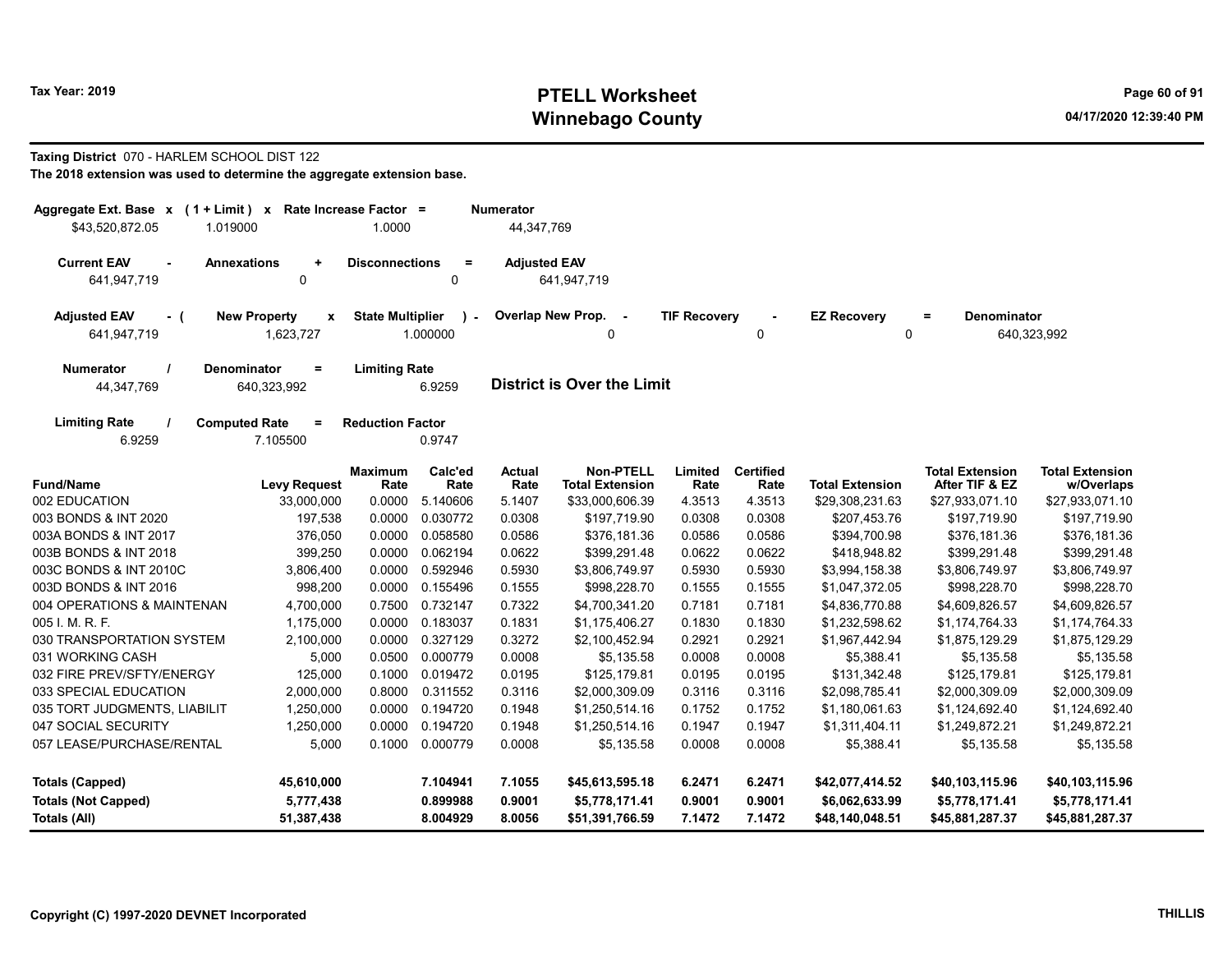# Tax Year: 2019 **PTELL Worksheet** Page 61 of 91 Winnebago County and the County of the County of the County of the County of the County of the County of the County of the County of the County of the County of the County of the County of the County of the County of the C

### Taxing District 071 - KINNIKINNICK SD #131

| Aggregate Ext. Base $x$ (1 + Limit) $x$<br>1.019000<br>\$12,576,666.32 | Rate Increase Factor =                           | 1.0000                  |                          | <b>Numerator</b><br>12,815,623 |                                            |                     |                          |                                   |                                          |                                      |
|------------------------------------------------------------------------|--------------------------------------------------|-------------------------|--------------------------|--------------------------------|--------------------------------------------|---------------------|--------------------------|-----------------------------------|------------------------------------------|--------------------------------------|
| <b>Current EAV</b><br><b>Annexations</b><br>$\sim$<br>328,219,782      | ÷<br>$\mathbf 0$                                 | <b>Disconnections</b>   | $\equiv$<br>$\Omega$     | <b>Adjusted EAV</b>            | 328,219,782                                |                     |                          |                                   |                                          |                                      |
| <b>Adjusted EAV</b><br>- (<br>328,219,782                              | <b>New Property</b><br>$\mathbf{x}$<br>1,169,212 | <b>State Multiplier</b> | $\mathbf{r}$<br>1.000000 |                                | Overlap New Prop. -<br>$\Omega$            | <b>TIF Recovery</b> | $\mathbf{0}$             | <b>EZ Recovery</b><br>$\mathbf 0$ | <b>Denominator</b><br>$=$                | 327,050,570                          |
| <b>Numerator</b><br>12,815,623                                         | <b>Denominator</b><br>$\equiv$<br>327,050,570    | <b>Limiting Rate</b>    | 3.9186                   |                                | <b>District is Over the Limit</b>          |                     |                          |                                   |                                          |                                      |
| <b>Limiting Rate</b><br><b>Computed Rate</b><br>3.9186                 | $\equiv$<br>3.980700                             | <b>Reduction Factor</b> | 0.9844                   |                                |                                            |                     |                          |                                   |                                          |                                      |
| <b>Fund/Name</b>                                                       | <b>Levy Request</b>                              | <b>Maximum</b><br>Rate  | Calc'ed<br>Rate          | Actual<br>Rate                 | <b>Non-PTELL</b><br><b>Total Extension</b> | Limited<br>Rate     | <b>Certified</b><br>Rate | <b>Total Extension</b>            | <b>Total Extension</b><br>After TIF & EZ | <b>Total Extension</b><br>w/Overlaps |
| 002 EDUCATION                                                          | 10,102,441                                       | 0.0000                  | 3.077950                 | 3.0780                         | \$10,094,154.80                            | 3.0300              | 3.0300                   | \$9,940,214.15                    | \$9,936,741.08                           | \$9,945,059.39                       |
| 003 BONDS & INT 2020A                                                  | 280,377                                          | 0.0000                  | 0.085424                 | 0.0855                         | \$280,393.19                               | 0.0855              | 0.0855                   | \$280,491.19                      | \$280,393.19                             | \$280,627.91                         |
| 003A BONDS & INT 2020B                                                 | 236,241                                          | 0.0000                  | 0.071977                 | 0.0720                         | \$236,120.58                               | 0.0720              | 0.0720                   | \$236,203.11                      | \$236,120.58                             | \$236,318.24                         |
| 003F BONDS & INT 2010B                                                 | 0                                                | 0.0000                  | 0.000000                 | 0.0000                         | \$0.00                                     | 0.0000              | 0.0000                   | \$0.00                            | \$0.00                                   | \$0.00                               |
| 004 OPERATIONS & MAINTENAN                                             | 1,817,758                                        | 0.5500                  | 0.553823                 | 0.5500                         | \$1,803,698.88                             | 0.5500              | 0.5500                   | \$1,804,329.30                    | \$1,803,698.88                           | \$1,805,208.80                       |
| 005 I. M. R. F.                                                        | 165,251                                          | 0.0000                  | 0.050348                 | 0.0504                         | \$165,284.41                               | 0.0500              | 0.0500                   | \$164,029.94                      | \$163,972.63                             | \$164,109.89                         |
| 030 TRANSPORTATION SYSTEM                                              | 561,853                                          | 0.0000                  | 0.171182                 | 0.1712                         | \$561,442.27                               | 0.1600              | 0.1600                   | \$524,895.80                      | \$524,712.40                             | \$525,151.65                         |
| 031 WORKING CASH                                                       | $\Omega$                                         | 0.0500                  | 0.000000                 | 0.0000                         | \$0.00                                     | 0.0000              | 0.0000                   | \$0.00                            | \$0.00                                   | \$0.00                               |
| 033 SPECIAL EDUCATION                                                  | 66,100                                           | 0.4000                  | 0.020139                 | 0.0202                         | \$66,244.94                                | 0.0200              | 0.0200                   | \$65,611.97                       | \$65,589.05                              | \$65,643.96                          |
| 035 TORT JUDGMENTS, LIABILIT                                           | 0                                                | 0.0000                  | 0.000000                 | 0.0000                         | \$0.00                                     | 0.0000              | 0.0000                   | \$0.00                            | \$0.00                                   | \$0.00                               |
| 047 SOCIAL SECURITY                                                    | 198,301                                          | 0.0000                  | 0.060417                 | 0.0605                         | \$198,406.88                               | 0.0600              | 0.0600                   | \$196,835.92                      | \$196,767.15                             | \$196,931.87                         |
| 057 LEASE/PURCHASE/RENTAL                                              | 165,251                                          | 0.1000                  | 0.050348                 | 0.0504                         | \$165,284.41                               | 0.0486              | 0.0486                   | \$159,437.10                      | \$159,381.39                             | \$159,514.81                         |
| <b>Totals (Capped)</b>                                                 | 13,076,955                                       |                         | 3.984207                 | 3.9807                         | \$13,054,516.59                            | 3.9186              | 3.9186                   | \$12,855,354.18                   | \$12,850,862.58                          | \$12,861,620.37                      |
| <b>Totals (Not Capped)</b>                                             | 516,618                                          |                         | 0.157401                 | 0.1575                         | \$516,513.77                               | 0.1575              | 0.1575                   | \$516,694.30                      | \$516,513.77                             | \$516,946.15                         |
| Totals (All)                                                           | 13,593,573                                       |                         | 4.141608                 | 4.1382                         | \$13,571,030.36                            | 4.0761              | 4.0761                   | \$13,372,048.48                   | \$13,367,376.35                          | \$13,378,566.52                      |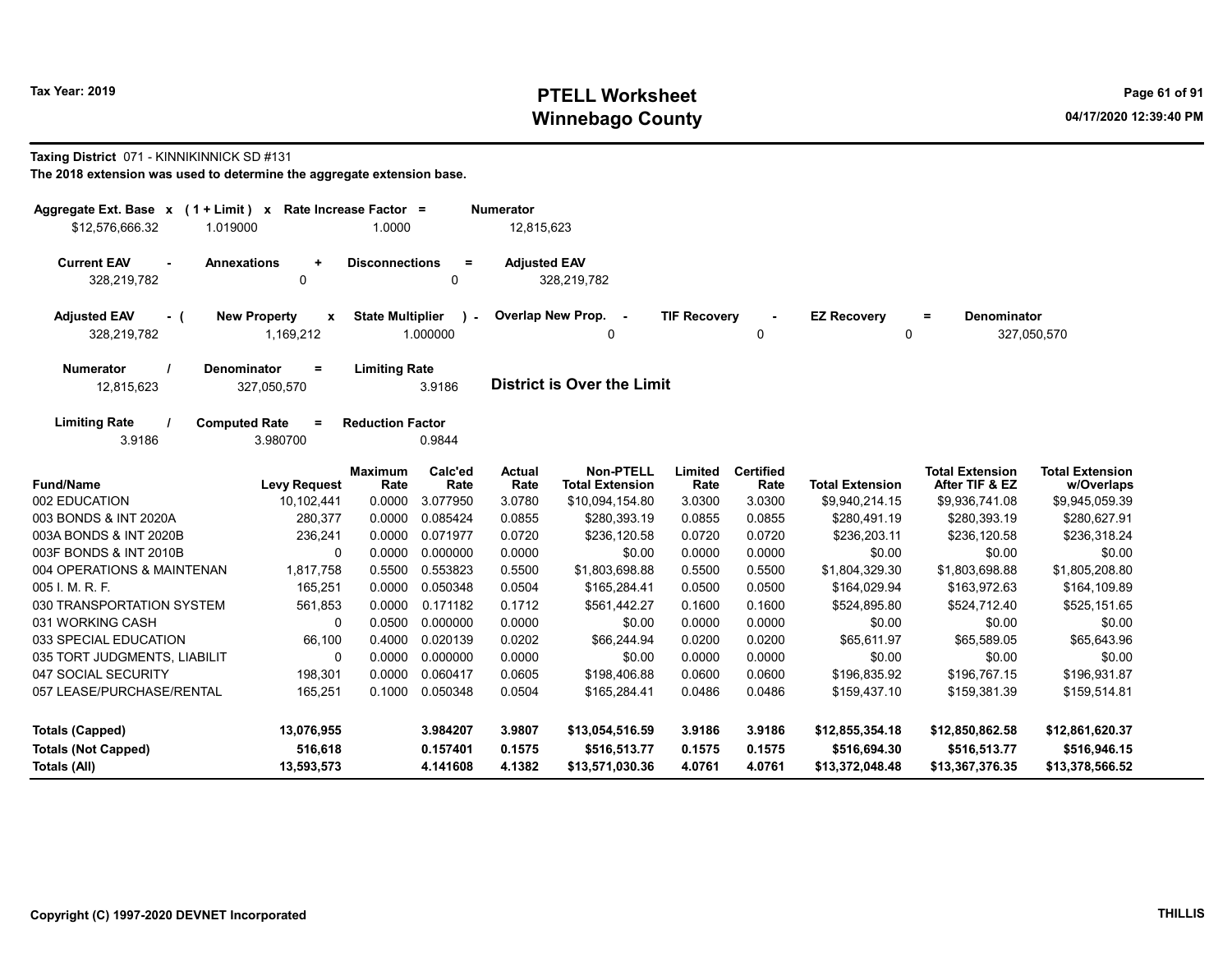# Tax Year: 2019 **PTELL Worksheet** Page 62 of 91 Winnebago County and the County of the County of the County of the County of the County of the County of the County of the County of the County of the County of the County of the County of the County of the County of the C

### Taxing District 072 - PRAIRIE HILL SCHOOL DIST 133 The 2018 extension was used to determine the aggregate extension base.

| Aggregate Ext. Base $x$ (1 + Limit) x Rate Increase Factor =<br>\$4,048,781.05<br>1.019000 |                                                  | 1.0000                  |                         | <b>Numerator</b><br>4,125,708 |                                            |                     |                          |                         |                                          |                                      |
|--------------------------------------------------------------------------------------------|--------------------------------------------------|-------------------------|-------------------------|-------------------------------|--------------------------------------------|---------------------|--------------------------|-------------------------|------------------------------------------|--------------------------------------|
| <b>Current EAV</b><br><b>Annexations</b><br>134,383,988                                    | $\ddot{}$<br>0                                   | <b>Disconnections</b>   | $=$<br>$\mathbf{0}$     | <b>Adjusted EAV</b>           | 134,383,988                                |                     |                          |                         |                                          |                                      |
| <b>Adjusted EAV</b><br>- (<br>134,383,988                                                  | <b>New Property</b><br>$\mathbf{x}$<br>2,497,284 | <b>State Multiplier</b> | $\lambda$ -<br>1.000000 |                               | Overlap New Prop. -<br>0                   | <b>TIF Recovery</b> | 0                        | <b>EZ Recovery</b><br>0 | <b>Denominator</b><br>Ξ.                 | 131,886,704                          |
| <b>Numerator</b><br>Denominator<br>4,125,708                                               | $=$<br>131,886,704                               | <b>Limiting Rate</b>    | 3.1283                  |                               | <b>District is Over the Limit</b>          |                     |                          |                         |                                          |                                      |
| <b>Limiting Rate</b><br>3.1283                                                             | <b>Computed Rate</b><br>$\equiv$<br>3.196600     | <b>Reduction Factor</b> | 0.9786                  |                               |                                            |                     |                          |                         |                                          |                                      |
| <b>Fund/Name</b>                                                                           | <b>Levy Request</b>                              | <b>Maximum</b><br>Rate  | Calc'ed<br>Rate         | <b>Actual</b><br>Rate         | <b>Non-PTELL</b><br><b>Total Extension</b> | Limited<br>Rate     | <b>Certified</b><br>Rate | <b>Total Extension</b>  | <b>Total Extension</b><br>After TIF & EZ | <b>Total Extension</b><br>w/Overlaps |
| 002 EDUCATION                                                                              | 3.265.000                                        | 0.0000                  | 2.429605                | 2.4297                        | \$3,265,127.76                             | 2.3773              | 2.3773                   | \$3,194,710.55          | \$3,194,710.55                           | \$3,194,710.55                       |
| 003 BONDS & INT 2017                                                                       | 1,158,050                                        | 0.0000                  | 0.861747                | 0.8618                        | \$1,158,121.21                             | 0.8618              | 0.8618                   | \$1,158,121.21          | \$1,158,121.21                           | \$1,158,121.21                       |
| 003B BONDS & INT 2008                                                                      | 129,375                                          | 0.0000                  | 0.096273                | 0.0963                        | \$129,411.78                               | 0.0963              | 0.0963                   | \$129,411.78            | \$129,411.78                             | \$129,411.78                         |
| 004 OPERATIONS & MAINTENAN                                                                 | 590,000                                          | 0.5500                  | 0.439040                | 0.4391                        | \$590,080.09                               | 0.4298              | 0.4298                   | \$577.582.38            | \$577.582.38                             | \$577,582.38                         |
| 005 I. M. R. F.                                                                            | 70,000                                           | 0.0000                  | 0.052090                | 0.0521                        | \$70,014.06                                | 0.0510              | 0.0510                   | \$68,535.83             | \$68,535.83                              | \$68,535.83                          |
| 030 TRANSPORTATION SYSTEM                                                                  | 150,000                                          | 0.0000                  | 0.111620                | 0.1117                        | \$150,106.91                               | 0.1094              | 0.1094                   | \$147,016.08            | \$147,016.08                             | \$147,016.08                         |
| 031 WORKING CASH                                                                           | 25,000                                           | 0.0500                  | 0.018603                | 0.0187                        | \$25,129.81                                | 0.0184              | 0.0184                   | \$24,726.65             | \$24,726.65                              | \$24,726.65                          |
| 032 FIRE PREV/SFTY/ENERGY                                                                  | 5,000                                            | 0.1000                  | 0.003721                | 0.0038                        | \$5,106.59                                 | 0.0038              | 0.0038                   | \$5,106.59              | \$5,106.59                               | \$5,106.59                           |
| 033 SPECIAL EDUCATION                                                                      | 50,000                                           | 0.4000                  | 0.037207                | 0.0373                        | \$50,125.23                                | 0.0366              | 0.0366                   | \$49,184.54             | \$49,184.54                              | \$49,184.54                          |
| 035 TORT JUDGMENTS, LIABILIT                                                               | 0                                                | 0.0000                  | 0.000000                | 0.0000                        | \$0.00                                     | 0.0000              | 0.0000                   | \$0.00                  | \$0.00                                   | \$0.00                               |
| 047 SOCIAL SECURITY                                                                        | 140,000                                          | 0.0000                  | 0.104179                | 0.1042                        | \$140,028.12                               | 0.1020              | 0.1020                   | \$137,071.67            | \$137,071.67                             | \$137,071.67                         |
| 057 LEASE/PURCHASE/RENTAL                                                                  | $\mathbf 0$                                      | 0.1000                  | 0.000000                | 0.0000                        | \$0.00                                     | 0.0000              | 0.0000                   | \$0.00                  | \$0.00                                   | \$0.00                               |
| <b>Totals (Capped)</b>                                                                     | 4,295,000                                        |                         | 3.196065                | 3.1966                        | \$4,295,718.57                             | 3.1283              | 3.1283                   | \$4,203,934.30          | \$4,203,934.29                           | \$4,203,934.29                       |
| <b>Totals (Not Capped)</b>                                                                 | 1,287,425                                        |                         | 0.958020                | 0.9581                        | \$1,287,532.99                             | 0.9581              | 0.9581                   | \$1,287,532.99          | \$1,287,532.99                           | \$1,287,532.99                       |
| Totals (All)                                                                               | 5,582,425                                        |                         | 4.154085                | 4.1547                        | \$5,583,251.56                             | 4.0864              | 4.0864                   | \$5,491,467.29          | \$5,491,467.28                           | \$5,491,467.28                       |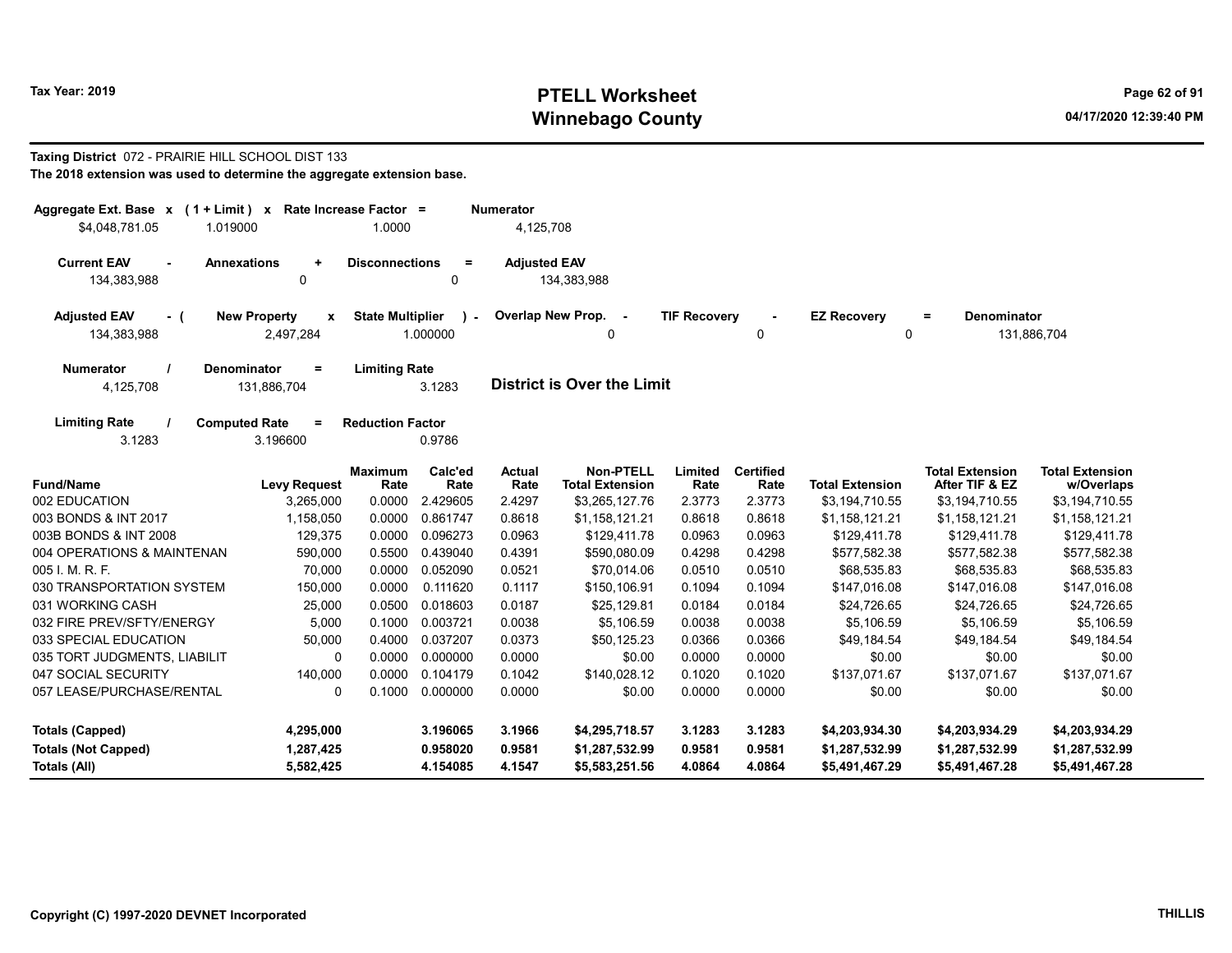# Tax Year: 2019 **PTELL Worksheet** Page 63 of 91 Winnebago County and the County of the County of the County of the County of the County of the County of the County of the County of the County of the County of the County of the County of the County of the County of the C

### Taxing District 073 - SHIRLAND SCHOOL DIST 134 The 2018 extension was used to determine the aggregate extension base.

| Aggregate Ext. Base $x$ (1 + Limit) $x$<br>\$1,241,902.61<br>1.019000 | Rate Increase Factor =                            | 1.0000                  |                         | <b>Numerator</b><br>1,265,499 |                                            |                     |                   |                         |                                          |                                      |
|-----------------------------------------------------------------------|---------------------------------------------------|-------------------------|-------------------------|-------------------------------|--------------------------------------------|---------------------|-------------------|-------------------------|------------------------------------------|--------------------------------------|
| <b>Current EAV</b><br><b>Annexations</b><br>32,687,205                | $\ddot{}$<br>0                                    | <b>Disconnections</b>   | $\equiv$<br>0           | <b>Adjusted EAV</b>           | 32,687,205                                 |                     |                   |                         |                                          |                                      |
| <b>Adjusted EAV</b><br>- (<br>32,687,205                              | <b>New Property</b><br>$\boldsymbol{x}$<br>39,555 | <b>State Multiplier</b> | $\lambda$ -<br>1.000000 |                               | Overlap New Prop. -<br>0                   | <b>TIF Recovery</b> | 0                 | <b>EZ Recovery</b><br>0 | <b>Denominator</b><br>$=$                | 32,647,650                           |
| <b>Denominator</b><br><b>Numerator</b><br>1,265,499                   | $\equiv$<br>32,647,650                            | <b>Limiting Rate</b>    | 3.8763                  |                               | <b>District is Over the Limit</b>          |                     |                   |                         |                                          |                                      |
| <b>Limiting Rate</b><br><b>Computed Rate</b><br>3.8763                | $\equiv$<br>3.989800                              | <b>Reduction Factor</b> | 0.9716                  |                               |                                            |                     |                   |                         |                                          |                                      |
| <b>Fund/Name</b>                                                      | <b>Levy Request</b>                               | <b>Maximum</b><br>Rate  | Calc'ed<br>Rate         | Actual<br>Rate                | <b>Non-PTELL</b><br><b>Total Extension</b> | Limited<br>Rate     | Certified<br>Rate | <b>Total Extension</b>  | <b>Total Extension</b><br>After TIF & EZ | <b>Total Extension</b><br>w/Overlaps |
| 002 EDUCATION                                                         | 984,485                                           | 0.0000                  | 3.011836                | 3.0119                        | \$984,505.93                               | 2.9257              | 2.9257            | \$956,329.56            | \$956,329.56                             | \$956,329.56                         |
| 004 OPERATIONS & MAINTENAN                                            | 104,572                                           | 0.5500                  | 0.319917                | 0.3200                        | \$104,599.06                               | 0.3110              | 0.3110            | \$101,657.21            | \$101,657.21                             | \$101,657.21                         |
| 005 I. M. R. F.                                                       | 19,000                                            | 0.0000                  | 0.058127                | 0.0582                        | \$19,023.95                                | 0.0566              | 0.0566            | \$18,500.96             | \$18,500.96                              | \$18,500.96                          |
| 030 TRANSPORTATION SYSTEM                                             | 120,494                                           | 0.0000                  | 0.368627                | 0.3687                        | \$120,517.72                               | 0.3583              | 0.3583            | \$117,118.26            | \$117,118.26                             | \$117,118.26                         |
| 031 WORKING CASH                                                      | $\Omega$                                          | 0.0500                  | 0.000000                | 0.0000                        | \$0.00                                     | 0.0000              | 0.0000            | \$0.00                  | \$0.00                                   | \$0.00                               |
| 032 FIRE PREV/SFTY/ENERGY                                             | 10,173                                            | 0.1000                  | 0.031122                | 0.0312                        | \$10,198.41                                | 0.0304              | 0.0304            | \$9,936.91              | \$9,936.91                               | \$9,936.91                           |
| 033 SPECIAL EDUCATION                                                 | 3,282                                             | 0.4000                  | 0.010041                | 0.0101                        | \$3,301.41                                 | 0.0099              | 0.0099            | \$3,236.03              | \$3,236.03                               | \$3,236.03                           |
| 035 TORT JUDGMENTS, LIABILIT                                          | 29,993                                            | 0.0000                  | 0.091758                | 0.0918                        | \$30,006.85                                | 0.0892              | 0.0892            | \$29,156.99             | \$29,156.99                              | \$29,156.99                          |
| 047 SOCIAL SECURITY                                                   | 31,996                                            | 0.0000                  | 0.097885                | 0.0979                        | \$32,000.77                                | 0.0952              | 0.0952            | \$31,118.22             | \$31,118.22                              | \$31,118.22                          |
| 057 LEASE/PURCHASE/RENTAL                                             | 0                                                 | 0.1000                  | 0.000000                | 0.0000                        | \$0.00                                     | 0.0000              | 0.0000            | \$0.00                  | \$0.00                                   | \$0.00                               |
| <b>Totals (Capped)</b>                                                | 1,303,995                                         |                         | 3.989313                | 3.9898                        | \$1,304,154.10                             | 3.8763              | 3.8763            | \$1,267,054.13          | \$1,267,054.14                           | \$1,267,054.14                       |
| <b>Totals (Not Capped)</b>                                            | 0                                                 |                         | 0.000000                | 0.0000                        | \$0.00                                     | 0.0000              | 0.0000            | \$0.00                  | \$0.00                                   | \$0.00                               |
| Totals (All)                                                          | 1,303,995                                         |                         | 3.989313                | 3.9898                        | \$1,304,154.10                             | 3.8763              | 3.8763            | \$1,267,054.13          | \$1,267,054.14                           | \$1,267,054.14                       |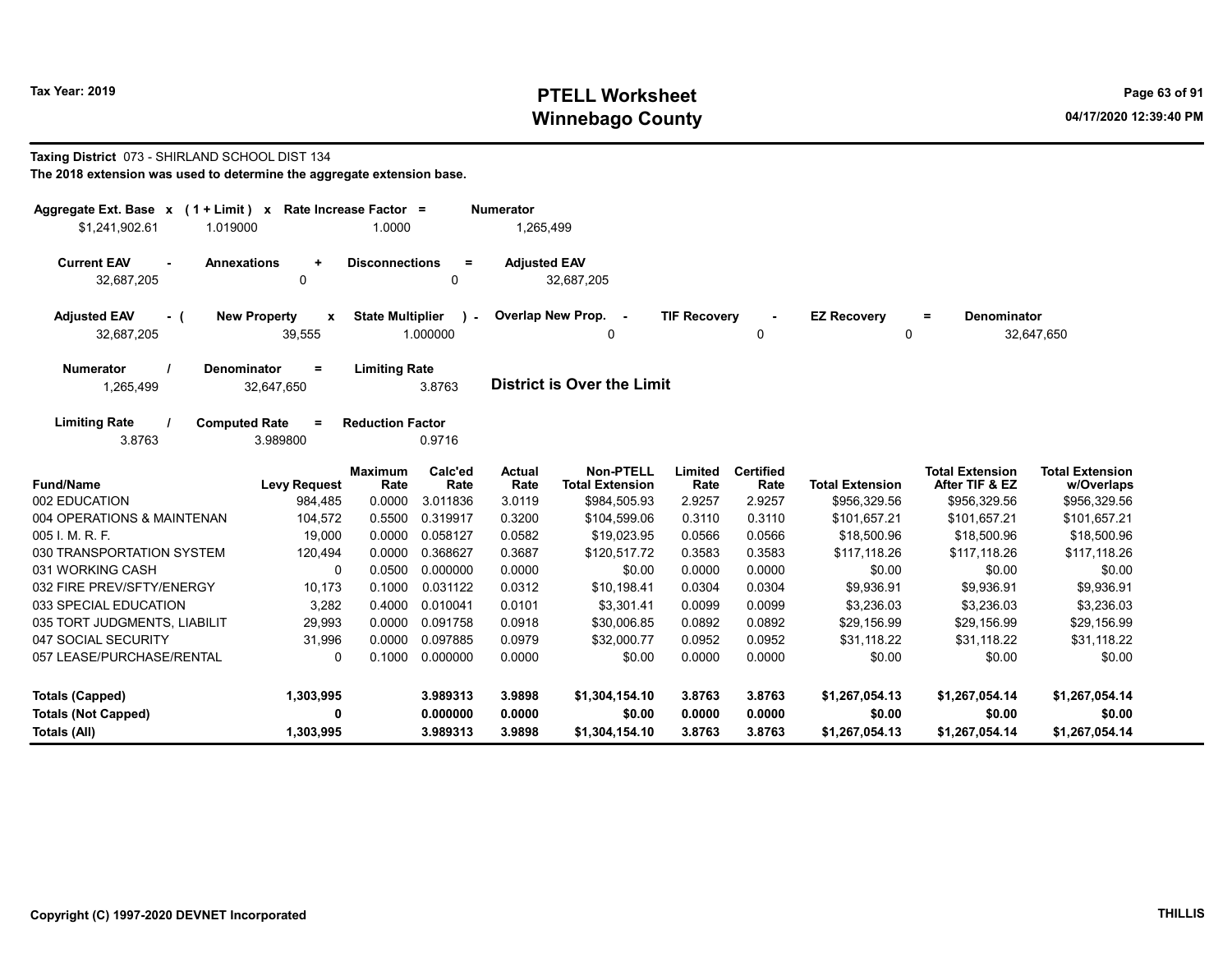# Tax Year: 2019 **PTELL Worksheet** Page 64 of 91 Winnebago County and the County of the County of the County of the County of the County of the County of the County of the County of the County of the County of the County of the County of the County of the County of the C

### Taxing District 074 - ROCKTON SCHOOL DIST 140 The 2018 extension was used to determine the aggregate extension base.

|                                    |     | Aggregate Ext. Base $x$ (1 + Limit) x Rate Increase Factor = |                                     |        | Numerator                          |                     |             |                    |         |                                   |
|------------------------------------|-----|--------------------------------------------------------------|-------------------------------------|--------|------------------------------------|---------------------|-------------|--------------------|---------|-----------------------------------|
| \$8,362,984.65                     |     | 1.019000                                                     | 1.0000                              |        | 8,521,881                          |                     |             |                    |         |                                   |
| <b>Current EAV</b><br>246.992.305  |     | <b>Annexations</b><br>÷.<br>0                                | <b>Disconnections</b><br>0          | Ξ.     | <b>Adjusted EAV</b><br>246,992,305 |                     |             |                    |         |                                   |
| <b>Adiusted EAV</b><br>246,992,305 | - ( | <b>New Property</b><br>$\mathbf{x}$<br>3,029,270             | <b>State Multiplier</b><br>1.000000 | $\sim$ | <b>Overlap New Prop.</b><br>۰.     | <b>TIF Recovery</b> | $\sim$<br>0 | <b>EZ Recovery</b> | Ξ.<br>0 | <b>Denominator</b><br>243,963,035 |
| <b>Numerator</b>                   |     | $=$<br><b>Denominator</b>                                    | <b>Limiting Rate</b>                |        |                                    |                     |             |                    |         |                                   |

| 8,521,881 | 243,963,035 | 3.4931 | <b>District is Within the Limit</b> |
|-----------|-------------|--------|-------------------------------------|

| <b>Fund/Name</b>             | <b>Levy Request</b> | Maximum<br>Rate | Calc'ed<br>Rate | Actual<br>Rate | Non-PTELL<br>Total Extension | Limited<br>Rate | <b>Certified</b><br>Rate | Total Extension | <b>Total Extension</b><br>After TIF & EZ | <b>Total Extension</b><br>w/Overlaps |
|------------------------------|---------------------|-----------------|-----------------|----------------|------------------------------|-----------------|--------------------------|-----------------|------------------------------------------|--------------------------------------|
| 002 EDUCATION                | 6,206,110           | 0.0000          | 2.512673        | 2.5127         | \$6,206,175.65               | 2.5127          | 2.5127                   | \$6,317,613.21  | \$6,206,175.65                           | \$6,206,175.65                       |
| 003 BONDS & INT 2013         | 116,156             | 0.0000          | 0.047028        | 0.0471         | \$116,333.38                 | 0.0471          | 0.0471                   | \$118,422.25    | \$116,333.38                             | \$116,333.38                         |
| 003A BONDS & INT 2018        | 252,465             | 0.0000          | 0.102216        | 0.1023         | \$252,673.13                 | 0.1023          | 0.1023                   | \$257,210.11    | \$252,673.13                             | \$252,673.13                         |
| 004 OPERATIONS & MAINTENAN   | 1,307,158           | 0.5500          | 0.529230        | 0.5293         | \$1,307,330.27               | 0.5293          | 0.5293                   | \$1,330,804.58  | \$1,307,330.27                           | \$1,307,330.27                       |
| 005 I. M. R. F.              | 194,821             | 0.0000          | 0.078877        | 0.0789         | \$194,876.93                 | 0.0789          | 0.0789                   | \$198,376.12    | \$194,876.93                             | \$194,876.93                         |
| 030 TRANSPORTATION SYSTEM    | 527,872             | 0.0000          | 0.213720        | 0.2138         | \$528,069.55                 | 0.2138          | 0.2138                   | \$537,551.52    | \$528,069.55                             | \$528,069.55                         |
| 031 WORKING CASH             | 118,964             | 0.0500          | 0.048165        | 0.0482         | \$119,050.29                 | 0.0482          | 0.0482                   | \$121,187.95    | \$119,050.29                             | \$119,050.29                         |
| 032 FIRE PREV/SFTY/ENERGY    | 0                   | 0.1000          | 0.000000        | 0.0000         | \$0.00                       | 0.0000          | 0.0000                   | \$0.00          | \$0.00                                   | \$0.00                               |
| 033 SPECIAL EDUCATION        | 50.000              | 0.4000          | 0.020244        | 0.0203         | \$50.139.44                  | 0.0203          | 0.0203                   | \$51,039.74     | \$50.139.44                              | \$50.139.44                          |
| 035 TORT JUDGMENTS, LIABILIT | 0                   | 0.0000          | 0.000000        | 0.0000         | \$0.00                       | 0.0000          | 0.0000                   | \$0.00          | \$0.00                                   | \$0.00                               |
| 047 SOCIAL SECURITY          | 205,658             | 0.0000          | 0.083265        | 0.0833         | \$205.744.59                 | 0.0833          | 0.0833                   | \$209,438.92    | \$205,744.59                             | \$205.744.59                         |
| 057 LEASE/PURCHASE/RENTAL    | 0                   | 0.1000          | 0.000000        | 0.0000         | \$0.00                       | 0.0000          | 0.0000                   | \$0.00          | \$0.00                                   | \$0.00                               |
| <b>Totals (Capped)</b>       | 8,610,583           |                 | 3.486174        | 3.4865         | \$8,611,386.72               | 3.4865          | 3.4865                   | \$8,766,012.05  | \$8,611,386.72                           | \$8,611,386.72                       |
| <b>Totals (Not Capped)</b>   | 368,621             |                 | 0.149244        | 0.1494         | \$369,006.51                 | 0.1494          | 0.1494                   | \$375,632.35    | \$369,006.51                             | \$369,006.51                         |
| Totals (All)                 | 8,979,204           |                 | 3.635418        | 3.6359         | \$8,980,393.23               | 3.6359          | 3.6359                   | \$9,141,644.40  | \$8,980,393.23                           | \$8,980,393.23                       |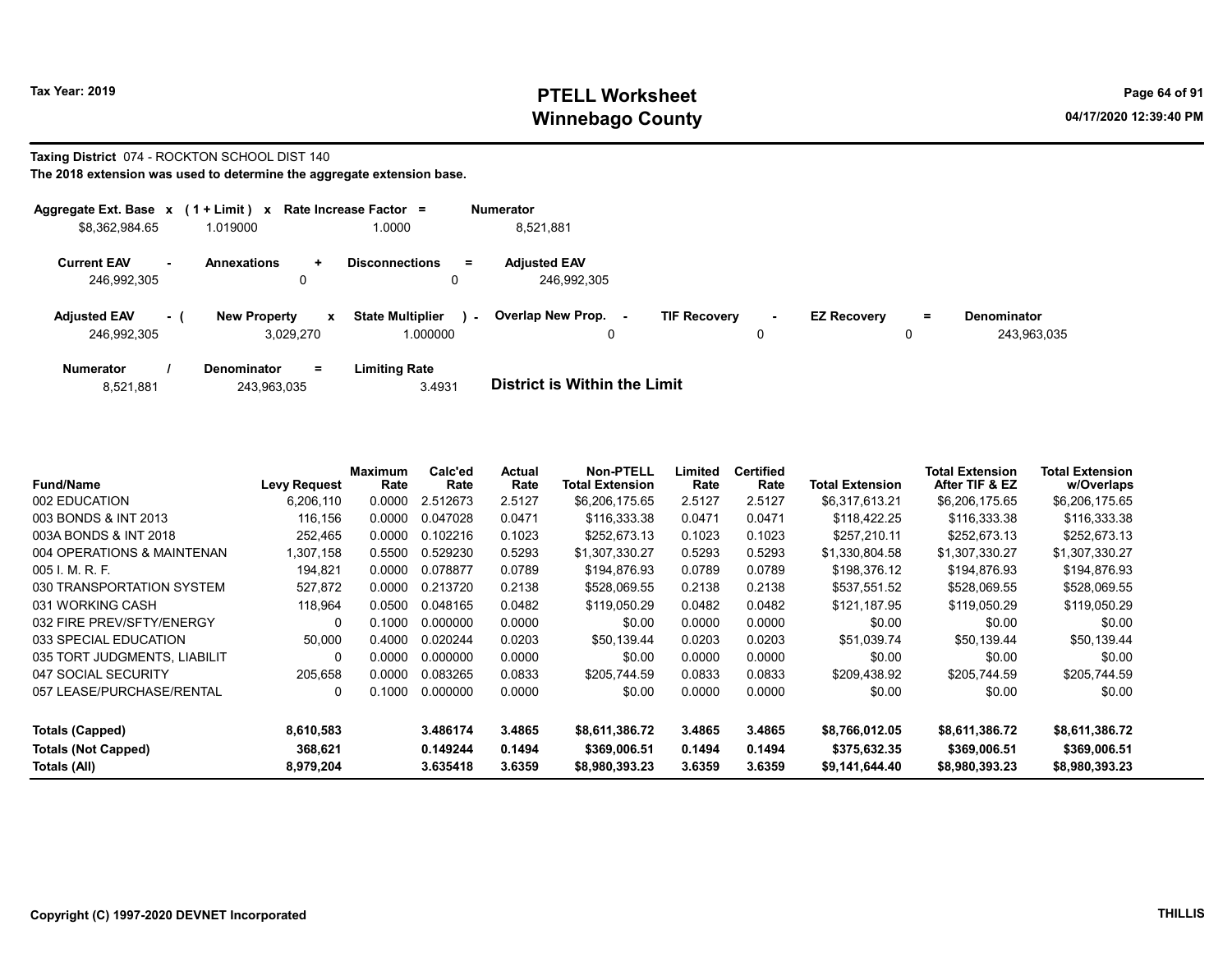# Tax Year: 2019 **PTELL Worksheet** Page 65 of 91 Winnebago County and the County of the County of the County of the County of the County of the County of the County of the County of the County of the County of the County of the County of the County of the County of the C

## Taxing District 075 - NORTH BOONE SD #200

| Aggregate Ext. Base x (1 + Limit) x Rate Increase Factor =                                      |                         |                           | <b>Numerator</b>    |                                            |                     |                          |                         |                                          |                                      |
|-------------------------------------------------------------------------------------------------|-------------------------|---------------------------|---------------------|--------------------------------------------|---------------------|--------------------------|-------------------------|------------------------------------------|--------------------------------------|
| \$9.206.425.42<br>1.019000                                                                      | 1.0000                  |                           | 9,381,348           |                                            |                     |                          |                         |                                          |                                      |
| <b>Current EAV</b><br><b>Annexations</b><br>$\ddot{}$<br>164,866,796<br>$\Omega$                | <b>Disconnections</b>   | $\equiv$<br>$\Omega$      | <b>Adjusted EAV</b> | 164,866,796                                |                     |                          |                         |                                          |                                      |
| <b>Adjusted EAV</b><br><b>New Property</b><br>$\mathbf{x}$<br>- (<br>164,866,796<br>$\mathbf 0$ | <b>State Multiplier</b> | $\mathcal{L}$<br>1.000000 |                     | Overlap New Prop. -<br>1,443,174           | <b>TIF Recovery</b> | $\Omega$                 | <b>EZ Recovery</b><br>0 | <b>Denominator</b><br>$\equiv$           | 163,423,622                          |
| <b>Denominator</b><br><b>Numerator</b><br>$\equiv$<br>9,381,348<br>163,423,622                  | <b>Limiting Rate</b>    | 5.7406                    |                     | <b>District is Over the Limit</b>          |                     |                          |                         |                                          |                                      |
| <b>Limiting Rate</b><br><b>Computed Rate</b><br>$\equiv$<br>5.7406<br>5.857200                  | <b>Reduction Factor</b> | 0.9801                    |                     |                                            |                     |                          |                         |                                          |                                      |
| <b>Fund/Name</b><br><b>Levy Request</b>                                                         | <b>Maximum</b><br>Rate  | Calc'ed<br>Rate           | Actual<br>Rate      | <b>Non-PTELL</b><br><b>Total Extension</b> | Limited<br>Rate     | <b>Certified</b><br>Rate | <b>Total Extension</b>  | <b>Total Extension</b><br>After TIF & EZ | <b>Total Extension</b><br>w/Overlaps |
| 002 EDUCATION<br>5,300,000                                                                      | 0.0000                  | 3.214716                  | 3.2148              | \$35,580.06                                | 3.2148              | 3.2148                   | \$35,580.06             | \$35,580.06                              | \$5,300,137.76                       |
| 003 BONDS & INT 2008<br>0                                                                       | 0.0000                  | 0.000000                  | 0.0000              | \$0.00                                     | 0.0000              | 0.0000                   | \$0.00                  | \$0.00                                   | \$0.00                               |
| 003A BONDS & INT 2016<br>$\Omega$                                                               | 0.0000                  | 0.000000                  | 0.0000              | \$0.00                                     | 0.0000              | 0.0000                   | \$0.00                  | \$0.00                                   | \$0.00                               |
| 003B BONDS & INT 2003<br>1,360,000                                                              | 0.0000                  | 0.824908                  | 0.8250              | \$9,130.75                                 | 0.8250              | 0.8250                   | \$9,130.75              | \$9,130.75                               | \$1,360,151.07                       |
| 003C BONDS & INT 2006<br>615,000                                                                | 0.0000                  | 0.373028                  | 0.3731              | \$4,129.31                                 | 0.3731              | 0.3731                   | \$4,129.31              | \$4,129.31                               | \$615,118.02                         |
| 003D BONDS & INT 2007A<br>$\Omega$                                                              | 0.0000                  | 0.000000                  | 0.0000              | \$0.00                                     | 0.0000              | 0.0000                   | \$0.00                  | \$0.00                                   | \$0.00                               |
| 003E BONDS & INT 2017<br>279,400                                                                | 0.0000                  | 0.169470                  | 0.1695              | \$1,875.95                                 | 0.1695              | 0.1695                   | \$1,875.95              | \$1,875.95                               | \$279,449.22                         |
| 004 OPERATIONS & MAINTENAN<br>1,200,000                                                         | 0.7500                  | 0.727860                  | 0.7279              | \$8,056.09                                 | 0.7279              | 0.7279                   | \$8,056.09              | \$8,056.09                               | \$1,200,065.41                       |
| 005 I. M. R. F.<br>358,000                                                                      | 0.0000                  | 0.217145                  | 0.2172              | \$2,403.88                                 | 0.2100              | 0.2100                   | \$2,324.19              | \$2,324.19                               | \$346,220.27                         |
| 030 TRANSPORTATION SYSTEM<br>1,100,000                                                          | 0.0000                  | 0.667205                  | 0.6673              | \$7,385.40                                 | 0.6300              | 0.6300                   | \$6,972.58              | \$6,972.58                               | \$1,038,660.81                       |
| 031 WORKING CASH<br>45,000                                                                      | 0.0500                  | 0.027295                  | 0.0273              | \$302.14                                   | 0.0200              | 0.0200                   | \$221.35                | \$221.35                                 | \$32,973.36                          |
| 032 FIRE PREV/SFTY/ENERGY<br>54,000                                                             | 0.1000                  | 0.032754                  | 0.0328              | \$363.02                                   | 0.0000              | 0.0000                   | \$0.00                  | \$0.00                                   | \$0.00                               |
| 033 SPECIAL EDUCATION<br>1,000,000                                                              | 0.8000                  | 0.606550                  | 0.6066              | \$6,713.59                                 | 0.5950              | 0.5950                   | \$6,585.21              | \$6,585.21                               | \$980,957.44                         |
| 035 TORT JUDGMENTS, LIABILIT<br>206,000                                                         | 0.0000                  | 0.124949                  | 0.1250              | \$1,383.45                                 | 0.1200              | 0.1200                   | \$1,328.11              | \$1,328.11                               | \$197,840.16                         |
| 047 SOCIAL SECURITY<br>388,000                                                                  | 0.0000                  | 0.235342                  | 0.2354              | \$2,605.31                                 | 0.2200              | 0.2200                   | \$2,434.87              | \$2,434.87                               | \$362,706.95                         |
| 057 LEASE/PURCHASE/RENTAL<br>4,761                                                              | 0.1000                  | 0.002888                  | 0.0029              | \$32.10                                    | 0.0029              | 0.0029                   | \$32.10                 | \$32.10                                  | \$4,781.14                           |
| 9,655,761<br><b>Totals (Capped)</b>                                                             |                         | 5.856704                  | 5.8572              | \$64,825.04                                | 5.7406              | 5.7406                   | \$63,534.55             | \$63,534.56                              | \$9,464,343.30                       |
| <b>Totals (Not Capped)</b><br>2,254,400                                                         |                         | 1.367406                  | 1.3676              | \$15,136.01                                | 1.3676              | 1.3676                   | \$15,136.02             | \$15,136.01                              | \$2,254,718.31                       |
| Totals (All)<br>11,910,161                                                                      |                         | 7.224110                  | 7.2248              | \$79,961.05                                | 7.1082              | 7.1082                   | \$78,670.57             | \$78,670.57                              | \$11,719,061.61                      |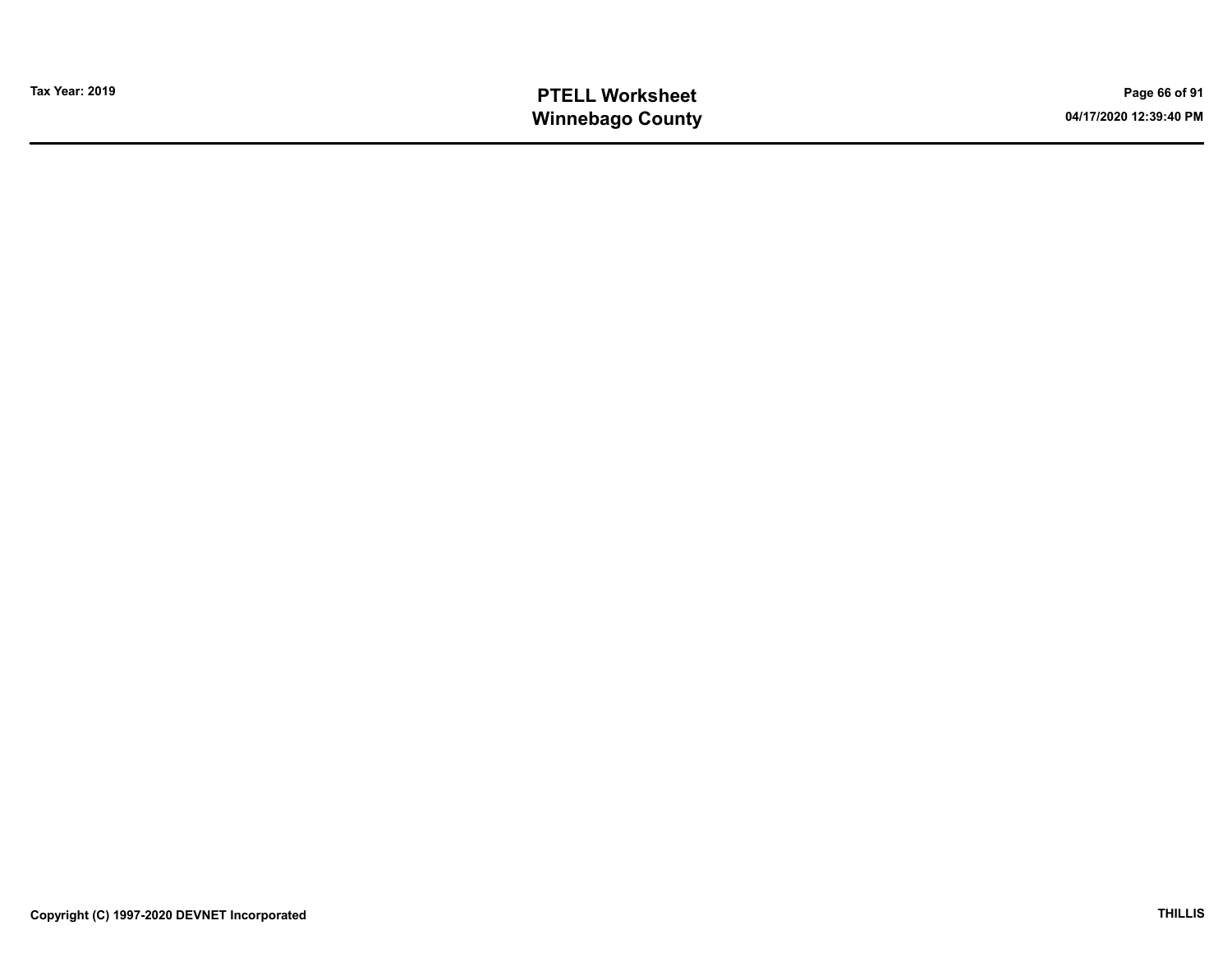# Tax Year: 2019 **PTELL Worksheet** Page 67 of 91 Winnebago County and the County of the County of the County of the County of the County of the County of the County of the County of the County of the County of the County of the County of the County of the County of the C

### Taxing District 076 - ROCKFORD SCHOOL DIST 205 The 2018 extension was used to determine the aggregate extension base.

| Aggregate Ext. Base x                                           | $(1 + Limit)$ x            |                | Rate Increase Factor =                       | <b>Numerator</b>                     |                                         |                    |         |                                     |
|-----------------------------------------------------------------|----------------------------|----------------|----------------------------------------------|--------------------------------------|-----------------------------------------|--------------------|---------|-------------------------------------|
| \$141,372,817.99                                                | 1.019000                   |                | 1.0000                                       | 144.058.902                          |                                         |                    |         |                                     |
| <b>Current EAV</b><br>$\overline{\phantom{a}}$<br>2,247,891,213 | <b>Annexations</b>         | ÷<br>υ         | <b>Disconnections</b><br>$=$<br>0            | <b>Adjusted EAV</b><br>2,247,891,213 |                                         |                    |         |                                     |
| <b>Adjusted EAV</b><br>2,247,891,213                            | <b>New Property</b><br>- 1 | x<br>9,008,363 | <b>State Multiplier</b><br>$\sim$<br>.000000 | Overlap New Prop.<br>4,467           | <b>TIF Recovery</b><br>$\sim$<br>35.489 | <b>EZ Recovery</b> | Ξ.<br>0 | <b>Denominator</b><br>2,238,842,894 |
| <b>Numerator</b>                                                | <b>Denominator</b>         | $=$            | Limiting Rate                                |                                      |                                         |                    |         |                                     |

| 144,058,902 | 2,238,842,894 | 6.4346 | <b>District is Within the Limit</b> |
|-------------|---------------|--------|-------------------------------------|

| <b>Fund/Name</b>             | <b>Levy Request</b> | <b>Maximum</b><br>Rate | Calc'ed<br>Rate | Actual<br>Rate | <b>Non-PTELL</b><br><b>Total Extension</b> | Limited<br>Rate | <b>Certified</b><br>Rate | <b>Total Extension</b> | <b>Total Extension</b><br>After TIF & EZ | <b>Total Extension</b><br>w/Overlaps |
|------------------------------|---------------------|------------------------|-----------------|----------------|--------------------------------------------|-----------------|--------------------------|------------------------|------------------------------------------|--------------------------------------|
| 002 EDUCATION                | 82.449.852          | 0.0000                 | 3.667876        | 3.6679         | \$82,337,808.06                            | 3.6679          | 3.6679                   | \$84,338,685.28        | \$82,337,808.06                          | \$82,450,401.80                      |
| 003 BONDS & INT 2000         | 0                   | 0.0000                 | 0.000000        | 0.0000         | \$0.00                                     | 0.0000          | 0.0000                   | \$0.00                 | \$0.00                                   | \$0.00                               |
| 003A BONDS & INT 2015 A & B  | 7,022,525           | 0.0000                 | 0.312405        | 0.3125         | \$7,015,067.21                             | 0.3125          | 0.3125                   | \$7,185,539.18         | \$7,015,067.21                           | \$7,024,660.04                       |
| 003C BONDS & INT 2016        | O                   | 0.0000                 | 0.000000        | 0.0000         | \$0.00                                     | 0.0000          | 0.0000                   | \$0.00                 | \$0.00                                   | \$0.00                               |
| 003F BONDS & INT 2010        | 0                   | 0.0000                 | 0.000000        | 0.0000         | \$0.00                                     | 0.0000          | 0.0000                   | \$0.00                 | \$0.00                                   | \$0.00                               |
| 003G BONDS & INT 2013 A & B  | 6,566,600           | 0.0000                 | 0.292123        | 0.2922         | \$6,559,368.44                             | 0.2922          | 0.2922                   | \$6,718,766.55         | \$6,559,368.44                           | \$6,568,338.12                       |
| 004 OPERATIONS & MAINTENAN   | 16,895,519          | 0.7500                 | 0.751616        | 0.7500         | \$16,836,161.30                            | 0.7500          | 0.7500                   | \$17,245,294.03        | \$16,836,161.30                          | \$16,859,184.10                      |
| 005 I. M. R. F.              | 5,368,972           | 0.0000                 | 0.238845        | 0.2389         | \$5,362,878.58                             | 0.2389          | 0.2389                   | \$5,493,200.99         | \$5,362,878.58                           | \$5,370,212.11                       |
| 030 TRANSPORTATION SYSTEM    | 11,202,742          | 0.0000                 | 0.498367        | 0.4984         | \$11,188,190.39                            | 0.4984          | 0.4984                   | \$11,460,072.72        | \$11,188,190.39                          | \$11,203,489.81                      |
| 031 WORKING CASH             | 981,601             | 0.0500                 | 0.043668        | 0.0437         | \$980,987.00                               | 0.0437          | 0.0437                   | \$1,004,825.80         | \$980,987.00                             | \$982,328.46                         |
| 032 FIRE PREV/SFTY/ENERGY    | 1,452,671           | 0.1000                 | 0.064624        | 0.0647         | \$1,452,399.52                             | 0.0647          | 0.0647                   | \$1,487,694.03         | \$1,452,399.52                           | \$1,454,385.61                       |
| 033 SPECIAL EDUCATION        | 15,600,300          | 0.8000                 | 0.693997        | 0.6940         | \$15,579,061.26                            | 0.6940          | 0.6940                   | \$15,957,645.41        | \$15,579,061.26                          | \$15,600,365.02                      |
| 035 TORT JUDGMENTS, LIABILIT | 3,969,653           | 0.0000                 | 0.176595        | 0.1766         | \$3,964,354.78                             | 0.1766          | 0.1766                   | \$4,060,691.90         | \$3,964,354.78                           | \$3,969,775.88                       |
| 047 SOCIAL SECURITY          | 3,460,882           | 0.0000                 | 0.153961        | 0.1540         | \$3,457,025.12                             | 0.1540          | 0.1540                   | \$3,541,033.71         | \$3,457,025.12                           | \$3,461,752.47                       |
| <b>Totals (Capped)</b>       | 141,382,192         |                        | 6.289549        | 6.2882         | \$141,158,866.01                           | 6.2882          | 6.2882                   | \$144,589,143.87       | \$141,158,866.01                         | \$141,351,895.26                     |
| <b>Totals (Not Capped)</b>   | 13,589,125          |                        | 0.604528        | 0.6047         | \$13,574,435.65                            | 0.6047          | 0.6047                   | \$13,904,305.73        | \$13,574,435.65                          | \$13,592,998.16                      |
| Totals (All)                 | 154,971,317         |                        | 6.894077        | 6.8929         | \$154,733,301.66                           | 6.8929          | 6.8929                   | \$158,493,449.60       | \$154,733,301.66                         | \$154,944,893.42                     |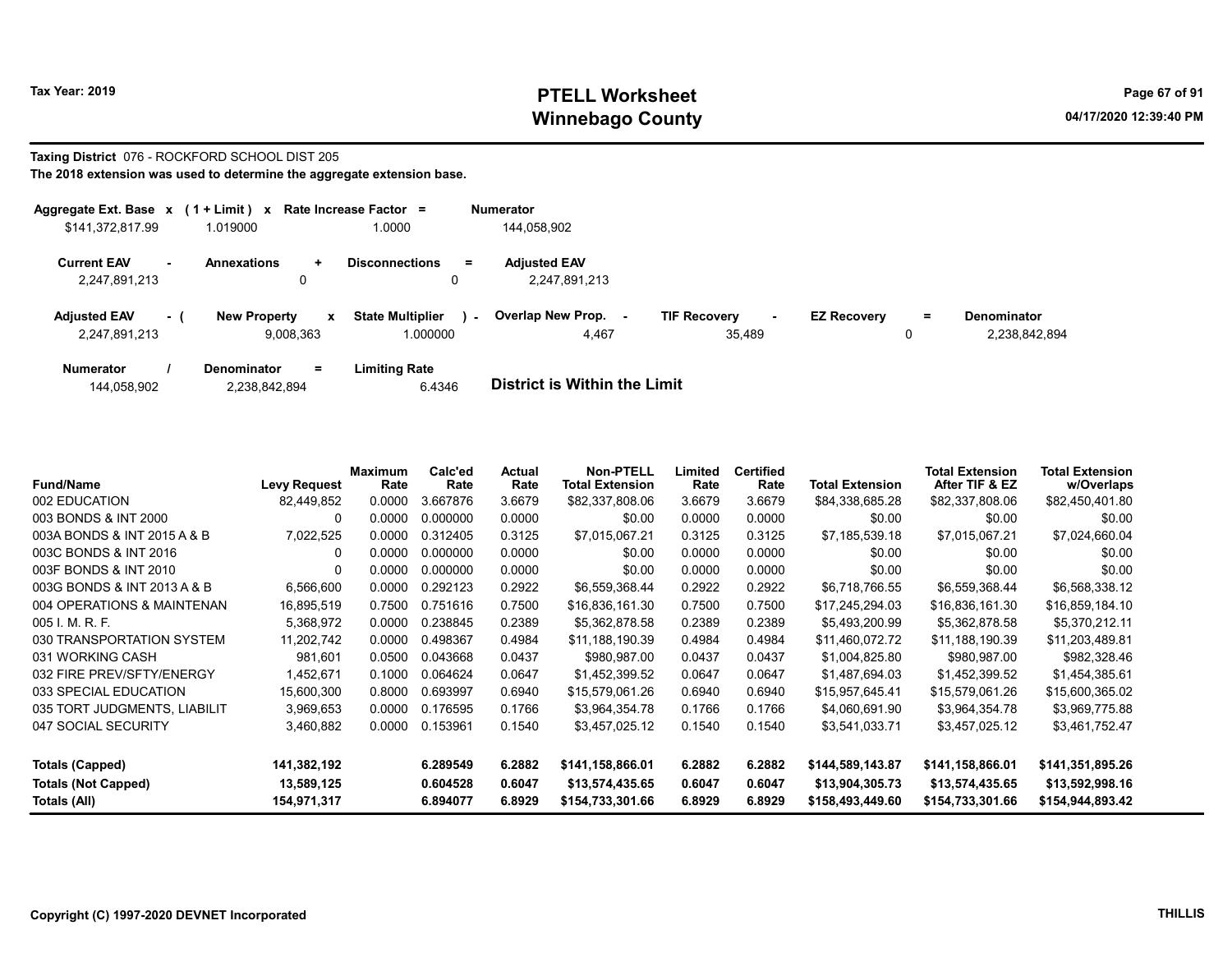# Tax Year: 2019 **PTELL Worksheet** Page 68 of 91 Winnebago County and the County of the County of the County of the County of the County of the County of the County of the County of the County of the County of the County of the County of the County of the County of the C

# Taxing District 077 - HONONEGAH HIGH SD #207

| Rate Increase Factor =<br>Aggregate Ext. Base $x$ (1 + Limit) $x$<br><b>Numerator</b><br>\$16,991,975.27<br>1.019000<br>1.0000<br>17,314,823 |                                                                            |                                                     |                 |                                      |                                            |                                 |                          |                                                                          |                                          |                                      |
|----------------------------------------------------------------------------------------------------------------------------------------------|----------------------------------------------------------------------------|-----------------------------------------------------|-----------------|--------------------------------------|--------------------------------------------|---------------------------------|--------------------------|--------------------------------------------------------------------------|------------------------------------------|--------------------------------------|
|                                                                                                                                              |                                                                            |                                                     |                 |                                      |                                            |                                 |                          |                                                                          |                                          |                                      |
| <b>Current EAV</b><br><b>Annexations</b><br><b>Disconnections</b><br>$\ddot{}$                                                               |                                                                            |                                                     | $\equiv$        | <b>Adjusted EAV</b>                  |                                            |                                 |                          |                                                                          |                                          |                                      |
| 742,283,280<br>0                                                                                                                             |                                                                            |                                                     | 0               | 742,283,280                          |                                            |                                 |                          |                                                                          |                                          |                                      |
| <b>Adjusted EAV</b><br><b>New Property</b><br>x<br>- (<br>742,283,280<br>6,735,321                                                           |                                                                            | <b>State Multiplier</b><br>$\mathbf{r}$<br>1.000000 |                 | Overlap New Prop.<br>$\sim$ $-$<br>0 |                                            | <b>TIF Recovery</b><br>$\Omega$ |                          | <b>EZ Recovery</b><br><b>Denominator</b><br>$\equiv$<br>0<br>735,547,959 |                                          |                                      |
| Numerator<br>17,314,823                                                                                                                      | <b>Limiting Rate</b><br><b>Denominator</b><br>$=$<br>735,547,959<br>2.3540 |                                                     |                 | <b>District is Over the Limit</b>    |                                            |                                 |                          |                                                                          |                                          |                                      |
| <b>Limiting Rate</b><br>2.3540                                                                                                               | <b>Computed Rate</b><br>$=$<br>2.404000                                    | <b>Reduction Factor</b>                             | 0.9792          |                                      |                                            |                                 |                          |                                                                          |                                          |                                      |
| <b>Fund/Name</b>                                                                                                                             | <b>Levy Request</b>                                                        | <b>Maximum</b><br>Rate                              | Calc'ed<br>Rate | Actual<br>Rate                       | <b>Non-PTELL</b><br><b>Total Extension</b> | Limited<br>Rate                 | <b>Certified</b><br>Rate | <b>Total Extension</b>                                                   | <b>Total Extension</b><br>After TIF & EZ | <b>Total Extension</b><br>w/Overlaps |
| 002 EDUCATION                                                                                                                                | 13,339,000                                                                 | 0.0000                                              | 1.797023        | 1.7971                               | \$13,334,639.21                            | 1.7544                          | 1.7544                   | \$13,097,619.59                                                          | \$13,017,801.47                          | \$13,022,617.86                      |
| 003 BONDS & INT 2017A                                                                                                                        | 579,800                                                                    | 0.0000                                              | 0.078110        | 0.0782                               | \$580,250.84                               | 0.0782                          | 0.0782                   | \$583,808.63                                                             | \$580,250.84                             | \$580,465.52                         |
| 003A BONDS & INT 2012                                                                                                                        | 238,600                                                                    | 0.0000                                              | 0.032144        | 0.0322                               | \$238,926.82                               | 0.0322                          | 0.0322                   | \$240,391.79                                                             | \$238,926.82                             | \$239,015.22                         |
| 003B BONDS & INT 2017B                                                                                                                       | 188,400                                                                    | 0.0000                                              | 0.025381        | 0.0254                               | \$188,470.22                               | 0.0254                          | 0.0254                   | \$189,625.82                                                             | \$188,470.22                             | \$188,539.95                         |
| 003C BONDS & INT 2014A                                                                                                                       | 525,550                                                                    | 0.0000                                              | 0.070802        | 0.0709                               | \$526,084.20                               | 0.0709                          | 0.0709                   | \$529,309.87                                                             | \$526,084.20                             | \$526,278.85                         |
| 003E BONDS & INT 2018A                                                                                                                       | 395,150                                                                    | 0.0000                                              | 0.053234        | 0.0533                               | \$395,490.66                               | 0.0533                          | 0.0533                   | \$397,915.60                                                             | \$395,490.66                             | \$395,636.99                         |
| 003F BONDS & INT 2018B                                                                                                                       | 349,010                                                                    | 0.0000                                              | 0.047018        | 0.0471                               | \$349,486.12                               | 0.0471                          | 0.0471                   | \$351,628.98                                                             | \$349,486.12                             | \$349,615.42                         |
| 004 OPERATIONS & MAINTENAN                                                                                                                   | 1,910,000                                                                  | 0.5500                                              | 0.257314        | 0.2574                               | \$1,909,930.52                             | 0.2574                          | 0.2574                   | \$1,921,641.18                                                           | \$1,909,930.52                           | \$1,910,637.16                       |
| 005 I. M. R. F.                                                                                                                              | 205,000                                                                    | 0.0000                                              | 0.027618        | 0.0277                               | \$205,536.42                               | 0.0272                          | 0.0272                   | \$203,063.87                                                             | \$201,826.38                             | \$201,901.05                         |
| 030 TRANSPORTATION SYSTEM                                                                                                                    | 850,000                                                                    | 0.0000                                              | 0.114512        | 0.1146                               | \$850,342.03                               | 0.1123                          | 0.1123                   | \$838,385.02                                                             | \$833,275.82                             | \$833,584.12                         |
| 031 WORKING CASH                                                                                                                             | $\mathbf{0}$                                                               | 0.0500                                              | 0.000000        | 0.0000                               | \$0.00                                     | 0.0000                          | 0.0000                   | \$0.00                                                                   | \$0.00                                   | \$0.00                               |
| 032 FIRE PREV/SFTY/ENERGY                                                                                                                    | 500                                                                        | 0.1000                                              | 0.000067        | 0.0001                               | \$742.01                                   | 0.0000                          | 0.0000                   | \$0.00                                                                   | \$0.00                                   | \$0.00                               |
| 033 SPECIAL EDUCATION                                                                                                                        | 1,300,000                                                                  | 0.4000                                              | 0.175135        | 0.1752                               | \$1,299,999.33                             | 0.1716                          | 0.1716                   | \$1,281,094.12                                                           | \$1,273,287.01                           | \$1,273,758.11                       |
| 035 TORT JUDGMENTS, LIABILIT                                                                                                                 | 500                                                                        | 0.0000                                              | 0.000067        | 0.0001                               | \$742.01                                   | 0.0000                          | 0.0000                   | \$0.00                                                                   | \$0.00                                   | \$0.00                               |
| 047 SOCIAL SECURITY<br>235,000<br>0.0000                                                                                                     |                                                                            | 0.031659                                            | 0.0317          | \$235,216.77                         | 0.0311                                     | 0.0311                          | \$232,179.64             | \$230,764.72                                                             | \$230,850.10                             |                                      |
| 057 LEASE/PURCHASE/RENTAL<br>500<br>0.1000<br>0.000067                                                                                       |                                                                            | 0.0001                                              | \$742.01        | 0.0000                               | 0.0000                                     | \$0.00                          | \$0.00                   | \$0.00                                                                   |                                          |                                      |
| <b>Totals (Capped)</b><br>2.403462<br>17,840,500                                                                                             |                                                                            |                                                     | 2.4040          | \$17,837,890.31                      | 2.3540                                     | 2.3540                          | \$17,573,983.42          | \$17,466,885.92                                                          | \$17,473,348.40                          |                                      |
| <b>Totals (Not Capped)</b>                                                                                                                   | 2,276,510                                                                  |                                                     | 0.306689        | 0.3071                               | \$2,278,708.86                             | 0.3071                          | 0.3071                   | \$2,292,680.67                                                           | \$2,278,708.86                           | \$2,279,551.95                       |
| 20,117,010<br>Totals (All)                                                                                                                   |                                                                            |                                                     | 2.710151        | 2.7111                               | \$20,116,599.17                            | 2.6611                          | 2.6611                   | \$19,866,664.09                                                          | \$19,745,594.78                          | \$19,752,900.35                      |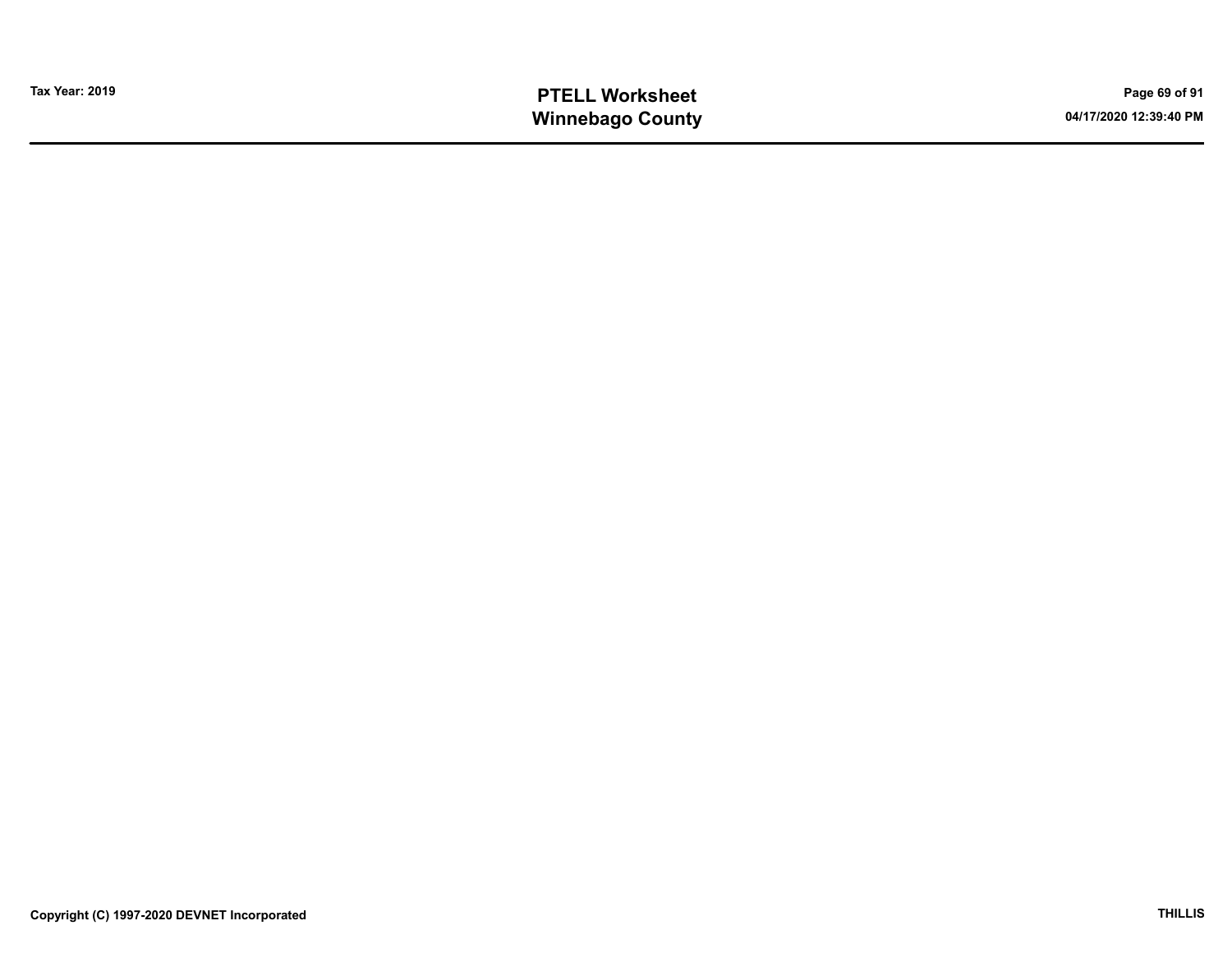# Tax Year: 2019 **PTELL Worksheet** Page 70 of 91 Winnebago County and the County of the County of the County of the County of the County of the County of the County of the County of the County of the County of the County of the County of the County of the County of the C

### Taxing District 079 - SOUTH BELOIT SD #320

| Aggregate Ext. Base $x$ (1 + Limit) x Rate Increase Factor =<br><b>Numerator</b><br>\$4,076,994.07<br>1.019000<br>1.0000<br>4,154,457 |                                                      |                                |                          |                                   |                                            |                     |                          |                                   |                                          |                                      |
|---------------------------------------------------------------------------------------------------------------------------------------|------------------------------------------------------|--------------------------------|--------------------------|-----------------------------------|--------------------------------------------|---------------------|--------------------------|-----------------------------------|------------------------------------------|--------------------------------------|
| <b>Current EAV</b><br><b>Annexations</b><br>83,509,524                                                                                | $\ddot{}$<br>$\mathbf 0$                             | <b>Disconnections</b>          | $\equiv$<br>0            | <b>Adjusted EAV</b>               | 83,509,524                                 |                     |                          |                                   |                                          |                                      |
| <b>Adjusted EAV</b><br>- (<br>83,509,524                                                                                              | <b>New Property</b><br>$\pmb{\mathsf{x}}$<br>550,838 | <b>State Multiplier</b>        | $\mathbf{r}$<br>1.000000 | Overlap New Prop.                 | $\sim$ $-$<br>0                            | <b>TIF Recovery</b> | $\mathbf{0}$             | <b>EZ Recovery</b><br>$\mathbf 0$ | <b>Denominator</b><br>$\equiv$           | 82,958,686                           |
| <b>Denominator</b><br><b>Numerator</b><br>Ξ<br>4,154,457<br>82,958,686                                                                |                                                      | <b>Limiting Rate</b><br>5.0079 |                          | <b>District is Over the Limit</b> |                                            |                     |                          |                                   |                                          |                                      |
| <b>Limiting Rate</b><br><b>Computed Rate</b><br>5.0079                                                                                | $=$<br>5.439700                                      | <b>Reduction Factor</b>        | 0.9206                   |                                   |                                            |                     |                          |                                   |                                          |                                      |
| <b>Fund/Name</b>                                                                                                                      | <b>Levy Request</b>                                  | <b>Maximum</b><br>Rate         | Calc'ed<br>Rate          | <b>Actual</b><br>Rate             | <b>Non-PTELL</b><br><b>Total Extension</b> | Limited<br>Rate     | <b>Certified</b><br>Rate | <b>Total Extension</b>            | <b>Total Extension</b><br>After TIF & EZ | <b>Total Extension</b><br>w/Overlaps |
| 002 EDUCATION                                                                                                                         | 3,222,990                                            | 0.0000                         | 3.859428                 | 3.8595                            | \$3,223,050.08                             | 3.6024              | 3.6024                   | \$3,062,522.79                    | \$3,008,347.09                           | \$3,008,347.09                       |
| 003A BONDS & INT 2016A                                                                                                                | 45,058                                               | 0.0000                         | 0.053956                 | 0.0540                            | \$45,095.14                                | 0.0540              | 0.0540                   | \$45,907.24                       | \$45,095.14                              | \$45,095.14                          |
| 003B BONDS & INT 2016B                                                                                                                | 10,361                                               | 0.0000                         | 0.012407                 | 0.0125                            | \$10,438.69                                | 0.0125              | 0.0125                   | \$10,626.68                       | \$10,438.69                              | \$10,438.69                          |
| 003C BONDS & INT 2011B                                                                                                                | 273,250                                              | 0.0000                         | 0.327208                 | 0.3273                            | \$273,326.67                               | 0.3273              | 0.3273                   | \$278,248.86                      | \$273,326.67                             | \$273,326.67                         |
| 003D BONDS & INT 2013 A & B                                                                                                           | 333,000                                              | 0.0000                         | 0.398757                 | 0.3988                            | \$333,035.98                               | 0.3988              | 0.3988                   | \$339,033.45                      | \$333,035.98                             | \$333,035.98                         |
| 003F BONDS & INT 2020A                                                                                                                | 354,994                                              | 0.0000                         | 0.425094                 | 0.4251                            | \$354,998.99                               | 0.4251              | 0.4251                   | \$361,391.97                      | \$354,998.99                             | \$354,998.99                         |
| 003G BONDS & INT 2020B                                                                                                                | 5,273                                                | 0.0000                         | 0.006314                 | 0.0064                            | \$5,344.61                                 | 0.0064              | 0.0064                   | \$5,440.86                        | \$5,344.61                               | \$5,344.61                           |
| 004 OPERATIONS & MAINTENAN                                                                                                            | 456,596                                              | 0.7500                         | 0.546759                 | 0.5468                            | \$456,630.08                               | 0.5159              | 0.5159                   | \$438,584.14                      | \$430,825.63                             | \$430,825.63                         |
| 005 I. M. R. F.                                                                                                                       | 155,998                                              | 0.0000                         | 0.186803                 | 0.1869                            | \$156,079.30                               | 0.1595              | 0.1595                   | \$135,596.38                      | \$133,197.69                             | \$133,197.69                         |
| 030 TRANSPORTATION SYSTEM                                                                                                             | 200,609                                              | 0.0000                         | 0.240223                 | 0.2403                            | \$200,673.39                               | 0.2253              | 0.2253                   | \$191,535.19                      | \$188,146.96                             | \$188,146.96                         |
| 031 WORKING CASH                                                                                                                      | 37,500                                               | 0.0500                         | 0.044905                 | 0.0450                            | \$37,579.29                                | 0.0380              | 0.0380                   | \$32,305.09                       | \$31,733.62                              | \$31,733.62                          |
| 032 FIRE PREV/SFTY/ENERGY                                                                                                             | 40,000                                               | 0.1000                         | 0.047899                 | 0.0479                            | \$40,001.06                                | 0.0439              | 0.0439                   | \$37,320.88                       | \$36,660.68                              | \$36,660.68                          |
| 033 SPECIAL EDUCATION                                                                                                                 | 50,000                                               | 0.8000                         | 0.059873                 | 0.0599                            | \$50,022.20                                | 0.0454              | 0.0454                   | \$38,596.08                       | \$37,913.32                              | \$37,913.32                          |
| 035 TORT JUDGMENTS, LIABILIT                                                                                                          | 180,000                                              | 0.0000                         | 0.215544                 | 0.2156                            | \$180,046.53                               | 0.1500              | 0.1500                   | \$127,520.10                      | \$125,264.29                             | \$125,264.29                         |
| 047 SOCIAL SECURITY                                                                                                                   | 156,553                                              | 0.0000                         | 0.187467                 | 0.1875                            | \$156,580.36                               | 0.1875              | 0.1875                   | \$159,400.13                      | \$156,580.36                             | \$156,580.36                         |
| 057 LEASE/PURCHASE/RENTAL                                                                                                             | 42,000                                               | 0.1000                         | 0.050294                 | 0.0503                            | \$42,005.29                                | 0.0400              | 0.0400                   | \$34,005.36                       | \$33,403.81                              | \$33,403.81                          |
| <b>Totals (Capped)</b><br>5.439195<br>4,542,246                                                                                       |                                                      | 5.4397                         | \$4,542,667.58           | 5.0079                            | 5.0079                                     | \$4,257,386.16      | \$4,182,073.45           | \$4,182,073.45                    |                                          |                                      |
| <b>Totals (Not Capped)</b>                                                                                                            | 1,021,936                                            |                                | 1.223736                 | 1.2241                            | \$1,022,240.08                             | 1.2241              | 1.2241                   | \$1,040,649.05                    | \$1,022,240.08                           | \$1,022,240.08                       |
| Totals (All)<br>5,564,182                                                                                                             |                                                      |                                | 6.662931                 | 6.6638                            | \$5,564,907.66                             | 6.2320              | 6.2320                   | \$5,298,035.21                    | \$5,204,313.53                           | \$5,204,313.53                       |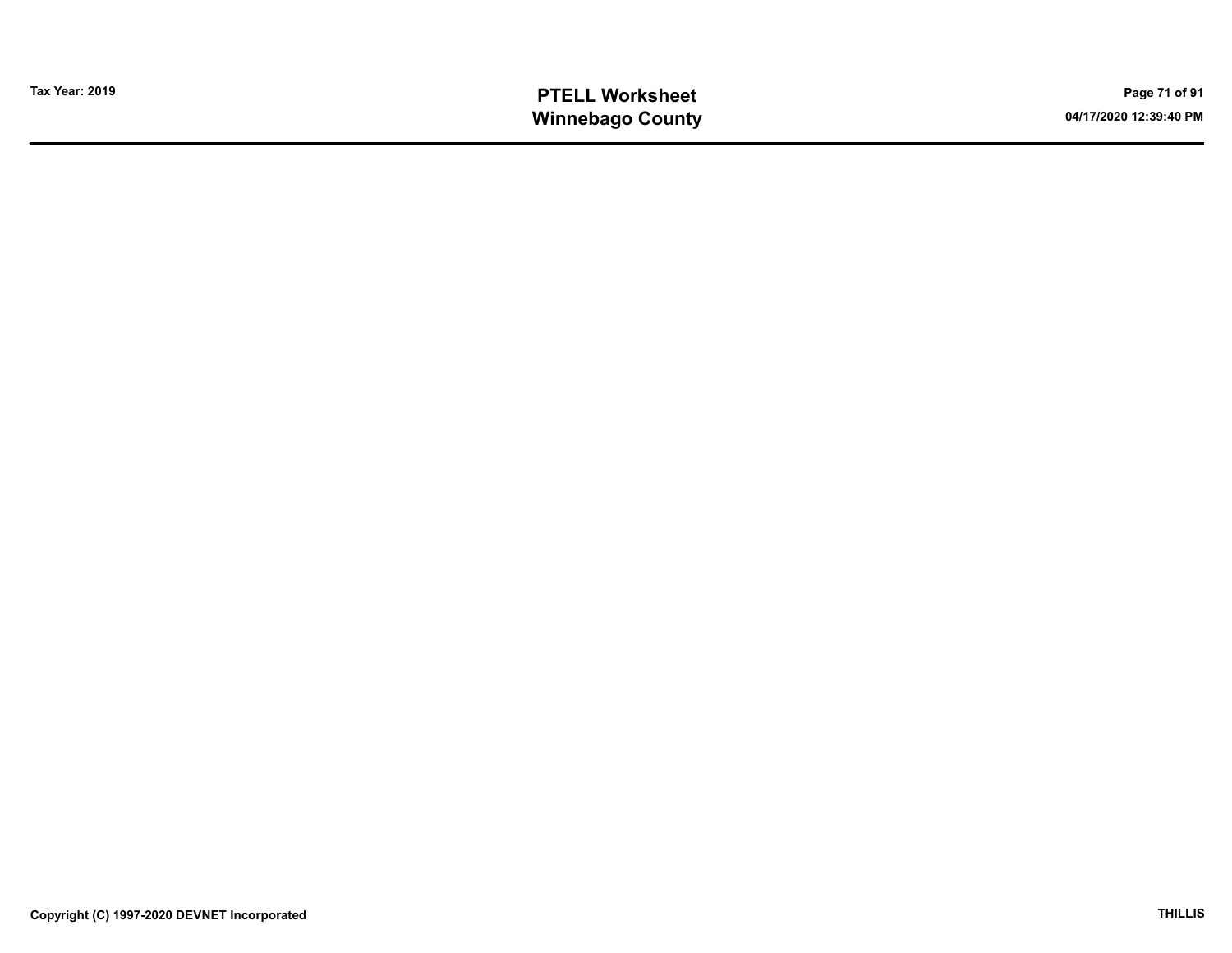# Tax Year: 2019 **PTELL Worksheet** Page 72 of 91 Winnebago County and the County of the County of the County of the County of the County of the County of the County of the County of the County of the County of the County of the County of the County of the County of the C

## Taxing District 080 - PECATONICA UNIT SD #321

| Aggregate Ext. Base $x$ (1 + Limit) $x$<br>\$5,600,909.59<br>1.019000  | Rate Increase Factor =              | 1.0000                         |                          | <b>Numerator</b><br>5,707,327     |                                            |                     |                          |                         |                                          |                                      |
|------------------------------------------------------------------------|-------------------------------------|--------------------------------|--------------------------|-----------------------------------|--------------------------------------------|---------------------|--------------------------|-------------------------|------------------------------------------|--------------------------------------|
| <b>Current EAV</b><br><b>Annexations</b><br>98,888,274                 | $\ddot{}$<br>0                      | <b>Disconnections</b>          | $\equiv$<br>0            | <b>Adjusted EAV</b>               | 98,888,274                                 |                     |                          |                         |                                          |                                      |
| <b>Adjusted EAV</b><br>- (<br>98,888,274                               | <b>New Property</b><br>X<br>490,426 | <b>State Multiplier</b>        | $\mathbf{r}$<br>1.000000 |                                   | Overlap New Prop. -<br>122,789             | <b>TIF Recovery</b> | 0                        | <b>EZ Recovery</b><br>0 | <b>Denominator</b><br>$\equiv$           | 98,275,059                           |
| Denominator<br><b>Numerator</b><br>$\equiv$<br>5,707,327<br>98,275,059 |                                     | <b>Limiting Rate</b><br>5.8075 |                          | <b>District is Over the Limit</b> |                                            |                     |                          |                         |                                          |                                      |
| <b>Limiting Rate</b><br><b>Computed Rate</b><br>5.8075                 | $=$<br>5.935200                     | <b>Reduction Factor</b>        | 0.9785                   |                                   |                                            |                     |                          |                         |                                          |                                      |
| <b>Fund/Name</b>                                                       | <b>Levy Request</b>                 | <b>Maximum</b><br>Rate         | Calc'ed<br>Rate          | <b>Actual</b><br>Rate             | <b>Non-PTELL</b><br><b>Total Extension</b> | Limited<br>Rate     | <b>Certified</b><br>Rate | <b>Total Extension</b>  | <b>Total Extension</b><br>After TIF & EZ | <b>Total Extension</b><br>w/Overlaps |
| 002 EDUCATION                                                          | 4,219,242                           | 0.0000                         | 4.266676                 | 4.2667                            | \$3,778,218.02                             | 4.2000              | 4.2000                   | \$3,719,154.31          | \$3,719,154.31                           | \$4,153,307.51                       |
| 003a BONDS & INT 2001                                                  | 1,725,000                           | 0.0000                         | 1.744393                 | 1.7444                            | \$1,544,688.76                             | 1.7444              | 1.7444                   | \$1,544,688.76          | \$1,544,688.76                           | \$1,725,007.05                       |
| 004 OPERATIONS & MAINTENAN                                             | 750,915                             | 0.7500                         | 0.759357                 | 0.7500                            | \$664,134.70                               | 0.7339              | 0.7339                   | \$649,877.94            | \$649,877.94                             | \$725,741.04                         |
| 005 I. M. R. F.                                                        | 188,329                             | 0.0000                         | 0.190446                 | 0.1905                            | \$168,690.21                               | 0.1865              | 0.1865                   | \$165,148.16            | \$165,148.16                             | \$184,426.63                         |
| 030 TRANSPORTATION SYSTEM                                              | 368,549                             | 0.0000                         | 0.372692                 | 0.3727                            | \$330,030.67                               | 0.3647              | 0.3647                   | \$322,946.57            | \$322,946.57                             | \$360,645.54                         |
| 031 WORKING CASH                                                       | 39,748                              | 0.0500                         | 0.040195                 | 0.0402                            | \$35,597.62                                | 0.0394              | 0.0394                   | \$34,889.21             | \$34,889.21                              | \$38,961.98                          |
| 032 FIRE PREV/SFTY/ENERGY                                              | 89,509                              | 0.1000                         | 0.090515                 | 0.0906                            | \$80,227.47                                | 0.0887              | 0.0887                   | \$78,545.00             | \$78,545.00                              | \$87,713.90                          |
| 033 SPECIAL EDUCATION                                                  | 37,546                              | 0.8000                         | 0.037968                 | 0.0380                            | \$33.649.49                                | 0.0372              | 0.0372                   | \$32,941.08             | \$32,941.08                              | \$36,786.44                          |
| 035 TORT JUDGMENTS, LIABILIT                                           | 11,414                              | 0.0000                         | 0.011542                 | 0.0116                            | \$10.271.95                                | 0.0114              | 0.0114                   | \$10,094.85             | \$10,094.85                              | \$11,273.26                          |
| 047 SOCIAL SECURITY<br>172,911                                         |                                     | 0.0000                         | 0.174855                 | 0.1749                            | \$154,876.21                               | 0.1457              | 0.1457                   | \$129,019.23            | \$129,019.23                             | \$144,080.22                         |
| 057 LEASE/PURCHASE/RENTAL<br>0.1000<br>0                               |                                     |                                | 0.000000                 | 0.0000                            | \$0.00                                     | 0.0000              | 0.0000                   | \$0.00                  | \$0.00                                   | \$0.00                               |
| <b>Totals (Capped)</b><br>5,878,163                                    |                                     |                                | 5.944246                 | 5.9352                            | \$5,255,696.34                             | 5.8075              | 5.8075                   | \$5,142,616.34          | \$5,142,616.35                           | \$5,742,936.52                       |
| <b>Totals (Not Capped)</b>                                             | 1,725,000                           |                                | 1.744393                 | 1.7444                            | \$1,544,688.76                             | 1.7444              | 1.7444                   | \$1,544,688.76          | \$1,544,688.76                           | \$1,725,007.05                       |
| <b>Totals (All)</b>                                                    | 7,603,163                           |                                | 7.688639                 | 7.6796                            | \$6,800,385.10                             | 7.5519              | 7.5519                   | \$6,687,305.10          | \$6,687,305.11                           | \$7,467,943.57                       |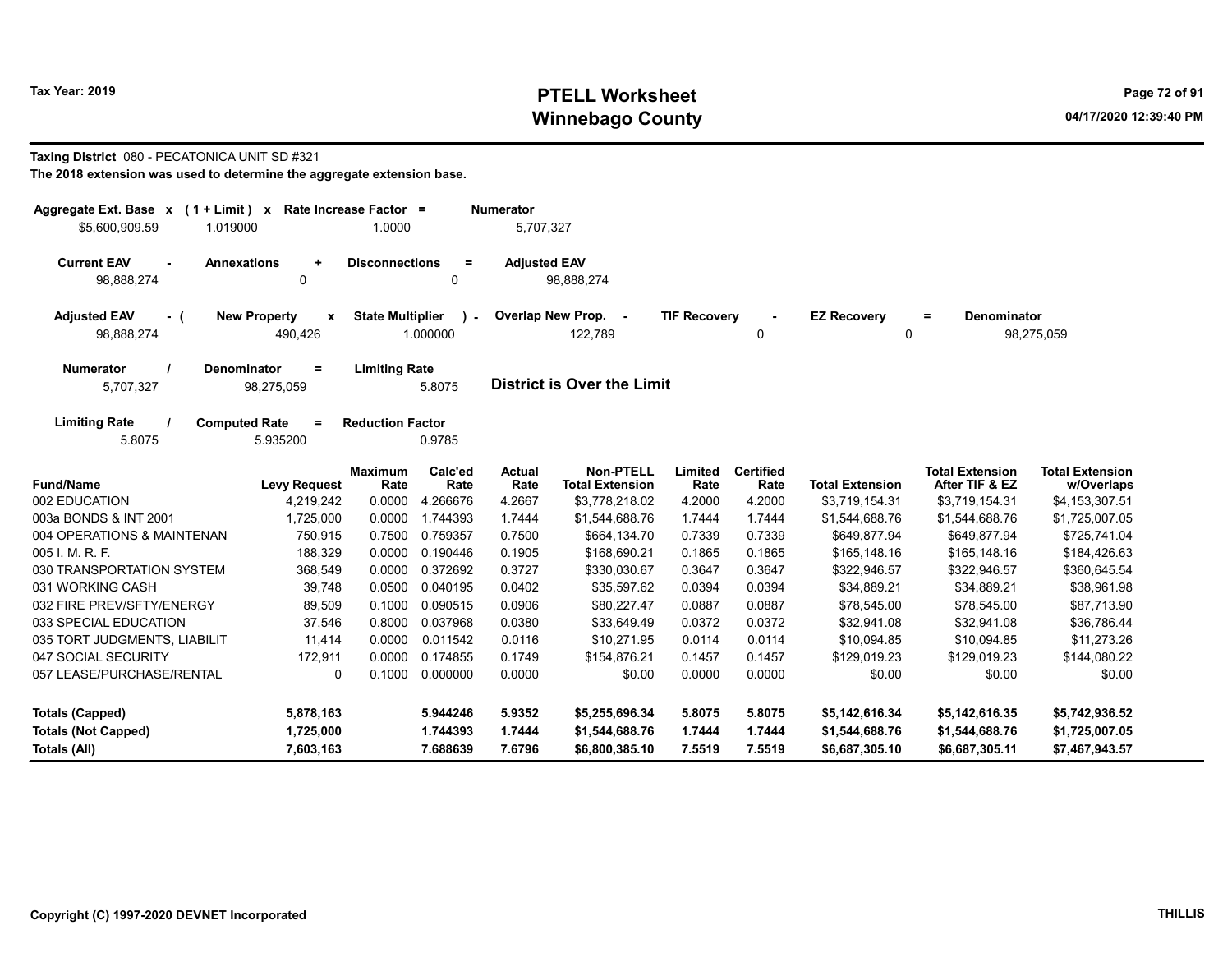# Tax Year: 2019 **PTELL Worksheet** Page 73 of 91 Winnebago County and the County of the County of the County of the County of the County of the County of the County of the County of the County of the County of the County of the County of the County of the County of the C

#### Taxing District 081 - DURAND UNIT SD #322

| Aggregate Ext. Base x (1 + Limit) x Rate Increase Factor =<br>\$5,915,465.36<br>1.019000 |                                                      | 1.0000                  |                         | <b>Numerator</b><br>6,027,859 |                                            |                     |                          |                        |                                          |                                      |
|------------------------------------------------------------------------------------------|------------------------------------------------------|-------------------------|-------------------------|-------------------------------|--------------------------------------------|---------------------|--------------------------|------------------------|------------------------------------------|--------------------------------------|
| <b>Current EAV</b><br><b>Annexations</b><br>$\blacksquare$<br>84,467,078                 | $\ddot{}$<br>0                                       | <b>Disconnections</b>   | $\equiv$<br>0           | <b>Adjusted EAV</b>           | 84,467,078                                 |                     |                          |                        |                                          |                                      |
| <b>Adjusted EAV</b><br>- (<br>84,467,078                                                 | <b>New Property</b><br>$\pmb{\mathsf{x}}$<br>598,525 | <b>State Multiplier</b> | $\lambda$ -<br>1.000000 |                               | Overlap New Prop. -<br>18,641              | <b>TIF Recovery</b> | 0                        | <b>EZ Recovery</b>     | <b>Denominator</b><br>$=$<br>0           | 83,849,912                           |
| <b>Numerator</b><br><b>Denominator</b><br>6,027,859                                      | $=$<br>83,849,912                                    | <b>Limiting Rate</b>    | 7.1889                  |                               | <b>District is Over the Limit</b>          |                     |                          |                        |                                          |                                      |
| <b>Limiting Rate</b><br><b>Computed Rate</b><br>7.1889                                   | $\equiv$<br>7.337300                                 | <b>Reduction Factor</b> | 0.9798                  |                               |                                            |                     |                          |                        |                                          |                                      |
| <b>Fund/Name</b>                                                                         | <b>Levy Request</b>                                  | <b>Maximum</b><br>Rate  | Calc'ed<br>Rate         | <b>Actual</b><br>Rate         | <b>Non-PTELL</b><br><b>Total Extension</b> | Limited<br>Rate     | <b>Certified</b><br>Rate | <b>Total Extension</b> | <b>Total Extension</b><br>After TIF & EZ | <b>Total Extension</b><br>w/Overlaps |
| 002 EDUCATION                                                                            | 4,119,720                                            | 0.0000                  | 4.877309                | 4.8774                        | \$4,049,643.18                             | 4.7328              | 4.7328                   | \$3,945,126.63         | \$3,929,583.64                           | \$3,997,657.87                       |
| 003C BONDS & INT 2003 A                                                                  | 185,000                                              | 0.0000                  | 0.219020                | 0.2191                        | \$181,915.94                               | 0.2191              | 0.2191                   | \$182,635.49           | \$181,915.94                             | \$185,067.37                         |
| 004 OPERATIONS & MAINTENAN                                                               | 554,145                                              | 0.7500                  | 0.656049                | 0.6561                        | \$544,751.48                               | 0.6560              | 0.6560                   | \$546,822.83           | \$544,668.46                             | \$554,104.03                         |
| 005 I. M. R. F.                                                                          | 85,000                                               | 0.0000                  | 0.100631                | 0.1007                        | \$83,609.93                                | 0.0533              | 0.0533                   | \$44,429.35            | \$44,254.31                              | \$45,020.95                          |
| 030 TRANSPORTATION SYSTEM                                                                | 250,000                                              | 0.0000                  | 0.295973                | 0.2960                        | \$245,765.03                               | 0.0000              | 0.0000                   | \$0.00                 | \$0.00                                   | \$0.00                               |
| 031 WORKING CASH                                                                         | 0                                                    | 0.0500                  | 0.000000                | 0.0000                        | \$0.00                                     | 0.0000              | 0.0000                   | \$0.00                 | \$0.00                                   | \$0.00                               |
| 032 FIRE PREV/SFTY/ENERGY                                                                | 42,600                                               | 0.1000                  | 0.050434                | 0.0505                        | \$41,929.51                                | 0.0500              | 0.0500                   | \$41,678.57            | \$41,514.36                              | \$42,233.54                          |
| 033 SPECIAL EDUCATION                                                                    | 681,540                                              | 0.8000                  | 0.806871                | 0.8000                        | \$664,229.82                               | 0.8000              | 0.8000                   | \$666,857.10           | \$664,229.82                             | \$675,736.62                         |
| 035 TORT JUDGMENTS, LIABILIT                                                             | 340,000                                              | 0.0000                  | 0.402524                | 0.4026                        | \$334,273.66                               | 0.3433              | 0.3433                   | \$286,165.05           | \$285,037.62                             | \$289,975.48                         |
| 047 SOCIAL SECURITY                                                                      | 130,000                                              | 0.0000                  | 0.153906                | 0.1540                        | \$127,864.24                               | 0.1421              | 0.1421                   | \$118,450.49           | \$117,983.82                             | \$120,027.72                         |
| 057 LEASE/PURCHASE/RENTAL                                                                | $\Omega$                                             | 0.1000                  | 0.000000                | 0.0000                        | \$0.00                                     | 0.0000              | 0.0000                   | \$0.00                 | \$0.00                                   | \$0.00                               |
| <b>Totals (Capped)</b>                                                                   | 6,203,005                                            |                         | 7.343697                | 7.3373                        | \$6,092,066.85                             | 6.7775              | 6.7775                   | \$5,649,530.03         | \$5,627,272.03                           | \$5,724,756.21                       |
| <b>Totals (Not Capped)</b>                                                               | 185,000                                              |                         | 0.219020                | 0.2191                        | \$181,915.94                               | 0.2191              | 0.2191                   | \$182,635.49           | \$181,915.94                             | \$185,067.37                         |
| Totals (All)                                                                             | 6,388,005                                            |                         | 7.562717                | 7.5564                        | \$6,273,982.79                             | 6.9966              | 6.9966                   | \$5,832,165.52         | \$5,809,187.97                           | \$5,909,823.58                       |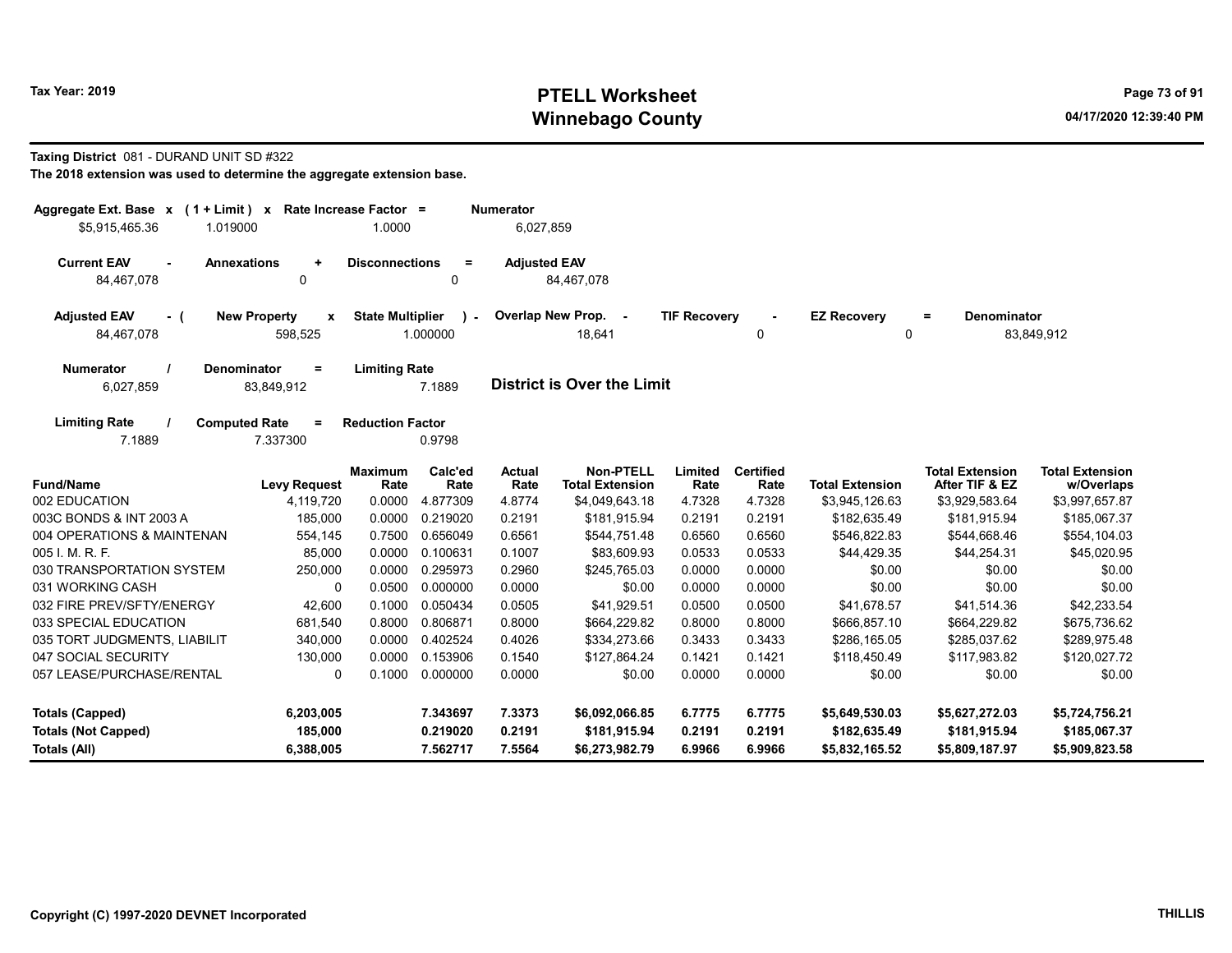# Tax Year: 2019 **PTELL Worksheet** Page 74 of 91 Winnebago County and the County of the County of the County of the County of the County of the County of the County of the County of the County of the County of the County of the County of the County of the County of the C

#### Taxing District 082 - WINNEBAGO UNIT SD #323

| The 2018 extension was used to determine the aggregate extension base. |
|------------------------------------------------------------------------|
|------------------------------------------------------------------------|

| Aggregate Ext. Base $x$ (1 + Limit) $x$             |                                               | Rate Increase Factor =  |                 | <b>Numerator</b>      |                                            |                     |                          |                        |                                          |                                      |
|-----------------------------------------------------|-----------------------------------------------|-------------------------|-----------------|-----------------------|--------------------------------------------|---------------------|--------------------------|------------------------|------------------------------------------|--------------------------------------|
| \$10,314,917.31<br>1.019000                         |                                               | 1.0000                  |                 | 10,510,901            |                                            |                     |                          |                        |                                          |                                      |
| <b>Current EAV</b><br>$\blacksquare$<br>168,340,848 | <b>Annexations</b><br>$\ddot{}$<br>0          | <b>Disconnections</b>   | $\equiv$<br>0   | <b>Adjusted EAV</b>   | 168,340,848                                |                     |                          |                        |                                          |                                      |
| <b>Adjusted EAV</b><br>- (                          | <b>New Property</b><br>x                      | <b>State Multiplier</b> |                 | Overlap New Prop.     | $\sim$                                     | <b>TIF Recovery</b> |                          | <b>EZ Recovery</b>     | Denominator<br>$=$                       |                                      |
| 168.340.848                                         | 501,205                                       |                         | 1.000000        |                       | 0                                          |                     | 0                        |                        | 0                                        | 167,839,643                          |
| Numerator<br>10,510,901                             | <b>Denominator</b><br>$\equiv$<br>167,839,643 | <b>Limiting Rate</b>    | 6.2625          |                       | <b>District is Over the Limit</b>          |                     |                          |                        |                                          |                                      |
| <b>Limiting Rate</b><br>6.2625                      | <b>Computed Rate</b><br>$=$<br>6.434500       | <b>Reduction Factor</b> | 0.9733          |                       |                                            |                     |                          |                        |                                          |                                      |
| <b>Fund/Name</b>                                    | <b>Levy Request</b>                           | <b>Maximum</b><br>Rate  | Calc'ed<br>Rate | <b>Actual</b><br>Rate | <b>Non-PTELL</b><br><b>Total Extension</b> | Limited<br>Rate     | <b>Certified</b><br>Rate | <b>Total Extension</b> | <b>Total Extension</b><br>After TIF & EZ | <b>Total Extension</b><br>w/Overlaps |
| 002 EDUCATION                                       | 6,941,000                                     | 0.0000                  | 4.123182        | 4.1232                | \$6,863,980.80                             | 4.0124              | 4.0124                   | \$6,679,529.63         | \$6,679,529.63                           | \$6,754,508.19                       |
| 003 BONDS & INT 2017                                | 321,286                                       | 0.0000                  | 0.190855        | 0.1909                | \$317,795.39                               | 0.1909              | 0.1909                   | \$317,795.39           | \$317,795.39                             | \$321,362.68                         |
| 003A BONDS & INT 2018                               | 587,813                                       | 0.0000                  | 0.349180        | 0.3492                | \$581,320.84                               | 0.3492              | 0.3492                   | \$581,320.84           | \$581,320.84                             | \$587,846.24                         |
| 003B BONDS & INT 2011                               | $\Omega$                                      | 0.0000                  | 0.000000        | 0.0000                | \$0.00                                     | 0.0000              | 0.0000                   | \$0.00                 | \$0.00                                   | \$0.00                               |
| 004 OPERATIONS & MAINTENAN                          | 1,258,000                                     | 0.7500                  | 0.747293        | 0.7473                | \$1,244,046.58                             | 0.7274              | 0.7274                   | \$1,210,918.62         | \$1,210,918.62                           | \$1,224,511.33                       |
| 005 I. M. R. F.                                     | 305,000                                       | 0.0000                  | 0.181180        | 0.1812                | \$301,647.58                               | 0.1764              | 0.1764                   | \$293,656.92           | \$293,656.92                             | \$296,953.26                         |
| 030 TRANSPORTATION SYSTEM                           | 500,000                                       | 0.0000                  | 0.297016        | 0.2971                | \$494,588.84                               | 0.2892              | 0.2892                   | \$481,437.54           | \$481,437.54                             | \$486,841.73                         |
| 031 WORKING CASH                                    | 75,000                                        | 0.0500                  | 0.044553        | 0.0446                | \$74,246.59                                | 0.0435              | 0.0435                   | \$72,415.40            | \$72,415.40                              | \$73,228.27                          |
| 032 FIRE PREV/SFTY/ENERGY                           | 167,000                                       | 0.1000                  | 0.099204        | 0.0993                | \$165,306.87                               | 0.0967              | 0.0967                   | \$160,978.60           | \$160,978.60                             | \$162,785.60                         |
| 033 SPECIAL EDUCATION                               | 1,000,000                                     | 0.8000                  | 0.594033        | 0.5941                | \$989,011.20                               | 0.5783              | 0.5783                   | \$962,708.60           | \$962,708.60                             | \$973,515.12                         |
| 035 TORT JUDGMENTS, LIABILIT                        | 100,000                                       | 0.0000                  | 0.059403        | 0.0595                | \$99,050.95                                | 0.0580              | 0.0580                   | \$96,553.86            | \$96,553.86                              | \$97,637.69                          |
| 047 SOCIAL SECURITY                                 | 360,000                                       | 0.0000                  | 0.213852        | 0.2139                | \$356,083.99                               | 0.2082              | 0.2082                   | \$346,595.07           | \$346,595.07                             | \$350,485.65                         |
| 057 LEASE/PURCHASE/RENTAL                           | 125,000                                       | 0.1000                  | 0.074254        | 0.0743                | \$123,688.83                               | 0.0724              | 0.0724                   | \$120,525.86           | \$120,525.86                             | \$121,878.77                         |
| <b>Totals (Capped)</b>                              | 10,831,000                                    |                         | 6.433970        | 6.4345                | \$10,711,652.23                            | 6.2625              | 6.2625                   | \$10,425,320.08        | \$10,425,320.10                          | \$10,542,345.61                      |
| <b>Totals (Not Capped)</b>                          | 909,099                                       |                         | 0.540035        | 0.5401                | \$899,116.23                               | 0.5401              | 0.5401                   | \$899,116.23           | \$899,116.23                             | \$909,208.92                         |
| Totals (All)                                        | 11,740,099                                    |                         | 6.974005        | 6.9746                | \$11,610,768.46                            | 6.8026              | 6.8026                   | \$11,324,436.31        | \$11,324,436.33                          | \$11,451,554.53                      |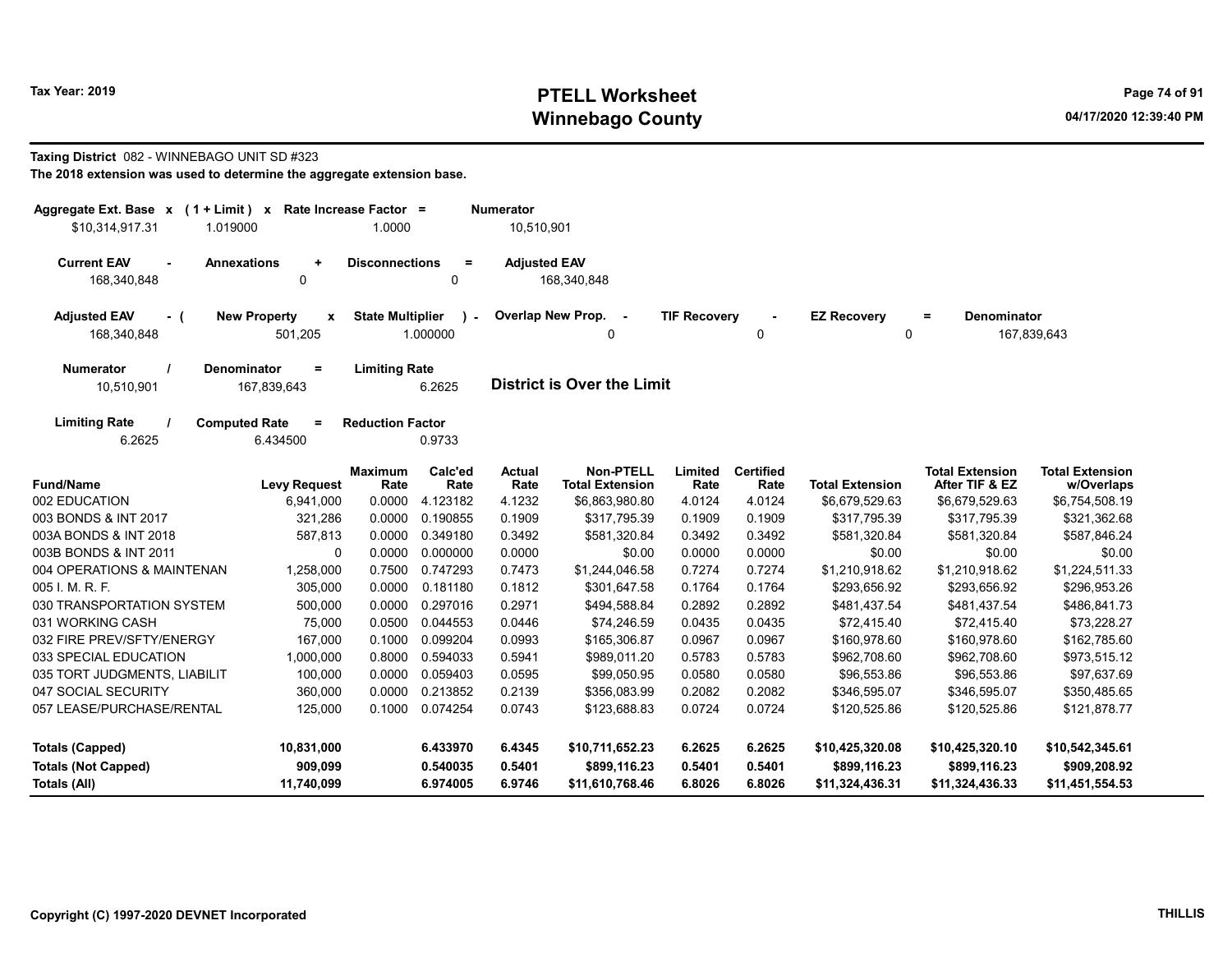Taxing District 101 - BU/HA/SH MULTI TOWNSHIP

# Tax Year: 2019 **PTELL Worksheet** Page 75 of 91 Winnebago County and the county of the County of the County of the County of the County of the County of the County of the County of the County of the County of the County of the County of the County of the County of the C

#### The 2018 extension was used to determine the aggregate extension base. Aggregate Ext. Base x ( 1 + Limit ) x Rate Increase Factor = Numerator \$27,429.91 1.019000 1.0000 27,951 Current EAV - Annexations + Disconnections = Adjusted EAV 66,938,875 0 0 66,938,875 Adjusted EAV - ( New Property x State Multiplier 66,938,875 564,057 1.000000 Numerator / Denominator = Limiting Rate District is Over the Limit Limiting Rate / Computed Rate = 27,951 66,374,818 0.0422 0.0422 0.056100 Reduction Factor 0.7522 Fund/Name Levy Request Rate Rate Total Extension Total Extension **Limited<br>Rate** w/Overlaps Total Extension After TIF & EZ Total Extension Maximum Calc'ed Actual<br>Rate Rate Rate **Rate** Calc'ed Rate Non-PTELL Limited Certified 147 ASSESSING PURPOSES (multi-twp) 37,525 0.0000 0.056059 0.0561 \$37,552.71 0.0422 0.0422 \$28,248.21 \$28,248.21 \$28,248.21 Totals (Capped) 37,525 0.056059 0.0561 \$37,552.71 0.0422 0.0422 \$28,248.21 \$28,248.21 \$28,248.21 Totals (Not Capped) 0 0.000000 0.0000 \$0.00 0.0000 0.0000 \$0.00 \$0.00 \$0.00 Totals (All) 37,525 0.056059 0.0561 \$37,552.71 0.0422 0.0422 \$28,248.21 \$28,248.21 \$28,248.21 0 Overlap New Prop. - TIF Recovery - EZ Recovery 0 0 = Denominator 66,374,818  $\cdot$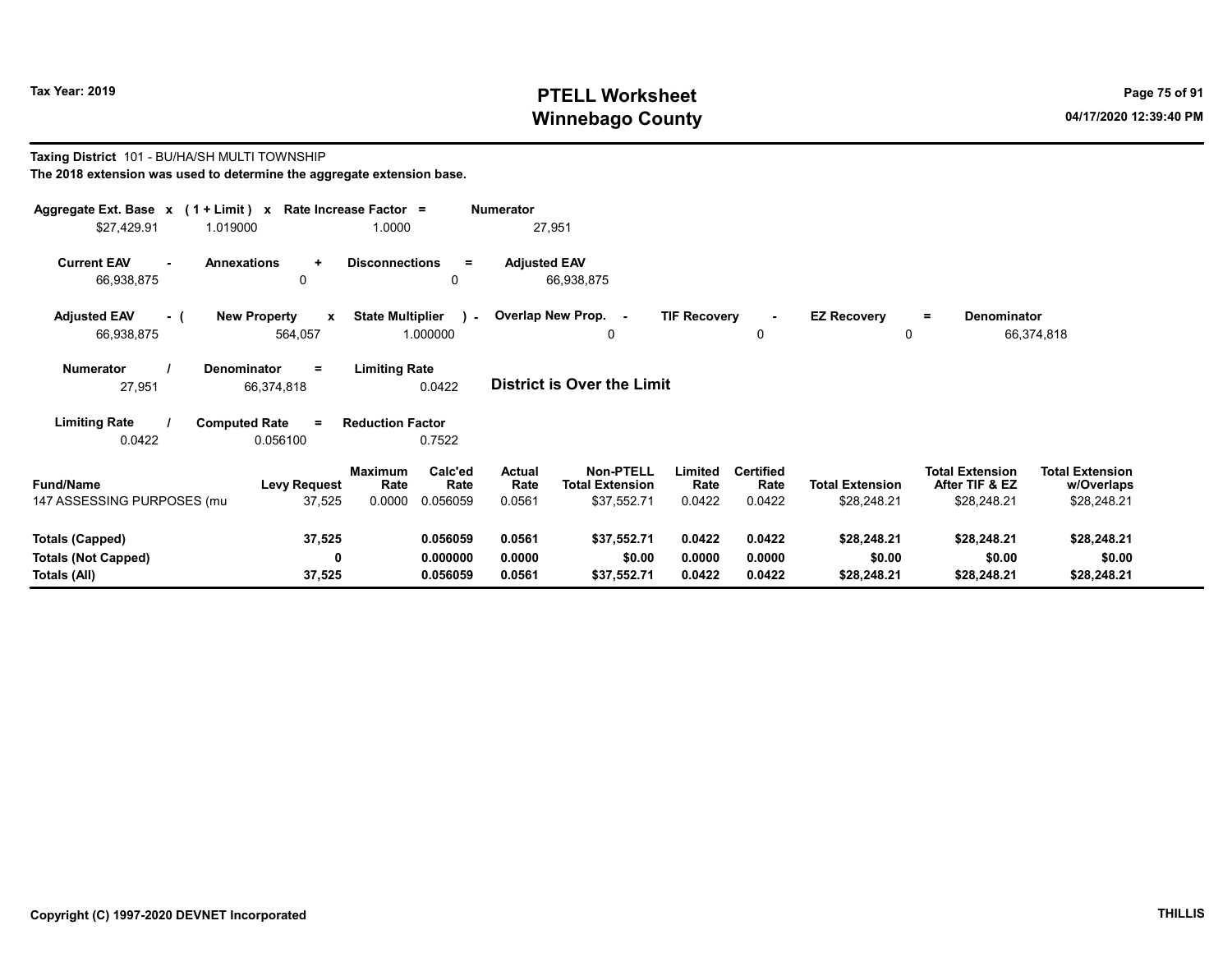# Tax Year: 2019 **PTELL Worksheet** Page 76 of 91 Winnebago County and the County of the County of the County of the County of the County of the County of the County of the County of the County of the County of the County of the County of the County of the County of the C

#### Taxing District 102 - DU/LA MULTI TOWNSHIP The 2018 extension was used to determine the aggregate extension base.

| Aggregate Ext. Base $x$ (1 + Limit) x Rate Increase Factor =<br>\$29,272.34 | 1.019000                                       | 1.0000                                                   | <b>Numerator</b><br>29,829        |                                                                                        |                                    |                                       |                                                         |                                                     |
|-----------------------------------------------------------------------------|------------------------------------------------|----------------------------------------------------------|-----------------------------------|----------------------------------------------------------------------------------------|------------------------------------|---------------------------------------|---------------------------------------------------------|-----------------------------------------------------|
| <b>Current EAV</b><br>75,361,700                                            | <b>Annexations</b><br>$\ddot{}$<br>0           | <b>Disconnections</b><br>$=$<br>0                        | <b>Adjusted EAV</b><br>75,361,700 |                                                                                        |                                    |                                       |                                                         |                                                     |
| <b>Adjusted EAV</b><br>- (<br>75,361,700                                    | <b>New Property</b><br>$\mathbf{x}$<br>483,938 | <b>State Multiplier</b><br>$\sim$<br>1.000000            | Overlap New Prop. -               | <b>TIF Recovery</b><br>0                                                               | ٠<br>0                             | <b>EZ Recovery</b><br>0               | Denominator<br>$=$                                      | 74,877,762                                          |
| Numerator<br>29,829                                                         | Denominator<br>$=$<br>74,877,762               | <b>Limiting Rate</b><br>0.0399                           | <b>District is Over the Limit</b> |                                                                                        |                                    |                                       |                                                         |                                                     |
| <b>Limiting Rate</b><br>0.0399                                              | <b>Computed Rate</b><br>$=$<br>0.040000        | <b>Reduction Factor</b><br>0.9975                        |                                   |                                                                                        |                                    |                                       |                                                         |                                                     |
| <b>Fund/Name</b><br>147 ASSESSING PURPOSES (mu                              | <b>Levy Request</b><br>30,130                  | Calc'ed<br>Maximum<br>Rate<br>Rate<br>0.0000<br>0.039981 | Actual<br>Rate<br>0.0400          | <b>Non-PTELL</b><br>Limited<br><b>Total Extension</b><br>Rate<br>0.0399<br>\$30,144.68 | <b>Certified</b><br>Rate<br>0.0399 | <b>Total Extension</b><br>\$30,200.35 | <b>Total Extension</b><br>After TIF & EZ<br>\$30,069.32 | <b>Total Extension</b><br>w/Overlaps<br>\$30,069.32 |
| <b>Totals (Capped)</b><br><b>Totals (Not Capped)</b><br>Totals (All)        | 30,130<br>0<br>30,130                          | 0.039981<br>0.000000<br>0.039981                         | 0.0400<br>0.0000<br>0.0400        | \$30,144.68<br>0.0399<br>\$0.00<br>0.0000<br>\$30,144.68<br>0.0399                     | 0.0399<br>0.0000<br>0.0399         | \$30,200.35<br>\$0.00<br>\$30,200.35  | \$30,069.32<br>\$0.00<br>\$30,069.32                    | \$30,069.32<br>\$0.00<br>\$30,069.32                |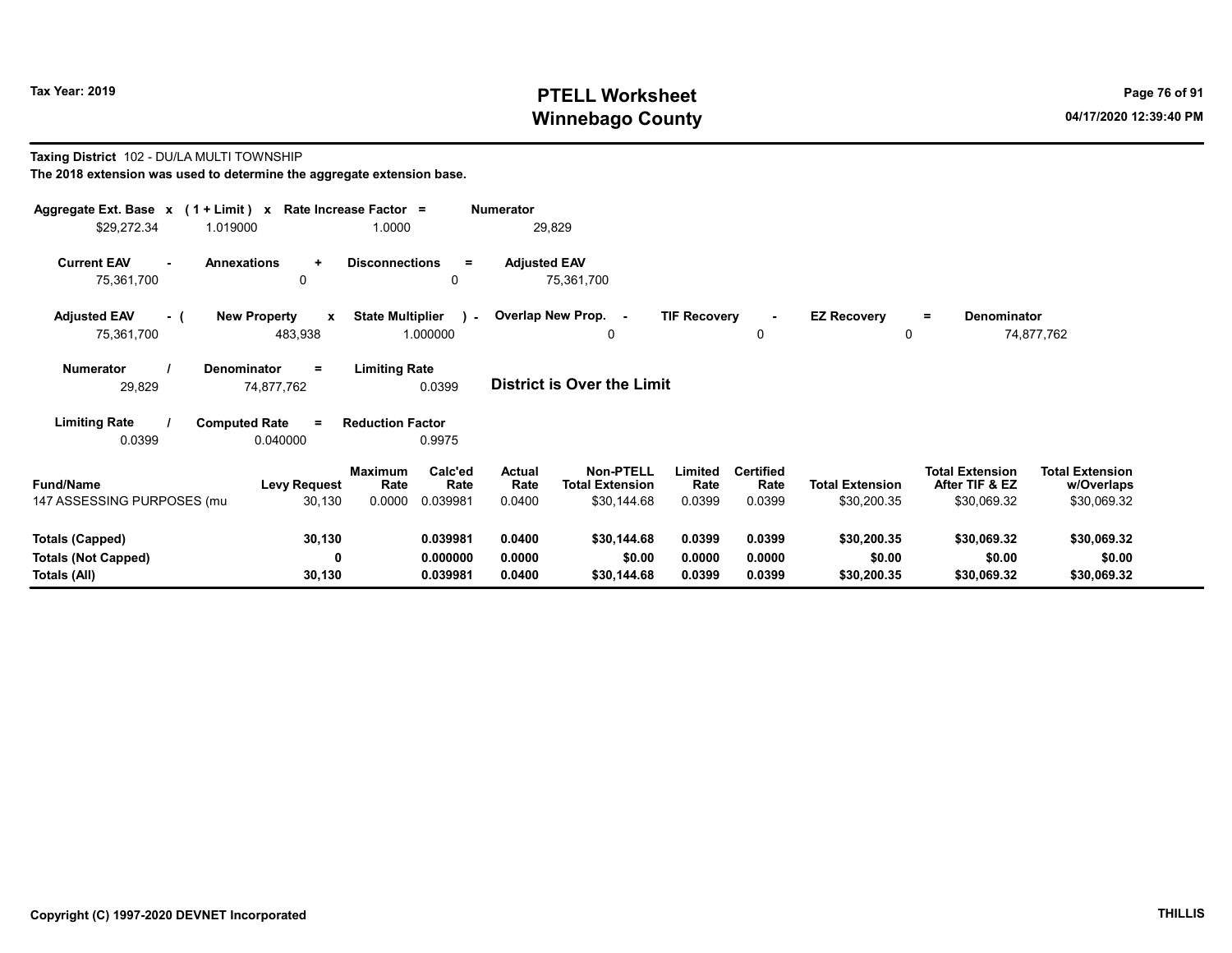# Tax Year: 2019 **PTELL Worksheet** Page 77 of 91 Winnebago County and the County of the County of the County of the County of the County of the County of the County of the County of the County of the County of the County of the County of the County of the County of the C

#### Taxing District 110 - BURRITT TWSP ROAD

| Aggregate Ext. Base $x$ (1 + Limit) $x$                    | Rate Increase Factor =                         |                                                     | <b>Numerator</b>           |                                            |                     |                          |                                   |                                          |                                      |
|------------------------------------------------------------|------------------------------------------------|-----------------------------------------------------|----------------------------|--------------------------------------------|---------------------|--------------------------|-----------------------------------|------------------------------------------|--------------------------------------|
| \$52,653.54<br>1.019000                                    |                                                | 1.0000                                              | 53,654                     |                                            |                     |                          |                                   |                                          |                                      |
| <b>Current EAV</b><br><b>Annexations</b><br>$\blacksquare$ | $\ddot{}$                                      | <b>Disconnections</b><br>$=$                        | <b>Adjusted EAV</b>        |                                            |                     |                          |                                   |                                          |                                      |
| 27,440,433                                                 | 0                                              | 0                                                   | 27,440,433                 |                                            |                     |                          |                                   |                                          |                                      |
| <b>Adjusted EAV</b><br>- (<br>27,440,433                   | <b>New Property</b><br>$\mathbf{x}$<br>285,104 | <b>State Multiplier</b><br>$\mathbf{r}$<br>1.000000 | Overlap New Prop. -        | 0                                          | <b>TIF Recovery</b> | $\mathbf{0}$             | <b>EZ Recovery</b><br>$\mathbf 0$ | Denominator<br>Ξ.                        | 27, 155, 329                         |
| <b>Numerator</b><br><b>Denominator</b><br>53,654           | $\equiv$<br>27, 155, 329                       | <b>Limiting Rate</b><br>0.1976                      | District is Over the Limit |                                            |                     |                          |                                   |                                          |                                      |
| <b>Limiting Rate</b><br>0.1976                             | <b>Computed Rate</b><br>$\equiv$<br>0.201600   | <b>Reduction Factor</b><br>0.9802                   |                            |                                            |                     |                          |                                   |                                          |                                      |
| <b>Fund/Name</b>                                           | <b>Maximum</b><br><b>Levy Request</b>          | Calc'ed<br>Rate<br>Rate                             | <b>Actual</b><br>Rate      | <b>Non-PTELL</b><br><b>Total Extension</b> | Limited<br>Rate     | <b>Certified</b><br>Rate | <b>Total Extension</b>            | <b>Total Extension</b><br>After TIF & EZ | <b>Total Extension</b><br>w/Overlaps |
| 007 ROAD AND BRIDGE                                        | 30,000                                         | 0.6600<br>0.109328                                  | 0.1094                     | \$30,019.83                                | 0.1071              | 0.1071                   | \$29,388.70                       | \$29,388.70                              | \$29,388.70                          |
| 008 BRIDGE CONST W/ COUNTY                                 | 5,421                                          | 0.2500<br>0.019756                                  | 0.0198                     | \$5.433.21                                 | 0.0195              | 0.0195                   | \$5,350.88                        | \$5,350.88                               | \$5,350.88                           |
| 009 PERMANENT ROAD                                         | 19,860                                         | 0.2500<br>0.072375                                  | 0.0724                     | \$19,866.87                                | 0.0710              | 0.0710                   | \$19,482.71                       | \$19,482.71                              | \$19,482.71                          |
| <b>Totals (Capped)</b>                                     | 55,281                                         | 0.201459                                            | 0.2016                     | \$55,319.91                                | 0.1976              | 0.1976                   | \$54,222.30                       | \$54,222.29                              | \$54,222.29                          |
| <b>Totals (Not Capped)</b>                                 | 0                                              | 0.000000                                            | 0.0000                     | \$0.00                                     | 0.0000              | 0.0000                   | \$0.00                            | \$0.00                                   | \$0.00                               |
| Totals (All)                                               | 55,281                                         | 0.201459                                            | 0.2016                     | \$55,319.91                                | 0.1976              | 0.1976                   | \$54,222.30                       | \$54,222.29                              | \$54,222.29                          |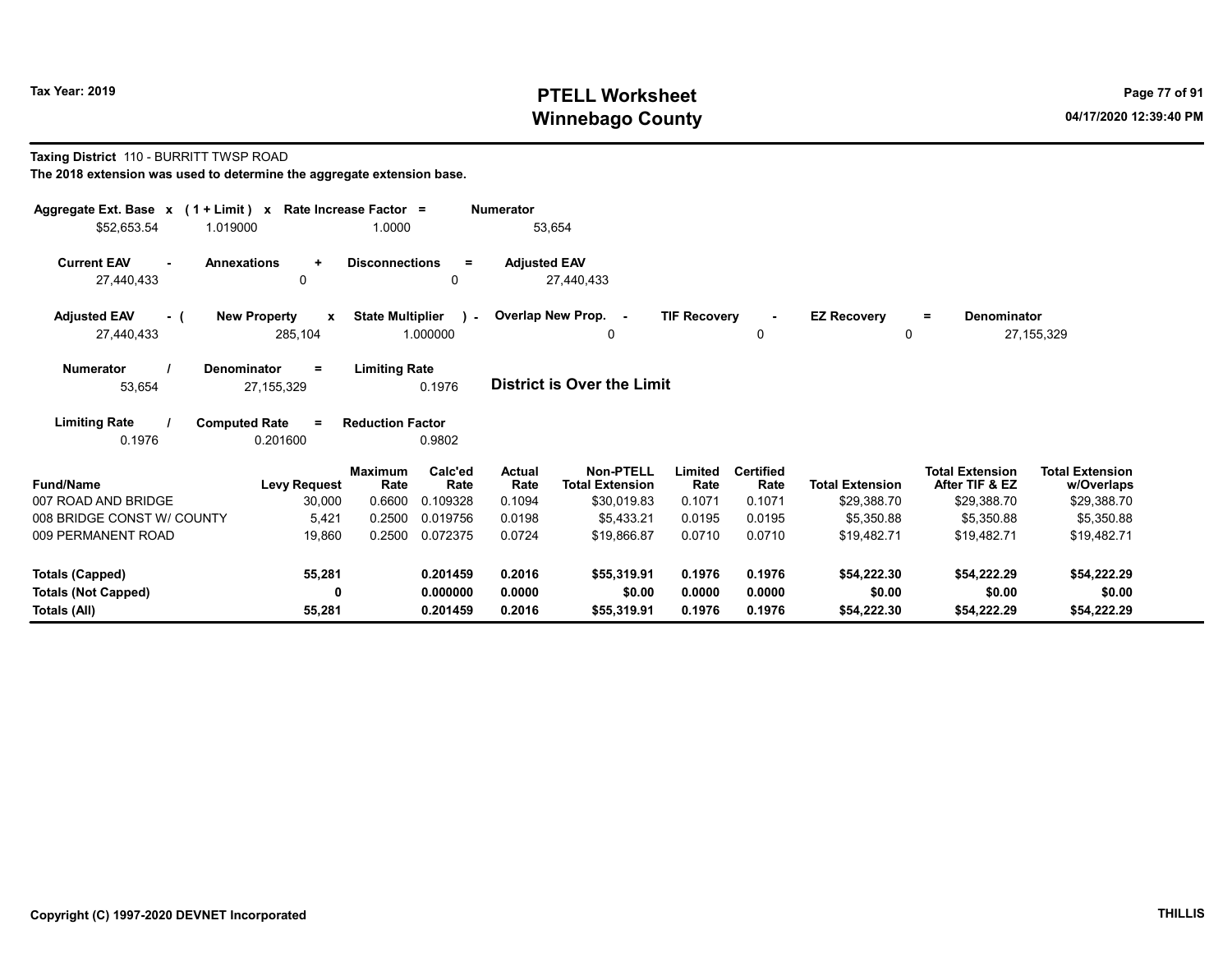# Tax Year: 2019 **PTELL Worksheet** Page 78 of 91 Winnebago County and the County of the County of the County of the County of the County of the County of the County of the County of the County of the County of the County of the County of the County of the County of the C

#### Taxing District 111 - CHERRY VALLEY TWSP ROAD The 2018 extension was used to determine the aggregate extension base.

| Aggregate Ext. Base x (1 + Limit) x |                |                                     | Rate Increase Factor =                        | <b>Numerator</b>                   |                                    |                    |          |                                   |
|-------------------------------------|----------------|-------------------------------------|-----------------------------------------------|------------------------------------|------------------------------------|--------------------|----------|-----------------------------------|
| \$739,688.46                        |                | 1.019000                            | 1.0000                                        | 753.743                            |                                    |                    |          |                                   |
| <b>Current EAV</b><br>288,109,333   | $\blacksquare$ | <b>Annexations</b><br>$\pm$<br>0    | <b>Disconnections</b><br>$\equiv$<br>0        | <b>Adjusted EAV</b><br>288,109,333 |                                    |                    |          |                                   |
| <b>Adjusted EAV</b><br>288.109.333  | - 1            | <b>New Property</b><br>x<br>194.464 | <b>State Multiplier</b><br>$\sim$<br>1.000000 | Overlap New Prop. -<br>$\Omega$    | <b>TIF Recovery</b><br>$\sim$<br>0 | <b>EZ Recovery</b> | $=$<br>0 | <b>Denominator</b><br>287,914,869 |
| <b>Numerator</b>                    |                | <b>Denominator</b><br>$=$           | <b>Limiting Rate</b>                          |                                    |                                    |                    |          |                                   |

| 753.743<br>287,914,869 | 0.2618 | <b>District is Within the Limit</b> |
|------------------------|--------|-------------------------------------|

| <b>Fund/Name</b>           | <b>Levy Request</b> | Maximum<br>Rate | Calc'ed<br>Rate | Actual<br>Rate | <b>Non-PTELL</b><br><b>Total Extension</b> | Limited<br>Rate | Certified<br>Rate | <b>Total Extension</b> | <b>Total Extension</b><br>After TIF & EZ | <b>Total Extension</b><br>w/Overlaps |
|----------------------------|---------------------|-----------------|-----------------|----------------|--------------------------------------------|-----------------|-------------------|------------------------|------------------------------------------|--------------------------------------|
| 007 ROAD AND BRIDGE        | 150.000             | 0.6600          | 0.052064        | 0.0521         | \$150,104.96                               | 0.0521          | 0.0521            | \$154,713.59           | \$150.104.96                             | \$150,104.96                         |
| 008 BRIDGE CONST W/ COUNTY | 1.000               | .2500           | 0.000347        | 0.0004         | \$1.152.44                                 | 0.0004          | 0.0004            | \$1,187.82             | \$1.152.44                               | \$1,152.44                           |
| 009 PERMANENT ROAD         | 600,000             | .2500           | 0.208254        | 0.2083         | \$600.131.74                               | 0.2083          | 0.2083            | \$618,557.39           | \$600,131.74                             | \$600,131.74                         |
| Totals (Capped)            | 751.000             |                 | 0.260665        | 0.2608         | \$751.389.14                               | 0.2608          | 0.2608            | \$774,458.80           | \$751.389.14                             | \$751,389.14                         |
| <b>Totals (Not Capped)</b> | 0                   |                 | 0.000000        | 0.0000         | \$0.00                                     | 0.0000          | 0.0000            | \$0.00                 | \$0.00                                   | \$0.00                               |
| Totals (All)               | 751.000             |                 | 0.260665        | 0.2608         | \$751.389.14                               | 0.2608          | 0.2608            | \$774,458.80           | \$751.389.14                             | \$751,389.14                         |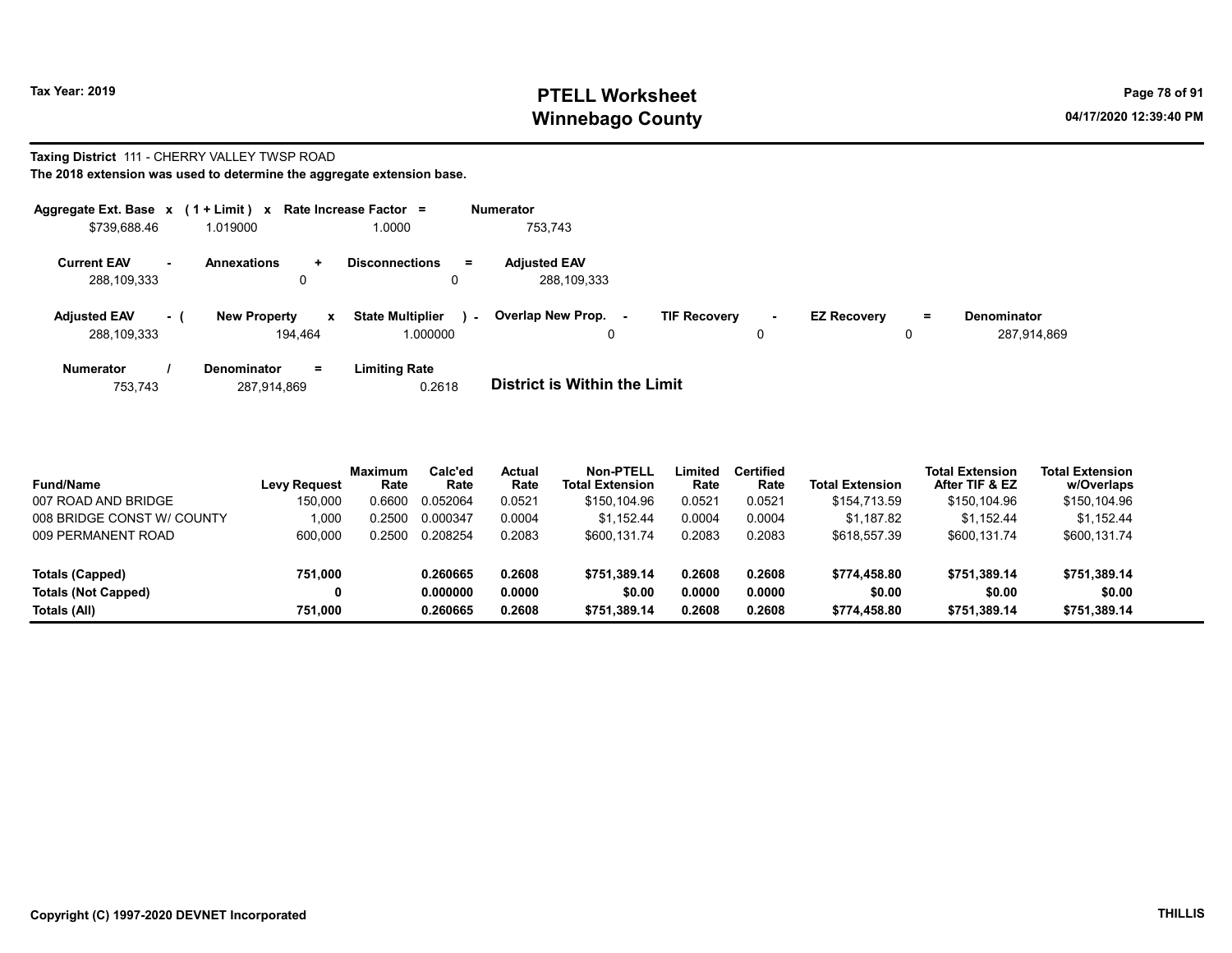# Tax Year: 2019 **PTELL Worksheet** Page 79 of 91 Winnebago County and the County of the County of the County of the County of the County of the County of the County of the County of the County of the County of the County of the County of the County of the County of the C

#### Taxing District 112 - DURAND TWSP ROAD

| Aggregate Ext. Base $x$ (1 + Limit) $x$<br>1.019000<br>\$108,669.70 | Rate Increase Factor =          | 1.0000                                    | <b>Numerator</b><br>110,734 |                                            |                     |                          |                        |                                          |                                      |
|---------------------------------------------------------------------|---------------------------------|-------------------------------------------|-----------------------------|--------------------------------------------|---------------------|--------------------------|------------------------|------------------------------------------|--------------------------------------|
|                                                                     |                                 |                                           |                             |                                            |                     |                          |                        |                                          |                                      |
| <b>Current EAV</b><br>$\sim$                                        | <b>Annexations</b><br>$\ddot{}$ | <b>Disconnections</b><br>$\equiv$         | <b>Adjusted EAV</b>         |                                            |                     |                          |                        |                                          |                                      |
| 39,922,738                                                          | 0                               | 0                                         |                             | 39,922,738                                 |                     |                          |                        |                                          |                                      |
| <b>Adjusted EAV</b><br>- (                                          | <b>New Property</b><br>x        | <b>State Multiplier</b><br>$\lambda$      |                             | Overlap New Prop. -                        | <b>TIF Recovery</b> | $\blacksquare$           | <b>EZ Recovery</b>     | <b>Denominator</b><br>$=$                |                                      |
| 39,922,738                                                          | 321,308                         | 1.000000                                  |                             | 0                                          |                     | 0                        | $\Omega$               |                                          | 39,601,430                           |
| <b>Numerator</b>                                                    | <b>Denominator</b><br>$\equiv$  | <b>Limiting Rate</b>                      |                             |                                            |                     |                          |                        |                                          |                                      |
| 110,734                                                             | 39,601,430                      | 0.2797                                    |                             | <b>District is Over the Limit</b>          |                     |                          |                        |                                          |                                      |
| <b>Limiting Rate</b>                                                | <b>Computed Rate</b><br>$=$     | <b>Reduction Factor</b>                   |                             |                                            |                     |                          |                        |                                          |                                      |
| 0.2797                                                              | 0.285000                        | 0.9814                                    |                             |                                            |                     |                          |                        |                                          |                                      |
| <b>Fund/Name</b>                                                    | <b>Levy Request</b>             | Calc'ed<br><b>Maximum</b><br>Rate<br>Rate | Actual<br>Rate              | <b>Non-PTELL</b><br><b>Total Extension</b> | Limited<br>Rate     | <b>Certified</b><br>Rate | <b>Total Extension</b> | <b>Total Extension</b><br>After TIF & EZ | <b>Total Extension</b><br>w/Overlaps |
| 007 ROAD AND BRIDGE                                                 | 30,643                          | 0.6600<br>0.076756                        | 0.0768                      | \$30,660.66                                | 0.0753              | 0.0753                   | \$30,309.11            | \$30,061.82                              | \$30,061.82                          |
| 008 BRIDGE CONST W/ COUNTY                                          | 2,335                           | 0.2500<br>0.005849                        | 0.0059                      | \$2,355.44                                 | 0.0058              | 0.0058                   | \$2,334.57             | \$2,315.52                               | \$2,315.52                           |
| 009 PERMANENT ROAD                                                  | 71,398                          | 0.2500<br>0.178840                        | 0.1789                      | \$71,421.78                                | 0.1756              | 0.1756                   | \$70,681.02            | \$70,104.33                              | \$70,104.33                          |
| 010 EQUIPMENT AND BUILDING                                          | 9,324                           | 0.1000<br>0.023355                        | 0.0234                      | \$9.341.92                                 | 0.0230              | 0.0230                   | \$9.257.76             | \$9.182.23                               | \$9,182.23                           |
| Totals (Capped)                                                     | 113,700                         | 0.284800                                  | 0.2850                      | \$113,779.80                               | 0.2797              | 0.2797                   | \$112,582.46           | \$111,663.90                             | \$111,663.90                         |
| <b>Totals (Not Capped)</b>                                          | 0                               | 0.000000                                  | 0.0000                      | \$0.00                                     | 0.0000              | 0.0000                   | \$0.00                 | \$0.00                                   | \$0.00                               |
| Totals (All)                                                        | 113,700                         | 0.284800                                  | 0.2850                      | \$113,779.80                               | 0.2797              | 0.2797                   | \$112,582.46           | \$111,663.90                             | \$111,663.90                         |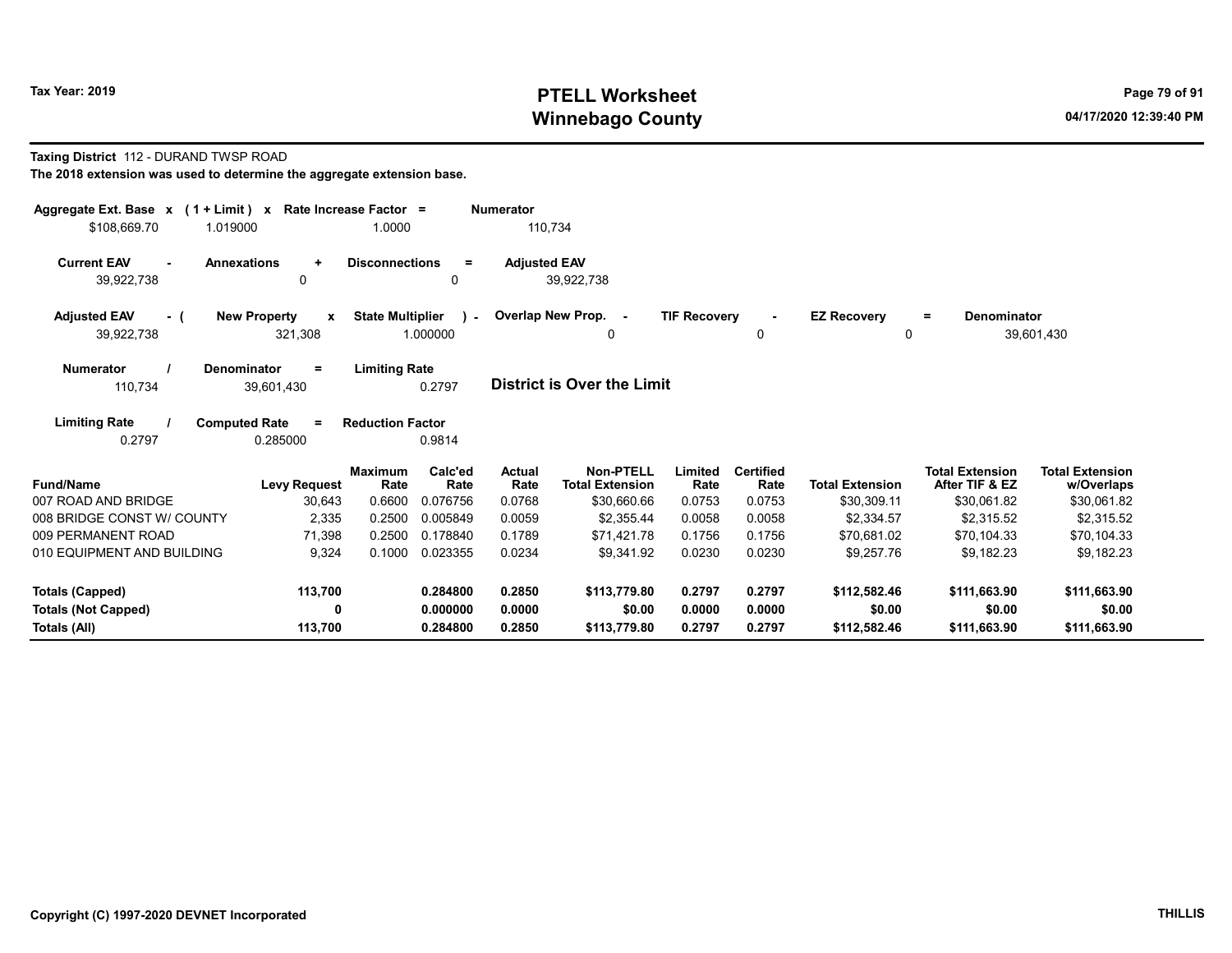# Tax Year: 2019 **PTELL Worksheet** Page 80 of 91 Winnebago County and the County of the County of the County of the County of the County of the County of the County of the County of the County of the County of the County of the County of the County of the County of the C

#### Taxing District 113 - HARLEM TWSP ROAD The 2018 extension was used to determine the aggregate extension base.

| Aggregate Ext. Base $x$ (1 + Limit) x Rate Increase Factor =<br>\$277,132.93 | 1.019000                                         | 1.0000                                                          | <b>Numerator</b><br>282,398        |                                                                                         |                                    |                                        |                                                          |                                                      |
|------------------------------------------------------------------------------|--------------------------------------------------|-----------------------------------------------------------------|------------------------------------|-----------------------------------------------------------------------------------------|------------------------------------|----------------------------------------|----------------------------------------------------------|------------------------------------------------------|
| <b>Current EAV</b><br>614,815,886                                            | <b>Annexations</b><br>$\ddot{}$<br>$\mathbf{0}$  | <b>Disconnections</b><br>$\equiv$<br>0                          | <b>Adjusted EAV</b><br>614,815,886 |                                                                                         |                                    |                                        |                                                          |                                                      |
| <b>Adjusted EAV</b><br>- (<br>614,815,886                                    | <b>New Property</b><br>$\mathbf{x}$<br>3,002,384 | <b>State Multiplier</b><br>$\sim$<br>1.000000                   | Overlap New Prop. -                | <b>TIF Recovery</b><br>0                                                                | $\sim$<br>0                        | <b>EZ Recovery</b><br>0                | <b>Denominator</b><br>$=$                                | 611,813,502                                          |
| <b>Numerator</b><br>282,398                                                  | Denominator<br>$\equiv$<br>611,813,502           | <b>Limiting Rate</b><br>0.0462                                  | <b>District is Over the Limit</b>  |                                                                                         |                                    |                                        |                                                          |                                                      |
| <b>Limiting Rate</b><br>0.0462                                               | <b>Computed Rate</b><br>$=$<br>0.050200          | <b>Reduction Factor</b><br>0.9203                               |                                    |                                                                                         |                                    |                                        |                                                          |                                                      |
| <b>Fund/Name</b><br>007 ROAD AND BRIDGE                                      | <b>Levy Request</b><br>308,241                   | Calc'ed<br><b>Maximum</b><br>Rate<br>Rate<br>0.050136<br>0.6600 | Actual<br>Rate<br>0.0502           | <b>Non-PTELL</b><br>Limited<br><b>Total Extension</b><br>Rate<br>\$308,637.57<br>0.0462 | <b>Certified</b><br>Rate<br>0.0462 | <b>Total Extension</b><br>\$303,127.49 | <b>Total Extension</b><br>After TIF & EZ<br>\$284,044.94 | <b>Total Extension</b><br>w/Overlaps<br>\$284,044.94 |
| <b>Totals (Capped)</b><br><b>Totals (Not Capped)</b><br>Totals (All)         | 308,241<br>0<br>308,241                          | 0.050136<br>0.000000<br>0.050136                                | 0.0502<br>0.0000<br>0.0502         | \$308,637.57<br>0.0462<br>\$0.00<br>0.0000<br>0.0462<br>\$308,637.57                    | 0.0462<br>0.0000<br>0.0462         | \$303,127.49<br>\$0.00<br>\$303,127.49 | \$284,044.94<br>\$0.00<br>\$284,044.94                   | \$284,044.94<br>\$0.00<br>\$284,044.94               |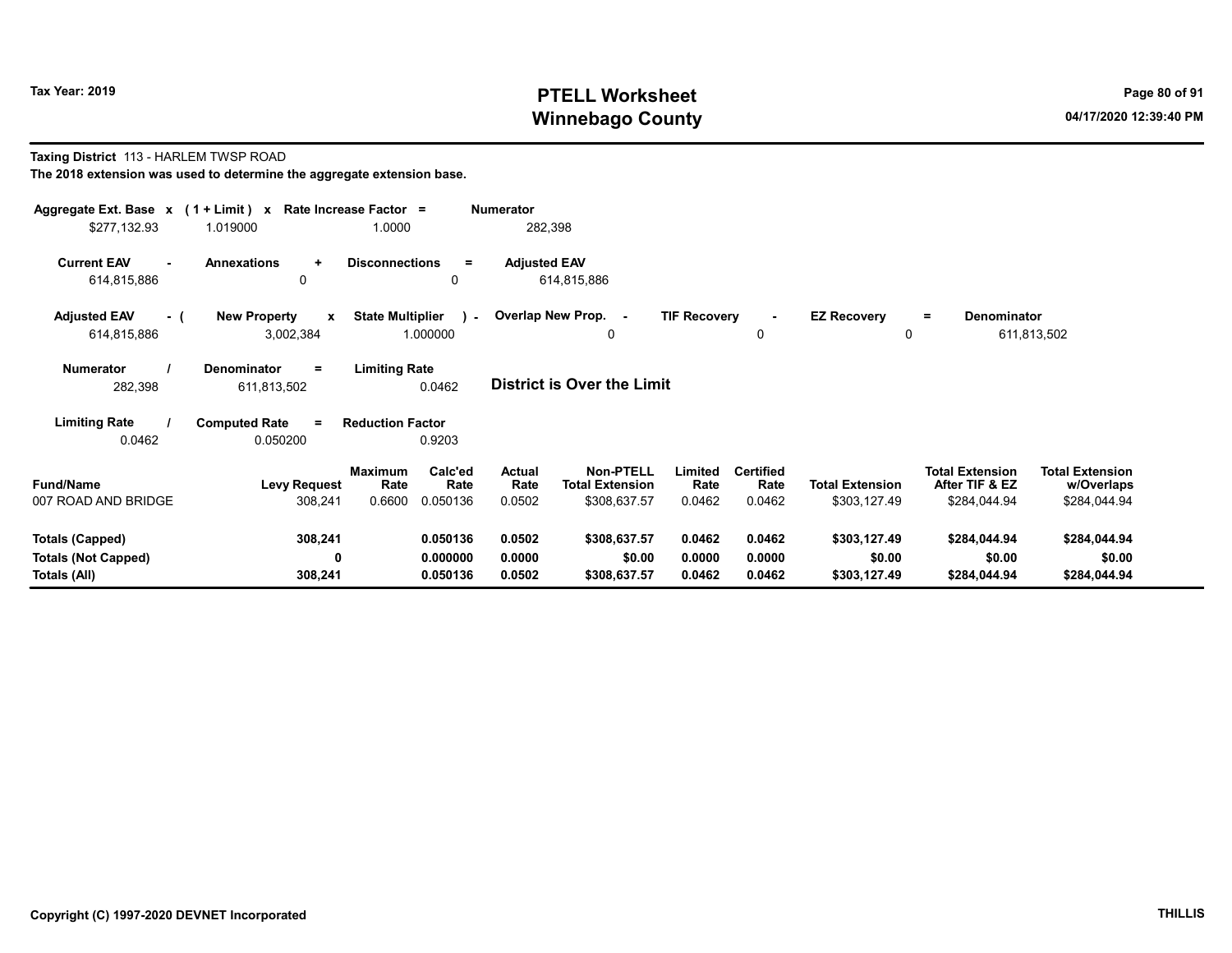# Tax Year: 2019 **PTELL Worksheet** Page 81 of 91 Winnebago County and the County of the County of the County of the County of the County of the County of the County of the County of the County of the County of the County of the County of the County of the County of the C

#### Taxing District 114 - HARRISON TWSP ROAD

| Aggregate Ext. Base $x$ (1 + Limit) x Rate Increase Factor = |      |                                |    |                                     |        | <b>Numerator</b>                  |                     |         |                    |     |                                  |
|--------------------------------------------------------------|------|--------------------------------|----|-------------------------------------|--------|-----------------------------------|---------------------|---------|--------------------|-----|----------------------------------|
| \$30,251.71                                                  |      | 1.019000                       |    | 1.0000                              |        | 30,826                            |                     |         |                    |     |                                  |
| <b>Current EAV</b><br>15,419,121                             | н.   | <b>Annexations</b><br>0        | ÷  | <b>Disconnections</b><br>0          | $=$    | <b>Adjusted EAV</b><br>15,419,121 |                     |         |                    |     |                                  |
| <b>Adjusted EAV</b><br>15.419.121                            | $-1$ | <b>New Property</b><br>239.398 | x  | <b>State Multiplier</b><br>1.000000 | $\sim$ | Overlap New Prop. -<br>0          | <b>TIF Recovery</b> | ۰.<br>0 | <b>EZ Recovery</b> | $=$ | <b>Denominator</b><br>15,179,723 |
| <b>Numerator</b>                                             |      | Denominator                    | Ξ. | <b>Limiting Rate</b>                |        | _ _ _ _ _ _ _ _ _ _ _ _ _ _ _ _   |                     |         |                    |     |                                  |

| 30.826 | 15.179.723 | 0.2031 | <b>District is Within the Limit</b> |
|--------|------------|--------|-------------------------------------|
|--------|------------|--------|-------------------------------------|

| <b>Fund/Name</b><br>007 ROAD AND BRIDGE | <b>Levy Request</b><br>31,010 | <b>Maximum</b><br>Rate<br>0.6600 | Calc'ed<br>Rate<br>0.201114 | Actual<br>Rate<br>0.2012 | <b>Non-PTELL</b><br><b>Total Extension</b><br>\$31.023.27 | Limited<br>Rate<br>0.2012 | Certified<br>Rate<br>0.2012 | <b>Total Extension</b><br>\$31,023.27 | <b>Total Extension</b><br>After TIF & EZ<br>\$31,023.27 | <b>Total Extension</b><br>w/Overlaps<br>\$31,023.27 |  |
|-----------------------------------------|-------------------------------|----------------------------------|-----------------------------|--------------------------|-----------------------------------------------------------|---------------------------|-----------------------------|---------------------------------------|---------------------------------------------------------|-----------------------------------------------------|--|
| 008 BRIDGE CONST W/ COUNTY              |                               | 0.2500                           | 0.000000                    | 0.0000                   | \$0.00                                                    | 0.0000                    | 0.0000                      | \$0.00                                | \$0.00                                                  | \$0.00                                              |  |
| Totals (Capped)                         | 31,010                        |                                  | 0.201114                    | 0.2012                   | \$31.023.27                                               | 0.2012                    | 0.2012                      | \$31.023.27                           | \$31,023.27                                             | \$31,023.27                                         |  |
| <b>Totals (Not Capped)</b>              | 0                             |                                  | 0.000000                    | 0.0000                   | \$0.00                                                    | 0.0000                    | 0.0000                      | \$0.00                                | \$0.00                                                  | \$0.00                                              |  |
| Totals (All)                            | 31.010                        |                                  | 0.201114                    | 0.2012                   | \$31.023.27                                               | 0.2012                    | 0.2012                      | \$31.023.27                           | \$31.023.27                                             | \$31.023.27                                         |  |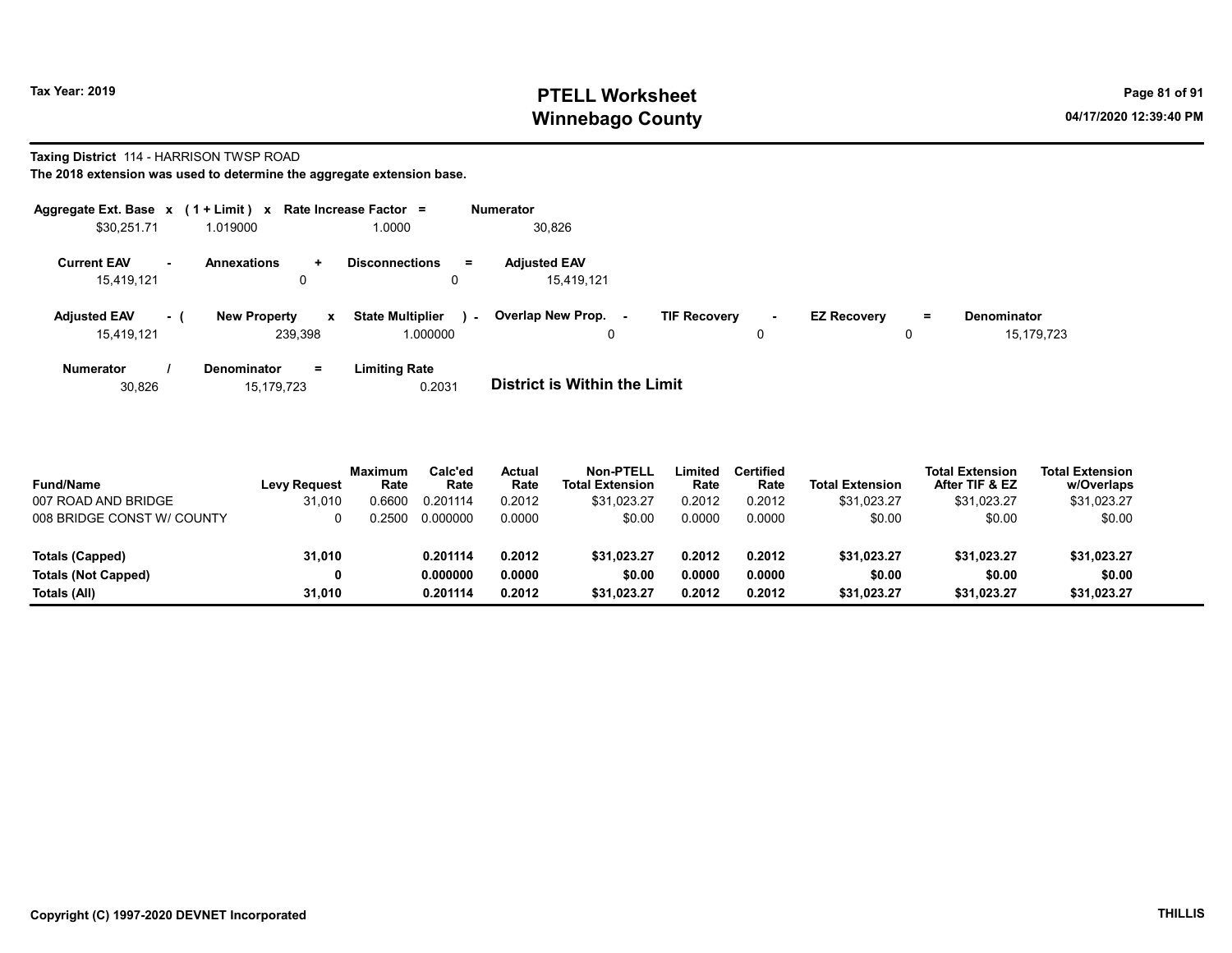# Tax Year: 2019 **PTELL Worksheet** Page 82 of 91 Winnebago County and the County of the County of the County of the County of the County of the County of the County of the County of the County of the County of the County of the County of the County of the County of the C

#### Taxing District 115 - LAONA TWSP ROAD

|                                   |     | Aggregate Ext. Base $x$ (1 + Limit) $x$ Rate Increase Factor = |                                               | <b>Numerator</b>                                                                                                             |
|-----------------------------------|-----|----------------------------------------------------------------|-----------------------------------------------|------------------------------------------------------------------------------------------------------------------------------|
| \$69,104.08                       |     | 1.019000                                                       | 1.0000                                        | 70.417                                                                                                                       |
| <b>Current EAV</b><br>35,438,962  | ж.  | <b>Annexations</b><br>÷<br>0                                   | <b>Disconnections</b><br>Ξ.<br>0              | <b>Adjusted EAV</b><br>35.438.962                                                                                            |
| <b>Adjusted EAV</b><br>35,438,962 | - 1 | <b>New Property</b><br>$\mathbf{x}$<br>162.630                 | <b>State Multiplier</b><br>$\sim$<br>1.000000 | Overlap New Prop.<br><b>TIF Recovery</b><br><b>EZ Recovery</b><br><b>Denominator</b><br>Ξ.<br>$\sim$<br>35,276,332<br>0<br>0 |
| <b>Numerator</b><br>70,417        |     | $=$<br><b>Denominator</b><br>35,276,332                        | <b>Limiting Rate</b><br>0.1997                | <b>District is Within the Limit</b>                                                                                          |

| <b>Fund/Name</b>             | <b>Levy Request</b> | <b>Maximum</b><br>Rate | Calc'ed<br>Rate | <b>Actual</b><br>Rate | <b>Non-PTELL</b><br><b>Total Extension</b> | Limited<br>Rate | <b>Certified</b><br>Rate | <b>Total Extension</b> | <b>Total Extension</b><br>After TIF & EZ | <b>Total Extension</b><br>w/Overlaps |
|------------------------------|---------------------|------------------------|-----------------|-----------------------|--------------------------------------------|-----------------|--------------------------|------------------------|------------------------------------------|--------------------------------------|
| 007 ROAD AND BRIDGE          | 69,200              | 0.6600                 | 0.195265        | 0.1953                | \$69.212.29                                | 0.1953          | 0.1953                   | \$69.212.29            | \$69.212.29                              | \$69,212.29                          |
| 027 AUDIT                    |                     | 0.0050                 | 0.000000        | 0.0000                | \$0.00                                     | 0.0000          | 0.0000                   | \$0.00                 | \$0.00                                   | \$0.00                               |
| 035 TORT JUDGMENTS. LIABILIT |                     |                        | 0.000000        | 0.0000                | \$0.00                                     | 0.0000          | 0.0000                   | \$0.00                 | \$0.00                                   | \$0.00                               |
| 047 SOCIAL SECURITY          |                     |                        | 0.000000        | 0.0000                | \$0.00                                     | 0.0000          | 0.0000                   | \$0.00                 | \$0.00                                   | \$0.00                               |
| Totals (Capped)              | 69,200              |                        | 0.195265        | 0.1953                | \$69,212.29                                | 0.1953          | 0.1953                   | \$69.212.29            | \$69,212.29                              | \$69,212.29                          |
| <b>Totals (Not Capped)</b>   |                     |                        | 0.000000        | 0.0000                | \$0.00                                     | 0.0000          | 0.0000                   | \$0.00                 | \$0.00                                   | \$0.00                               |
| Totals (All)                 | 69.200              |                        | 0.195265        | 0.1953                | \$69,212.29                                | 0.1953          | 0.1953                   | \$69.212.29            | \$69.212.29                              | \$69,212.29                          |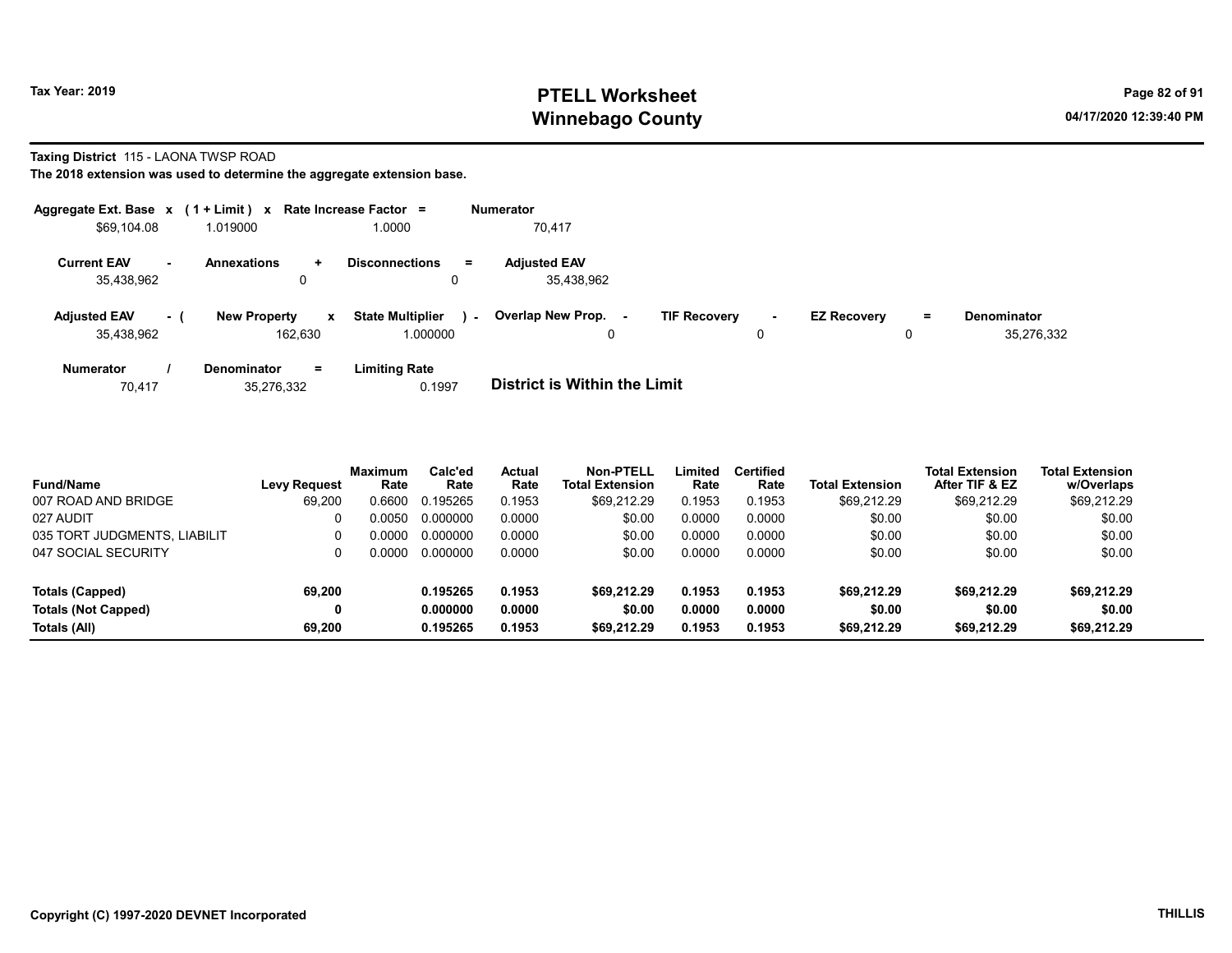# Tax Year: 2019 **PTELL Worksheet** Page 83 of 91 Winnebago County and the County of the County of the County of the County of the County of the County of the County of the County of the County of the County of the County of the County of the County of the County of the C

#### Taxing District 116 - OWEN TWSP ROAD

| Aggregate Ext. Base $x$ (1 + Limit) $x$                          | Rate Increase Factor =                                         |                          | <b>Numerator</b>    |                                            |                     |                          |                                |                                          |                                      |
|------------------------------------------------------------------|----------------------------------------------------------------|--------------------------|---------------------|--------------------------------------------|---------------------|--------------------------|--------------------------------|------------------------------------------|--------------------------------------|
| \$171,201.42<br>1.019000                                         | 1.0000                                                         |                          | 174,454             |                                            |                     |                          |                                |                                          |                                      |
| <b>Current EAV</b><br><b>Annexations</b><br>$\sim$<br>88,556,365 | <b>Disconnections</b><br>$\ddot{}$<br>0                        | $\equiv$<br>0            | <b>Adjusted EAV</b> | 88,556,365                                 |                     |                          |                                |                                          |                                      |
| <b>Adjusted EAV</b><br>- (<br>88,556,365                         | <b>State Multiplier</b><br><b>New Property</b><br>X<br>251,352 | $\mathbf{I}$<br>1.000000 |                     | Overlap New Prop. -<br>0                   | <b>TIF Recovery</b> | $\sim$<br>0              | <b>EZ Recovery</b><br>$\Omega$ | <b>Denominator</b><br>$=$                | 88,305,013                           |
| <b>Numerator</b><br>Denominator<br>174,454                       | <b>Limiting Rate</b><br>$=$<br>88,305,013                      | 0.1976                   |                     | <b>District is Over the Limit</b>          |                     |                          |                                |                                          |                                      |
| <b>Limiting Rate</b><br><b>Computed Rate</b><br>0.1976           | <b>Reduction Factor</b><br>$=$<br>0.204100                     | 0.9682                   |                     |                                            |                     |                          |                                |                                          |                                      |
| <b>Fund/Name</b>                                                 | <b>Maximum</b><br>Rate<br><b>Levy Request</b>                  | Calc'ed<br>Rate          | Actual<br>Rate      | <b>Non-PTELL</b><br><b>Total Extension</b> | Limited<br>Rate     | <b>Certified</b><br>Rate | <b>Total Extension</b>         | <b>Total Extension</b><br>After TIF & EZ | <b>Total Extension</b><br>w/Overlaps |
| 007 ROAD AND BRIDGE                                              | 0.6600<br>81,000                                               | 0.091467                 | 0.0915              | \$81,029.07                                | 0.0884              | 0.0884                   | \$78,283.83                    | \$78,283.83                              | \$78,283.83                          |
| 009 PERMANENT ROAD                                               | 0.2500<br>87,500                                               | 0.098807                 | 0.0989              | \$87.582.24                                | 0.0958              | 0.0958                   | \$84,837.00                    | \$84,837.00                              | \$84,837.00                          |
| 035 TORT JUDGMENTS, LIABILIT                                     | 0.0000<br>7,000                                                | 0.007905                 | 0.0080              | \$7,084.51                                 | 0.0078              | 0.0078                   | \$6,907.40                     | \$6,907.40                               | \$6,907.40                           |
| 047 SOCIAL SECURITY                                              | 5,000<br>0.0000                                                | 0.005646                 | 0.0057              | \$5,047.71                                 | 0.0056              | 0.0056                   | \$4,959.16                     | \$4,959.16                               | \$4,959.16                           |
| <b>Totals (Capped)</b>                                           | 180,500                                                        | 0.203825                 | 0.2041              | \$180,743.53                               | 0.1976              | 0.1976                   | \$174,987.38                   | \$174,987.39                             | \$174,987.39                         |
| <b>Totals (Not Capped)</b>                                       | O                                                              | 0.000000                 | 0.0000              | \$0.00                                     | 0.0000              | 0.0000                   | \$0.00                         | \$0.00                                   | \$0.00                               |
| Totals (All)                                                     | 180,500                                                        | 0.203825                 | 0.2041              | \$180,743.53                               | 0.1976              | 0.1976                   | \$174,987.38                   | \$174,987.39                             | \$174,987.39                         |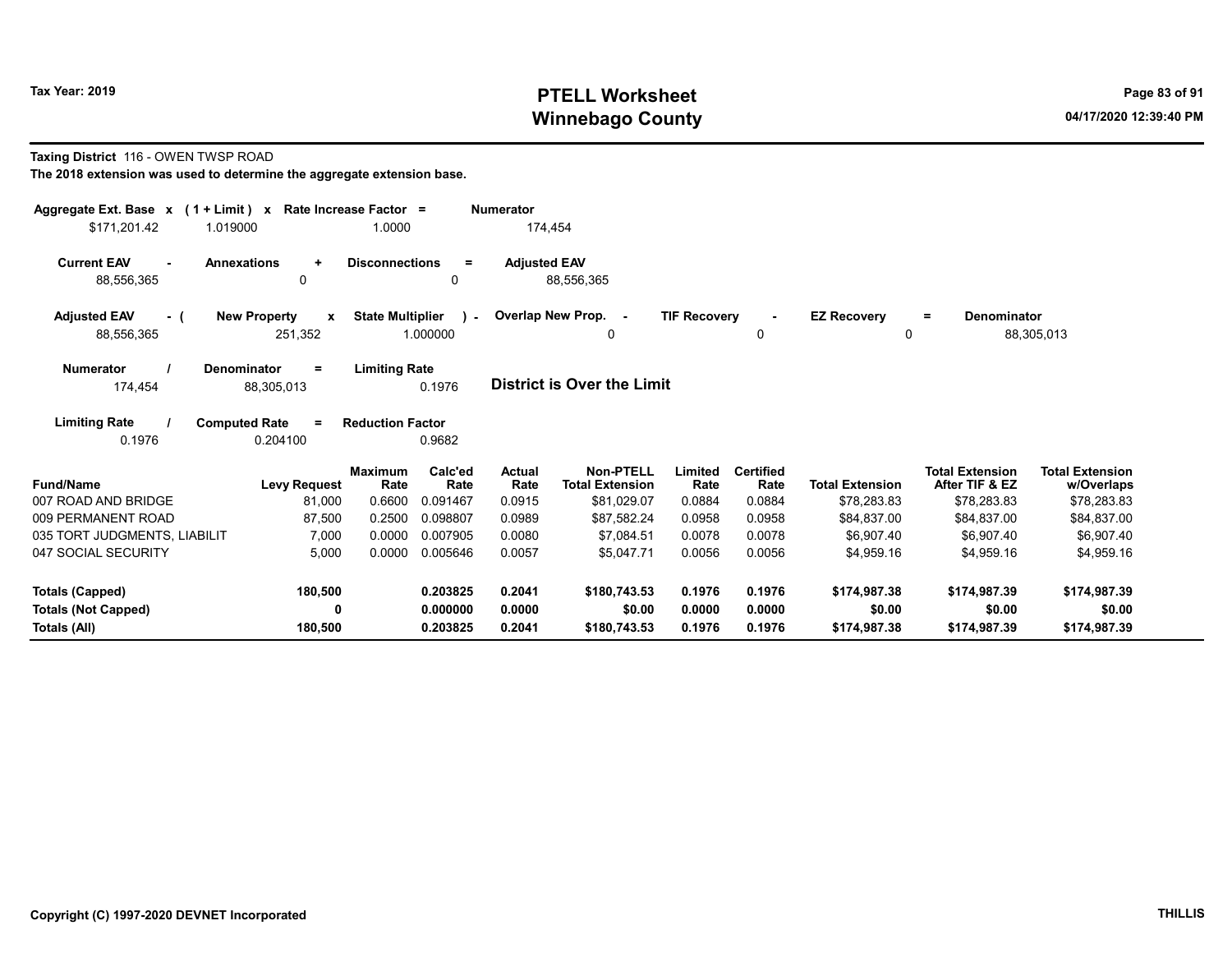# Tax Year: 2019 **PTELL Worksheet** Page 84 of 91 Winnebago County and the County of the County of the County of the County of the County of the County of the County of the County of the County of the County of the County of the County of the County of the County of the C

#### Taxing District 117 - PECATONICA TWSP ROAD

|  | The 2018 extension was used to determine the aggregate extension base. |
|--|------------------------------------------------------------------------|
|--|------------------------------------------------------------------------|

| Aggregate Ext. Base $x$ (1 + Limit) $x$                          | Rate Increase Factor =                         |                                                    | <b>Numerator</b>    |                                            |                     |                          |                                |                                          |                                      |
|------------------------------------------------------------------|------------------------------------------------|----------------------------------------------------|---------------------|--------------------------------------------|---------------------|--------------------------|--------------------------------|------------------------------------------|--------------------------------------|
| \$131,270.27<br>1.019000                                         |                                                | 1.0000                                             | 133,764             |                                            |                     |                          |                                |                                          |                                      |
| <b>Current EAV</b><br><b>Annexations</b><br>$\sim$<br>72,228,400 | $\ddot{}$<br>0                                 | <b>Disconnections</b><br>$\equiv$<br>$\mathbf{0}$  | <b>Adjusted EAV</b> | 72,228,400                                 |                     |                          |                                |                                          |                                      |
| <b>Adjusted EAV</b><br>- (<br>72,228,400                         | <b>New Property</b><br>$\mathbf{x}$<br>379,750 | <b>State Multiplier</b><br>$\lambda$ -<br>1.000000 |                     | Overlap New Prop. -<br>0                   | <b>TIF Recovery</b> | $\blacksquare$<br>0      | <b>EZ Recovery</b><br>$\Omega$ | Denominator<br>$=$                       | 71,848,650                           |
| <b>Numerator</b><br>Denominator<br>133,764                       | $=$<br>71,848,650                              | <b>Limiting Rate</b><br>0.1862                     |                     | <b>District is Over the Limit</b>          |                     |                          |                                |                                          |                                      |
| <b>Limiting Rate</b><br><b>Computed Rate</b><br>0.1862           | $\equiv$<br>0.191000                           | <b>Reduction Factor</b><br>0.9749                  |                     |                                            |                     |                          |                                |                                          |                                      |
| <b>Fund/Name</b>                                                 | <b>Maximum</b><br><b>Levy Request</b>          | Calc'ed<br>Rate<br>Rate                            | Actual<br>Rate      | <b>Non-PTELL</b><br><b>Total Extension</b> | Limited<br>Rate     | <b>Certified</b><br>Rate | <b>Total Extension</b>         | <b>Total Extension</b><br>After TIF & EZ | <b>Total Extension</b><br>w/Overlaps |
| 007 ROAD AND BRIDGE                                              | 80,674                                         | 0.6600<br>0.111693                                 | 0.1117              | \$80,679.12                                | 0.1088              | 0.1088                   | \$78,584.50                    | \$78,584.50                              | \$78,584.50                          |
| 009 PERMANENT ROAD                                               | 15,000                                         | 0.2500<br>0.020768                                 | 0.0208              | \$15.023.51                                | 0.0203              | 0.0203                   | \$14.662.37                    | \$14,662.37                              | \$14,662.37                          |
| 010 EQUIPMENT AND BUILDING                                       | 36,159                                         | 0.050062<br>0.1000                                 | 0.0501              | \$36,186.43                                | 0.0489              | 0.0489                   | \$35,319.69                    | \$35,319.69                              | \$35,319.69                          |
| 035 TORT JUDGMENTS, LIABILIT                                     | 6,000                                          | 0.0000<br>0.008307                                 | 0.0084              | \$6,067.19                                 | 0.0082              | 0.0082                   | \$5,922.73                     | \$5,922.73                               | \$5,922.73                           |
| <b>Totals (Capped)</b>                                           | 137,833                                        | 0.190830                                           | 0.1910              | \$137.956.25                               | 0.1862              | 0.1862                   | \$134,489.28                   | \$134,489.29                             | \$134,489.29                         |
| <b>Totals (Not Capped)</b>                                       | 0                                              | 0.000000                                           | 0.0000              | \$0.00                                     | 0.0000              | 0.0000                   | \$0.00                         | \$0.00                                   | \$0.00                               |
| Totals (All)                                                     | 137,833                                        | 0.190830                                           | 0.1910              | \$137,956.25                               | 0.1862              | 0.1862                   | \$134,489.28                   | \$134,489.29                             | \$134,489.29                         |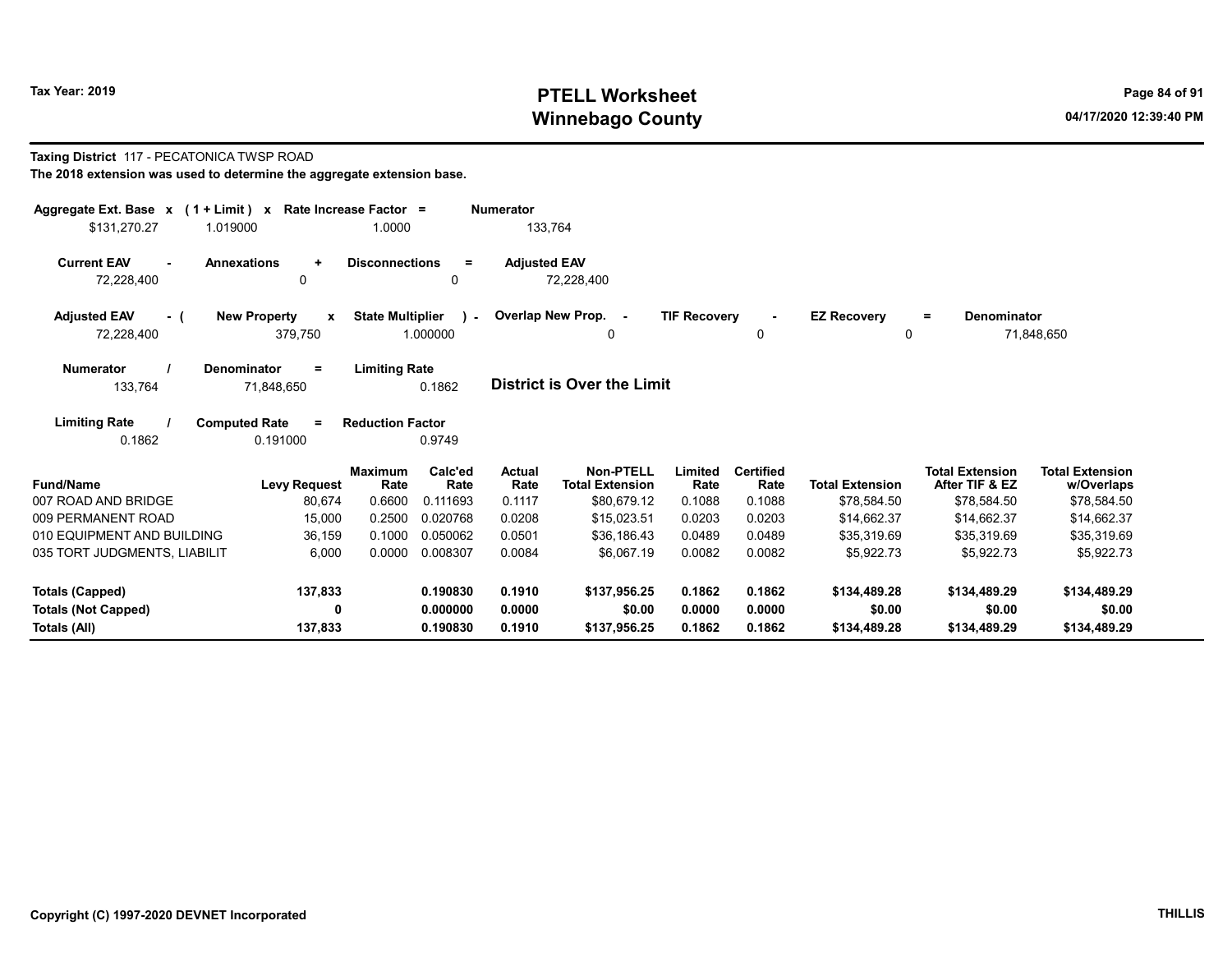# Tax Year: 2019 **PTELL Worksheet** Page 85 of 91 Winnebago County and the County of the County of the County of the County of the County of the County of the County of the County of the County of the County of the County of the County of the County of the County of the C

# Taxing District 118 - ROCKFORD TWSP ROAD

The 2018 extension was used to determine the aggregate extension base.

| Aggregate Ext. Base $x$ (1 + Limit) $x$ |           |                                       | Rate Increase Factor =                 | <b>Numerator</b>                                |                                                |                                |                                     |
|-----------------------------------------|-----------|---------------------------------------|----------------------------------------|-------------------------------------------------|------------------------------------------------|--------------------------------|-------------------------------------|
| \$2,628,275.34                          |           | 1.019000                              | 1.0000                                 | 2,678,213                                       |                                                |                                |                                     |
| <b>Current EAV</b><br>1,980,687,237     | <b>м.</b> | <b>Annexations</b><br>÷.<br>0         | <b>Disconnections</b><br>$\equiv$<br>0 | <b>Adjusted EAV</b><br>1,980,687,237            |                                                |                                |                                     |
| <b>Adjusted EAV</b><br>1,980,687,237    | $-1$      | <b>New Property</b><br>x<br>7.480.633 | <b>State Multiplier</b><br>1.000000    | <b>Overlap New Prop.</b><br>$\sim$ 10 $\,$<br>0 | <b>TIF Recovery</b><br>$\sim$<br>. .<br>35.489 | <b>EZ Recovery</b><br>$=$<br>0 | <b>Denominator</b><br>1,973,171,115 |
| <b>Numerator</b>                        |           | <b>Denominator</b><br>Ξ.              | Limiting Rate                          |                                                 |                                                |                                |                                     |

2,678,213 1,973,171,115 0.1358 District is Within the Limit

| <b>Fund/Name</b>           | <b>Levy Request</b> | <b>Maximum</b><br>Rate | Calc'ed<br>Rate | Actual<br>Rate | <b>Non-PTELL</b><br><b>Total Extension</b> | .imited<br>Rate | Certified<br>Rate | <b>Total Extension</b> | <b>Total Extension</b><br>After TIF & EZ | <b>Total Extension</b><br>w/Overlaps |  |
|----------------------------|---------------------|------------------------|-----------------|----------------|--------------------------------------------|-----------------|-------------------|------------------------|------------------------------------------|--------------------------------------|--|
| 005 I. M. R. F.            | 1,313               | 0.0000                 | 0.000066        | 0.0001         | \$1,980.69                                 | 0.0001          | 0.0001            | \$2,016.90             | \$1,980.69                               | \$1,980.69                           |  |
| 007 ROAD AND BRIDGE        | 2.624.887           | 0.6600                 | 0.132524        | 0.1326         | \$2.626.391.28                             | 0.1326          | 0.1326            | \$2.674.412.57         | \$2,626,391.28                           | \$2,626,391.28                       |  |
| Totals (Capped)            | 2,626,200           |                        | 0.132590        | 0.1327         | \$2.628.371.97                             | 0.1327          | 0.1327            | \$2.676.429.47         | \$2,628,371.97                           | \$2,628,371.97                       |  |
| <b>Totals (Not Capped)</b> | 0                   |                        | 0.000000        | 0.0000         | \$0.00                                     | 0.0000          | 0.0000            | \$0.00                 | \$0.00                                   | \$0.00                               |  |
| Totals (All)               | 2.626.200           |                        | 0.132590        | 0.1327         | \$2,628,371.97                             | 0.1327          | 0.1327            | \$2.676.429.47         | \$2,628,371.97                           | \$2,628,371.97                       |  |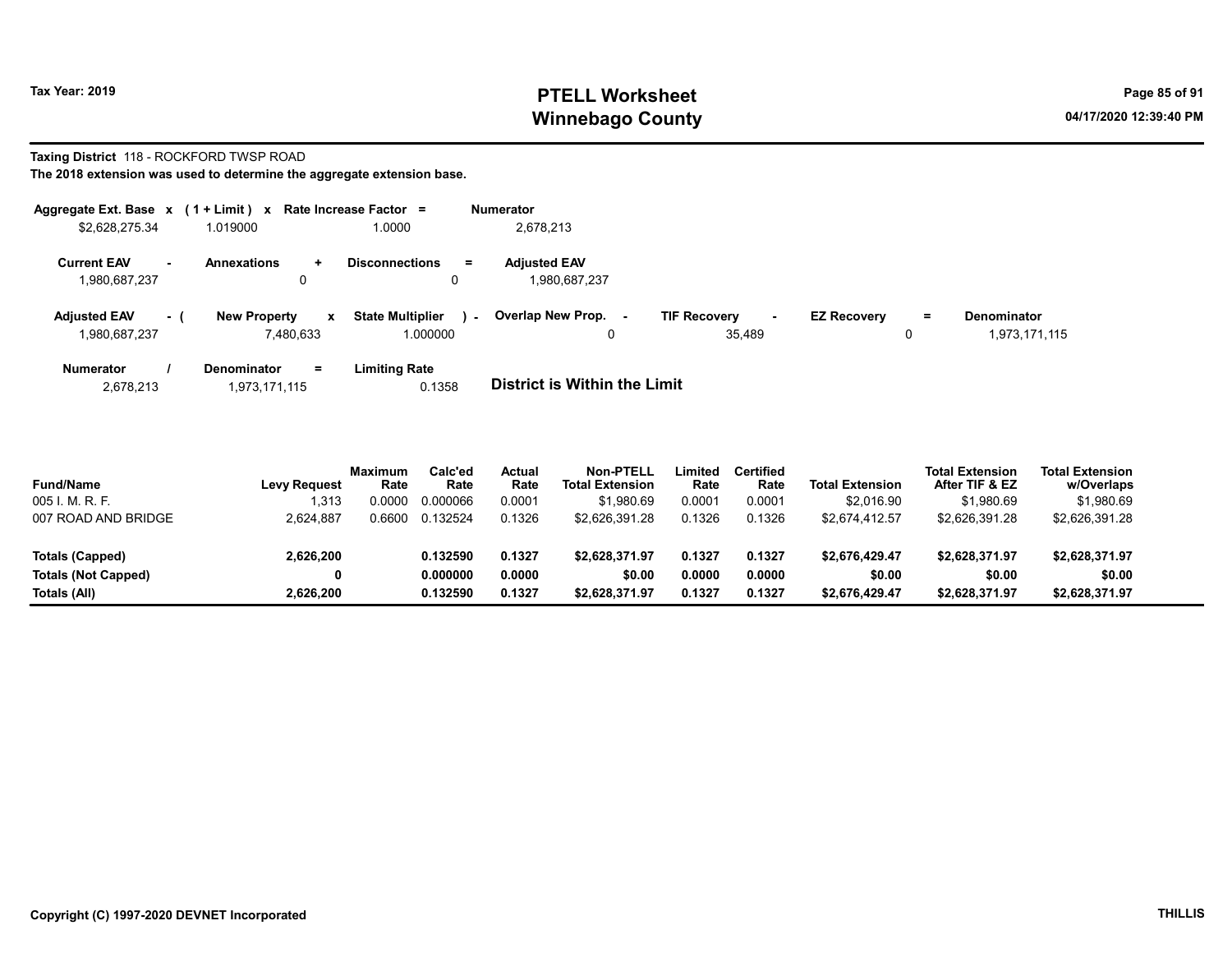# Tax Year: 2019 **PTELL Worksheet** Page 86 of 91 Winnebago County and the County of the County of the County of the County of the County of the County of the County of the County of the County of the County of the County of the County of the County of the County of the C

#### Taxing District 119 - ROCKTON TWSP ROAD The 2018 extension was used to determine the aggregate extension base.

| Aggregate Ext. Base $x$ (1 + Limit) x Rate Increase Factor =<br><b>Numerator</b><br>408,887<br>\$401,262.74<br>1.0000<br>1.019000       |                                                  |                           |                             |                          |                                                            |                           |                                    |                                       |                                                         |                                                     |  |
|-----------------------------------------------------------------------------------------------------------------------------------------|--------------------------------------------------|---------------------------|-----------------------------|--------------------------|------------------------------------------------------------|---------------------------|------------------------------------|---------------------------------------|---------------------------------------------------------|-----------------------------------------------------|--|
| <b>Current EAV</b><br>272,908,906                                                                                                       | <b>Annexations</b><br>÷<br>0                     | <b>Disconnections</b>     | $=$<br>0                    | <b>Adjusted EAV</b>      | 272,908,906                                                |                           |                                    |                                       |                                                         |                                                     |  |
| <b>Adjusted EAV</b><br>$-1$<br>272,908,906                                                                                              | <b>New Property</b><br>$\mathbf{x}$<br>1,409,687 | <b>State Multiplier</b>   | $\mathbf{L}$<br>1.000000    |                          | Overlap New Prop. -<br>0                                   | <b>TIF Recovery</b>       | $\blacksquare$<br>0                | <b>EZ Recovery</b><br>0               | <b>Denominator</b><br>$=$                               | 271,499,219                                         |  |
| <b>Limiting Rate</b><br><b>Numerator</b><br>Denominator<br>$=$<br><b>District is Over the Limit</b><br>0.1506<br>408,887<br>271,499,219 |                                                  |                           |                             |                          |                                                            |                           |                                    |                                       |                                                         |                                                     |  |
| <b>Limiting Rate</b><br>0.1506                                                                                                          | <b>Computed Rate</b><br>$=$<br>0.157800          | <b>Reduction Factor</b>   | 0.9544                      |                          |                                                            |                           |                                    |                                       |                                                         |                                                     |  |
| <b>Fund/Name</b><br>007 ROAD AND BRIDGE                                                                                                 | <b>Levy Request</b><br>100,000                   | Maximum<br>Rate<br>0.6600 | Calc'ed<br>Rate<br>0.036642 | Actual<br>Rate<br>0.0367 | <b>Non-PTELL</b><br><b>Total Extension</b><br>\$100,157.57 | Limited<br>Rate<br>0.0295 | <b>Certified</b><br>Rate<br>0.0295 | <b>Total Extension</b><br>\$82,153.34 | <b>Total Extension</b><br>After TIF & EZ<br>\$80,508.13 | <b>Total Extension</b><br>w/Overlaps<br>\$80,508.13 |  |
| 009 PERMANENT ROAD                                                                                                                      | 330,326                                          | 0.2500                    | 0.121039                    | 0.1211                   | \$330,492.69                                               | 0.1211                    | 0.1211                             | \$337,246.42                          | \$330,492.69                                            | \$330,492.69                                        |  |
| Totals (Capped)<br><b>Totals (Not Capped)</b>                                                                                           | 430,326<br>0                                     |                           | 0.157681<br>0.000000        | 0.1578<br>0.0000         | \$430,650.26<br>\$0.00                                     | 0.1506<br>0.0000          | 0.1506<br>0.0000                   | \$419,399.77<br>\$0.00                | \$411,000.82<br>\$0.00                                  | \$411,000.82<br>\$0.00                              |  |
| Totals (All)                                                                                                                            | 430,326                                          |                           | 0.157681                    | 0.1578                   | \$430,650.26                                               | 0.1506                    | 0.1506                             | \$419,399.77                          | \$411,000.82                                            | \$411,000.82                                        |  |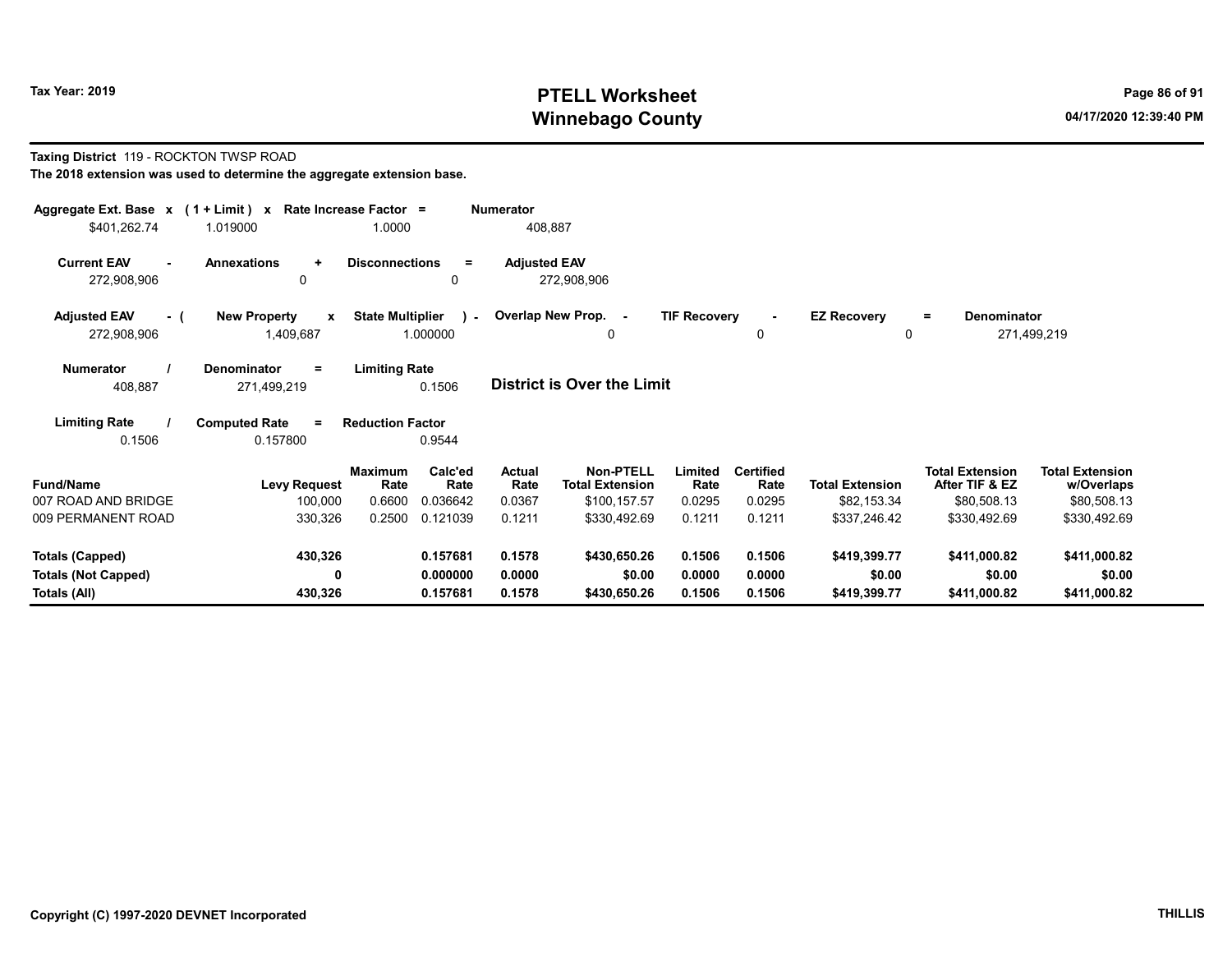# Tax Year: 2019 **PTELL Worksheet** Page 87 of 91 Winnebago County and the County of the County of the County of the County of the County of the County of the County of the County of the County of the County of the County of the County of the County of the County of the C

#### Taxing District 120 - ROSCOE TWSP ROAD

|                                    |        | Aggregate Ext. Base $x$ (1 + Limit) $x$ Rate Increase Factor = |                                               | <b>Numerator</b>                                                                                                                    |
|------------------------------------|--------|----------------------------------------------------------------|-----------------------------------------------|-------------------------------------------------------------------------------------------------------------------------------------|
| \$792,499.77                       |        | 1.019000                                                       | 1.0000                                        | 807.557                                                                                                                             |
| <b>Current EAV</b><br>477,529,756  | $\sim$ | <b>Annexations</b><br>$\ddot{}$<br>0                           | <b>Disconnections</b><br>$\equiv$             | <b>Adjusted EAV</b><br>477.529.756                                                                                                  |
| <b>Adjusted EAV</b><br>477,529,756 | - 1    | <b>New Property</b><br>$\mathbf{x}$<br>5.583.851               | <b>State Multiplier</b><br>$\sim$<br>1.000000 | Overlap New Prop.<br><b>TIF Recovery</b><br><b>EZ Recovery</b><br><b>Denominator</b><br>$=$<br>$\sim$<br>471,945,905<br>0<br>0<br>0 |
| <b>Numerator</b><br>807,557        |        | $=$<br><b>Denominator</b><br>471.945.905                       | <b>Limiting Rate</b><br>0.1712                | <b>District is Within the Limit</b>                                                                                                 |

| <b>Fund/Name</b>           | <b>Levy Request</b> | <b>Maximum</b><br>Rate | Calc'ed<br>Rate | Actual<br>Rate | <b>Non-PTELL</b><br><b>Total Extension</b> | ∟imited<br>Rate | <b>Certified</b><br>Rate | <b>Total Extension</b> | <b>Total Extension</b><br>After TIF & EZ | <b>Total Extension</b><br>w/Overlaps |
|----------------------------|---------------------|------------------------|-----------------|----------------|--------------------------------------------|-----------------|--------------------------|------------------------|------------------------------------------|--------------------------------------|
| 007 ROAD AND BRIDGE        | 81.880              | 0.6600                 | 0.017147        | 0.0172         | \$82.135.12                                | 0.0172          | 0.0172                   | \$82,217.07            | \$82,135.12                              | \$82,135.12                          |
| 008 BRIDGE CONST W/ COUNTY | 320.'               | 0.2500                 | 0.001533        | 0.0016         | \$7.640.48                                 | 0.0016          | 0.0016                   | \$7.648.10             | \$7.640.48                               | \$7,640.48                           |
| 009 PERMANENT ROAD         | 720.800             | 0.2500                 | 0.150944        | 0.1510         | \$721.069.93                               | 0.1510          | 0.1510                   | \$721,789.42           | \$721.069.93                             | \$721,069.93                         |
| Totals (Capped)            | 810.000             |                        | 0.169624        | 0.1698         | \$810,845.53                               | 0.1698          | 0.1698                   | \$811,654.59           | \$810,845.53                             | \$810,845.53                         |
| <b>Totals (Not Capped)</b> | 0                   |                        | 0.000000        | 0.0000         | \$0.00                                     | 0.0000          | 0.0000                   | \$0.00                 | \$0.00                                   | \$0.00                               |
| Totals (All)               | 810.000             |                        | 0.169624        | 0.1698         | \$810,845.53                               | 0.1698          | 0.1698                   | \$811,654.59           | \$810,845.53                             | \$810,845.53                         |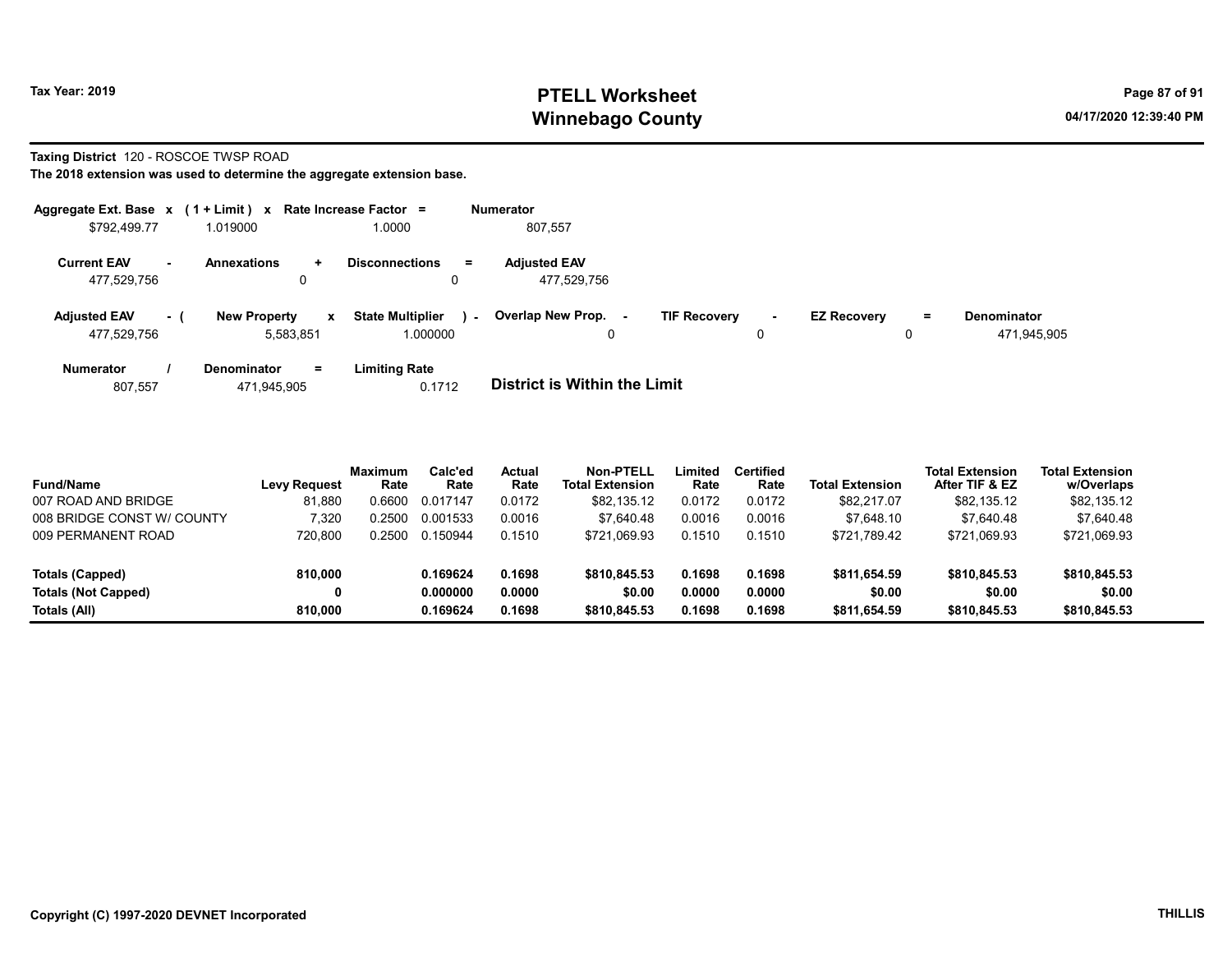# Tax Year: 2019 **PTELL Worksheet** Page 88 of 91 Winnebago County and the County of the County of the County of the County of the County of the County of the County of the County of the County of the County of the County of the County of the County of the County of the C

#### Taxing District 121 - SEWARD TWSP ROAD

| Aggregate Ext. Base $x$ (1 + Limit) x Rate Increase Factor =<br>\$111,050.00<br>1.019000 |                                               | 1.0000                  |                           | <b>Numerator</b><br>113.160 |                                            |                     |                          |                         |                                          |                                      |
|------------------------------------------------------------------------------------------|-----------------------------------------------|-------------------------|---------------------------|-----------------------------|--------------------------------------------|---------------------|--------------------------|-------------------------|------------------------------------------|--------------------------------------|
| <b>Current EAV</b><br><b>Annexations</b><br>$\sim$<br>26,401,551                         | $\ddot{}$<br>0                                | <b>Disconnections</b>   | $\equiv$<br>0             | <b>Adjusted EAV</b>         | 26,401,551                                 |                     |                          |                         |                                          |                                      |
| <b>Adjusted EAV</b><br>- (<br>26,401,551                                                 | <b>New Property</b><br>$\mathbf{x}$<br>64,749 | <b>State Multiplier</b> | $\mathcal{L}$<br>1.000000 |                             | Overlap New Prop. -<br>0                   | <b>TIF Recovery</b> | $\sim$<br>0              | <b>EZ Recovery</b><br>0 | Denominator<br>$=$                       | 26,336,802                           |
| <b>Numerator</b><br>Denominator<br>113,160                                               | $\equiv$<br>26,336,802                        | <b>Limiting Rate</b>    | 0.4297                    |                             | <b>District is Over the Limit</b>          |                     |                          |                         |                                          |                                      |
| <b>Limiting Rate</b><br><b>Computed Rate</b><br>0.4297                                   | $\equiv$<br>0.438000                          | <b>Reduction Factor</b> | 0.9811                    |                             |                                            |                     |                          |                         |                                          |                                      |
| <b>Fund/Name</b>                                                                         | <b>Levy Request</b>                           | <b>Maximum</b><br>Rate  | Calc'ed<br>Rate           | <b>Actual</b><br>Rate       | <b>Non-PTELL</b><br><b>Total Extension</b> | Limited<br>Rate     | <b>Certified</b><br>Rate | <b>Total Extension</b>  | <b>Total Extension</b><br>After TIF & EZ | <b>Total Extension</b><br>w/Overlaps |
| 007 ROAD AND BRIDGE                                                                      | 48,910                                        | 0.6600                  | 0.185254                  | 0.1853                      | \$48,922.07                                | 0.1816              | 0.1816                   | \$47,945.22             | \$47,945.22                              | \$47,945.22                          |
| 008 BRIDGE CONST W/ COUNTY                                                               | 2,400                                         | 0.2500                  | 0.009090                  | 0.0091                      | \$2,402.54                                 | 0.0090              | 0.0090                   | \$2,376.14              | \$2,376.14                               | \$2,376.14                           |
| 009 PERMANENT ROAD                                                                       | 49,470                                        | 0.2500                  | 0.187375                  | 0.1874                      | \$49,476.51                                | 0.1839              | 0.1839                   | \$48,552.45             | \$48,552.45                              | \$48,552.45                          |
| 010 EQUIPMENT AND BUILDING                                                               | 11,650                                        | 0.1000                  | 0.044126                  | 0.0442                      | \$11.669.49                                | 0.0434              | 0.0434                   | \$11.458.27             | \$11.458.27                              | \$11,458.27                          |
| 047 SOCIAL SECURITY                                                                      | 3,150                                         | 0.0000                  | 0.011931                  | 0.0120                      | \$3,168.19                                 | 0.0118              | 0.0118                   | \$3,115.38              | \$3,115.38                               | \$3,115.38                           |
| <b>Totals (Capped)</b>                                                                   | 115,580                                       |                         | 0.437776                  | 0.4380                      | \$115,638.80                               | 0.4297              | 0.4297                   | \$113,447,46            | \$113,447.46                             | \$113,447.46                         |
| <b>Totals (Not Capped)</b>                                                               | 0                                             |                         | 0.000000                  | 0.0000                      | \$0.00                                     | 0.0000              | 0.0000                   | \$0.00                  | \$0.00                                   | \$0.00                               |
| Totals (All)                                                                             | 115,580                                       |                         | 0.437776                  | 0.4380                      | \$115,638.80                               | 0.4297              | 0.4297                   | \$113,447.46            | \$113,447.46                             | \$113,447.46                         |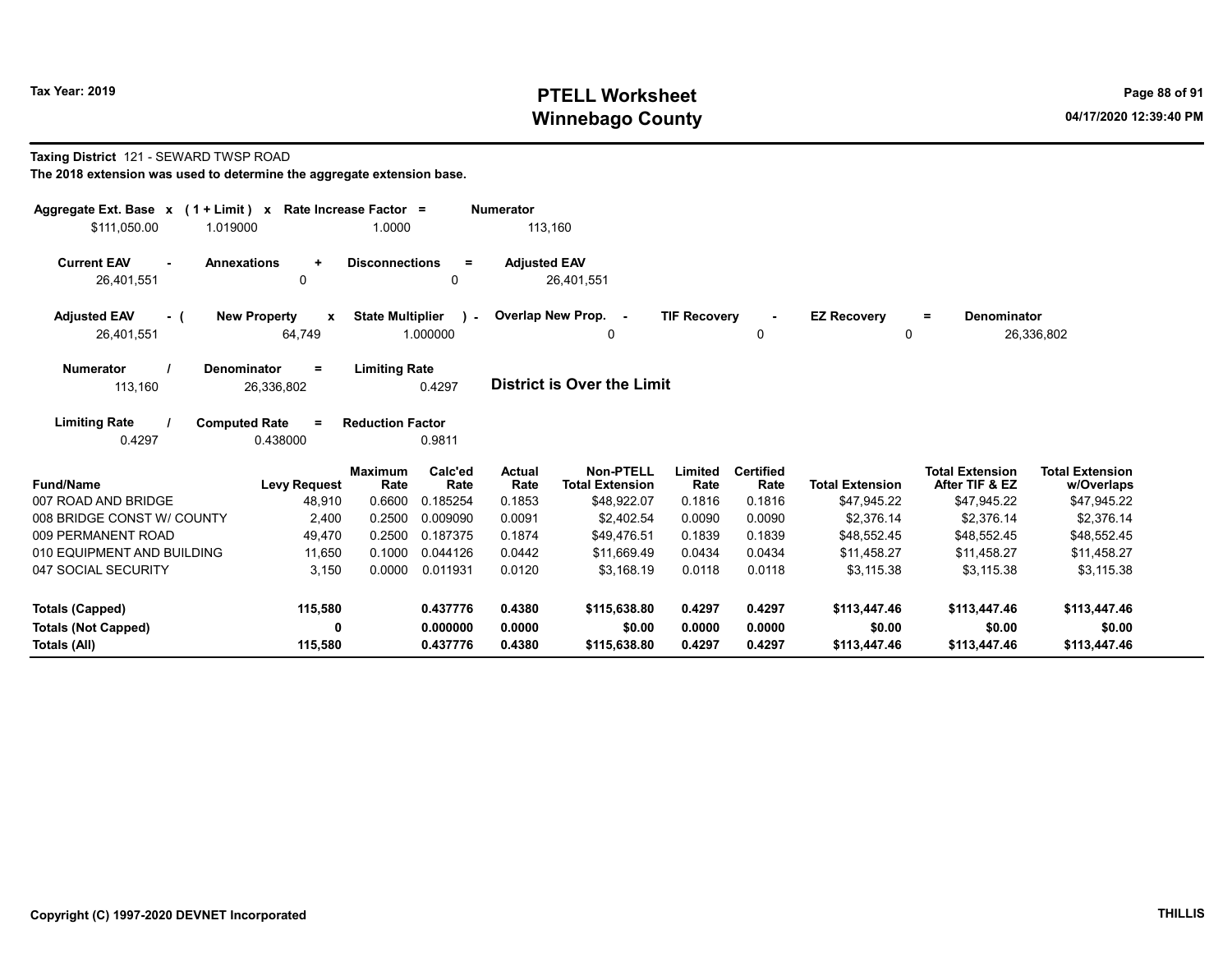# Tax Year: 2019 **PTELL Worksheet** Page 89 of 91 Winnebago County and the County of the County of the County of the County of the County of the County of the County of the County of the County of the County of the County of the County of the County of the County of the C

#### Taxing District 122 - SHIRLAND TWSP ROAD The 2018 extension was used to determine the aggregate extension base.

| Aggregate Ext. Base $x$ (1 + Limit) $x$<br>\$27,374.32               | 1.019000                                      | Rate Increase Factor =<br>1.0000 |                                  | <b>Numerator</b><br>27,894      |                                                           |                            |                                    |                                       |                                                         |                                                     |
|----------------------------------------------------------------------|-----------------------------------------------|----------------------------------|----------------------------------|---------------------------------|-----------------------------------------------------------|----------------------------|------------------------------------|---------------------------------------|---------------------------------------------------------|-----------------------------------------------------|
| <b>Current EAV</b><br>24,079,321                                     | <b>Annexations</b><br>$\ddot{}$<br>0          | <b>Disconnections</b>            | $\equiv$<br>0                    | <b>Adjusted EAV</b>             | 24,079,321                                                |                            |                                    |                                       |                                                         |                                                     |
| <b>Adjusted EAV</b><br>- (<br>24,079,321                             | <b>New Property</b><br>$\mathbf{x}$<br>39,555 | <b>State Multiplier</b>          | $\lambda$ -<br>1.000000          |                                 | Overlap New Prop. -<br>0                                  | <b>TIF Recovery</b>        | 0                                  | <b>EZ Recovery</b><br>0               | <b>Denominator</b><br>$=$                               | 24,039,766                                          |
| <b>Numerator</b><br>27,894                                           | Denominator<br>$\equiv$<br>24,039,766         | <b>Limiting Rate</b>             | 0.1161                           |                                 | <b>District is Over the Limit</b>                         |                            |                                    |                                       |                                                         |                                                     |
| <b>Limiting Rate</b><br>0.1161                                       | <b>Computed Rate</b><br>$=$<br>0.119400       | <b>Reduction Factor</b>          | 0.9724                           |                                 |                                                           |                            |                                    |                                       |                                                         |                                                     |
| <b>Fund/Name</b><br>007 ROAD AND BRIDGE                              | <b>Levy Request</b><br>28,743                 | <b>Maximum</b><br>Rate<br>0.6600 | Calc'ed<br>Rate<br>0.119368      | <b>Actual</b><br>Rate<br>0.1194 | <b>Non-PTELL</b><br><b>Total Extension</b><br>\$28,750.71 | Limited<br>Rate<br>0.1161  | <b>Certified</b><br>Rate<br>0.1161 | <b>Total Extension</b><br>\$27,956.09 | <b>Total Extension</b><br>After TIF & EZ<br>\$27,956.09 | <b>Total Extension</b><br>w/Overlaps<br>\$27,956.09 |
| 008 BRIDGE CONST W/ COUNTY<br>009 PERMANENT ROAD                     | 0<br>$\mathbf{0}$                             | 0.2500<br>0.0000                 | 0.000000<br>0.000000             | 0.0000<br>0.0000                | \$0.00<br>\$0.00                                          | 0.0000<br>0.0000           | 0.0000<br>0.0000                   | \$0.00<br>\$0.00                      | \$0.00<br>\$0.00                                        | \$0.00<br>\$0.00                                    |
|                                                                      |                                               |                                  |                                  | 0.1194                          | \$28,750.71                                               |                            | 0.1161                             |                                       |                                                         |                                                     |
| <b>Totals (Capped)</b><br><b>Totals (Not Capped)</b><br>Totals (All) | 28,743<br>0<br>28,743                         |                                  | 0.119368<br>0.000000<br>0.119368 | 0.0000<br>0.1194                | \$0.00<br>\$28,750.71                                     | 0.1161<br>0.0000<br>0.1161 | 0.0000<br>0.1161                   | \$27,956.09<br>\$0.00<br>\$27,956.09  | \$27,956.09<br>\$0.00<br>\$27,956.09                    | \$27,956.09<br>\$0.00<br>\$27,956.09                |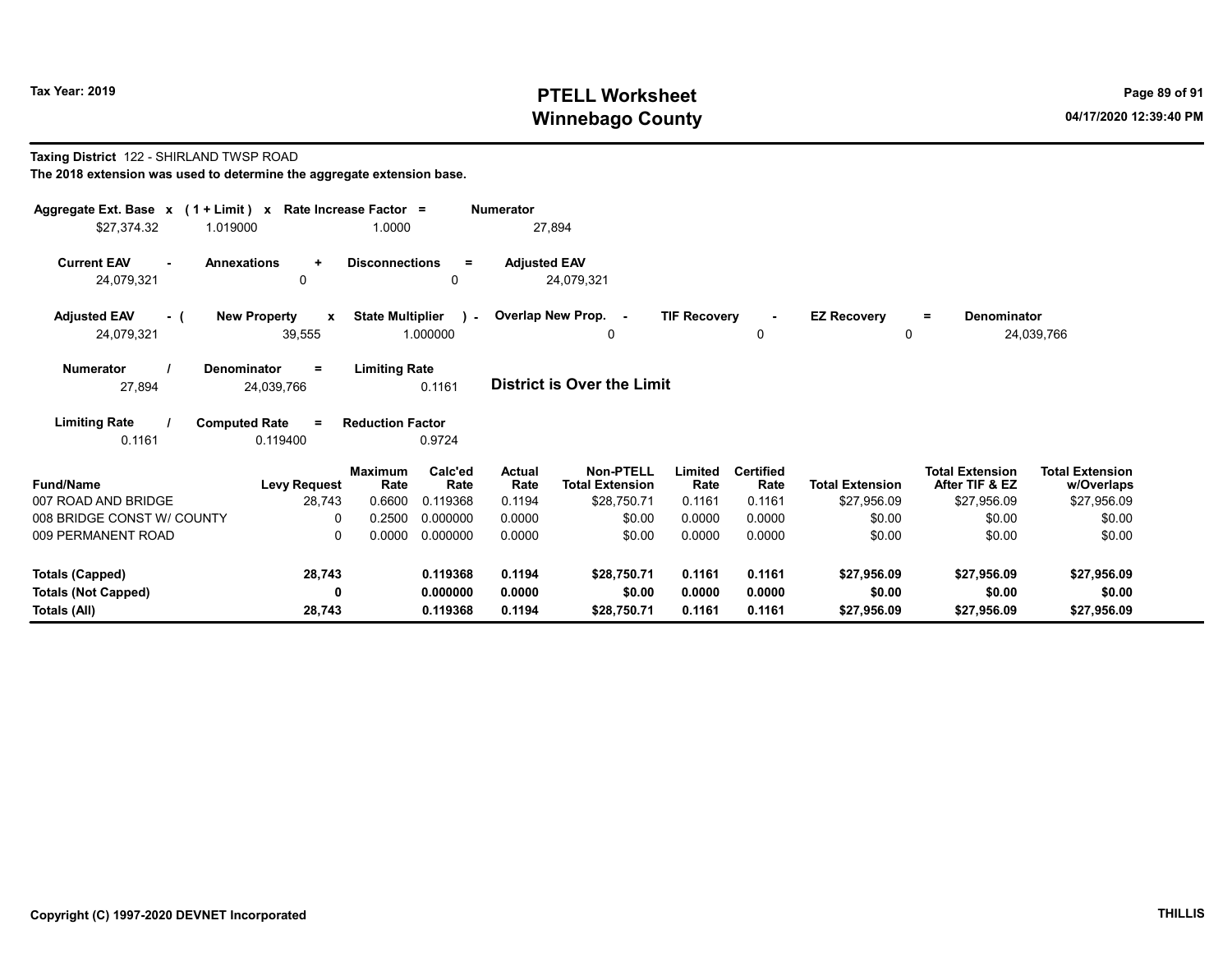Taxing District 123 - WINNEBAGO TWSP ROAD

# Tax Year: 2019 **PTELL Worksheet** Page 90 of 91 Winnebago County and the County of the County of the County of the County of the County of the County of the County of the County of the County of the County of the County of the County of the County of the County of the C

= Denominator

# The 2018 extension was used to determine the aggregate extension base. Aggregate Ext. Base  $x$  (1 + Limit)  $x$  Rate Increase Factor = Numerator  $$188,808.67$  1.019000 1.0000 192,396 Current EAV - Annexations + Disconnections = Adjusted EAV 100,280,723 0 0 100,280,723 Adjusted EAV - ( New Property x State Multiplier ) - Overlap New Prop. - TIF Recovery EZ Recovery

| 100,280,723      |  | 132,895     |          | .000000              |  | 100,147,828 |
|------------------|--|-------------|----------|----------------------|--|-------------|
| <b>Numerator</b> |  | Denominator | $\equiv$ | <b>Limiting Rate</b> |  |             |

|         |             | .      |                                   |
|---------|-------------|--------|-----------------------------------|
| 192.396 | 100,147,828 | 0.1922 | <b>District is Over the Limit</b> |

| <b>Limiting Rate</b> | <b>Computed Rate</b> | <b>Reduction Factor</b> |
|----------------------|----------------------|-------------------------|
| 0.1922               | 0.197500             | 0.9732                  |

| <b>Fund/Name</b><br>007 ROAD AND BRIDGE | <b>Levy Request</b><br>49,302 | <b>Maximum</b><br>Rate<br>0.6600 | Calc'ed<br>Rate<br>0.049164 | <b>Actual</b><br>Rate<br>0.0492 | <b>Non-PTELL</b><br><b>Total Extension</b><br>\$49,338.12 | Limited<br>Rate<br>0.0478 | <b>Certified</b><br>Rate<br>0.0478 | <b>Total Extension</b><br>\$47.934.19 | <b>Total Extension</b><br>After TIF & EZ<br>\$47,934.19 | <b>Total Extension</b><br>w/Overlaps<br>\$47,934.19 |
|-----------------------------------------|-------------------------------|----------------------------------|-----------------------------|---------------------------------|-----------------------------------------------------------|---------------------------|------------------------------------|---------------------------------------|---------------------------------------------------------|-----------------------------------------------------|
| 009 PERMANENT ROAD                      | 148.698                       | 0.2500                           | 0.148282                    | 0.1483                          | \$148.716.31                                              | 0.1444                    | 0.1444                             | \$144,805.36                          | \$144.805.36                                            | \$144,805.36                                        |
| Totals (Capped)                         | 198,000                       |                                  | 0.197446                    | 0.1975                          | \$198,054.43                                              | 0.1922                    | 0.1922                             | \$192,739.55                          | \$192,739.55                                            | \$192,739.55                                        |
| <b>Totals (Not Capped)</b>              | 0                             |                                  | 0.000000                    | 0.0000                          | \$0.00                                                    | 0.0000                    | 0.0000                             | \$0.00                                | \$0.00                                                  | \$0.00                                              |
| Totals (All)                            | 198.000                       |                                  | 0.197446                    | 0.1975                          | \$198,054.43                                              | 0.1922                    | 0.1922                             | \$192,739.55                          | \$192,739.55                                            | \$192,739.55                                        |